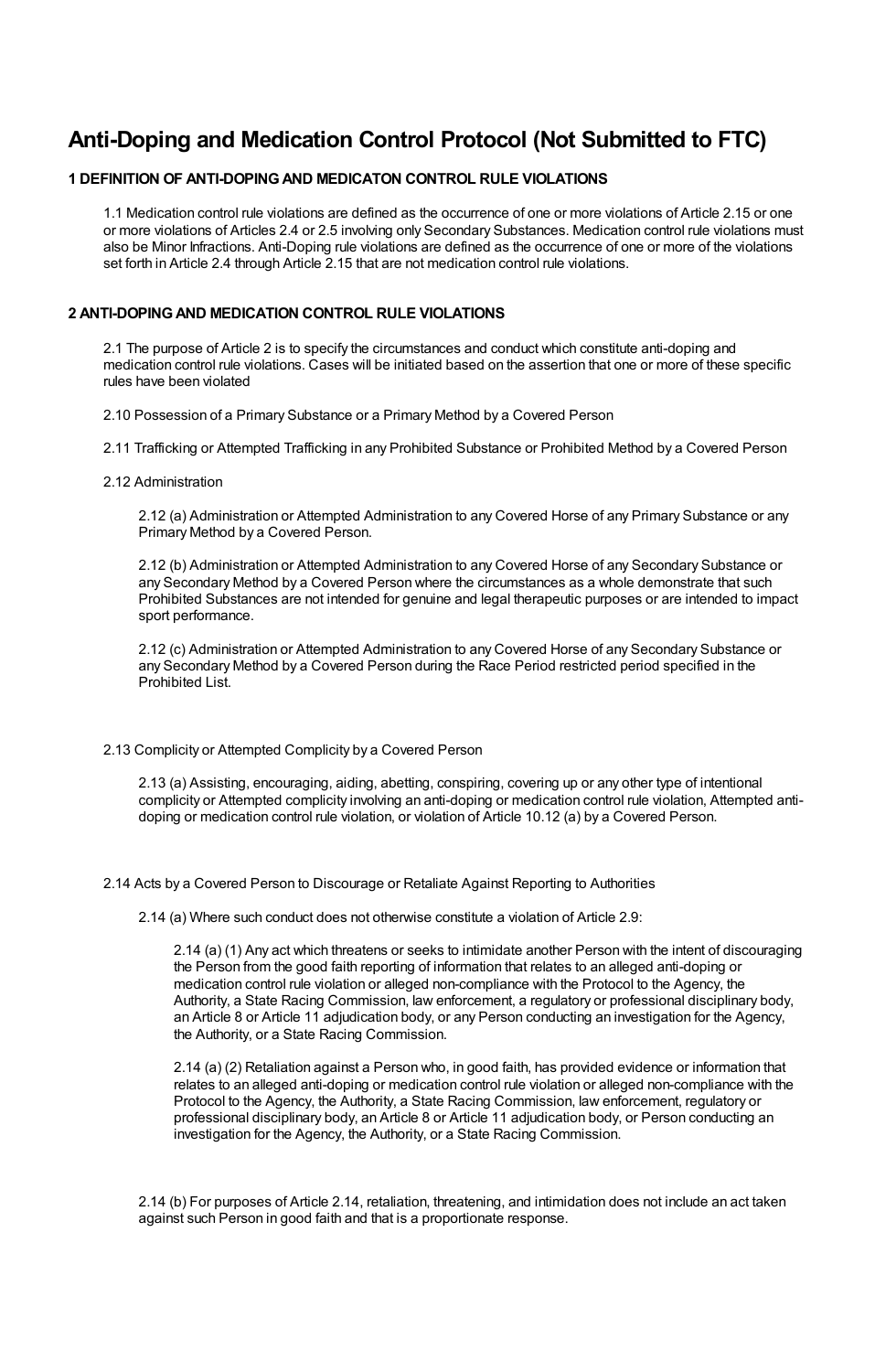# 2.15 Medication Control Violation

2.15 (a) Covered Persons must ensure that all otherwise permitted medication administered to a Covered Horse in their care is the minimum necessary to address the diagnosed health concerns, recommended by a Veterinarian, justified by the Covered Horse's medical condition(s) as diagnosed by a Veterinarian, and given in the best interests of the Covered Horse's health and welfare.

2.15 (b) Possession of otherwise permitted medication for a Covered Horse by a Covered Person must be in compliance with state and federal law.

2.15 (c) The Responsible Person (or Owner, if there is no Responsible Person) is strictly liable for a violation of this Article 2.15, i.e., a medication control violation. Other Covered Persons have committed a medication control violation if they had knowledge or should have had knowledge that for 2.15 (a) the medication was not the minimum necessary to treat the diagnosed medical condition(s), was not recommended by a Veterinarian, was not justified by the Covered Horse's medical condition(s) as diagnosed by a Veterinarian, or was not given in the best interests of the Covered Horse's health and welfare and for 2.15 (b) the Possession of the medication was not in compliance with state or federal law.

2.2 The anti-doping and medication control rule violations described in this Article 2 may only be committed by Covered Persons. The Consequences of Anti-Doping and Medication Control Rule Violations under this Protocol shall apply to both Covered Persons and Covered Horses. Covered Persons shall be responsible for knowing what constitutes an anti-doping and medication control rule violation and the Prohibited Substances and Prohibited Methods which have been included on the Prohibited List.

2.3 To establish a Covered Person other than a Veterinarian committed a violation under this Protocol, other than an Article 2.4, 2.5, 2.7, or 2.15 violation, the Agency must demonstrate that the elements of a violation by a Covered Person have been established and the Covered Person intended the conduct that constituted or resulted in a violation. To establish a Veterinarian committed a violation, the Agency must demonstrate the elements of a violation and that the Veterinarian knew or should have known that their conduct constituted a rule violation

2.4 Presence of a Prohibited Substance or its Metabolites or Markers in a Covered Horse's Sample

2.4 (a) It is the Responsible Persons' duty to ensure that no Prohibited Substance enters their Covered Horses' bodies. Responsible Persons are responsible for any Prohibited Substance or its Metabolites or Markers found to be present in Covered Horses' Samples. Responsible Persons are strictly liable for the presence of a Prohibited Substance, or its Metabolites or Markers, in their Covered Horse. Accordingly, it is not necessary that intent, Fault, negligence or knowing Use be demonstrated in order to establish an antidoping or medication control rule violation under Article 2.4 by a Responsible Person. In the event there is no Responsible Person for a Covered Horse, the responsibilities and principle of Strict Liability described under Article 2.4 shall be applied to the Covered Horse's Owner.

2.4 (b) Sufficient proof of an anti-doping or medication control rule violation under Article 2.4 is established by any of the following:

2.4 (b) (1) presence of a Prohibited Substance or its Metabolites or Markers in the Covered Horse's A Sample where the Responsible Person (or Owner, if there is no Responsible Person) waives analysis of the B Sample and the B Sample is not analyzed;

2.4 (b) (2) where the Covered Horse's B Sample is analyzed and the analysis of the B Sample confirms the presence of the Prohibited Substance or its Metabolites or Markers found in the A Sample; or

2.4 (b) (3) when the Laboratory splits the A or B Sample into two parts in accordance with the Laboratory Standards and the analysis of the second part of the split Sample confirms the presence of the Prohibited Substance or its Metabolites or Markers found in the first part of the split Sample or the Responsible Person (or Owner, if there is no Responsible Person) waives analysis of the second part of the split Sample.

# 2.4 (c) Subject to the terms of Article 2.4 (a)

2.4 (c) (1) sufficient proof of an anti-doping or medication control rule violation under Article 2.4 by a Covered Person who is not a Responsible Person (or Owner if there is no Responsible Person) is established by any of the criteria set forth in Article 2.4 (b)

2.4 (c) (2) demonstration by the Agency that the Covered Person had knowledge or should have had knowledge that a Prohibited Substance was administered or was planned to be administered to a Covered Horse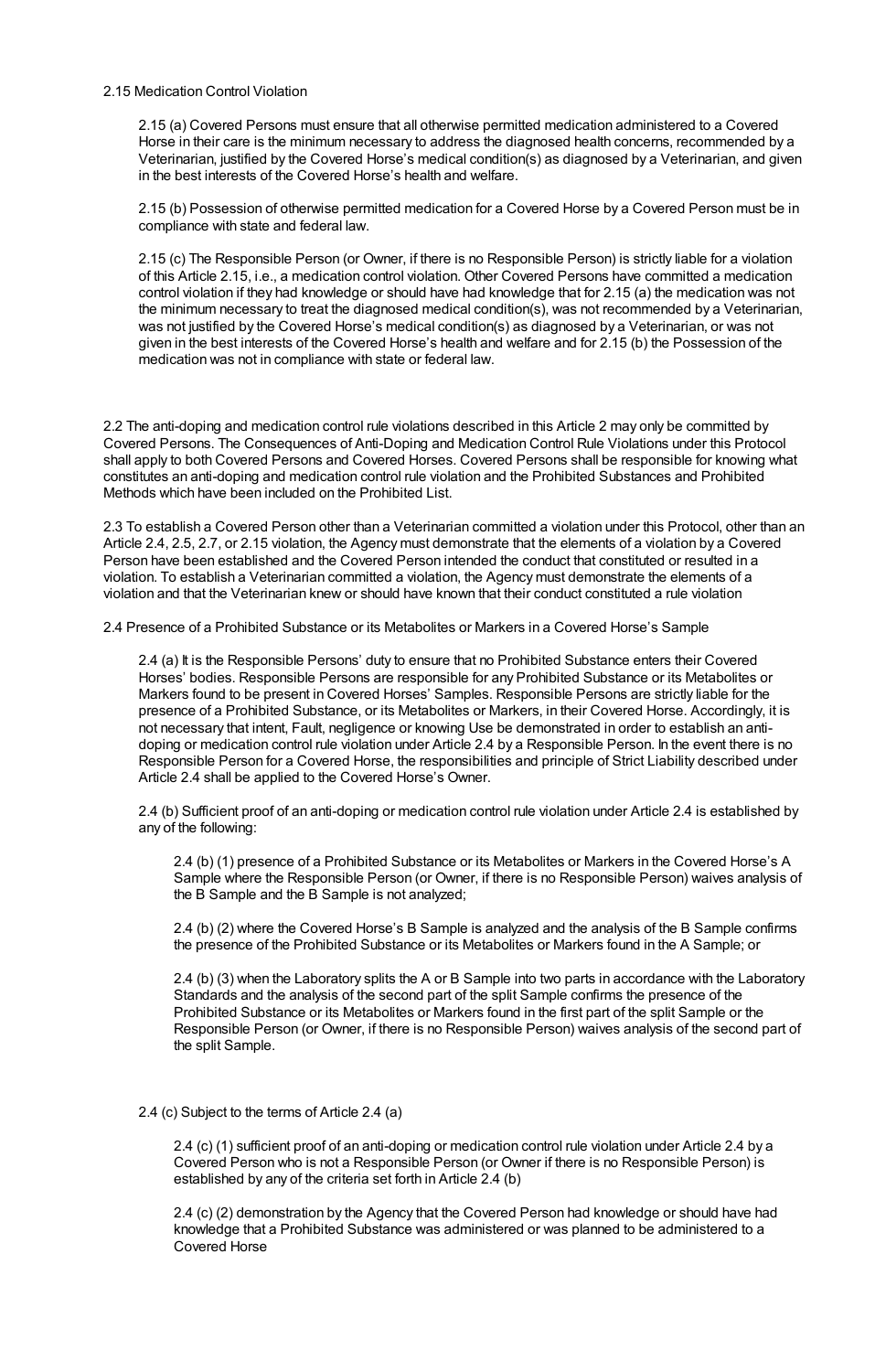2.4 (d) Excepting those substances for which a Minimum Reporting Level, Threshold, or Decision Limit is specifically identified in the Prohibited List or a Technical Document, the presence of any reported quantity of a Prohibited Substance or its Metabolites or Markers in a Covered Horse's Sample shall constitute an antidoping or medication control rule violation.

2.4 (e) As an exception to the general rule of Article 2.4, the Prohibited List, Policies, or Technical Documents may establish special criteria for reporting or the evaluation of certain Prohibited Substances.

2.4 (f) In the event a Responsible Person discloses to the Agency or Authority the Use or Attempted Use of any Prohibited Substance or Prohibited Method prohibited at all times by a horse in accordance with Article 5.4, then the presence or evidence of Use of such disclosed substance or method in the Covered Horse's Sample shall not be considered an anti-doping or medication control rule violation if it is determined by the Agency to have resulted from Use of the Prohibited Substance or Prohibited Method prior to the horse becoming a Covered Horse.

2.5 Use or Attempted Use in a Covered Horse of a Prohibited Substance or a Prohibited Method

2.5 (a) It is a Responsible Person's duty to ensure that no Prohibited Substance enters their Covered Horses' bodies and that no Prohibited Method is Used. Responsible Persons are responsible for any Use of a Prohibited Substance or Method in a Covered Horse. Responsible Persons are strictly liable for the Use of a Prohibited Substance in their Covered Horse. Accordingly, it is not necessary that intent, Fault, negligence or knowledge of Use be demonstrated in order to establish an anti-doping or medication control rule violation for Use of a Prohibited Substance or a Prohibited Method with respect to Responsible Persons. In the event there is no Responsible Person for a Covered Horse, the responsibilities and principle of Strict Liability described under Article 2.5 shall be applied to the Owner.

2.5 (b) Subject to the terms of Article 2.5 (a), to establish an anti-doping or medication control rule violation for Use of a Prohibited Substance or a Prohibited Method in a Covered Horse, by the Covered Person who is not a Responsible Person (or Owner if there is no Responsible Person), the Agency must demonstrate that the Covered Person had knowledge or should have had knowledge of the Use of the Prohibited Substance in the Covered Horse.

2.5 (c) The impact of the Use or Attempted Use of a Prohibited Substance or Prohibited Method as it relates to the Covered Horse's performance is not material. It is sufficient that the Prohibited Substance or Prohibited Method was Used or Attempted to be Used for an anti-doping or medication control rule violation to be committed.

2.6 Evading, Refusing or Failing to Submit a Covered Horse to Sample Collection

2.6 (a) Evading Sample collection or refusing or failing to submit the Covered Horse to Sample collection by a Covered Person without compelling justification.

2.6 (b) If a Covered Horse is intractable, and thereby fails to provide the Sample sought, no violation will be found on this basis, but the Covered Horse shall not be permitted to participate in a Race until the Responsible Person notifies the Agency that the Covered Horse is no longer intractable, and the Agency successfully collects a Sample. [see end note 1]

#### 2.7 Whereabouts Failures regarding a Covered Horse

2.7 (a) Any combination of three Whereabouts Failures, as defined in the Whereabouts Policy, within a twelvemonth period regarding a single Covered Horse constitutes an anti-doping rule violation for the Responsible Person and results in Ineligibility for the Covered Horse as described in 10.1 (b)

2.7 (a) (1) If the Responsible Person changes with respect to a Covered Horse with Whereabouts Failures, the Whereabouts Failures of the Covered Horse remain with the Covered Horse for purposes of Article 2.7 (a) but do not count against the Whereabouts Failures for the new Responsible Person as described in Articles 2.7 (a) and 2.7 (b)

2.7 (a) (2) In the circumstance described in Article 2.7 (a) (1) if a Covered Horse accrues three Whereabouts Failures in a twelve-month period but the new Responsible Person has not accrued three Whereabouts Failures with respect to that Covered Horse, an Article 2.7 (a) violation has been committed and the Agency shall initiate the case against the new Responsible Person on behalf of the Covered Horse. However, such Responsible Person shall not receive a violation or period of Ineligibility. The Covered Horse shall receive Consequences consistent with the Protocol.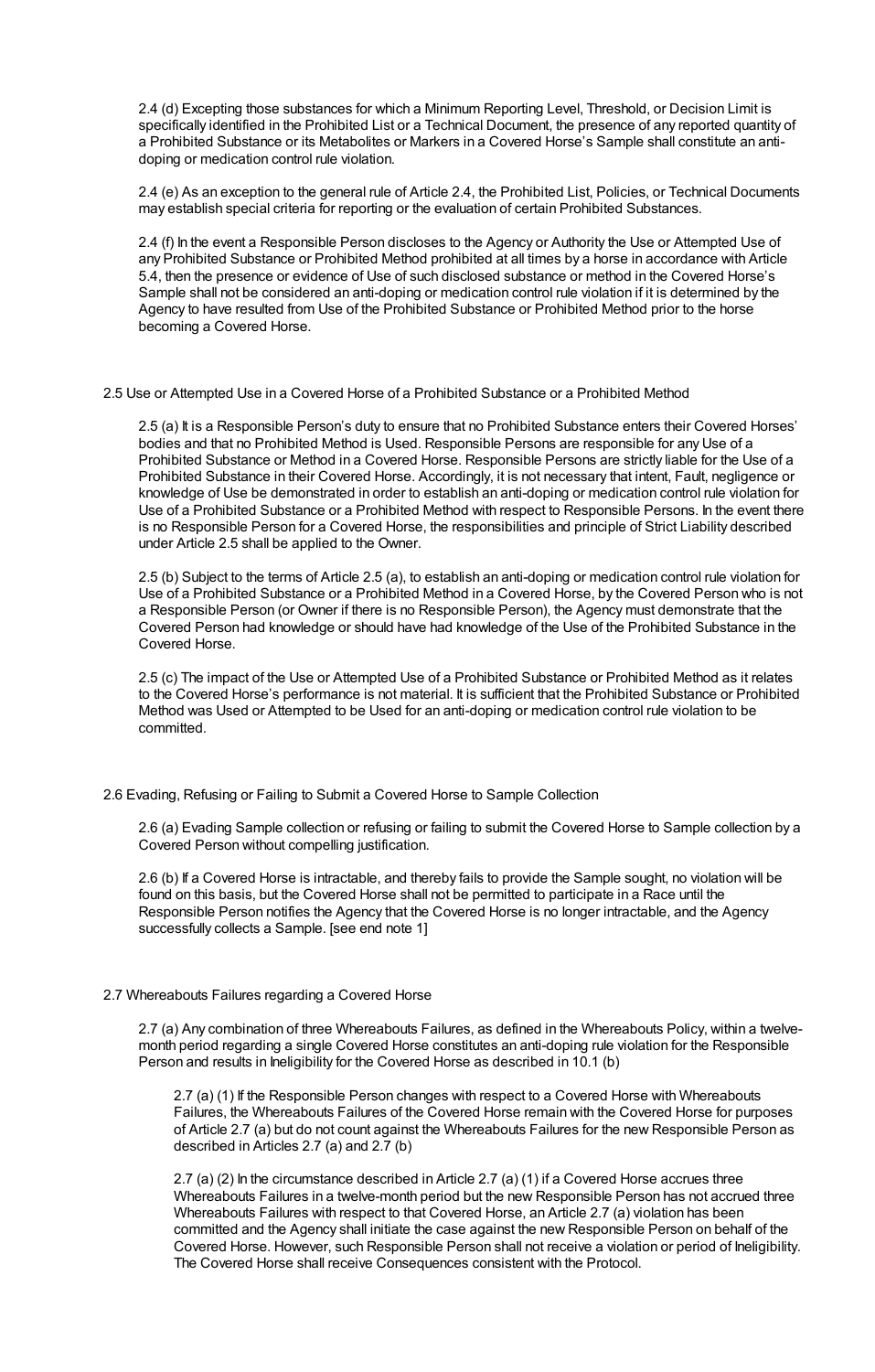2.7 (b) Any combination of six Whereabouts Failures, as defined in the Whereabouts Policy, within a twelvemonth period for every 50 Covered Horses per Responsible Person on average annually, as described more fully in the Whereabouts Policy, constitutes an anti-doping rule violation.

2.7 (c) It is the Responsible Person's responsibility to provide accurate and up to date whereabouts information regarding a Covered Horse in accordance with the Whereabouts Policy and this Protocol unless the Covered Horse has no Responsible Person, in which case all whereabouts responsibilities shall be applied to the Owner of the Covered Horse.

2.8 Failure by a Covered Person to Cooperate with the Agency

2.9 Tampering or Attempted Tampering with any part of Doping Control by a Covered Person

# **3 PROOF OF DOPINGAND MEDICATION CONTROL**

3.1 Burdens and Standards of Proof

3.1 (a) The Agency shall have the burden of establishing that an anti-doping or medication control rule violation has occurred. The standard of proof shall be whether the Agency has established an anti-doping or medication control rule violation by a preponderance of the evidence. This standard of proof in all cases shall be that the Article 8 or Article 11 (except as otherwise described in the Act) adjudication body must be satisfied that, based on the evidence, the occurrence of the anti-doping or medication control rule violation was more probable than not. Similarly, where the Protocol places the burden of proof upon the Covered Person alleged to have committed an anti-doping or medication control rule violation to rebut a presumption or establish specified facts or circumstances the standard of proof also shall be by a preponderance of the evidence.

## 3.2 Methods of Establishing Facts and Presumptions

3.2 (a) Facts related to anti-doping or medication control rule violations may be established by any reliable means, including admissions. The following rules of proof shall be applicable in doping and medication control cases:

3.2 (a) (1) Analytical Methods, Minimum Reporting Levels, Thresholds, Screening Limits, Decision Limits, or any other Laboratory reporting requirements approved by the Commission are presumed to be scientifically valid and shall not be subject to challenge unless required by applicable law.

3.2 (a) (2) Laboratories are presumed to have conducted Sample analysis and custodial procedures in accordance with the Laboratory Standards. A Covered Person may rebut this presumption by establishing that a departure from the Laboratory Standards occurred that could reasonably have caused the Adverse Analytical Finding.

3.2 (a) (2) (i) If the Covered Person rebuts the preceding presumption by showing that a departure from the Laboratory Standards occurred which could reasonably have caused the Adverse Analytical Finding, then the Agency shall have the burden to establish that such departure did not cause the Adverse Analytical Finding.

3.2 (a) (3) Departures from any other Standards or procedures of the Agency shall not invalidate analytical results or other evidence of an anti-doping or medication control rule violation, and shall not constitute a defense to an anti-doping or medication control rule violation; provided, however, if the Covered Person establishes that a departure from one of the specific Standards listed below could reasonably have caused an anti-doping or medication control rule violation, then the Agency shall have the burden to establish that such departure did not cause the Adverse Analytical Finding or other antidoping or medication control rule violation, as follows:

3.2 (a) (3) (i) a departure from the Testing and Investigations Standards related to Sample collection or Sample handling that could reasonably have caused an anti-doping or medication control rule violation based on an Adverse Analytical Finding, in which case the Agency shall have the burden to establish that such departure did not cause the Adverse Analytical Finding;

3.2 (a) (3) (ii) a departure from this Protocol or Testing and Investigations Standards related to an Adverse Passport Finding which could reasonably have caused an anti-doping or medication control rule violation, in which case the Agency shall have the burden to establish that such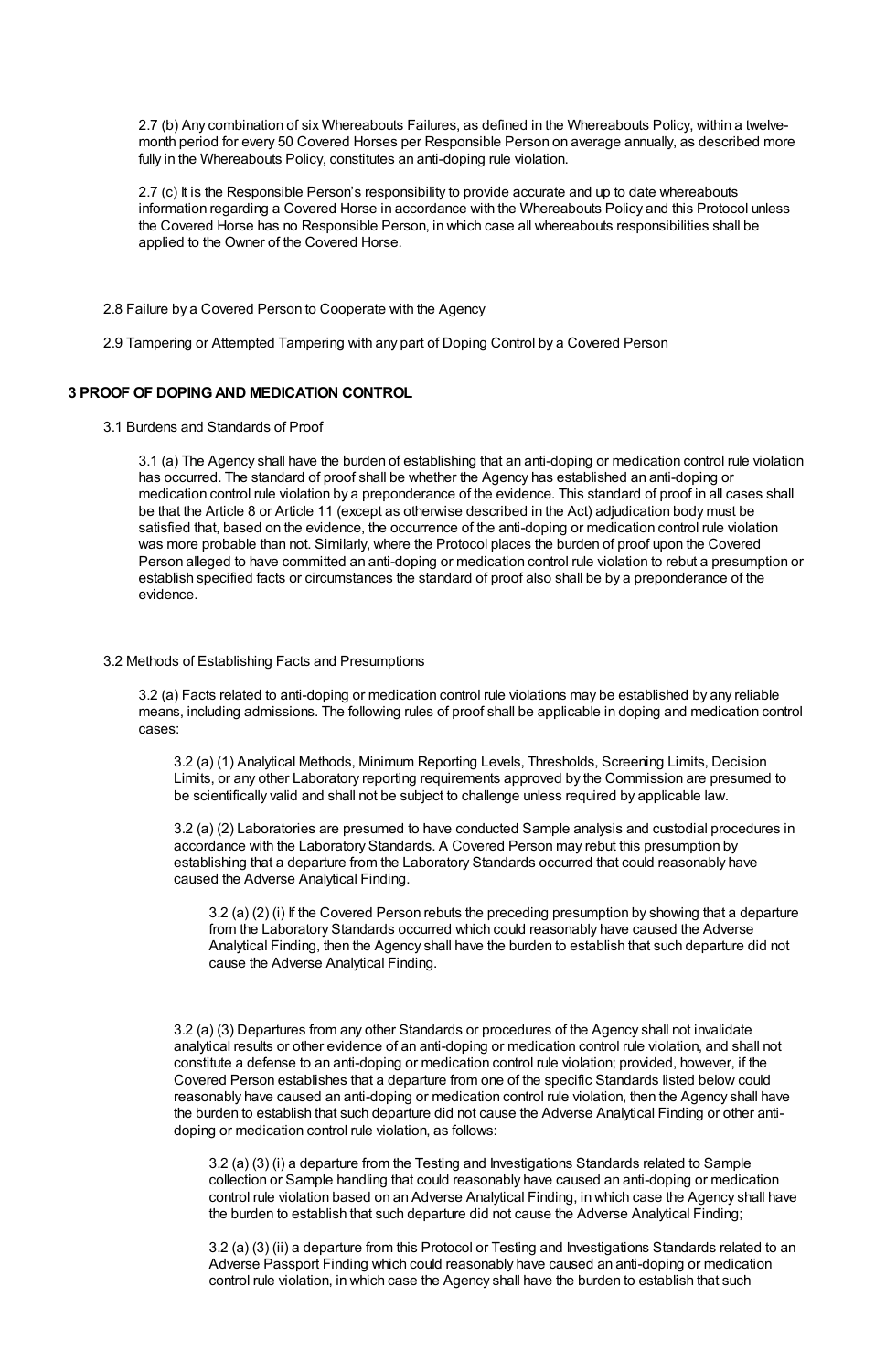departure did not cause the anti-doping or medication control rule violation;

3.2 (a) (3) (iii) a departure from this Protocol related to the requirement to provide notice to the Responsible Person and Owner of the B Sample opening which could reasonably have caused an anti-doping rule violation based on an Adverse Analytical Finding, in which case the Agency shall have the burden to establish that such departure did not cause the Adverse Analytical Finding; or

3.2 (a) (3) (iv) a departure from this Protocol related to Responsible Person and Owner notification which could reasonably have caused an anti-doping rule violation based on a Whereabouts Failure, in which case the Agency shall have the burden to establish that such departure did not cause the Whereabouts Failure.

3.2 (a) (4) Non-appealable and final factual findings of a court, or administrative body of competent jurisdiction shall be irrebuttable evidence against the Covered Person to whom the decision pertained of those facts unless the Covered Person establishes that the decision violated principles of due process.

3.2 (a) (5) The Steward, arbitrator, or hearing body under Article 11 reviewing an alleged anti-doping or medication control rule violation may draw an inference adverse to the Covered Person who is asserted to have committed an anti-doping or medication control rule violation based on the Covered Person's refusal to Cooperate with the Agency and/or their failure to appear and respond to questioning by the Agency, arbitrator, and hearing body (as applicable) at any hearing contemplated under the Protocol. This inference is independent from the Covered Person being found to have committed a violation for failing to Cooperate.

# **4 THE PROHIBITED LIST**

4.1 Publication and Revision of the Prohibited List

4.1 (a) This Protocol hereby incorporates by reference the Prohibited List. Unless provided otherwise in the Prohibited List and/or a revision thereof, the Prohibited List and revisions shall go into effect under this Protocol three months after approval by the Commission and publication, without requiring any further action. Revisions will be made from time to time. All Covered Person shall be bound by the Prohibited List and any revisions thereto, from the date they go into effect, without further formality. It is the responsibility of all Covered Persons to familiarize themselves with the most up-to-date version of the Prohibited List and all revisions thereto.

4.2 Prohibited Substances and Prohibited Methods Identified on the Prohibited List

4.2 (a) Prohibited Substances and Prohibited Methods

4.2 (a) (1) The Prohibited List shall identify those Prohibited Substances and Prohibited Methods which are prohibited at all times because the Commission has determined in its sole discretion that the medical, veterinary, or other scientific evidence or experience supports: [see end note 2]

4.2 (a) (1) (i) Their actual or potential to impact performance in future Covered Horseraces;

- 4.2 (a) (1) (ii) Their actual or potential masking properties; and/or
- 4.2 (a) (1) (iii) Their actual or potential detrimental impact on horse welfare.

4.2 (a) (2) The Prohibited List applies whether Prohibited Substances and Prohibited Methods are used alone or in combination with other substances or methods. The Prohibited List further identifies those substances and methods which are prohibited on Race Day. Substances and methods prohibited on Race Day are also prohibited from Administration and Attempted Administration during the Race Period.

4.2 (a) (3) Prohibited Substances and Prohibited Methods may be included in the Prohibited List by general category (e.g., anabolic agents) or by specific reference to, or example of, a particular substance or method.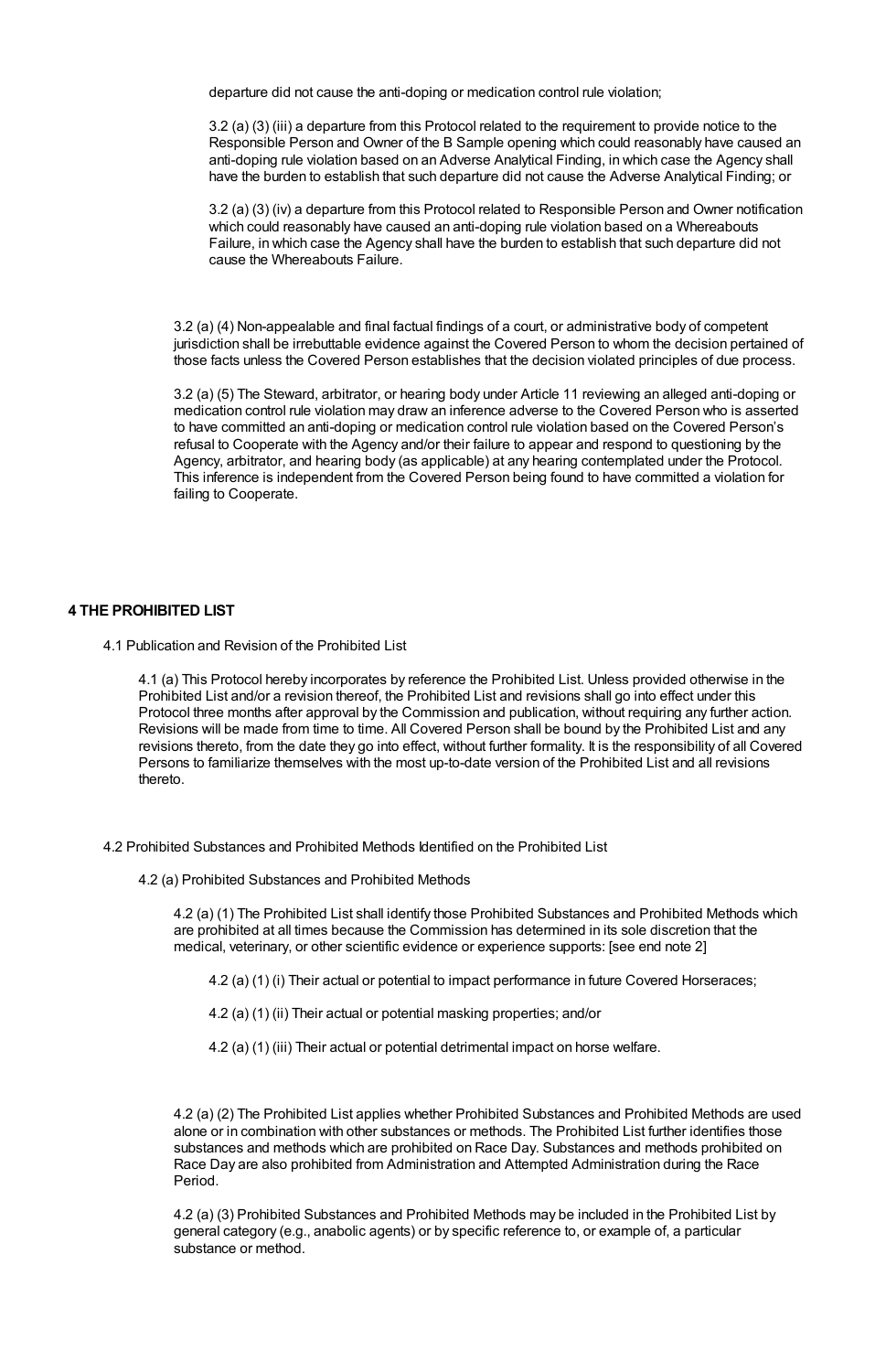4.2 (b) Primary Substances, Secondary Substances, Primary Methods, and Secondary Methods

4.2 (b) (1) For purposes of application of Articles 7.4 and 10, the Prohibited List shall identify which Prohibited Substances are Primary Substances or Secondary Substances and which Prohibited Methods are Primary Methods or Secondary Methods

## 4.3 The Prohibited List

4.3 (a) The Commission's approval of the Prohibited Substances and Prohibited Methods that will be included on the Prohibited List, the classification of substances and methods into categories on the Prohibited List, the classification of a substance or method as prohibited at all times, prohibited on Race Day only and prohibited from Administration and Attempted Administration during the Race Period, the classification of a substance or method as a Primary Substance or Secondary Substance, or as a Primary Method or Secondary Method are presumed valid, final, and not subject to any challenge by a Covered Person based on an argument that the substance or method did not have the potential to be a masking agent, did not have the potential to impact performance, or did not have the potential to impact the horse's welfare.

#### 4.4 Monitoring Program

4.4 (a) The Authority may approve a monitoring program regarding substances which are not on the Prohibited List, but which the Agency wishes to monitor in order to detect potential patterns of misuse in horseracing. In addition, the monitoring program may include substances that are on the Prohibited List, but which are to be monitored under certain circumstances—e.g., Use at all times of some substances prohibited on Race Day only or the combined Use of multiple substances at low doses ("stacking")—in order to establish prevalence of Use or to be able to implement adequate decisions in regard to their analysis by Laboratories or their Prohibited List status. Laboratories will report the instances of reported Use or detected presence of these substances to the Agency. Nothing in this paragraph prevents a Laboratory from sharing information with the Agency requested for any anti-doping or medication control purpose or other purpose authorized by the Act. The monitoring program list of substances should be reviewed annually.

# **5 TESTINGAND INVESTIGATIONS**

### 5.1 Purpose of Testing and Investigations

5.1 (a) Testing and investigations may be undertaken for any anti-doping or medical control purpose, including for identifying the horse, or other purpose authorized by the Act.

#### 5.2 Authority to Test

5.2 (a) Any Covered Horse may be required by the Agency to provide a Sample at any time and at any place by the Agency.

5.2 (b) The Agency may delegate Testing authority to third parties, including but not limited to State Racing Commissions that elect to enter into an agreement to carry out such Testing. Such third parties shall follow the Testing and Investigations Standards

5.2 (c) The Agency may Test or direct the Testing of any Covered Horse which has not retired via official notification of retirement provided to the Agency. A Covered Horse that has been fatally injured or dies prior to retirement remains subject to Agency jurisdiction, including Sample collection.

5.2 (d) The Agency may test or direct the Testing of any Covered Horse during a Covered Horse's period of Ineligibility.

### 5.3 Testing Requirements

5.3 (a) The Agency shall conduct Test distribution planning and Testing as required by the Testing and Investigations Standards.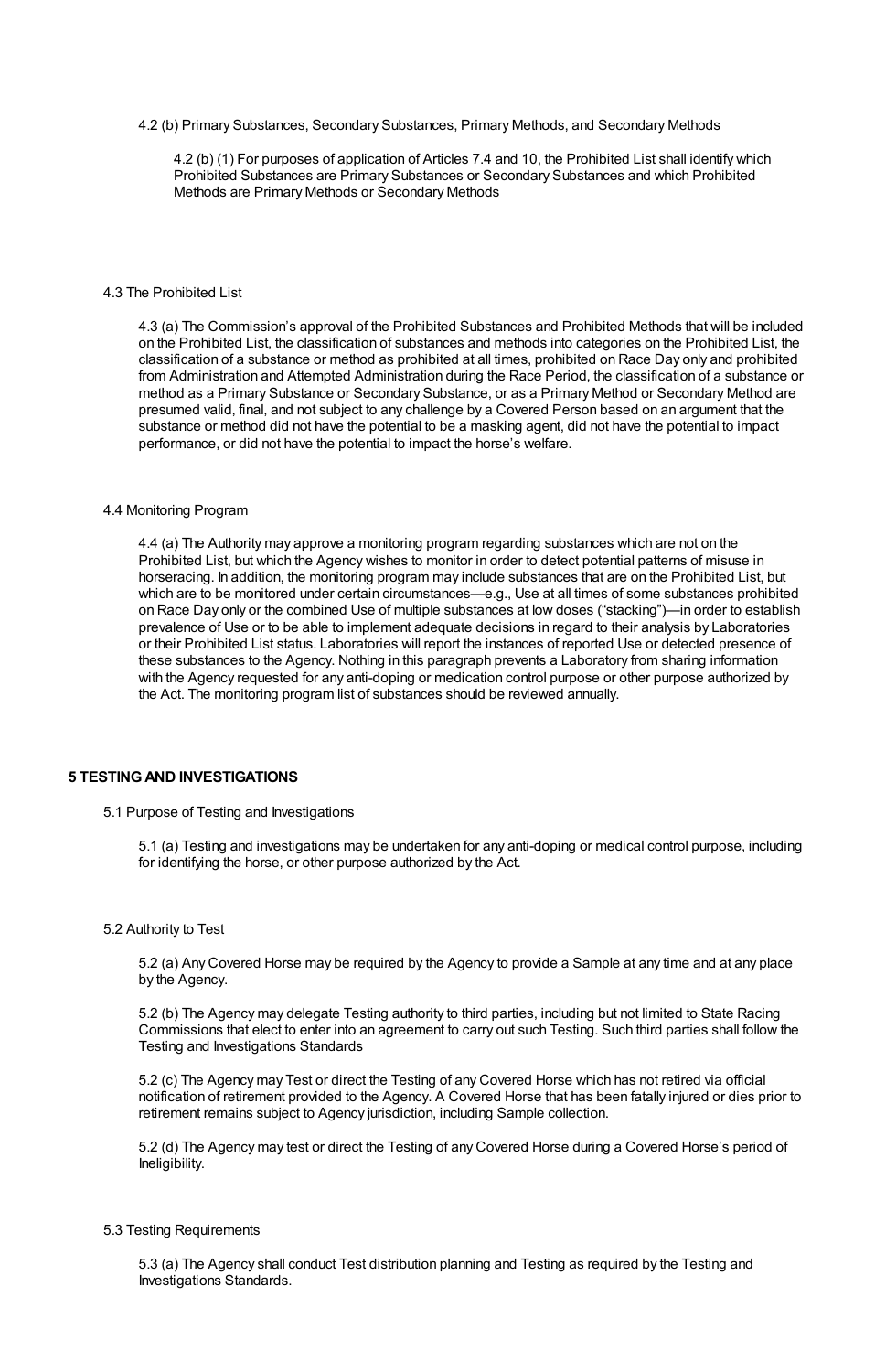#### 5.4 Disclosure Requirements

5.4 (a) The prospective Responsible Person (or Responsible Person) shall at the time of registering with the Authority (and prior to competing in any Race) declare in writing to the Agency or Authority all Use or Attempted Use of Prohibited Substances and Prohibited Methods prohibited at all times prior to a horse becoming a Covered Horse. The Agency may request Treatment records for the horse prior to it becoming a Covered Horse. Upon declaration of a Prohibited Substance or Prohibited Method prohibited at all times, the Agency, in its sole discretion, may require the Covered Horse to sit out (i.e., not compete in a Race) for a period up to the period of Ineligibility applicable for the Prohibited Substance or Prohibited Method for Covered Horses and provide one or more negative Samples. [see end note 3]

#### 5.5 Covered Horse Whereabouts Information

5.5 (a) Whereabouts information for Covered Horses shall be provided in the manner specified in the Whereabouts Policy and shall be subject to Consequences for Article 2.7 violations as provided in Article 10.3 (a) (2). The Agency shall coordinate the identification of such Covered Horses and the collection of their whereabouts information. Whereabouts information shall be maintained by the Agency in accordance with the Whereabouts Policy.

#### 5.6 Retired Covered Horses Returning to Covered Horseraces

5.6 (a) If anOwner wishes to retire a Covered Horse, then written notice of such retirement shall be provided to the Agency. If a Covered Horse is retired and then the Owner wishes to return the Covered Horse to active participation in Covered Horseraces, the Covered Horse shall not be entered in a Covered Horserace until the Covered Horse has been made available for Testing, by giving six months prior written notice to the Agency.

5.6 (b) If a Covered Horse is retired from horseracing while subject to a period of Ineligibility, the Owner must notify the Agency in writing of such retirement. If the Owner then wishes to return the Covered Horse to active competition in Covered Horseraces, the Owner shall provide the Agency with six months written notice and the Covered Horse shall not be entered in Covered Horseraces until the Covered Horse has been made available for Testing for at least six months or the remainder of the Covered Horse's period of Ineligibility, whichever is longer.

## 5.7 Investigations and Intelligence Gathering

5.7 (a) The Agency shall have the capability to conduct, and shall conduct, investigations and gather intelligence as required by the Testing and Investigations Standards.

# **6 ANALYSIS OF SAMPLES**

6.1 Samples collected pursuant to this Protocol and the Testing and Investigations Standards shall be the property of the Agency. No Covered Person or any third party shall have a right to access or use of a Sample. Samples shall be analyzed in accordance with the following principles:

6.1 (a) Use of Accredited, Approved Laboratories, and Other Laboratories

6.1 (a) (1) For purposes of directly establishing an Adverse Analytical Finding under Article 2.4, Samples shall be analyzed only in Laboratories. The choice of the Laboratory used for the Sample analysis shall be determined in accordance with the Testing and Investigations Standards and Laboratory Standards.

6.1 (a) (2) As provided in Article 3.2, facts related to anti-doping or medication control rule violations may be established by any reliable means. This would include, for example, reliable Laboratory or other forensic Testing conducted outside of accredited or approved laboratories.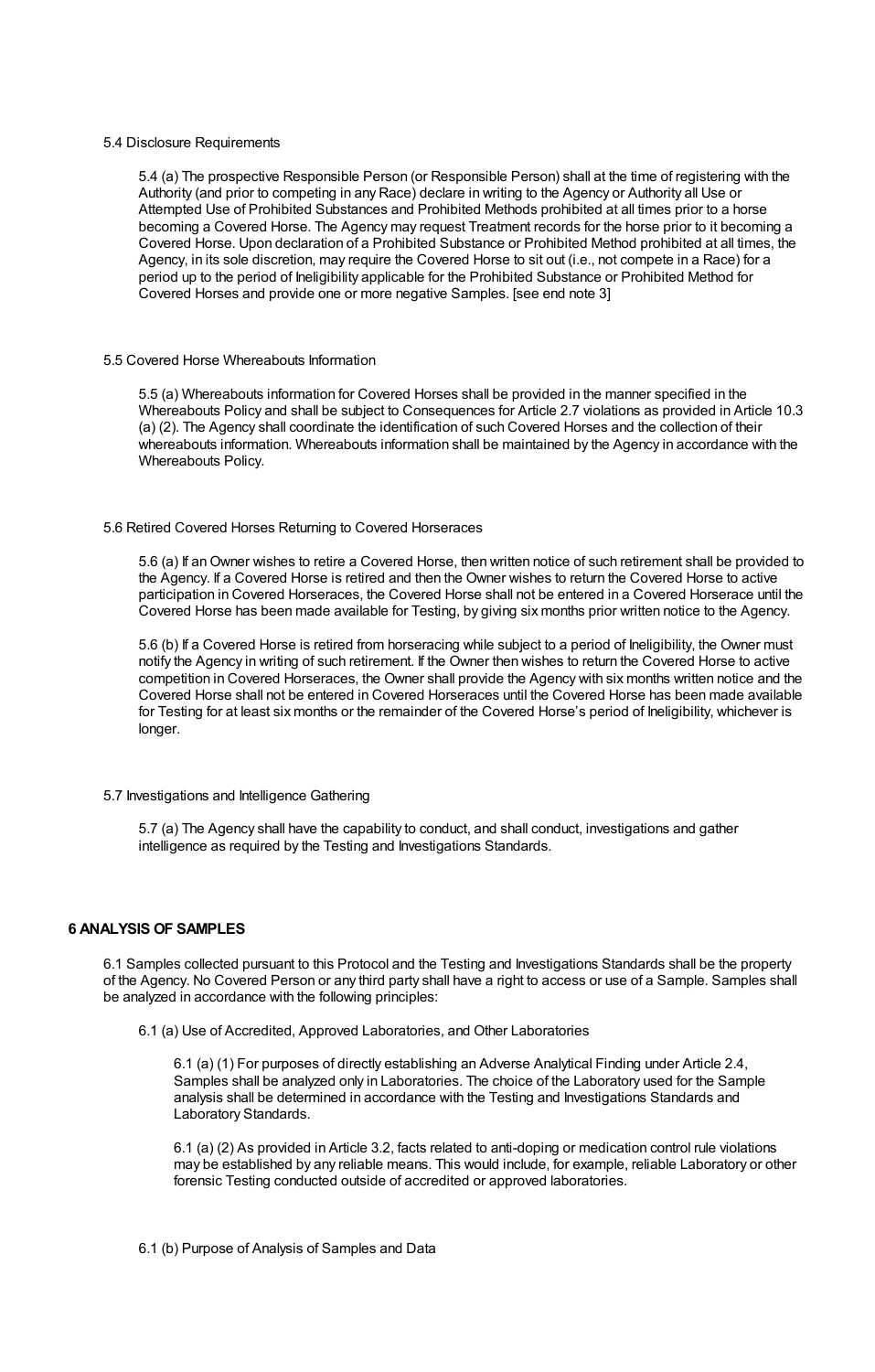6.1 (b) (1) Samples, related analytical data, and Doping Control information shall be analyzed to detect Prohibited Substances and Prohibited Methods identified on the Prohibited List and other substances as may be directed pursuant to Article 4.4, or to assist the Agency in profiling relevant parameters in a Covered Horse's urine, blood, hair, or other matrix, including for DNA or genomic profiling, or for any other legitimate anti-doping or medical control purpose.

6.1 (c) Research on Samples and Data

6.1 (c) (1) Samples, related analytical data, and Doping Control information may be used for anti-doping or medication control research purposes. Samples and related analytical data or Doping Control information used for research purposes shall first be processed in such a manner as to prevent Samples and related analytical data or Doping Control information being traced back to a particular Covered Horse or Covered Person.

6.1 (d) Standards for Sample Analysis and Reporting

6.1 (d) (1) Laboratories shall analyze Samples and report results in conformity with the Laboratory Standards.

6.1 (d) (2) At the time of initial analysis, laboratories at their own initiative and expense may analyze Samples for Prohibited Substances or Prohibited Methods prohibited at all times that are not included on the Agency's standard Sample analysis menu, or as requested by the Agency. For all other Prohibited Substances and Prohibited Methods laboratories must notify and receive approval from the Agency prior to reporting an Adverse Analytical Finding for a substance not included on the Agency's standard Sample analysis menu. Results from any analysis for substances prohibited at all times or approved analysis for all other substances shall be reported to the Agency and have the same validity and Consequences as any other analytical result.

# 6.1 (e) Further Analysis of a Sample

6.1 (e) (1) There shall be no limitation on the authority of a Laboratory to conduct repeat or additional analysis on a Sample at any time, whether

6.1 (e) (1) (i) prior to the time the Agency notifies a Covered Person that the Sample is the basis for an Article 2.4 anti-doping or medication control rule violation or that the Sample is negative or

6.1 (e) (1) (ii) after a Sample has been reported as negative or has otherwise not resulted in an anti-doping or medication control rule violation. In any case, once a Sample has been collected by the Agency, it may be stored and subjected to Further Analyses for the purpose of Article 6.1 (b) at any time exclusively at the direction of the Agency. Further Analysis of Samples shall conform with the requirements of the Laboratory Standards.

#### 6.1 (f) Split of A or B Sample

6.1 (f) (1) Where the Agency and/or a Laboratory (with approval from the Agency) wishes to split an A or B Sample for the purpose of using the first part of the split Sample for an A Sample analysis and the second part of the split Sample for B confirmation, then the procedures set forth in the Laboratory Standards shall be followed.

# **7 RESULTS MANAGEMENT**

7.1 Results Management for Testing initiated by the Agency

7.1 (a) Results Management for Tests initiated by the Agency or its designee shall proceed as set forth below. The results from all analyses must be sent to the Agency via secure transmission, in a report signed by an authorized representative of the Laboratory. All communication must be conducted confidentially.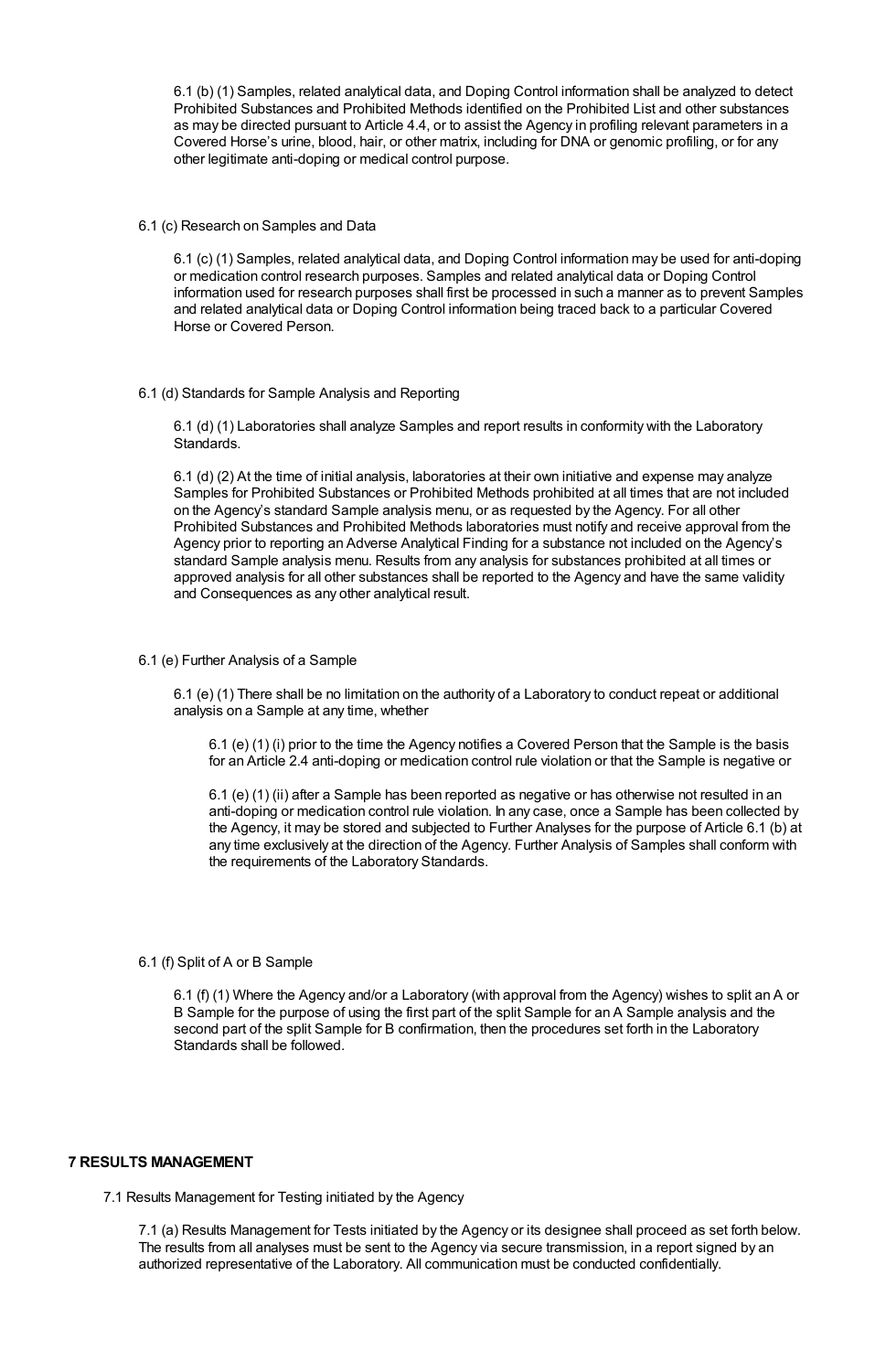## 7.1 (b) Adverse Analytical Finding Reports

7.1 (b) (1) Upon receipt of an A Sample Adverse Analytical Finding, the Agency shall conduct a review to determine whether there is any apparent departure from the Testing and Investigations Standards or Laboratory Standards that caused the Adverse Analytical Finding. Subject to Article 7.1 (b) (2) the Agency may, but need not, communicate with the Responsible Person and Owner during such review.

7.1 (b) (2) If the initial review of an Adverse Analytical Finding under Article 7.1 (b) (1) does not reveal a departure that caused the Adverse Analytical Finding, then the Agency shall, promptly give written notice of the potential anti-doping rule violation to the Responsible Person, Owner, Authority, and applicable State Racing Commission after the State Racing Commission elects to enter into an agreement incorporating the confidentiality provisions of Article 12.2 (a) Written notice from the Agency pursuant to this Article 7.1 (b) (2) shall include the information described in Article 12.1 (a) (1) (i), as well as notify the Responsible Person and Owner of:

7.1 (b) (2) (i) the Adverse Analytical Finding;

7.1 (b) (2) (ii) the specific potential Protocol violation;

7.1 (b) (2) (iii) the Responsible Person's and Owner's opportunity to promptly provide an explanation regarding the Adverse Analytical Finding within a short deadline;

7.1 (b) (2) (iv) for those substances identified in the Laboratory Standards or Technical Documents for which immediate analysis of the B Sample is authorized in order to preserve the scientific integrity of the Sample in accordance with the Laboratory Standards, that the B Sample has been Tested;

7.1 (b) (2) (v) if the B Sample has not been Tested, the date, time, and place where the B Sample will be Tested and amount the Responsible Person or Owner must pay to have the B Sample tested and Laboratory Documentation Package prepared, failing such payment by the date indicated by the Agency, the B Sample analysis may be deemed irrevocably waived in the Agency's sole discretion; and

7.1 (b) (2) (vi) any Provisional Suspension imposed. The Agency shall promptly provide the Responsible Person and Owner an abbreviated A Sample documentation package at no charge. Upon receipt of the complete A Sample documentation package from the Laboratory, the Agency shall provide such to the Responsible Person and Owner, containing all information required by the Laboratory Standards.

7.1 (b) (3) Except for when the B Sample has been analyzed in accordance with Article 7.1 (b) (2) (iv), where paid for by the Responsible Person, Owner, or the Agency, arrangements shall be made for Testing the B Sample within the time-period specified in the Laboratory Standards, or such longer time as may be reasonably required under the circumstances without undue delay. A Responsible Person and Owner accept the A Sample analytical results by waiving the requirement for B Sample analysis. If waived, the Agency may nonetheless elect to proceed with the B Sample analysis.

7.1 (b) (4) If the B Sample proves negative, then, unless the Agency takes the case as an anti-doping or medication control rule violation under Article 2.5, the entire Test shall be considered negative, and the Responsible Person and Owner shall be so informed.

7.1 (b) (5) If a Prohibited Substance or the Use of a Prohibited Method is identified (i.e., if the B Sample analysis confirms the presence—and quantity, if applicable—of a Prohibited Substance or Prohibited Method in the Sample), or the B Sample analysis is waived (in accordance with this Protocol), the Responsible Person (or Owner, if no Responsible Person) shall be charged with an anti-doping rule violation and the Responsible Person and Owner shall be given written notice of:

- 7.1 (b) (5) (i) the Protocol violation being asserted;
- 7.1 (b) (5) (ii) the basis of that assertion,

7.1 (b) (5) (iii) the additional information set forth in Article 12.1 (a) (1) (i);

7.1 (b) (5) (iv) the maximum Consequences that the Agency may seek to impose;

7.1 (b) (5) (v) the Responsible Person's (or Owner's, if no Responsible Person) right within ten calendar days [see end note 4] of the notice, to challenge the violation and Consequences in accordance with the Arbitration Procedures; and

7.1 (b) (5) (vi) that, if the Responsible Person(or Owner, if no Responsible Person) does not request review by a steward or arbitrator within the time limit indicated in subsection 7.1 (b) (5) (v)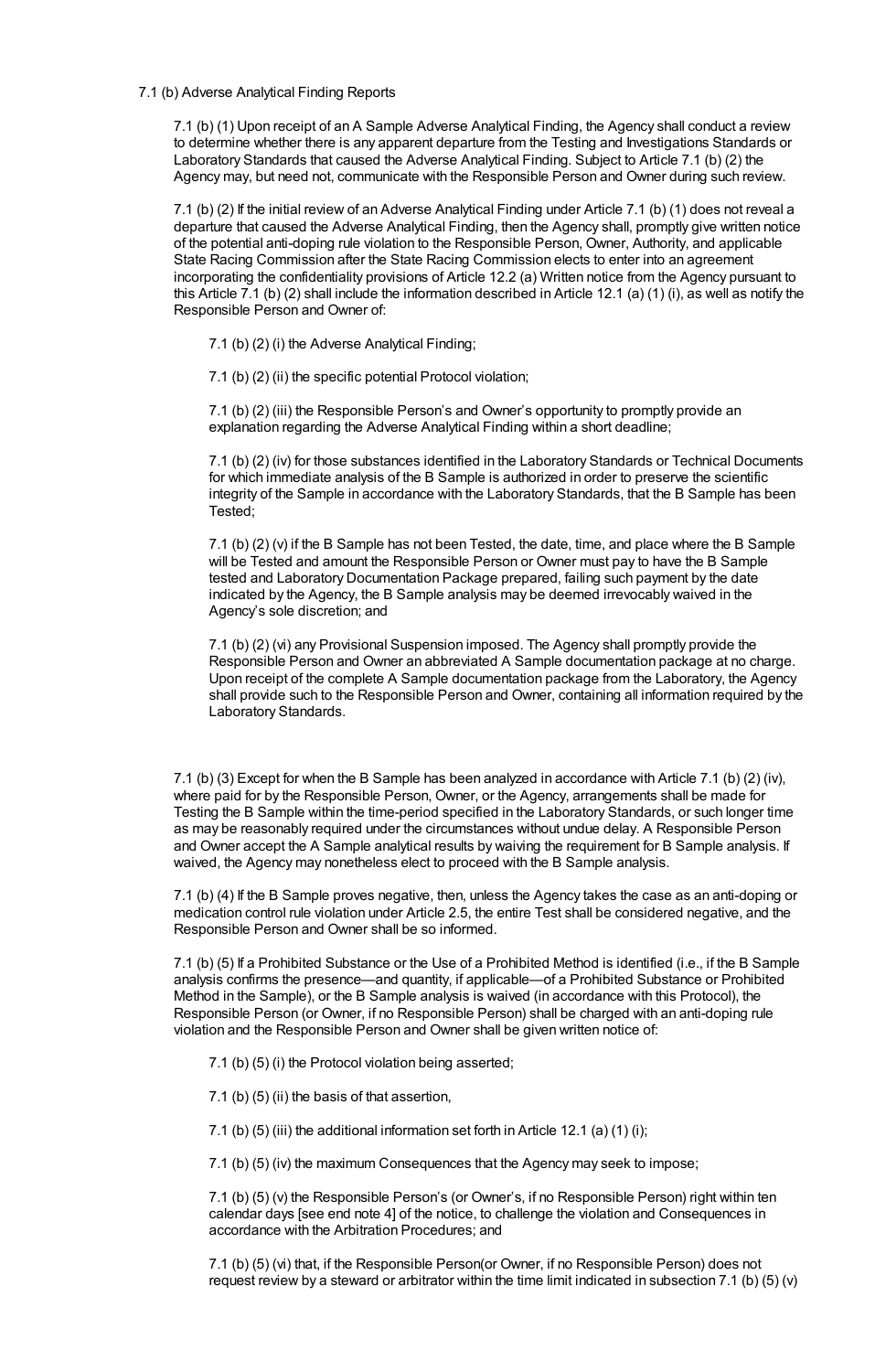of this Article, the Consequences will be imposed immediately. If not already provided to the Responsible Person and Owner, once received by the Agency, the Agency shall promptly provide the Responsible Person and Owner with copies of the complete A and B Sample Laboratory Documentation Packages that include all information required by the Laboratory Standards. The Agency shall not be required to provide the complete A and B Sample documentation if the Responsible Person and Owner waive analysis of its B Sample. The Agency shall send a copy of the charge to the Authority and to the applicable State Racing Commission upon the State Racing Commission electing to enter into an agreement incorporating the confidentiality provisions of Article 12.2 (a)

7.1 (b) (6) If the B Sample analysis does not confirm the presence of a Prohibited Substance or Prohibited Method in the Sample, the Agency may, under appropriate circumstances (e.g., evidence the B Sample did not confirm due to microbial degradation), still charge Covered Person with an antidoping rule violation under Article 2.5 and the Agency shall notify the applicable Covered Person in accordance with Article 7.1 (b) (5).

7.1 (b) (7) After notification of a potential anti-doping rule violation, if at any point during the Results Management process described in Article 7.1, the Agency decides not to move forward with an antidoping rule violation charge, it will notify the Covered Person, State Racing Commission (if prior notice was given), and the Authority of the Agency's decision.

7.1 (b) (8) Notification to a Covered Person by the Agency, for all purposes of this Protocol, may be accomplished either through actual or constructive notice. Constructive notice is sufficient for all purposes for which notification is required under this Protocol and shall be effective when delivered by third-party courier or U.S. postal mail to the Covered Person's most recent mailing address on file with the Authority or by email to the Covered Person's most recent email address on file with the Authority. Actual notice may be accomplished by any other means.

# 7.1 (c) Atypical Findings Reports

7.1 (c) (1) When a Sample analysis is reported as an Atypical Finding, then the Agency shall do an investigation and decide whether to treat the Atypical Finding as an Adverse Analytical Finding. The Agency may, but need not, communicate with the Responsible Person and Owner during such investigation. If the Agency decides to not treat the matter as an Adverse Analytical Finding, then the Agency may, but need not, communicate with the applicable Responsible Person and Owner. If the Agency decides to move forward with the matter as an Adverse Analytical Finding, then the Agency shall communicate with the Responsible Person and Owner as set forth in Article 7.1 above.

7.1 (d) Atypical Passport Findings and Adverse Passport Findings Reports (when available)

7.1 (d) (1) Review of Atypical Passport Findings and Adverse Passport Findings shall take place as provided in this Protocol and the Laboratory Standards.

7.1 (d) (2) At such time as the Agency is satisfied that an anti-doping or medication control rule violation has occurred, it shall promptly charge the Responsible Person (or Owner, if no Responsible Person) as provided in Article 7.1 (b) (5), as applicable. The Agency shall also send the Owner a copy of the charge sent to the Responsible Person.

7.2 Results Management for Anti-Doping and Medication Control Rule Violations Not Covered by Article 7.1

7.2 (a) The Agency shall conduct any follow-up investigation required into any potential anti-doping or medication control rule violation not covered by Article 7.1. At such time as the Agency is satisfied that an antidoping or medication control rule violation has occurred, it shall promptly charge the applicable Covered Person, providing information as identified in Article 7.1 (b) (5) as applicable.

7.3 Identification of Prior Anti-Doping and Medication Control Rule Violations

7.3 (a) Before giving a Covered Person written notice of an asserted anti-doping or medication control rule violation as provided above, the Agency shall attempt to determine whether any prior anti-doping or medication control rule violation under this Protocol exists.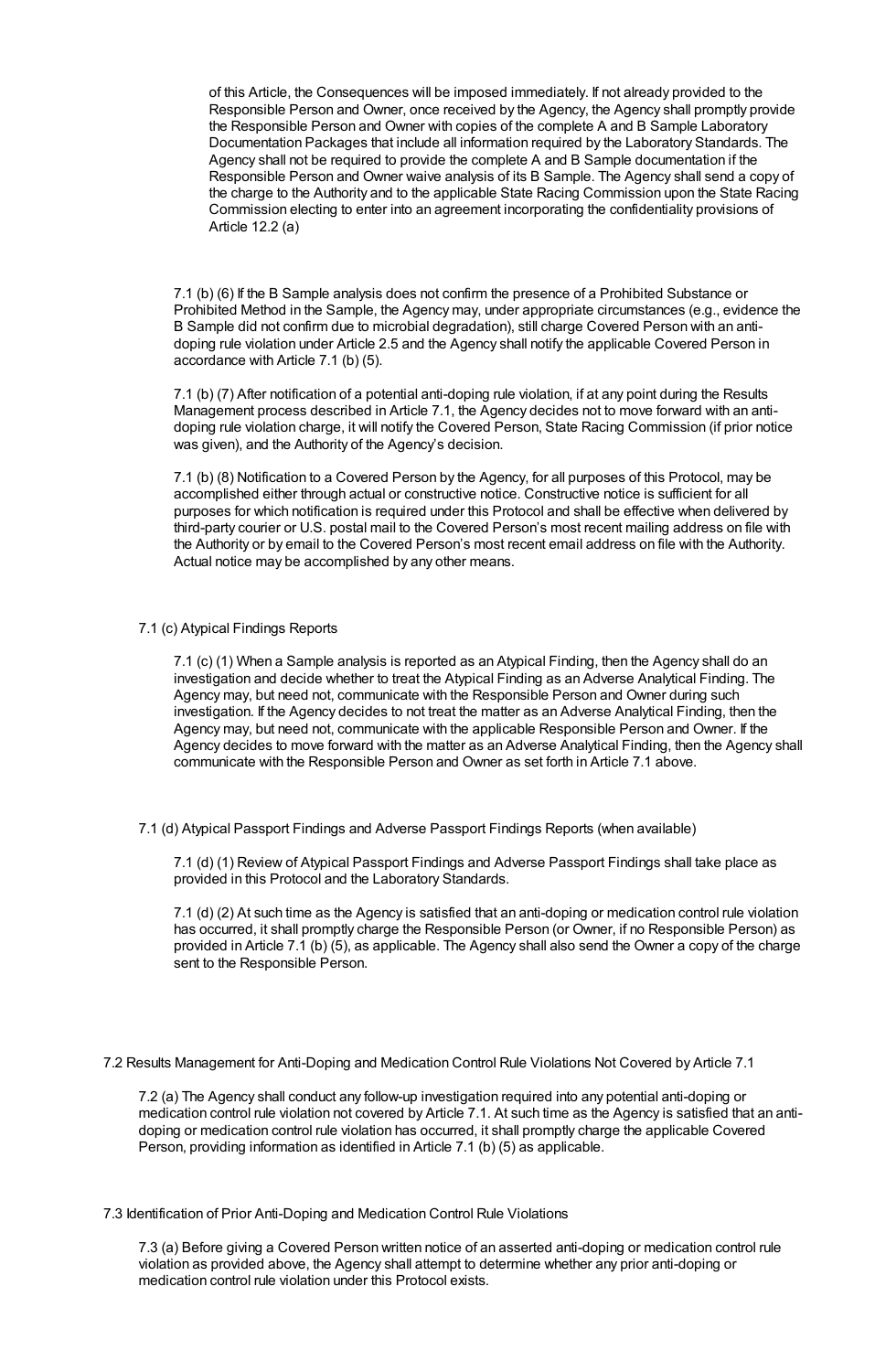#### 7.4 Provisional Suspensions

7.4 (a) Provisional Suspension.

7.4 (a) (1) For each alleged violation of Articles 2.4 and/or 2.5 involving a Primary Substance or Primary Method and in connection with one or more Covered Horses, the Agency shall, at the time of notification (or charge, if no notification), impose a Provisional Suspension on such Covered Horses for no longer period than the Ineligibility period designated for the particular substance or category of substance in the Prohibited List.

7.4 (a) (2) For each alleged Article 2.7 violation in which a Covered Horse accrues three Whereabouts Failures in a twelve-month period, the Agency may impose a Provisional Suspension on such Covered Horse.

7.4 (a) (3) For each alleged violation of Articles 2.4 and/or 2.5 involving a Primary Substance or Primary Method, the Agency shall, at the time of notification (or charge, if no notification), impose a Provisional Suspension on Covered Person who were notified of the alleged violation (or charged, if no notification) against them.

7.4 (a) (4) For all other violations, the Agency may impose a Provisional Suspension on the Covered Person who was notified of the alleged violation (or charge, if no notification) against them.

7.4 (b) Where a Provisional Suspension is imposed pursuant to Article 7.4 (a), the applicable Covered Person, which is the Responsible Person with respect to a Covered Horse, shall be given either: (a) an opportunity for a Provisional Hearing either before or on a timely basis after imposition of the Provisional Suspension; or (b) an opportunity for an expedited final adjudication in accordance with Article 8 on a timely basis after imposition of the Provisional Suspension.

7.4 (b) (1) Provisional Hearings shall be conducted by a single arbitrator for a Major Infraction or a member of the Anti-Doping Stewards Panel for a Minor Infraction and heard via telephone or video conference call within the time frame specified by the Agency and in accordance with the Arbitration Procedures. The sole issue to be determined by the arbitrator at such a hearing will be whether the Agency's decision that a Provisional Suspension should be imposed shall be upheld.

7.4 (b) (2) The Agency's decision to impose a Provisional Suspension shall be upheld if probable cause exists for the Agency to proceed with a charge of an anti-doping or medication control rule violation against a Covered Person. It shall not be necessary, however, for any B Sample analysis to have been completed in order to establish probable cause.

7.4 (c) If a Provisional Suspension is imposed based on an A Sample Adverse Analytical Finding and subsequent analysis of the B Sample does not confirm the A Sample analysis, then the Covered Horse and Covered Person shall not be subject to any further Provisional Suspension on account of a violation of Article 2.4.

7.4 (d) In all cases where a Covered Person has been notified of an anti-doping or medication control rule violation (or charged, if no notification), but a Provisional Suspension has not been imposed on them, the Covered Person shall be offered the opportunity to accept a Provisional Suspension voluntarily pending the resolution of the matter.

#### 7.5 Resolution or Imposition of Consequences

7.5 (a) A Covered Person against whom an anti-doping or medication control rule violation is asserted may admit that violation at any time, expressly waive their right to adjudicate the matter pursuant to Article 8 and Article 11 and accept the Consequences that have been offered by the Agency.

7.5 (b) Alternatively, if the Covered Person against whom an anti-doping or medication control rule violation is asserted fails to inform the Agency in writing that they dispute a charged anti-doping or medication control rule violation within ten calendar days of the Agency sending the charge, then the Covered Person shall be deemed to have admitted the violation, to have waived their rights under Article 8 and Article 11, and to have accepted the Consequences that have been offered by the Agency.

7.5 (c) In cases where Article 7.5. (a) or Article 7.5 (b) applies, an adjudication under Article 8 shall not be required. Instead, the Agency shall promptly issue a release confirming the commission of the anti-doping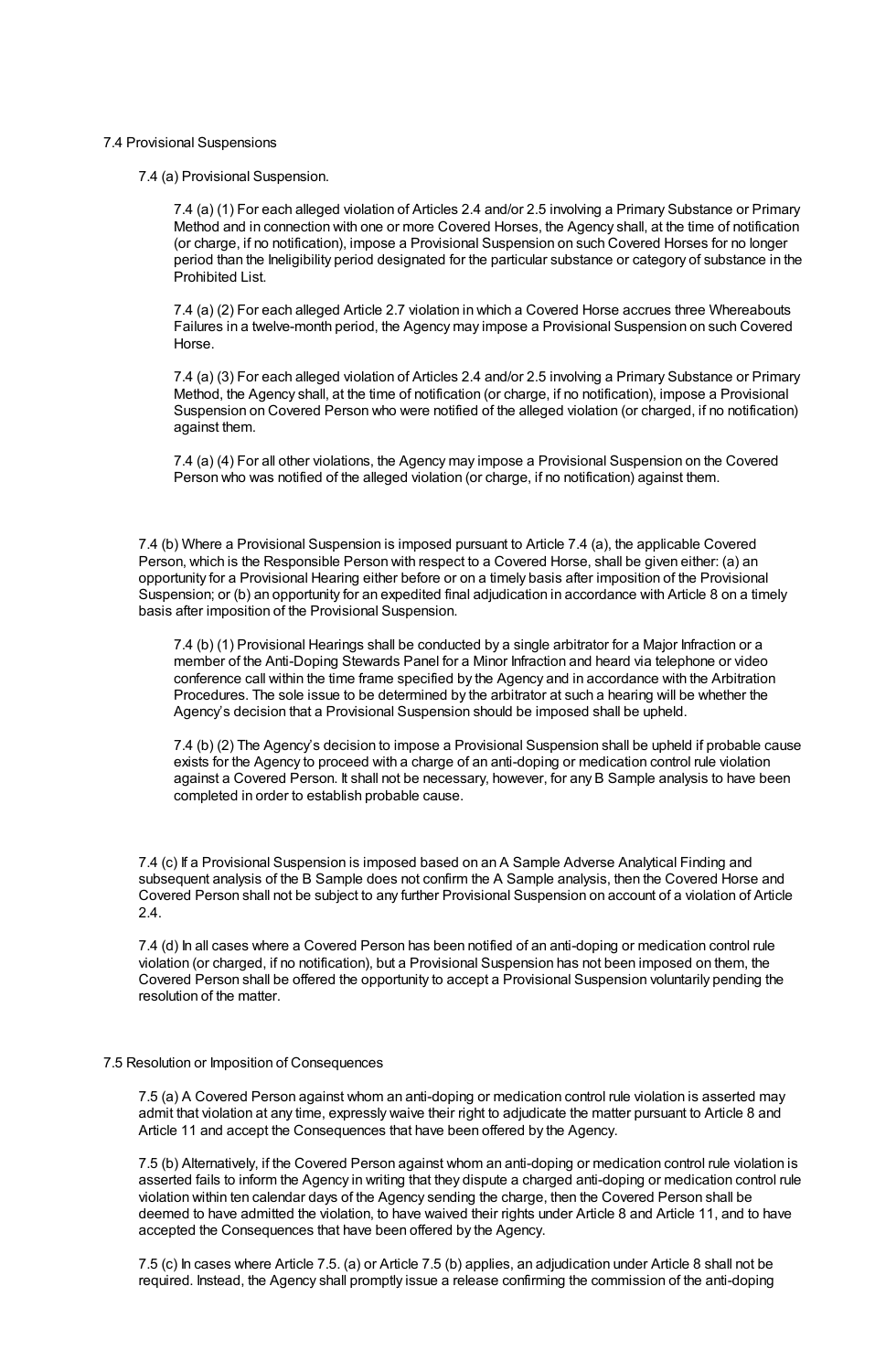and/or medication control rule violation(s) and the Consequences imposed as a result and setting out a brief summary of the reasons for any period of Ineligibility imposed unless doing so could compromise an ongoing investigation or proceeding. The Agency shall Publicly Disclose that release in accordance with Article 12.2  $(b)$ 

7.6 Retirement

7.6 (a) If a Covered Horse is retired or is deceased or a Covered Person retires or otherwise becomes unlicensed while the Agency is conducting the Results Management process, including the investigation of any Adverse Analytical Finding, Atypical Finding, Atypical Passport Finding, or potential non-analytical violation, the Agency retains jurisdiction to complete its Results Management process. If a Covered Horse is retired or is deceased or a Covered Person retires before any Results Management process has begun, and the Agency had jurisdiction over the Covered Horse or Covered Person at the time the anti-doping or medication control rule violation was committed, the Agency has authority to conduct Results Management in respect of that anti-doping or medication control rule violation.

## **8 RIGHT TOAFAIR PROCESS AND REASONED DECISION**

8.1 For any Covered Person who is asserted to have committed an anti-doping or medication control rule violation, the Agency shall provide the Covered Person the opportunity for resolution before an impartial steward or arbitrator as set forth below. A timely reasoned decision specifically including an explanation of the reason(s) for any period of Ineligibility and Disqualification of results shall be Publicly Disclosed as provided in Article 12.2.

8.2 Procedures for Minor Infractions

8.2 (a) Where a Covered Person is alleged to have committed a Minor Infraction under this Protocol, the Covered Person shall be entitled to submit in writing all arguments and evidence to a member of the Anti-Doping Stewards Panel in compliance with this Protocol and accompanying Arbitration Procedures. The member of the Anti-Doping Review Steward Panel shall issue a reasoned decision, including the period of Ineligibility and other Consequences imposed, if any, to the Agency and the Covered Person within fourteen calendar days after the final written submission. Subject to the terms of Article 11, decisions rendered pursuant to this Article 8.2 shall be final and binding.

### 8.3 Procedures for Major Infractions

8.3 (a) Where a Covered Person is alleged to have committed a Major Infraction under this Protocol, the Covered Person shall be entitled to a hearing before an impartial arbitrator as set forth in this Protocol and accompanying Arbitration Procedures. The arbitrator's reasoned hearing decision, including the period of Ineligibility and other Consequences imposed, if any, shall be provided by the arbitrator to the Agency and the Covered Person within fourteen calendar days after the conclusion of the Major Infraction hearing. Subject to the terms of Article 11, decisions rendered pursuant to this Article 8.3 shall be final and binding.

#### 8.4 Expedited Matters

8.4 (a) For matters involving Major Infractions or Minor Infractions and for which the Covered Horse or Covered Person is not Provisionally Suspended and the Covered Horse or Covered Person that is not Provisionally Suspended is likely to participate in a Covered Horserace within forty-five calendar days, the Agency may address the case in an expedited basis and shorten any deadlines in this Protocol and/or Arbitration Procedures proportionately to ensure resolution of the matter prior to the Covered Horserace.

## **9 AUTOMATIC DISQUALIFICATION OF COVERED HORSE'S RESULTS**

9.1 An anti-doping or medication control rule violation, arising from a Race Day Test or that occurred on the Race Day or for purposes of Prohibited Method M5 only in the fourteen calendar days preceding Race Day, automatically leads to Disqualification of the result in the Race obtained by the Covered Horse(s) connected with the violation with all resulting Consequences, including forfeiture of any trophies, points, rankings, prizes, purses, and other compensation.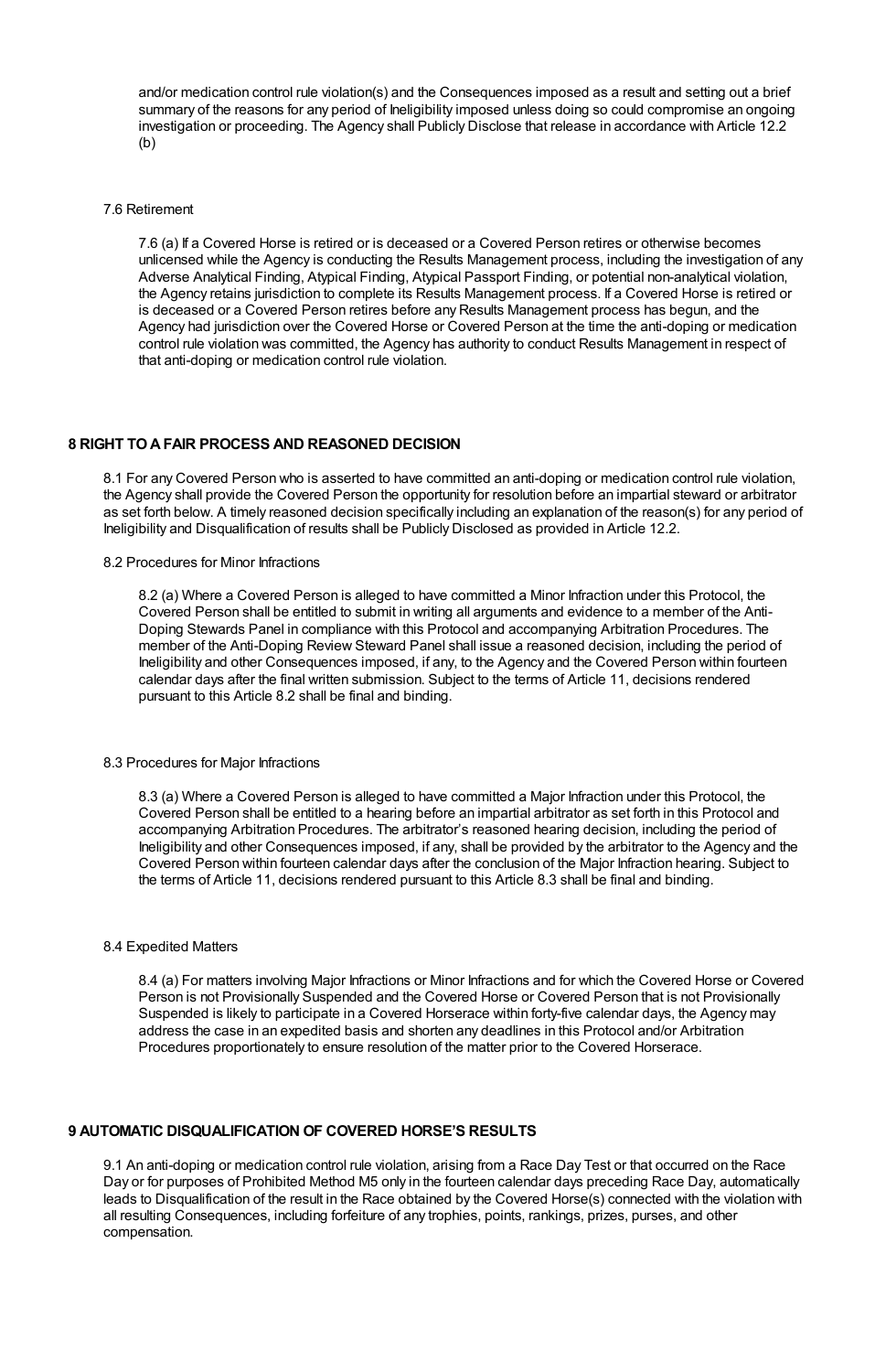# **10 SANCTIONS**

#### 10.1 Ineligibility of Covered Horses

10.1 (a) For each violation involving any Prohibited Substance or Prohibited Method involving a Covered Horse, such Covered Horse shall be Ineligible for the time designated for the particular substance or category of substance in the Prohibited List and may be required to submit a negative Sample prior to returning from Ineligibility. Unless otherwise indicated in the Prohibited List, there shall be no Ineligibility for Covered Horses based on violations involving one or more Secondary Substances or Secondary Methods.

10.1 (b) For a violation of Article 2.7 in which a Covered Horse accrues three Whereabouts Failures in a twelve-month period or a violation of Article 2.6 regarding a specific Covered Horse, such Covered Horse shall be Ineligible for twelve months and may be required to submit a negative Sample prior to returning from Ineligibility.

10.1 (c) Under this Protocol, the Responsible Person is the sole representative of interests in a Covered Horse with respect to Ineligibility and/or retaining competitive results and shall be the sole party representing the interests of the Covered Horse in any adjudication under Article 8 or Article 11.

## 10.10 Allocation of Collected Forfeited Purses

10.10 (a) If a Covered Horse has results Disqualified under the Protocol, all purses, other prizes, and trophies must be repaid or surrendered as applicable to the Race organizer and the other Covered Horses' positions adjusted accordingly.

#### 10.11 Multiple Violations for Covered Persons

#### 10.11 (a) Second or Third Major Infractions

10.11 (a) (1) For a Covered Person's second Major Infraction that qualifies in accordance with Article 10.11 (d), the period of Ineligibility shall be the greater of:

10.11 (a) (1) (i) a six-month period of Ineligibility; or

10.11 (a) (1) (ii) a period of Ineligibility in the range between: i.) the sum of the period of Ineligibility imposed for the first violation plus the period of Ineligibility otherwise applicable to the second violation treated as if it were a first violation, not taking into account any reduction under Article 10.7 for either violation, and ii.) twice the period of Ineligibility otherwise applicable to the second violation treated as if it were a first violation, not taking into account any reduction under Article 10.7.

10.11 (a) (2) The period of Ineligibility within its range shall be determined based on the entirety of the circumstances and the Covered Person's degree of Fault with respect to the second violation.

10.11 (a) (3) A third (or greater) Major Infraction will result in a period of Ineligibility of a minimum of double the period of Ineligibility that would apply if it were a second violation up to a lifetime Ineligibility.

10.11 (a) (4) The period of Ineligibility established may then be further reduced by the application of Article 10.7.

#### 10.11 (b) Multiple Minor Infractions

10.11 (b) (1) A Covered Person's second and third Minor Infraction that qualifies shall be treated the same as a first violation. The Agency in its discretion may require additional education for Covered Persons who have committed one or more Minor Infractions.

10.11 (b) (2) A Covered Person's fourth Minor Infraction that qualifies shall be treated as a first Major Infraction for all purposes under this Protocol and each subsequent Minor Infraction shall be treated as an additional Major Infraction for all purposes under this Protocol. And a Covered Person's Minor Infraction for which the Agency alleges Aggravating Circumstances shall be treated as a Major Infraction for all purposes under this Protocol.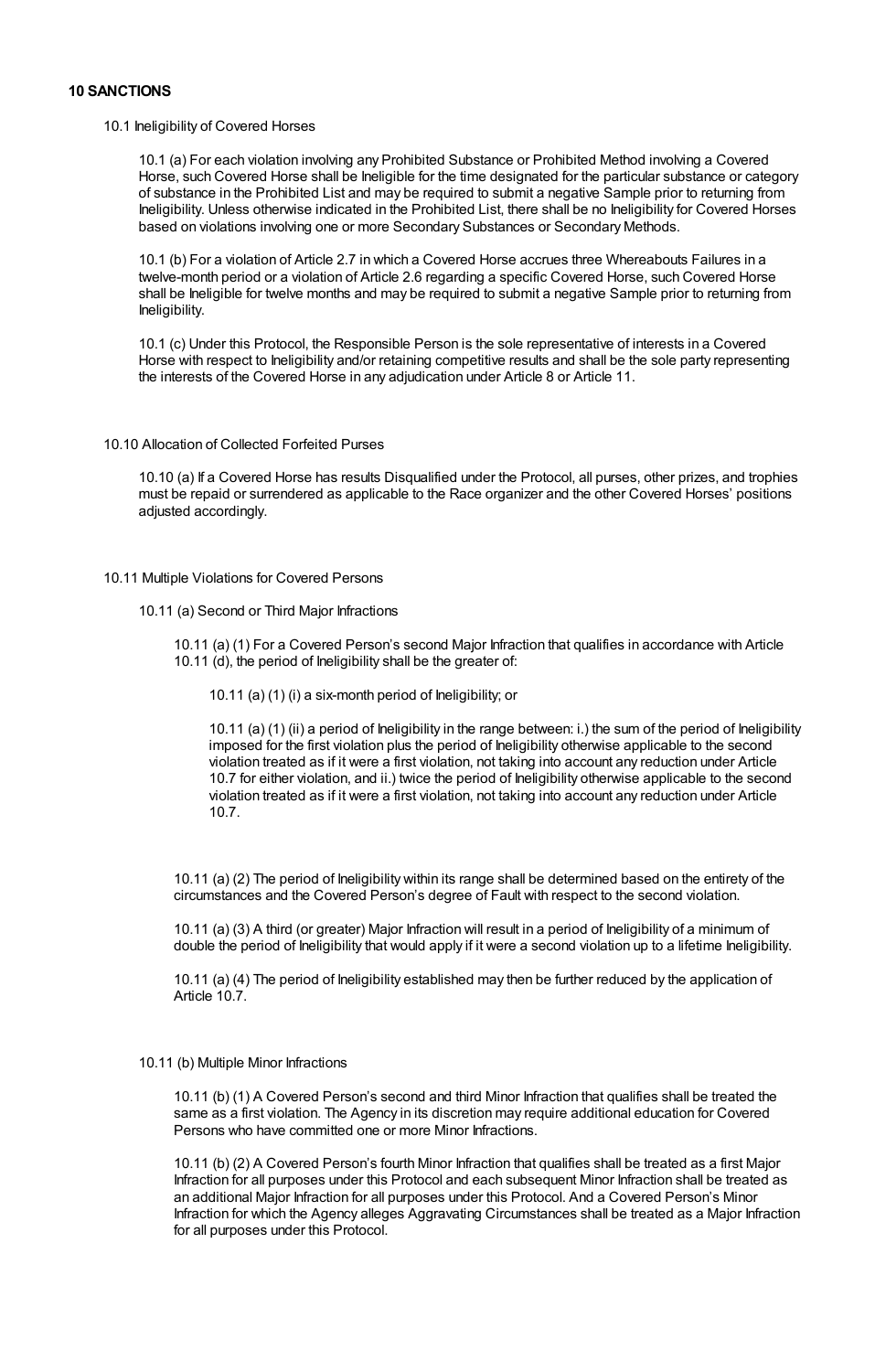## 10.11 (c) Additional Rules for Certain Potential Multiple Violations

10.11 (c) (1) For purposes of imposing sanctions under Article 10, an anti-doping or medication control rule violation will only be considered a second violation if the Agency can establish that the Covered Person committed the additional anti-doping or medication control rule violation after they received notice of the first anti-doping or medication control rule violation pursuant to Article 7, or after the Agency made reasonable efforts to give notice of the first anti-doping or medication control rule violation. If the Agency cannot establish this, the violations shall be considered together as one single first violation, and the sanction imposed shall be based on the violation that carries the more severe sanction.

10.11 (c) (2) If, after the imposition of a sanction for a first anti-doping or medication control rule violation, the Agency discovers facts involving an anti-doping or medication control rule violation by the Covered Person that occurred prior to notification regarding the first anti-doping or medication control rule violation, then the Agency may seek imposition of an additional sanction based on the sanction that could have been imposed if the two violations had been adjudicated at the same time. Results in all Races dating back to the earlier anti-doping or medication control rule violation will be Disqualified as provided in Article 10.9.

## 10.11 (d) Multiple Anti-Doping or Medication Control Rule Violations Qualification

10.11 (d) (1) For purposes of Article 10, each Major Infraction must take place within the same ten-year period in order to be considered multiple violations, and each Minor Infraction must take place within the same five-year period in order to be considered multiple violations.

## 10.12 Status During Ineligibility or Provisional Suspension

10.12 (a) Prohibition against Participation during Ineligibility or Provisional Suspension [see end note 6]

10.12 (a) (1) No Covered Horse which has been declared Ineligible or is the subject of a Provisional Suspension may, during a period of Ineligibility or Provisional Suspension, participate in any capacity in a Race, Workout, and any activity at a Racetrack. [see end note7]

10.12 (a) (2) No Covered Person who has been declared Ineligible or is subject to a Provisional Suspension may, during a period of Ineligibility or Provisional Suspension participate in any capacity in a Race, Workout, any activity (other than authorized anti-doping education or rehabilitation programs) at a Racetrack, and any activity involving Covered Horses or have an individual participate in any capacity on their behalf in any prohibited activity.

10.12 (a) (3) Covered Horses shall remain subject to Testing and the requirement to provide whereabouts information during a period of Ineligibility.

#### 10.12 (b) Violation of the Prohibition of Participation during Ineligibility or Provisional Suspension

10.12 (b) (1) Where a Covered Horse or Covered Person which has been declared Ineligible violates the prohibition against participation during Ineligibility described in Article 10.12 (a), the results of such participation shall be Disqualified and a new period of Ineligibility equal in length to the original period of Ineligibility shall be added to the end of the original period of Ineligibility for the Covered Horse and the Covered Person.

10.12 (b) (2) If a Covered Horse violates the prohibition against participation during Ineligibility, the Responsible Person for the Covered Horse shall also receive a new period of Ineligibility equal in length to the original period of Ineligibility added to the end of the original period of Ineligibility. If the original period of Ineligibility already expired, the new period of Ineligibility shall start on the date of acceptance or imposition. If the Responsible Person did not serve an original period of Ineligibility, the period of Ineligibility for violating the prohibition against participation shall range from a reprimand to one year.

10.12 (b) (3) The new period of Ineligibility, including, but not limited to, a reprimand and no period of Ineligibility, may be adjusted based on the Covered Person's degree of Fault and other circumstances of the case. The determination of whether there has been a violation of the prohibition against participation, and whether an adjustment is appropriate, shall be made by the Agency. This decision may be appealed under Article 11.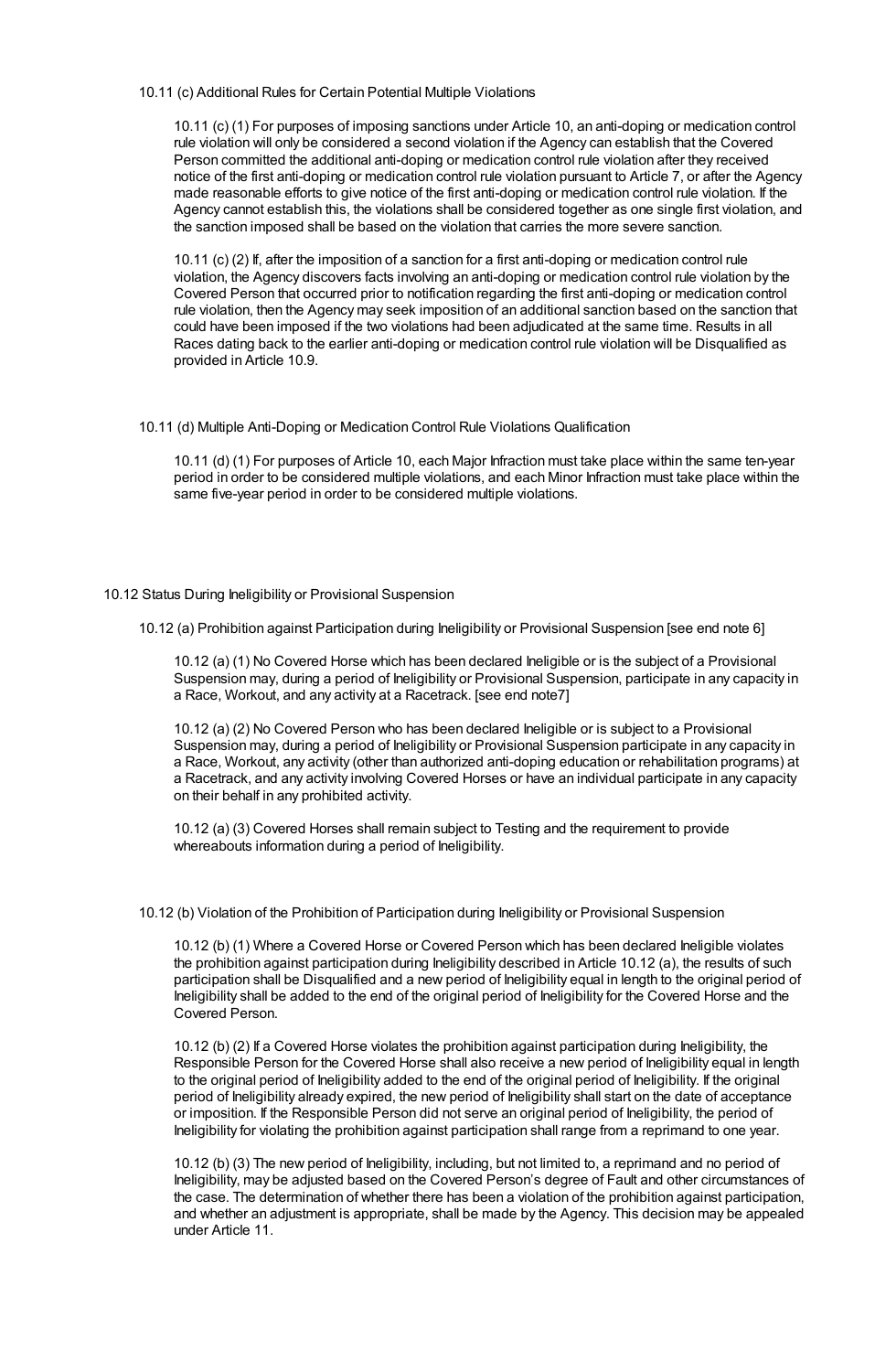10.12 (c) A Covered Horse or Covered Person which violates the prohibition against participation during a Provisional Suspension described in Article 10.12 (a) shall receive no credit for any period of Provisional Suspension served and the results of such participation shall be Disqualified.

10.12 (d) Where a Covered Person other than the Responsible Person assists a Covered Horse or Covered Person in violating the prohibition against participation during Ineligibility or a Provisional Suspension, the Agency shall impose sanctions for a violation of Article 2.13 for such assistance.

10.13 Automatic Publication of Sanction

10.13 (a) A mandatory part of each sanction shall include automatic publication, as provided in Article 12.2.

10.2 Ineligibility of Covered Person for Presence, Use, or Attempted Use or Possession of a Prohibited Substance or Prohibited Method

10.2 (a) The period of Ineligibility for a violation of Article 2.4, 2.5, or 2.10 shall be as follows, subject to potential elimination, reduction, or suspension pursuant to Article 10.8, 10.9, or 10.10.

10.2 (a) (1) The period of Ineligibility shall be two years where:

10.2 (a) (1) (i) The anti-doping rule violation involves a Primary Substance or Primary Method.

10.2 (a) (1) (ii) The anti-doping rule violation involves a Secondary Substance or Secondary Method, and the Agency establishes the existence of Aggravating Circumstances pursuant to Article 10.4

10.2 (a) (1) (iii) The anti-doping rule violation involves a Secondary Substance or Secondary Method, and it is the Covered Person's fourth (or greater) violation pursuant to Article 10.11 (b).

10.2 (a) (2) If Article 10.2.(a) does not apply, the Consequences shall range between a reprimand, a Fine, and no period of Ineligibility and a Fine and a 30-day period of Ineligibility as described in Article 10.6 (a) (2).

10.3 Ineligibility of Covered Person for Other Anti-Doping and Medical Control Rule Violations

10.3 (a) The period of Ineligibility for anti-doping and medication control rule violations other than as provided in Article 10.1 shall be as follows, subject to potential reduction pursuant to Articles 10.6 and 10.7:

10.3 (a) (1) For violations of Article 2.6 2.9, 2.11, 2.12 (a), 2.12. (b), 2.13, or 2.14, the period of Ineligibility shall be two years.

10.3 (a) (2) For violations of Article 2.7, the period of Ineligibility shall be one year.

10.3 (a) (3) For violations of Article 2.8, 2.12 (c), or 2.15, the period of Ineligibility shall be the same as described in 10.2, except not subject to elimination pursuant to Article 10.5. For purposes of applying Article 10.2, a medication control violation shall be treated the same as if it was a violation involving a Secondary Substance or Secondary Method.

# 10.4 Aggravating Circumstances

10.4 (a) If the Agency establishes in an individual case that Aggravating Circumstances are present that justify the imposition of a period of Ineligibility greater than the standard sanction, then the period of Ineligibility otherwise applicable for a Major Infraction shall be increased by an additional period of Ineligibility of up to two years depending on the seriousness of the violation and the nature of the Aggravating Circumstances, and if Aggravating Circumstances are alleged in a Minor Infraction case, that case shall be processed as if it was a Major Infraction.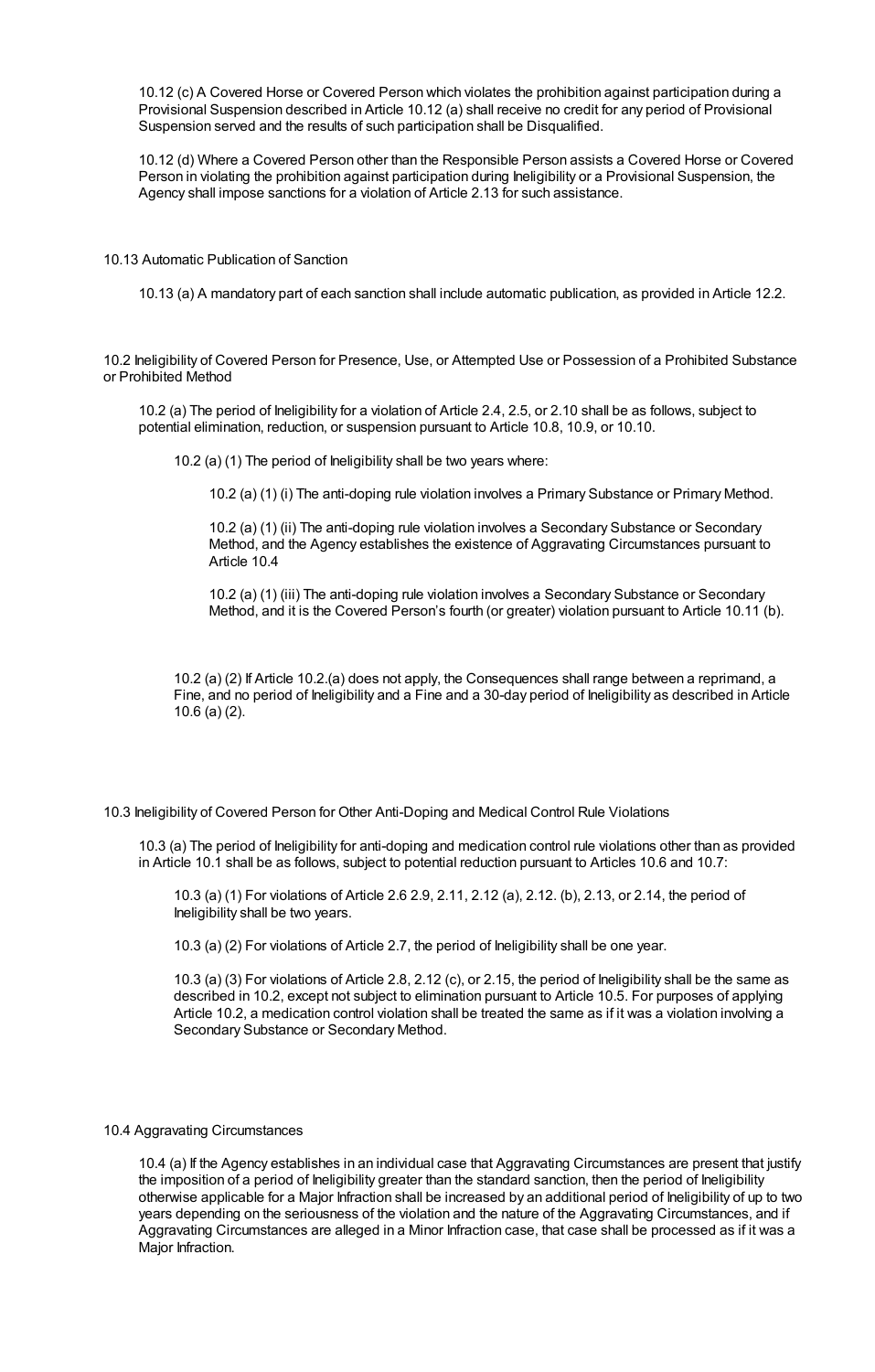10.5 No Violation where there is No Fault or Negligence

10.5 (a) If a Covered Person establishes in an individual case that they bear No Fault or Negligence, then there shall be no violation. Notwithstanding the foregoing, the Covered Horse shall still be Ineligible in accordance with Article 10.1 and have results Disqualified in accordance with Article 9 even where the Covered Person is determined to be without Fault. [see end note 5]

- 10.6 Reduction of a Covered Person's Period of Ineligibility based on degree of Fault
	- 10.6 (a) Reduction of Sanctions for Violations of Articles 2.4, 2.5, and 2.10 Based on Degree of Fault

10.6 (a) (1) Where an anti-doping rule violation involves a Primary Substance, Primary Method, or Aggravating Circumstances, the period of Ineligibility shall range between three months and two years, depending on the Covered Person's degree of Fault.

10.6 (a) (2) Where an anti-doping rule violation involves a Secondary Substance and no Aggravating Circumstances, the period of Ineligibility shall range between a reprimand and Fine and a 30-day period of Ineligibility, depending on the Covered Person's degree of Fault.

10.6 (a) (3) Contaminated Products: In cases where the Covered Person establishes that the Prohibited Substance came from a Contaminated Product, then the period of Ineligibility shall be in the range between a reprimand and a one-year period of Ineligibility, depending on the Covered Person's degree of Fault.

- 10.6 (b) Reduction of Sanctions for Other Anti-Doping and Medication Control Rule Violations Based on Fault
	- 10.6 (b) (1) Article 2.7 Violations

10.6 (b) (1) (i) Where the anti-doping rule violation is based on Article 2.7 (Whereabouts Failures), the period of Ineligibility shall range between six months and one year, depending on the Responsible Person's degree of Fault. The flexibility regarding the period of Ineligibility in this Article is not available to a Responsible Person where a pattern of last-minute whereabouts changes or other conduct raises a serious suspicion that the Responsible Person was trying to avoid the Covered Horse being available for Testing

10.6 (b) (2) Other Anti-Doping and Medication Control Rule Violations

10.6 (b) (2) (i) The period of Ineligibility for anti-doping and medication control rule violations not covered by Article 10.6 (a) and 10.6 (b) (1) may be reduced from two years to six months based on the Covered Person's degree of Fault.

10.6 (b) (2) (ii) Contaminated Products: In cases where the Covered Person establishes that the Prohibited Substance came from a Contaminated Product, then the period of Ineligibility shall be in the range between a reprimand and a one-year period of Ineligibility, depending on the Covered Person's degree of Fault.

10.7 Elimination, Reduction, or Suspension of Period of Ineligibility or Other Consequences for a Covered Person for Reasons Other than Fault

10.7 (a) Substantial Assistance in Discovering or Establishing Other Violations

10.7 (a) (1) The Agency, in its sole discretion, may suspend all or part of the period of Ineligibility imposed on a Covered Person in a case where the Covered Person has provided Substantial Assistance to the Agency, a criminal authority, or a professional disciplinary body, including without limitation the Authority or a State Racing Commission, which results in:

10.7 (a) (1) (i) the Agency discovering or bringing forward an anti-doping or medication control rule violation by another Covered Person; or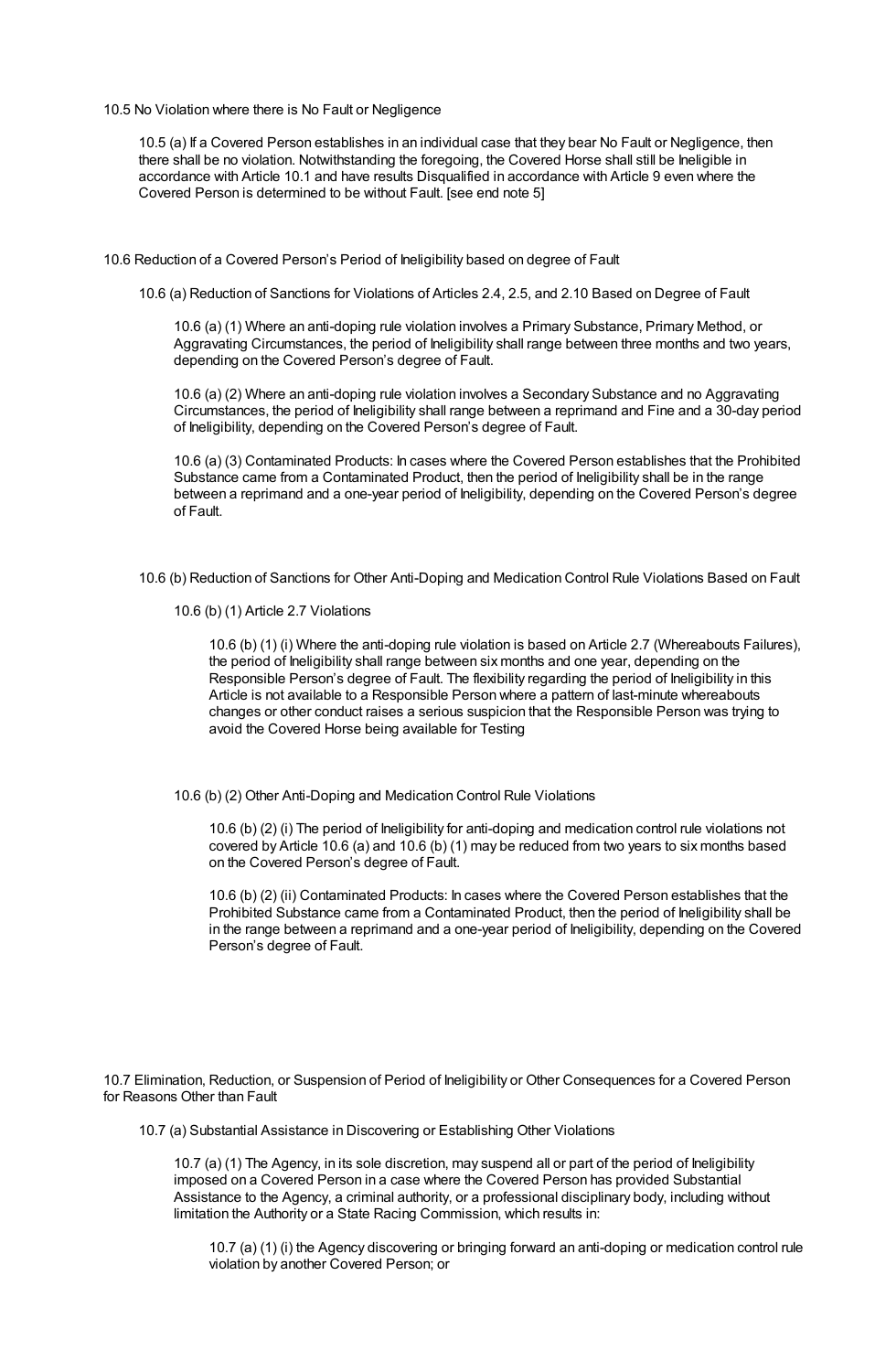10.7 (a) (1) (ii) which results in a criminal or disciplinary body discovering or bringing forward a sport-related criminal offense or the breach of professional or sports rules by another Person, including without limitation, offenses arising out of a sport integrity violation or sport safety violation, or the violation of any rule or requirement in the Act, and the information provided by the Covered Person providing Substantial Assistance is made available to the Agency or as directed to a third party by the Agency; or

10.7 (a) (1) (iii) which results in the Agency initiating a proceeding against a Laboratory for noncompliance with the Protocol, a Policy, or Technical Document. The extent to which the otherwise applicable period of Ineligibility may be Suspended shall be based on the seriousness of the antidoping or medication control rule violation committed by the Covered Person and the significance of the Substantial Assistance provided by the Covered Person described in subsections (i) – (iii) above. If the Covered Person fails to continue to Cooperate and provide the complete, accurate, and credible Substantial Assistance upon which a suspension of the period of Ineligibility was based, the Agency shall reinstate the original period of Ineligibility and other Consequences. The Agency's decisions in the context of this Article 10.7.1 are not subject to challenge.

10.7 (a) (2) Admission of an Anti-Doping or Medication Control Rule Violation in the Absence of Other Evidence

10.7 (a) (2) (i) Where a Covered Person voluntarily admits the commission of an anti-doping or medication control rule violation before having received notice of a Sample collection which could establish an anti-doping or medication control rule violation (or, in the case of an anti-doping or medication control rule violation other than Article 2.4, before receiving first notice of the admitted violation pursuant to Article 7) and that admission is the only reliable evidence of the violation at the time of admission, then the period of Ineligibility may be reduced, but not below one-half of the period of Ineligibility otherwise applicable after reduction pursuant to Article 10.6.

#### 10.8 Commencement of Ineligibility Period

10.8 (a) Except as provided below, the period of Ineligibility shall start on the date of the Article 8 decision providing for Ineligibility or on the date Ineligibility is accepted or otherwise imposed. Where a Covered Person or Covered Horse is already serving a period of Ineligibility for an anti-doping or medication control rule violation, any new period of Ineligibility shall commence on the first day after the current period of Ineligibility has been served. All competitive results achieved during the period of Ineligibility, including retroactive Ineligibility, shall be Disqualified.

10.8 (a) (1) Credit for Provisional Suspension or Period of Ineligibility Served

10.8 (a) (1) (i) If a Provisional Suspension is imposed on, or voluntarily accepted by, a Covered Person/Covered Horse and that Provisional Suspension is respected by the Covered Person/Covered Horse, then the Covered Person/Covered Horse shall receive a credit for such period of Provisional Suspension against any period of Ineligibility which may ultimately be imposed.

10.8 (a) (1) (ii) Except as provided for in 10.8 (a) (2), no credit against a period of Ineligibility shall be given for any time period before the effective date of the Provisional Suspension regardless of whether the Covered Person/Covered Horse elected not to participate.

10.8 (a) (2) Where there have been substantial delays in the adjudication process or other aspects of Doping Control that go well beyond the standard timeframes for Laboratory analyses and the timeframes for Results Management set forth in the applicable rules, and the Covered Person (which is the Responsible Person with respect to a Covered Horse) can establish that such delays are not attributable to the Covered Person, the body imposing the sanction may start the period of Ineligibility at an earlier date commencing as early as the date of Sample collection or the date on which an alleged anti-doping or medication control rule violation last occurred.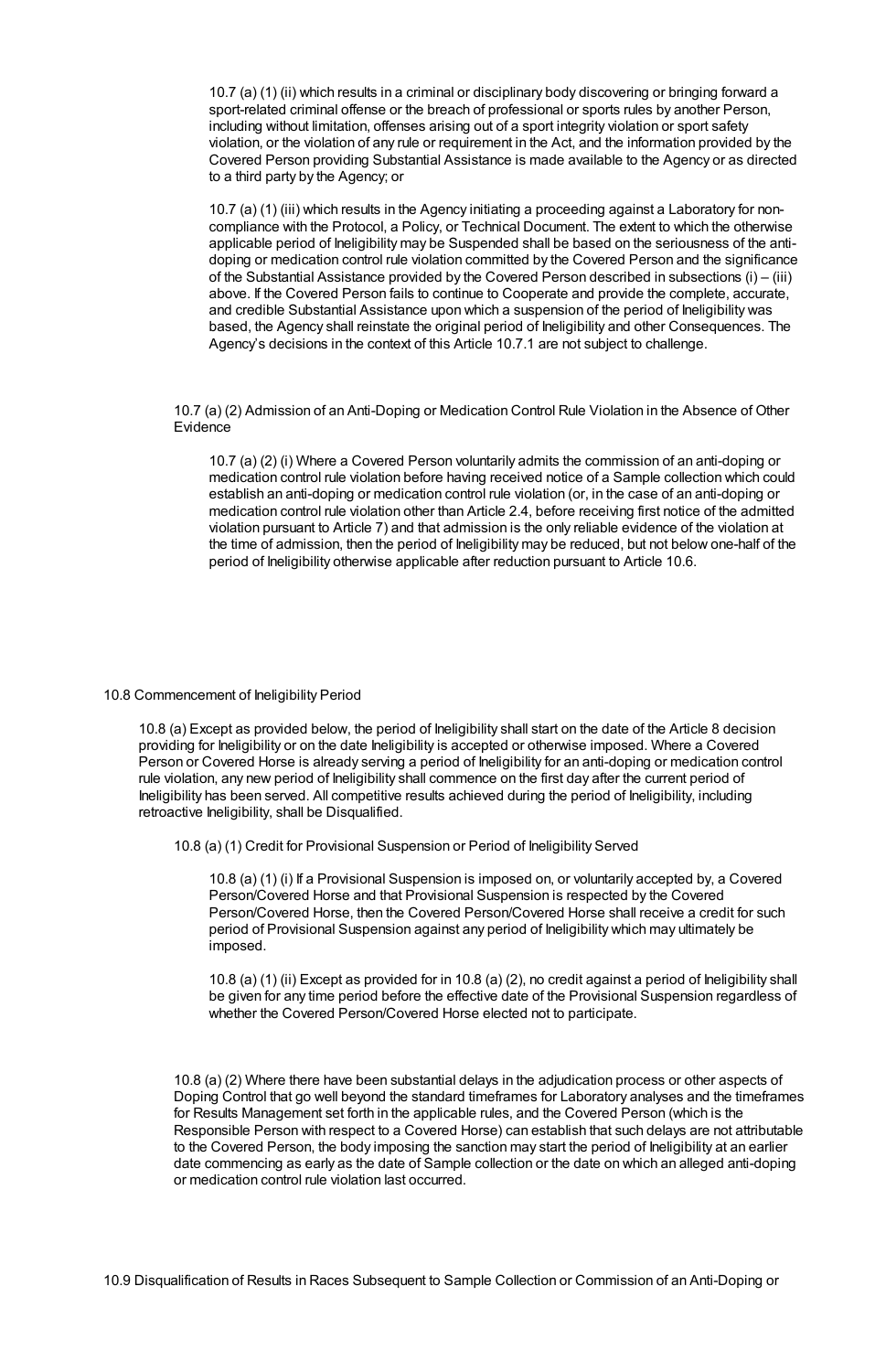# Medication Control Rule Violation

10.9 (a) In addition to the automatic Disqualification of the results in the Race provided for under Article 9, all other competitive results of the Covered Horse obtained from the date an anti-doping or medication control rule violation first occurred (which for a violation under Article 2.7 is the date of the third Whereabouts Failure) through the commencement of any Provisional Suspension or Ineligibility period for the Covered Horse, shall, unless fairness requires otherwise, be Disqualified with all of the resulting Consequences including forfeiture of any trophies, points, rankings, prizes, purses, and other compensation.

# **11 APPEAL OF ARTICLE 8 DECISIONS**

### 11.1 Decisions Subject to Review

11.1 (a) Any final decision by a Steward or arbitrator under Article 8 may be appealed by the Covered Person found to have committed the anti-doping or medication control rule violation or by the Responsible Person on behalf of the Covered Horse which has been given a period of Ineligibility. Decisions made under this Protocol may be appealed as set forth below in Articles 11.2 - 11.3 or as otherwise provided in the Protocol or Policies. Such decisions shall remain in effect while under appeal unless the appellate body orders otherwise.

## 11.2 Review by Administrative Law Judge

11.2 (a) With respect to the decisions described in Article 11.1, on application which shall include the opening brief by the Commission, the Agency, or the Covered Person not later than 30 calendar days after the date on which the decision was issued, the decision shall be subject to de novo review by an administrative law judge. All administrative law judge hearings shall be conducted within 30 calendar days of a request for review pursuant to this Article 11. The administrative law judge shall determine whether a Covered Person has engaged in the anti-doping or medication control rule violation asserted, whether the Covered Person's conduct violates this Protocol or the Act, and whether the decision rendered pursuant to Article 8 was arbitrary, capricious, an abuse of discretion, or otherwise not in accordance with law. The administrative law judge's reasoned hearing decision, including the decision to affirm, reverse, modify, set aside, or remand for further proceedings, in whole or in part, shall be provided to the Agency and the Covered Person within 60 calendar days after the conclusion of the hearing. Subject to the terms of Article 11.3 below, decisions rendered by the administrative law judge pursuant to this Article 11.2 shall be final and binding.

#### 11.3 Review by the Commission

11.3 (a) The Commission may, on its own motion not later than 30 calendar days after the date on which the administrative law judge issues his or her decision, or on petition for Commission review by the Agency or the Covered Person not later than 30 calendar days after the date on which the administrative law judge issues his or her decision, review the administrative law judge's decision which was rendered pursuant to Article 11.2. If the Commission denies an application for review by the Agency or the applicable Covered Person, which the Commission may do in its discretion, the decision of the administrative law judge shall constitute the final decision of the Commission. In considering whether to review the administrative law judge's decision, the Commission shall consider whether any of the following circumstances exists:

11.3 (a) (1) a prejudicial error was committed in the conduct of the proceeding conducted pursuant to Article 11.2,

11.3 (a) (2) the decision involved an erroneous application of the Protocol, or

11.3 (a) (3) an exercise of discretion or a decision of law or Policy warrants review by the Commission. In the event the Commission decides a review pursuant to this Article 11.3 is warranted, such de novo review shall be conducted on the record before the administrative law judge as it relates to the factual findings and conclusions of law made by the administrative law judge. By motion of the Commission on its own accord or at the request of the Agency or Covered Person who is the subject of the anti-doping or medication control rule violation, the Commission may consider additional evidence which is material and for which reasonable grounds exist for the failure by a party to submit such evidence. The Commission may accept such additional evidence in writing or through testimony, or the Commission may remand the proceeding to the administrative law judge for the consideration of such additional evidence, in the Commission's discretion. The Commission's reasoned decision, including the decision to affirm, reverse, modify, set aside, or remand for further proceedings, in whole or in part, the decision of the administrative law judge, shall be provided to the Agency and the Covered Person within 30 calendar days after the conclusion of any hearing conducted pursuant to this Article 11.3 or final written submission. Decisions rendered by the Commission pursuant to this Article 11.3 shall be final and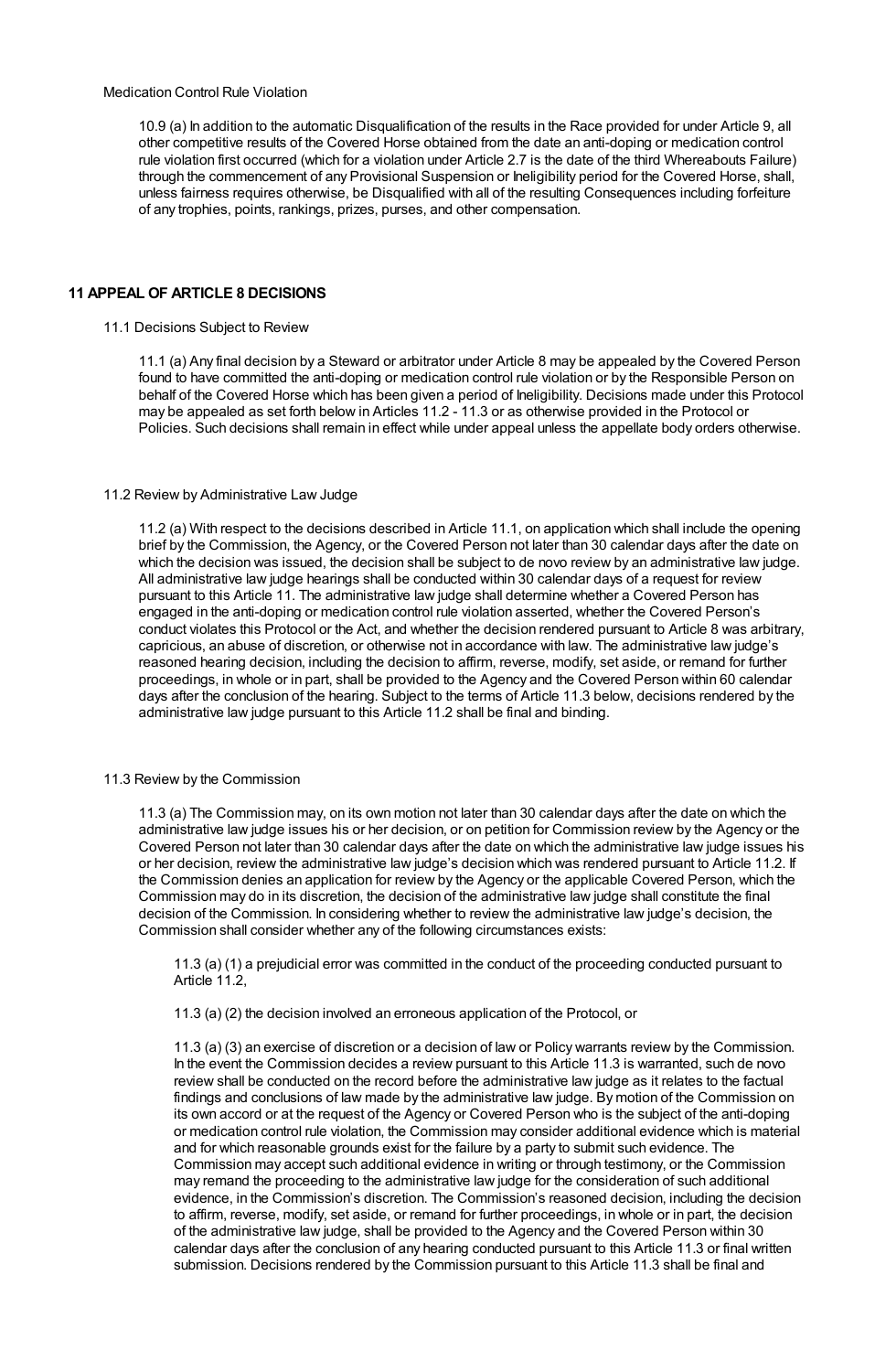# **12 CONFIDENTIALITYAND REPORTING**

12.1 Information Concerning Adverse Analytical Findings, Atypical Findings, and other Asserted Anti-Doping or Medication Control Rule Violations

12.1 (a) Notice of Anti-Doping or Medication Control Rule Violations to Covered Persons

12.1 (a) (1) Notice to Covered Person of anti-doping or medication control rule violations asserted shall occur under Articles 7 and 12.1 (a) (1) (i) of this Protocol.

12.1 (a) (1) (i) The contents of an anti-doping or medication control rule violation notice shall include, at a minimum, the Covered Horse's and Covered Person's name, whether the violation was in connection with a particular Race, whether the Test was conducted on Race Day or otherwise, the date of Sample collection, the analytical result reported by the Laboratory, or, for anti-doping or medication control rule violations other than Article 2.4, the rule violated and the basis of the asserted violation. The failure to properly identify the Race, if any, with which a violation may be connected shall not invalidate the notice or affect the Disqualification of results under this Protocol. Any defect in notification may be corrected by the Agency and shall not invalidate the notice or affect the Disqualification of results under this Protocol.

#### 12.1 (b) Notice of Protocol Violations to State Racing Commissions

12.1 (b) (1) The Agency must notify the applicable State Racing Commission of the assertion of an antidoping or medication control rule violation after the State Racing Commission elects to enter into an agreement incorporating the confidentiality provisions of Article 12.2 (a). The Agency may in its sole discretion delay notice to the State Racing Commission for case- or investigation-related reasons.

#### 12.1 (c) Status Reports

12.1 (c) (1) When the Agency has given notice of an anti-doping or medication control rule violation under Article 12.1 (b) the Agency shall provide a written notice of the resolution of the matter to any State Racing Commission which has been notified and to the Authority.

#### 12.2 Public Disclosure

12.2 (a) After notice of an anti-doping or medication control rule violation has been provided to the Covered Person in accordance with Article 7 and Article 12, the Agency or Covered Person may Publicly Disclose information about the alleged violation as it deems appropriate, including but not limited to:

12.2 (a) (1) the identity of any Covered Person who is notified of a potential anti-doping or medication control rule violation and the applicable Covered Horse,

12.2 (a) (2) the Prohibited Substance or Prohibited Method and nature of the violation involved, and

12.2 (a) (3) whether the Covered Person and Covered Horse are subject to a Provisional Suspension. The Authority and the State Racing Commission(s) shall not Publicly Disclose information about an alleged violation unless the information has been previously publicly disclosed by the Agency or Covered Person or the Agency gives written authorization for the Authority or State Racing Commission to publicly disclose the information.

12.2 (b) No later than twenty calendar days after a decision pursuant to Article 8, a resolution has been reached between the Agency and Covered Person, the assertion of an anti-doping or medication control rule violation has not otherwise been timely challenged, or a new period of Ineligibility or reprimand has been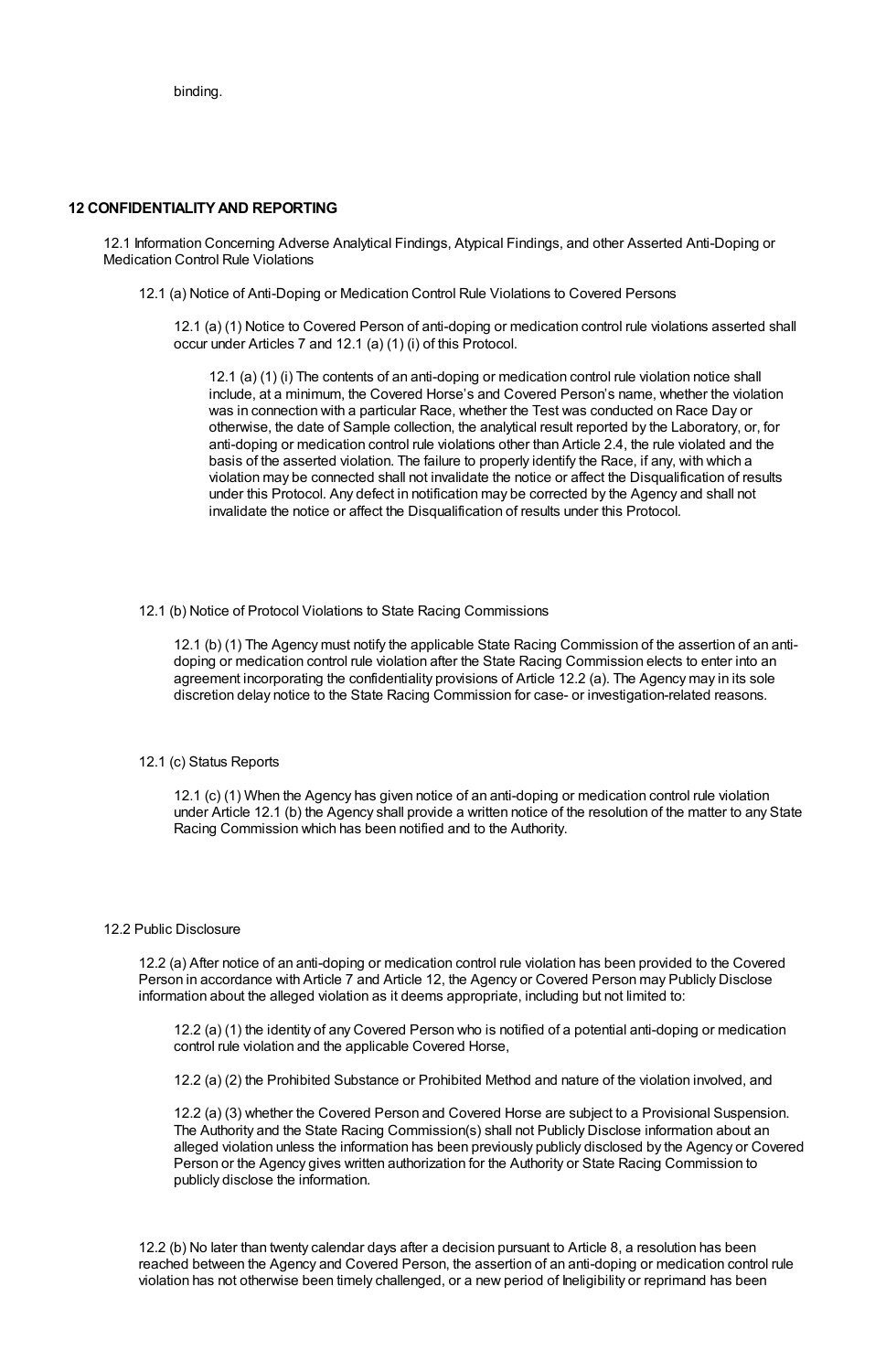imposed under Article 10.12 (b) the Agency must Publicly Disclose the disposition of the anti-doping or medication control matter including the anti-doping or medication control rule violated (if any), the name of the Covered Person who committed the violation and any Covered Horse affected by the violation, the Prohibited Substance or Prohibited Method involved (if any), the Consequences imposed, and reasoned decision under Article 8 (if any), unless doing so could compromise an ongoing investigation or proceeding. The Agency must also Publicly Disclose within twenty calendar days the results of appellate decisions concerning anti-doping or medication control rule violations, including the information described above.

12.2 (c) Publication shall be accomplished at a minimum by placing the required information on the Agency's website and leaving the information up for the period by which it may be the basis for multiple violations under Article 10.11.

### 12.3 Other Reporting

12.3 (a) The Agency may publish general statistical reports of its Doping Control activities. The Agency may also publish reports showing the name of any Covered Horses Tested and the date of each Testing.

### 12.4 Data Privacy

12.4 (a) The Agency may collect, store, process or disclose personal information relating to Covered Person and Covered Horses where necessary and appropriate to conduct their anti-doping and medication control activities under the Protocol but shall take appropriate steps to maintain its confidentiality and to maintain such information in compliance with applicable law.

# **13 APPLICATION AND RECOGNITION OF DECISIONS**

13.1 Any decision regarding a violation of the Protocol shall be recognized by all Covered Person and such Covered Persons shall take all necessary action to render such decision under this Protocol effective. The Agency shall recognize and implement other anti-doping and medication control decisions rendered by organizations with jurisdiction over Covered Persons and Covered Horses if the Agency finds that the decision purports to be within the authority of that body and the anti-doping and medication control rules of that body in relevant part are otherwise consistent with this Protocol.

# **14 STATUTE OF LIMITATIONS**

14.1 No anti-doping or medication control rule violation proceeding may be commenced unless the Covered Person has been notified of the anti-doping or medication control rule violation as provided in Article 7, or notification has been reasonably attempted, within ten years from the date the violation is asserted to have occurred; however, a Covered Person's past conduct that occurred more than ten years prior to an anti-doping or medication control charge may be admitted as pattern and practice evidence in connection with the anti-doping or medication control rule violation for conduct committed after the Effective Date.

# **15 EDUCATION**

15.1 The Agency shall plan, implement, evaluate and monitor information, education, and prevention programs for responsible medication use and doping-free horseracing and shall support active participation by Covered Persons in such programs. Covered Persons are required to complete Agency provided education yearly prior to registration with the Authority.

#### **16 ADDITIONAL ROLES AND RESPONSIBILITIES OF COVERED PERSONS**

16.1 Owners' Responsibilities (when not also Responsible Person)

16.1 (a) No matter how many owners, there must be one representative on file with the Authority to receive communication on behalf of all ownership interests.

16.1 (b) Update changes in ownership interests prior to the effective date.

16.1 (c) Owners accept decisions made removing their Covered Horse from Races in accordance with these rules and delegate their interest in their Covered Horse adhering to these rules to the Responsible Person.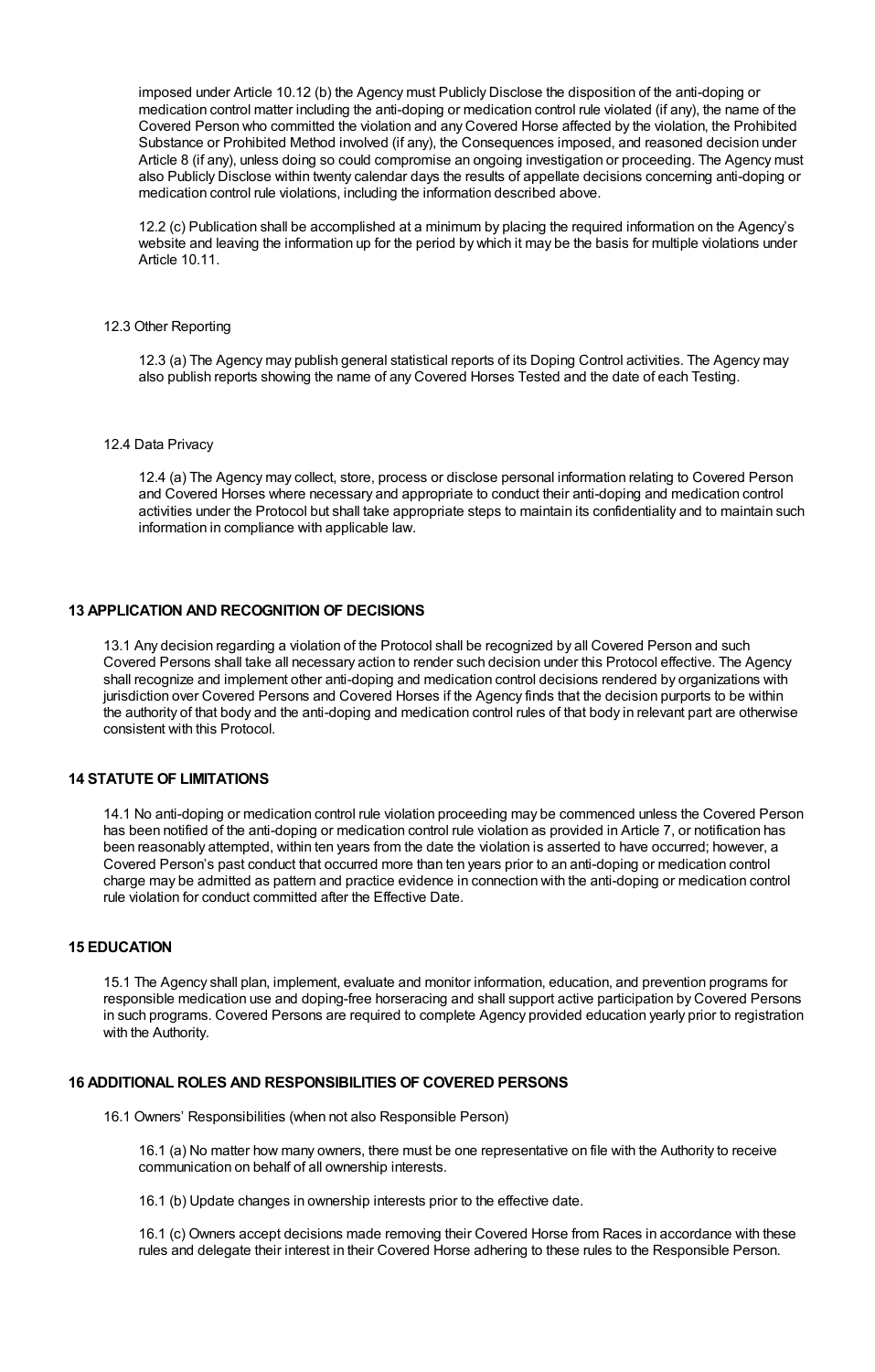16.1 (d) Owners accept that the Responsible Person for the Covered Horse represents the owners' rights and interests in the adjudication of alleged anti-doping or medication control rule violations under these rules, stemming from one or more Prohibited Substances being found in their Covered Horse's Sample.

16.1 (e) Understand the anti-doping and medication control rules and what conduct constitutes an anti-doping or medication control rule violation.

16.1 (f) Cooperate with the Agency.

16.1 (g) Provide truthful information to the Authority and Agency in all interactions and filings.

16.1 (h) Not engage in improper, insulting, or obstructive behavior toward Agency personnel in relation to their duties.

16.1 (i) Not engage in any acts intended to intimidate, threaten, discourage, or retaliate against an individual who has or intends to report alleged violations of this Protocol to authorities or Cooperate with investigations regarding violations of this Protocol.

#### 16.2 Responsible Persons' Responsibilities

16.2 (a) Update designations as to the identity of the Responsible Person for a Covered Horses prior to the effective date.

16.2 (b) Treatment Records: Keep updated Treatment records in an electronic database designated by the Agency or in any other form designated by the Agency. The records must include the name of the Covered Horse, and all Treatments administered to any of the Responsible Person's Covered Horse(s). The records must detail the date and time of Administration, the name of the substance, route of Administration, amount, duration (if multiple dosing), name of person administering and authorizing Administration, the reason for Administration (such as procedure and diagnosis), and any other information prudent to the health and welfare of the Covered Horse. These records must be updated within 24 hours of Administration and will be kept for at least a term determined at the Agency's sole discretion.

16.2 (c) Ensure that all treatments and medications administered to a Covered Horse for which they are responsible are given in the best interests of the Covered Horse's health and welfare, justified by the horse's medical condition upon advice from a licensed veterinarian, and do not contain a Prohibited Substance or Prohibited Method.

16.2 (d) File and update whereabouts information in accordance with the Whereabouts Policy for Covered Horses for which they are responsible.

16.2 (e) Ensure a Nominated Person is available when a Covered Horse is selected for Sample collection and ensure the Nominated Person is eighteen years or older and is a Covered Person or has the requisite information or education to adequately represent the Responsible Person through the Sample Collection Session.

16.2 (f) Provide truthful information to the Authority and Agency in all interactions and filings.

16.2 (g) Make Covered Horses for which they are responsible available for sample collection at any time and any place.

16.2 (h) Take responsibility for what a Covered Horse for which they are responsible ingest and Use.

16.2 (i) Ensure no Prohibited Substance or Prohibited Method is ingested or Used by their Covered Horse, and ensure no Prohibited Substance is found in their Covered Horses' Samples.

16.2 (j) Understand the anti-doping and medication control rules and what conduct constitutes an anti-doping or medication control rule violation.

16.2 (k) Immediately notify the Authority in writing with information on when a female Covered Horse has been bred, is determined to be pregnant, and is no longer pregnant.

16.2 (l) Immediately notify the Authority when a Covered Horse dies.

16.2 (m) Provide Agency access to treatment records on Covered Horses.

16.2 (n) Supervise assistance, keepers, subordinate Trainers by vetting at the time of hire, monitoring activities related to Covered Horses, ensuring they understand their responsibilities under the anti-doping and medication control rules, and creating and maintaining systems to ensure subordinates compliance with the anti-doping and medication control rules.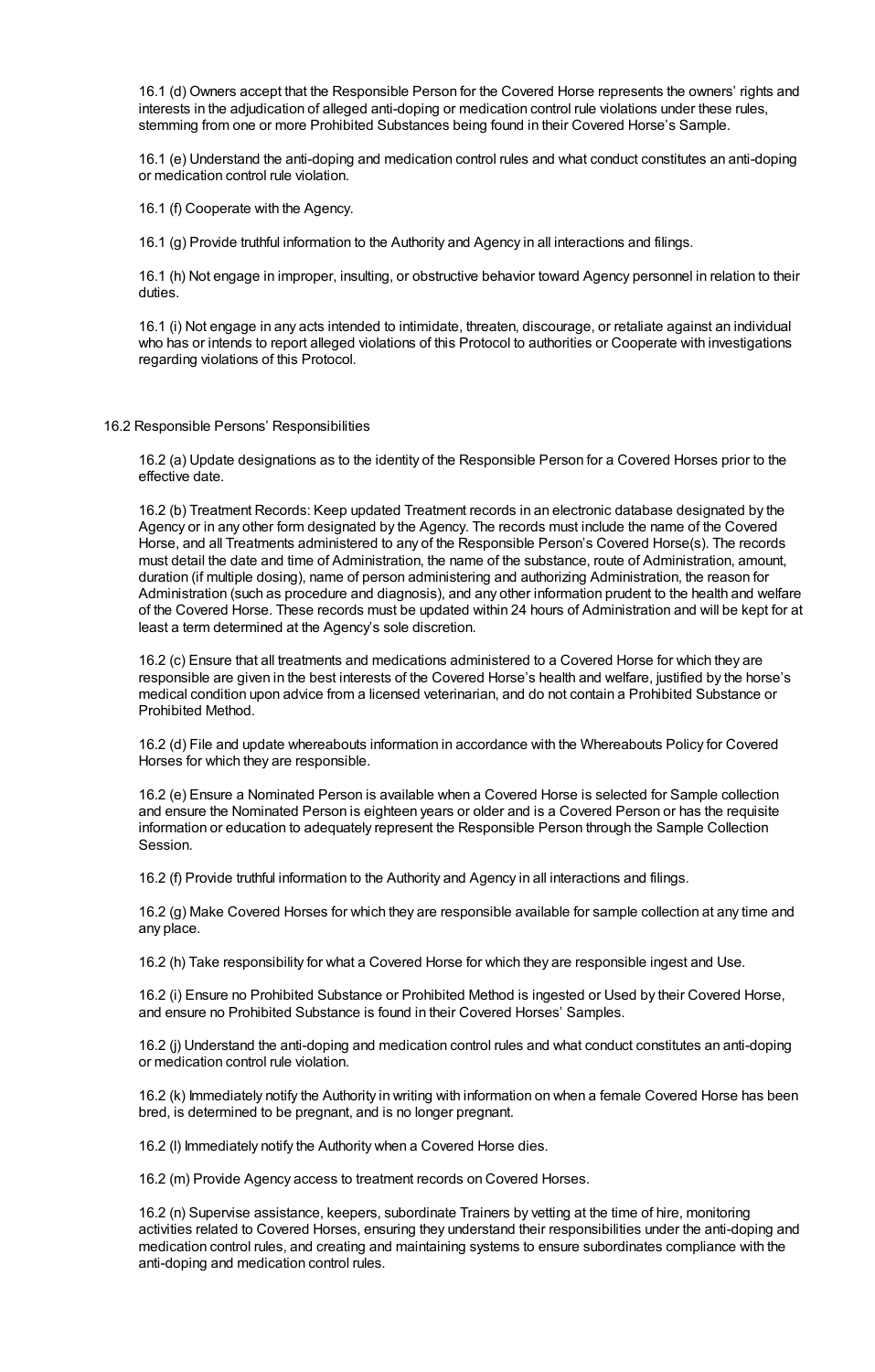16.2 (o) Inform medical personnel, including without limitation Veterinarians, of their obligations to ensure that Use of Prohibited Substances and Prohibited Methods in Covered Horses for which they are responsible does not occur.

16.2 (p) Cooperate with the Agency.

16.2 (q) For all purposes under the Protocol, represent the interests in a Covered Horse for which they are responsible retaining competitive results and/or not receiving a period of Ineligibility.

16.2 (r) Not engage in improper, insulting, or obstructive behavior toward Agency personnel in relation to their duties.

16.2 (s) Not engage in any acts intended to intimidate, threaten, discourage, or retaliate against an individual who has or intends to report alleged violations of this Protocol to authorities or Cooperate with investigations regarding violations of this Protocol.

## 16.3 Veterinarians' Responsibilities

16.3 (a) Immediately notify the Authority in writing with information on when a female Covered Horse has been bred, is determined to be pregnant, and is no longer pregnant.

16.3 (b) Cooperate with the Agency.

16.3 (c) Treatment Records: Keep updated Treatment records in an electronic database designated by the Agency or in any other form designated by the Agency. The records must include the name of the Covered Horse, and all Treatments administered or prescribed to any Covered Horse by the Veterinarian. The records must detail the date and time of Administration (if applicable), the name of the substance, route of Administration, amount, duration, name of person administering (if applicable) and authorizing Administration, the reason for Administration (such as procedure and diagnosis), and any other information prudent to the health and welfare of the Covered Horse. These records must be updated within 24 hours of Administration and will be kept for at least a term determined at the Agency's sole discretion.

16.3 (d) Provide Agency access to medical records on Covered Horses.

16.3 (e) Provide truthful information to the Authority and Agency in all interactions and filings.

16.3 (f) Understand the anti-doping and medication control rules and what conduct constitutes an anti-doping or medication control rule violation.

16.3 (g) Ensure that all Treatment and medication administered to a Covered Horse by or at the direction or approval of the Veterinarian is given in the best interests of the Covered Horse's health and welfare and justified by the horse's medical condition.

16.3 (h) Not engage in any acts intended to intimidate, threaten, discourage, or retaliate against an individual who has or intends to report alleged violations of this Protocol to authorities or Cooperate with investigations regarding violations of this Protocol.

#### 16.4 Other Covered Persons' Responsibilities

16.4 (a) Understand the anti-doping and medication control rules and what conduct constitutes an anti-doping or medication control rule violation.

16.4 (b) Cooperate with the Agency.

16.4 (c) Provide truthful information to the Authority and Agency in all interactions and filings.

16.4 (d) Ensure no Prohibited Substance or Prohibited Method is ingested or Used by a Covered Horse in their care.

16.4 (e) Not engage in improper, insulting, or obstructive behavior toward Agency personnel in relation to their duties.

16.4 (f) Make Covered Horses under their care available for sample collection at any time and any place.

16.4 (g) Not engage in any acts intended to intimidate, threaten, discourage, or retaliate against an individual who has or intends to report alleged violations of this Protocol to authorities or Cooperate with investigations regarding violations of this Protocol.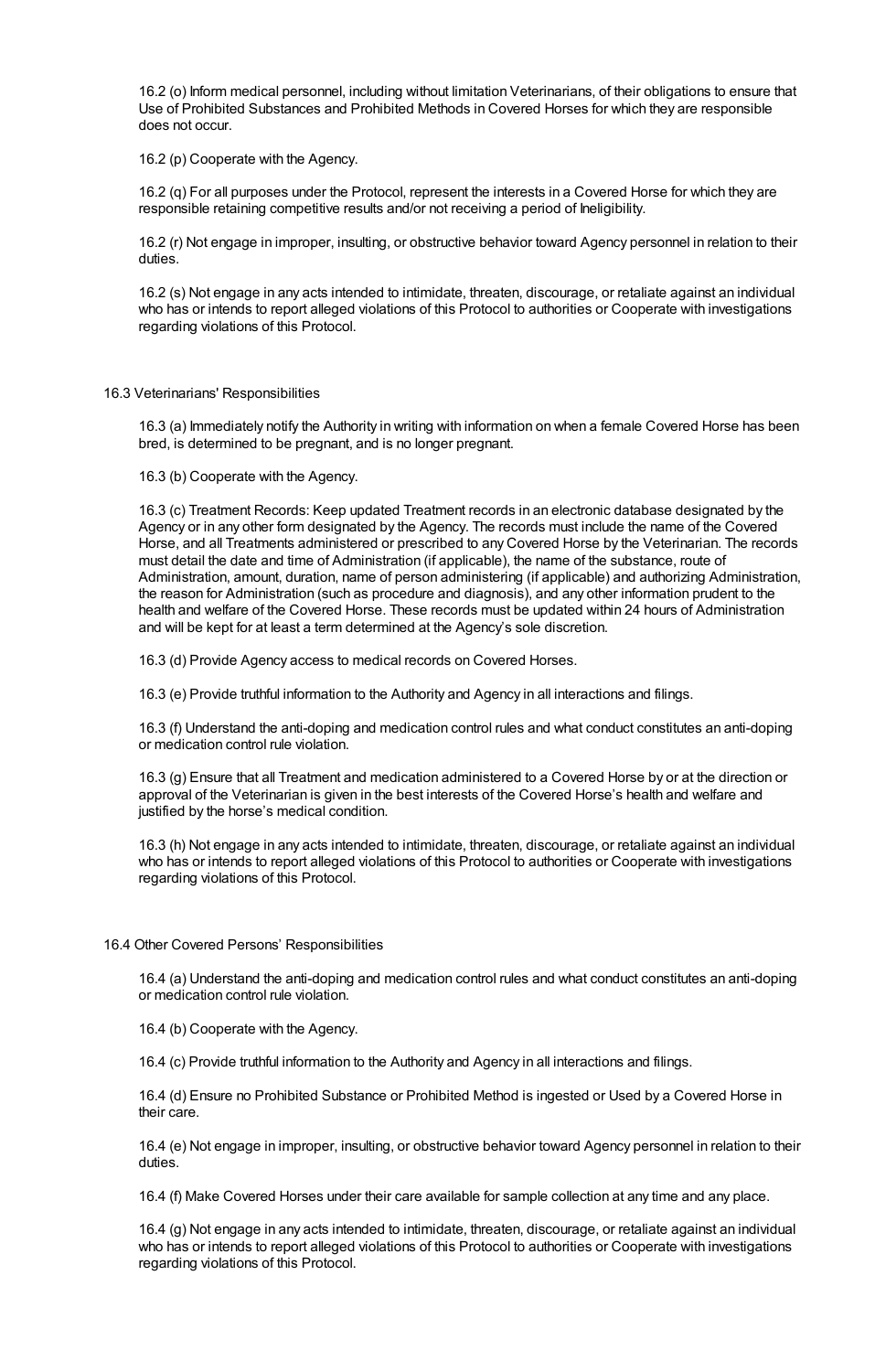## **17 WAIVER AND RELEASE**

17.1 As a condition of participating in or preparing for a Race or working with a Covered Horse which is participating in or preparing for a Race, Covered Persons agree to release and hold harmless the Agency, the Authority, and all other Equine Constituencies and their designees from any claim, demand or cause of action, known or unknown, now or hereafter arising, including attorney's fees, resulting from acts or omissions which occurred in good faith.

# **18 AMENDMENT AND INTERPRETATION OF THIS PROTOCOL**

18.1 This Protocol, the Prohibited List, and the Policies may be amended from time to time by the Commission.

18.2 This Protocol shall be interpreted as an independent and autonomous text and not by reference to existing law or statutes.

18.3 The headings used for the various parts and Articles of this Protocol are for convenience only and shall not be deemed part of the substance of this Protocol or to affect in any way the language of the provisions to which they refer.

18.4 The World Anti-Doping Code ("Code"), the comments annotating various provisions of the Code, and Policies shall be used to interpret this Protocol. If there is a conflict, this Protocol shall prevail.

18.5 This Protocol shall not apply retroactively to matters pending before the Effective Date.

18.5 (a) A Presence violation after the Effective Date stemming from Use or Administration prior to the Effective Date shall not be a violation for the Covered Horse, the Responsible Person, and any related Covered Persons.

18.5 (b) The relevant State Racing Commission retains authority prior to the Effective Date.

#### **19 TRANSITIONAL PROVISIONS**

19.1 General Application of the 2022 Protocol

19.1 (a) The 2022 Protocol shall apply in full as of July 1, 2022 (the "Effective Date").

19.2 Additional Protocol Amendments

19.2 (a) Any additional Protocol amendments shall go into effect as provided in Article 18.1.

# **Prohibited List (Not Submitted to FTC)**

# **20 Prohibited at All Times (Race Day and Out-of-Competition)**

- 20.1 Prohibited Substance(s)
	- 20.1 (a) S0 Non-approved Substances

20.1 (a) (1) Any pharmacological substance which is not addressed by any of the subsequent sections of the List and with no current approval by any governmental regulatory health authority for veterinary or human therapeutic use (e.g., drugs under pre-clinical or clinical development or discontinued, designer drugs) or any substance not universally recognized by veterinary regulatory authorities as a valid veterinary therapeutic Treatment is prohibited at all times.

20.1 (b) S1 Anabolic Agents - The following substances, and other substances with similar chemical structure or similar biological effect(s), are prohibited.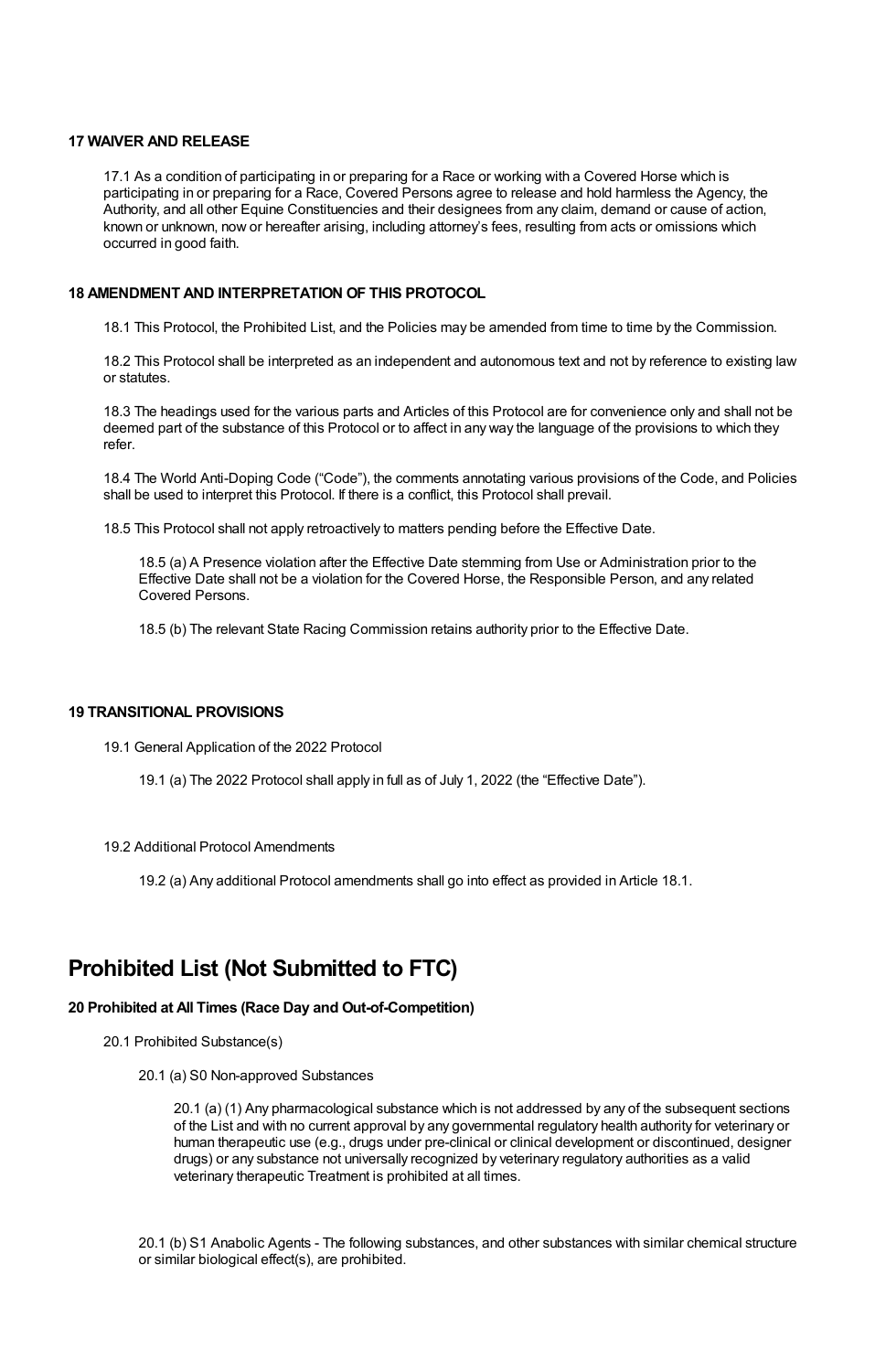- 20.1 (b) (1) Anabolic Androgenic Steroids (when administered exogenously), including but not limited to:
	- 20.1 (b) (1) (i) 1-Androstenediol (5α-androst-1-ene-3β, 17β-diol)

20.1 (b) (1) (ii) 1-Androstenedione (5α-androst-1-ene-3, 17-dione)

- 20.1 (b) (1) (iii) 1-Androsterone (3α-hydroxy-5α-androst-1- ene-17-one)
- 20.1 (b) (1) (iv) 1-Epiandrosterone (3β-hydroxy-5α-androst- 1-ene-17-one)
- 20.1 (b) (1) (ix) 7α-hydroxy-DHEA
- 20.1 (b) (1) (l) Norethandrolone
- 20.1 (b) (1) (li) Oxabolone
- 20.1 (b) (1) (lii) Oxandrolone
- 20.1 (b) (1) (liii) Oxymesterone
- 20.1 (b) (1) (liv) Oxymetholone
- 20.1 (b) (1) (lix) Stenbolone
- 20.1 (b) (1) (lv) Prasterone (dehydroepiandrosterone, DHEA, 3β-hydroxyandrost-5-en-17-one)
- 20.1 (b) (1) (lvi) Prostanozol (17β-[(tetrahydropyran-2-yl) oxy]-1'H-pyrazolo[3,4:2,3]-5α-androstane)
- 20.1 (b) (1) (lvii) Quinbolone
- 20.1 (b) (1) (lviii) Stanozolol
- 20.1 (b) (1) (lx) Testosterone

20.1 (b) (1) (lxi) Tetrahydrogestrinone (17-hydroxy-18a- homo-19-nor-17α-pregna-4,9,11-trien-3 one)

- 20.1 (b) (1) (lxii) Tibolone
- 20.1 (b) (1) (lxiii) Trenbolone (17β-hydroxyestr-4,9,11-trien-3- one
- 20.1 (b) (1) (v) 1-Testosterone (17β-hydroxy-5α-androst-1- en-3-one)
- 20.1 (b) (1) (vi) 4-Androstenediol (androst-4-ene-3β,17β- diol)
- 20.1 (b) (1) (vii) 4-Hydroxytestosterone (4,17β-dihydroxyandrost-4-en-3-one)
- 20.1 (b) (1) (viii) 5-Androstenedione (androst-5-ene-3,17- dione)
- 20.1 (b) (1) (x) 7β-hydroxy-DHEA
- 20.1 (b) (1) (xi) 7-Keto-DHEA
- 20.1 (b) (1) (xii) 19-Norandrostenediol (estr-4-ene-3,17-diol)
- 20.1 (b) (1) (xiii) 19-Norandrostenedione (estr-4-ene-3,17- dione)
- 20.1 (b) (1) (xiv) Androstanolone (5α-dihydrotestosterone, 17β-hydroxy-5α-androstan-3-one)
- 20.1 (b) (1) (xix) Boldione (androsta-1,4-diene-3,17-dione)
- 20.1 (b) (1) (xl) Methyl-1-testosterone (17β-hydroxy-17α- methyl-5α-androst-1-en-3-one)
- 20.1 (b) (1) (xli) Methylclostebol
- 20.1 (b) (1) (xlii) Methyldienolone (17β-hydroxy-17α- methylestra-4,9-dien-3-one)
- 20.1 (b) (1) (xliii) Methylnortestosterone (17β-hydroxy-17α- methylestr-4-en-3-one)
- 20.1 (b) (1) (xliv) Methyltestosterone
- 20.1 (b) (1) (xlix) Norclostebol (4-chloro-17β-ol-estr-4-en-3- one)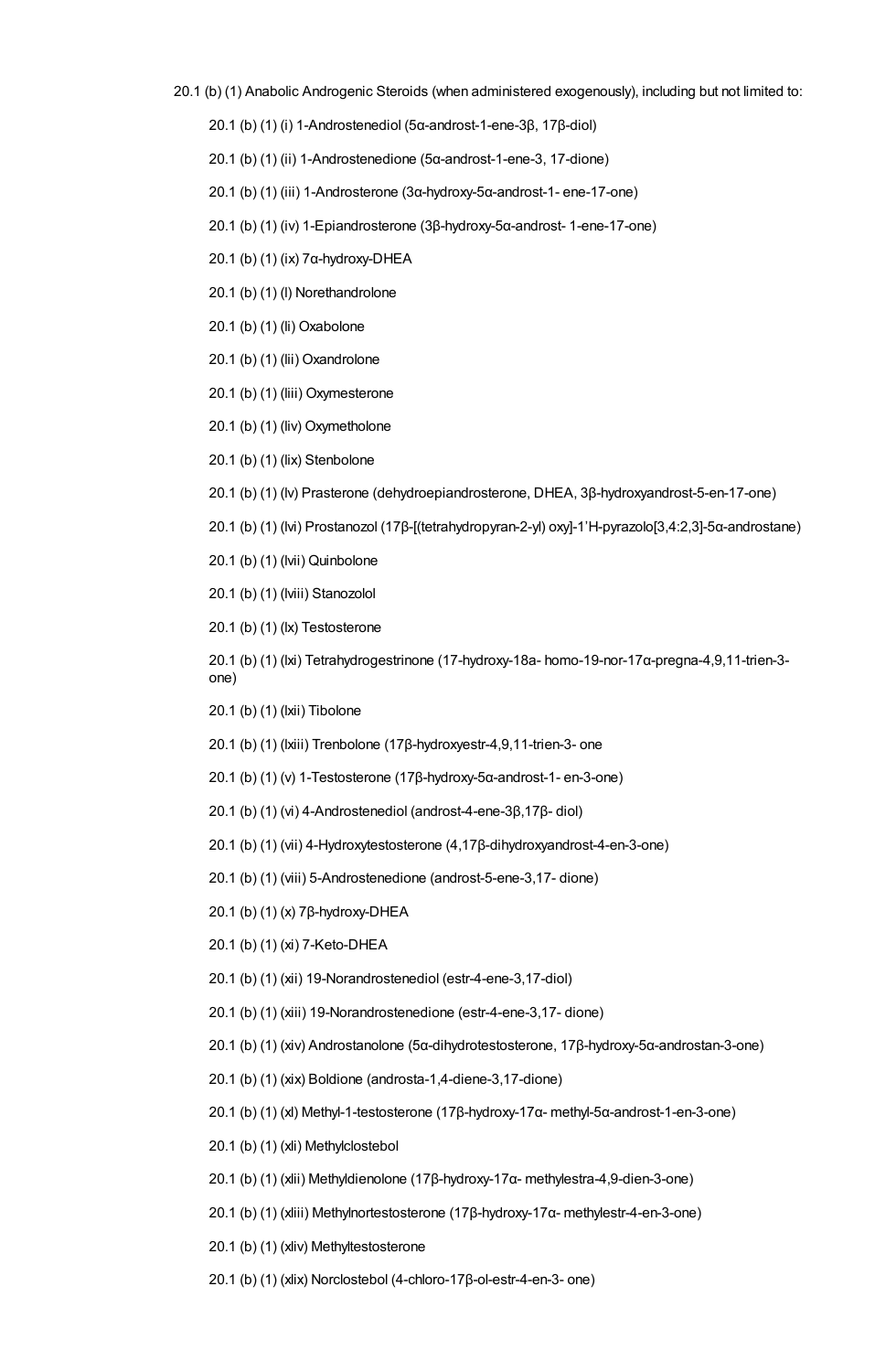20.1 (b) (1) (xlv) Metribolone (methyltrienolone, 17β-hydroxy- 17α-methylestra-4,9,11-trien-3-one)

20.1 (b) (1) (xlvi) Mibolerone

20.1 (b) (1) (xlvii) Nandrolone (19-nortestosterone)

20.1 (b) (1) (xlviii) Norboletone

20.1 (b) (1) (xv) Androstenediol (androst-5-ene-3β,17β-diol)

20.1 (b) (1) (xvi) Androstenedione (androst-4-ene-3,17- dione)

20.1 (b) (1) (xvii) Bolasterone

20.1 (b) (1) (xviii) Boldenone

20.1 (b) (1) (xx) Calusterone

20.1 (b) (1) (xxi) Clostebol

20.1 (b) (1) (xxii) Danazol ([1,2]oxazolo[4',5':2,3]pregna-4-en- 20-yn-17α-ol)

20.1 (b) (1) (xxiii) Dehydrochlormethyltestosterone (4-chloro- 17β-hydroxy-17α-methylandrosta-1,4 dien- 3-one)

20.1 (b) (1) (xxiv) Desoxymethyltestosterone (17α-methyl-5α- androst-2-en-17β-ol and 17α-methyl-5α- androst-3-en-17β-ol)

20.1 (b) (1) (xxix) Ethylestrenol (19-norpregna-4-en-17α-ol)

20.1 (b) (1) (xxv) Drostanolone

20.1 (b) (1) (xxvi) Epiandrosterone (3β-hydroxy-5α-androstan- 17-one)

20.1 (b) (1) (xxvii) Epi-dihydrotestosterone (17β-hydroxy-5β- androstan-3-one)

20.1 (b) (1) (xxviii) Epitestosterone

20.1 (b) (1) (xxx) Fluoxymesterone

20.1 (b) (1) (xxxi) Formebolone

20.1 (b) (1) (xxxii) Furazabol (17α-methyl [1,2,5] oxadiazolo[3',4':2,3]-5α-androstan-17β-ol)

20.1 (b) (1) (xxxiii) Gestrinone

20.1 (b) (1) (xxxiv) Mestanolone

20.1 (b) (1) (xxxix) Methasterone (17β-hydroxy-2α,17α- dimethyl-5α-androstan-3-one)

20.1 (b) (1) (xxxv) Mesterolone

20.1 (b) (1) (xxxvi) Metandienone (17β-hydroxy-17α- methylandrosta-1,4-dien-3-one)

20.1 (b) (1) (xxxvii) Metenolone

20.1 (b) (1) (xxxviii) Methandriol

20.1 (b) (2) Other Anabolic Agents, including but not limited to:

20.1 (b) (2) (i) Clenbuterol, Selective androgen receptor modulators [SARMs, e.g., andarine, LGD-4033 (ligandrol) enobosarm (ostarine), RAD140, AC-262536, GW 501516, YK-11, BMS-564,929, S-23, LGD-121071, LY-245247, GSK 2881078, LGD-2226, S-40503, TFM-4AS-1 and LGD-3033], Zeranol, Zilpaterol, Ractopamine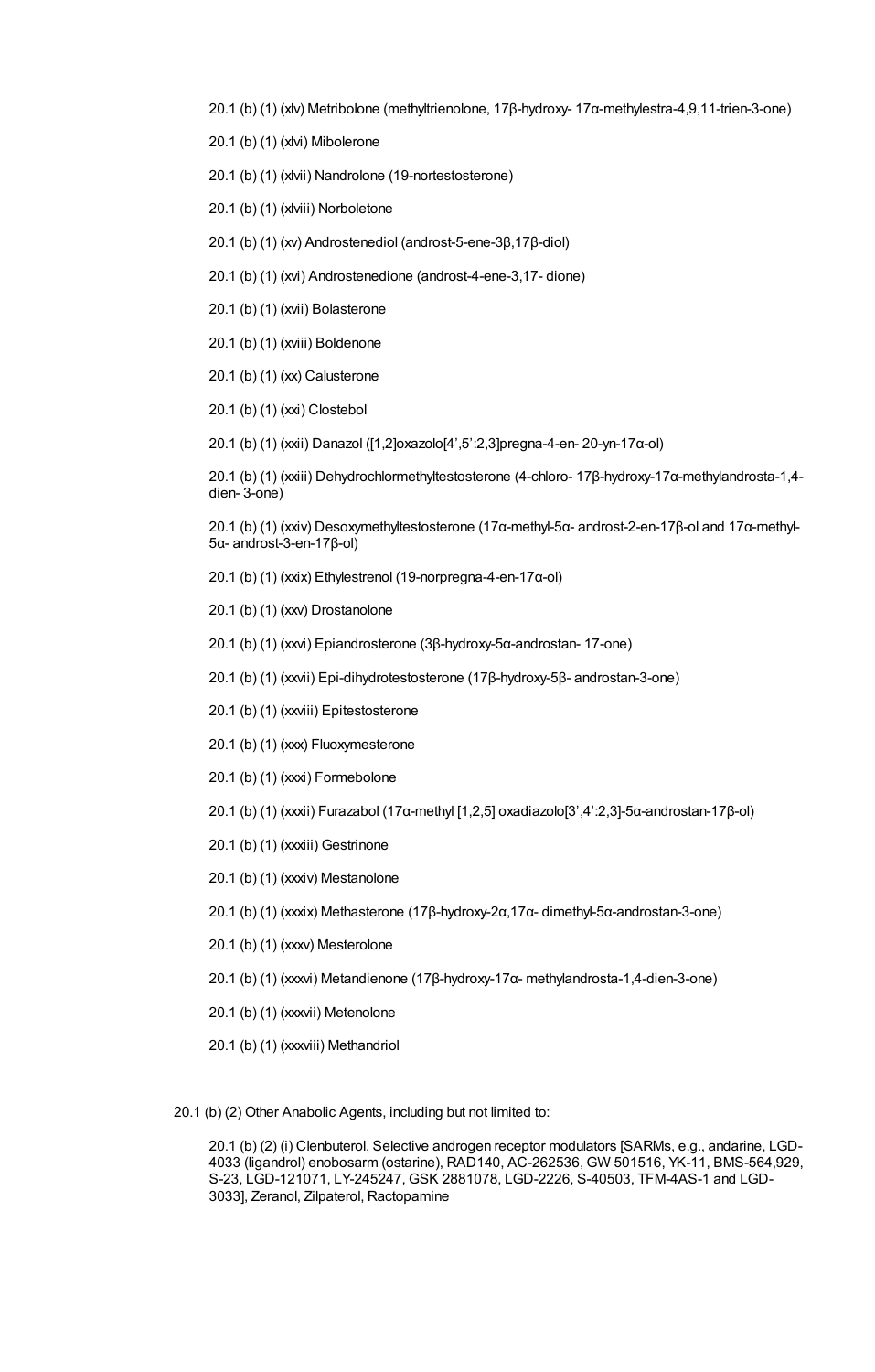20.1 (c) S2 Peptide Hormones, Growth Factors, Related Substances, and Mimetics -The following substances, and other substances with similar chemical structure or similar biological effect(s), are prohibited.

20.1 (c) (1) Erythropoietins (EPO) and Agents affecting erythropoiesis, including but not limited to:

20.1 (c) (1) (i) Erythropoietin-Receptor Agonists, including but not limited to: Darbepoetins (dEPO), Erythropoietins (EPO), EPO-based constructs [e.g., EPO-Fc, methoxy polyethylene glycol-epoetin beta (CERA)], EPO-mimetic agents and their constructs (e.g., CNTO-530, peginesatide)

20.1 (c) (1) (ii) Hypoxia-Inducible Factor (HIF) Activating Agents, including but not limited to: Cobalt, Daprodustat (GSK1278863), IOX2, Molidustat (BAY85-3934), Roxadustat (FG-4592), Vadadustat (AKB-6548), Xenon, Argon

20.1 (c) (1) (iii) Exceptions: a.) Injectable Cobalt: maximum 1mg over 24 hours period (recognized, legitimate Treatment) b.) Oral Cobalt: maximum 5mg over 24 hours period (nutritional supplement)

20.1 (c) (1) (iv) GATA Inhibitors, including but not limited to: K-11706

20.1 (c) (1) (v) Transforming Growth Factor-beta (TGF-β) signalling inhibitors, including but not limited to: Luspatercept, Sotatercept

20.1 (c) (1) (vi) Innate Repair Receptor Agonists, including but not limited to: Asialo EPO, Carbamylated EPO (CEPO)

20.1 (c) (2) Peptide Hormones and their Releasing Factors, including but not limited to:

20.1 (c) (2) (i) Chorionic Gonadotrophin (CG) and Luteinizing Hormone (LH) and their Releasing Factors in Males and Geldings, including but not limited to: Buserelin, Deslorelin, Gonadorelin, Goserelin, Leuprorelin, Nafarelin, Triptorelin

20.1 (c) (2) (ii) Corticotrophins and their Releasing Factors, including but not limited to: **Corticorelin** 

20.1 (c) (2) (iii) Growth Hormone (GH), its analogues and fragments, including but not limited to: Growth hormone analogues, e.g., lonapegsomatropin, somapacitan, and somatrogon; Growth hormone fragments, e.g., AOD-9604 and hGH 176-191

20.1 (c) (2) (iv) Growth hormone releasing factors, including but not limited to: Growth hormonereleasing hormone (GHRH) and its analogues, e.g., CJC-1293, CJC-1295, sermorelin and tesamorelin; Growth hormone secretagogues (GHS), e.g., lenomorelin (ghrelin) and its mimetics, MK-677 (ibutamoren), anamorelin, ipamorelin, macimorelin and tabimorelin; GH-releasing peptides (GHRPs), e.g., alexamorelin, GHRP-1, GHRP-2 (pralmorelin), GHRP-3, GHRP-4, GHRP-5, GHRP-6, and examorelin (hexarelin)

20.1 (c) (3) Growth factors and growth factor modulators, including but not limited to:

20.1 (c) (3) (i) Fibroblast growth factors (FGFs)

20.1 (c) (3) (ii) Hepatocyte growth factor (HGF)

20.1 (c) (3) (iii) Insulin-like growth factor 1 (IGF-1) and its analogues

20.1 (c) (3) (iv) Mechano growth factors (MGFs)

20.1 (c) (3) (v) Platelet-derived growth factor (PDGF)

20.1 (c) (3) (vi) Thymosin- $β$ 4 and its derivatives e.g., TB-500

20.1 (c) (3) (vii) Vascular endothelial growth factor (VEGF)

20.1 (c) (3) (viii) and other growth factors or growth factor modulators affecting muscle, tendon or ligament protein synthesis/degradation, vascularisation, energy utilization, regenerative capacity or fibre type switching.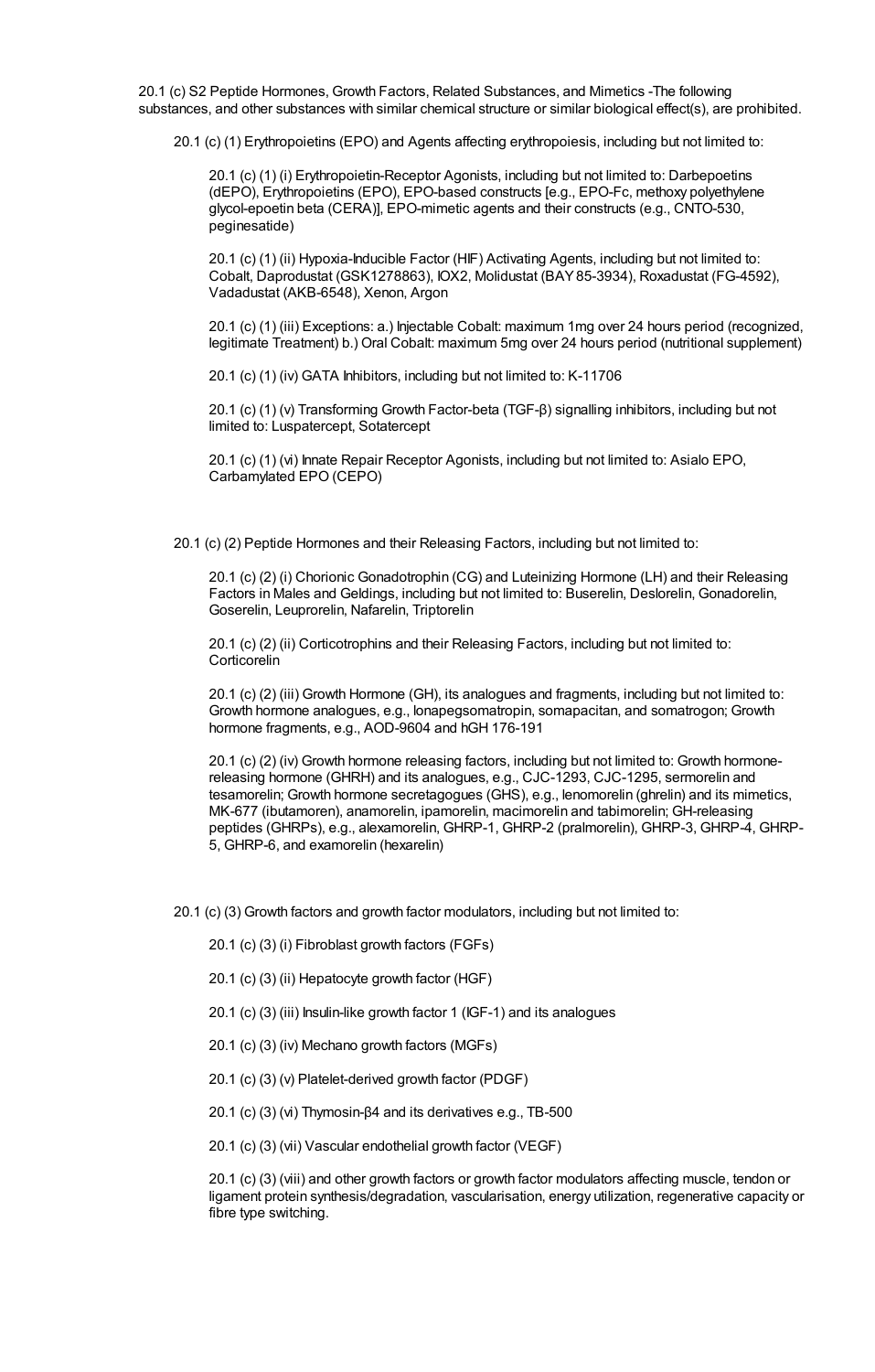20.1 (d) S3 Beta-2 Agonists - The following substances, and other substances with similar chemical structure or similar biological effect(s), are prohibited.

20.1 (d) (1) All selective and non-selective beta-2 agonist, including all optical isomers, are prohibited, including but not limited to:

20.1 (d) (1) (i) Arformoterol

- 20.1 (d) (1) (ii) Fenoterol
- 20.1 (d) (1) (iii) Formoterol
- 20.1 (d) (1) (iv) Higenamine
- 20.1 (d) (1) (ix) Indacaterol
- 20.1 (d) (1) (v) Levosalbutamolt
- 20.1 (d) (1) (vi) Olodaterol
- 20.1 (d) (1) (vii) Procaterol
- 20.1 (d) (1) (viii) Reproterol
- 20.1 (d) (1) (x) Salbutamol
- 20.1 (d) (1) (xi) Salmeterol
- 20.1 (d) (1) (xii) Terbutaline
- 20.1 (d) (1) (xiii) Tretoquinol (trimetoquinol)
- 20.1 (d) (1) (xiv) Tulobuterol
- 20.1 (d) (1) (xv) Vilanterol

20.1 (d) (2) Exceptions:

20.1 (d) (2) (i) Inhaled beta-2 agonists e.g., albuterol (salbutamol) when prescribed by a veterinarian as a bronchodilator at an appropriate dose.

20.1 (e) S4 Hormone and Metabolic Modulators - The following substances, and other substances with similar chemical structure or similar biological effect(s), are prohibited.

20.1 (e) (1) Aromatase Inhibitors, including but not limited to:

20.1 (e) (1) (i) 2-Androstenol (5α-androst-2-en-17-ol)

20.1 (e) (1) (ii) 2-Androstenone (5α-androst-2-en-17-one)

- 20.1 (e) (1) (iii) 3-Androstenol (5α-androst-3-en-17-ol)
- 20.1 (e) (1) (iv) 3-Androstenone (5α-androst-3-en-17-one)
- 20.1 (e) (1) (ix) 4-Androstene-3,6,17 trione (6-oxo)
- 20.1 (e) (1) (v) Aminoglutethimide
- 20.1 (e) (1) (vi) Anastrozole
- 20.1 (e) (1) (vii) Androsta-1,4,6-triene-3,17-dione (androstatrienedione)
- 20.1 (e) (1) (viii) Androsta-3,5-diene-7,17-dione (arimistane)

20.1 (e) (1) (x) Exemestane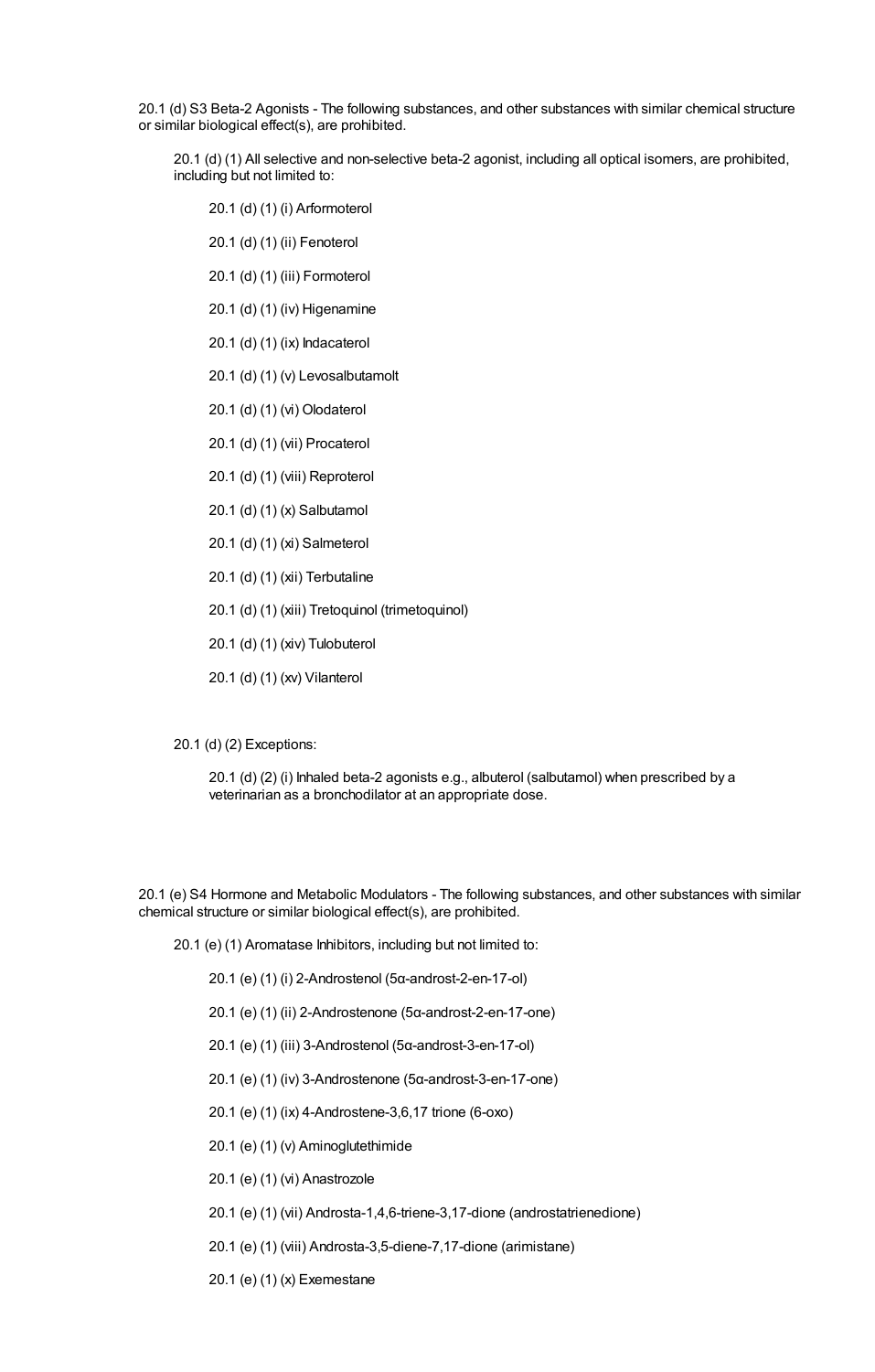20.1 (e) (1) (xi) Formestane

20.1 (e) (1) (xii) Letrozole

20.1 (e) (1) (xiii) Testolactone

20.1 (e) (2) Anti-estrogenic substances [Anti-estrogens and selective estrogen receptor modulators (SERMS)], including but not limited to:

20.1 (e) (2) (i) Bazedoxifene

20.1 (e) (2) (ii) Clomifene

20.1 (e) (2) (iii) Cyclofenil

20.1 (e) (2) (iv) Fulvestrant

20.1 (e) (2) (v) Ospemifene

20.1 (e) (2) (vi) Raloxifene

20.1 (e) (2) (vii) Tamoxifen

20.1 (e) (2) (viii) Toremifene

20.1 (e) (3) Agents preventing activin receptor IIB activation, including but not limited to:

20.1 (e) (3) (i) Activin A-neutralizing antibodies

20.1 (e) (3) (ii) Activin receptor IIB competitors such as: Decoy activin receptors (e.g., ramatercept (ACE-031), dalantercept (ACE-041))

20.1 (e) (3) (iii) Anti-activin receptor IIB antibodies (e.g., bimagrumab)

20.1 (e) (3) (iv) Myostatin inhibitors such as: Agents reducing or ablating myostatin expression, Myostatin-binding proteins (e.g., follistatin, myostatin propeptide), Myostatin-neutralizing antibodies (e.g., domagrozumab, landogrozumab, stamulumab)

20.1 (e) (4) Metabolic Modulators

20.1 (e) (4) (i) Activators of the AMP-Activated Protein Kinase (AMPK), including but not limited to: AICAR, SR9009, Peroxisome proliferator-activated receptor delta (PPARδ) agonists, e.g., 2-(2 methyl-4-((4-methyl-2-(4-(trifluoromethyl)phenyl)thiazol-5-yl)methylthio)phenoxy) acetic acid (GW1516, GW501516)

- 20.1 (e) (4) (ii) Insulins and Insulin-Mimetics
- 20.1 (e) (4) (iii) Meldonium

20.1 (e) (4) (iv) Trimetazidinet

20.1 (e) (5) Thyroid hormone and thyroid hormone modulators, including but not limited to:

20.1 (e) (5) (i) Thyroxine

20.1 (e) (5) (ii) Tetraiodothyronine

20.1 (e) (5) (iii) Triiodothyronine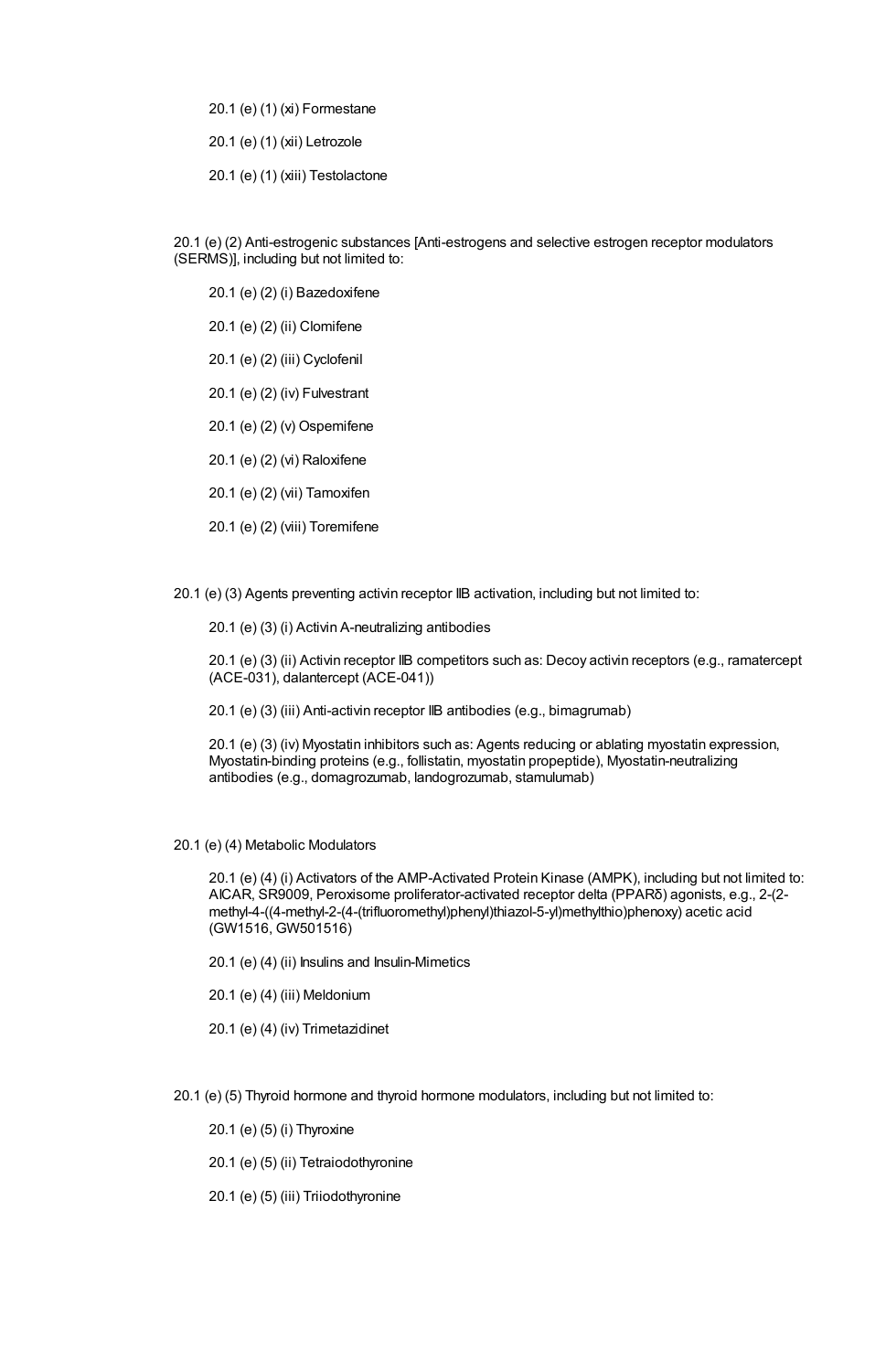20.1 (f) S5 Diuretics and Masking Agents

20.1 (f) (1) The following diuretics and masking agents are prohibited, as are other substances with a similar chemical structure or similar biological effect(s), including but not limited to:

20.1 (f) (1) (i) Acetazolamide

- 20.1 (f) (1) (ii) Amiloride
- 20.1 (f) (1) (iii) Bumetanide

20.1 (f) (1) (iv) Chlortalidone

- 20.1 (f) (1) (ix) Canrenone
- 20.1 (f) (1) (v) Desmopressin
- 20.1 (f) (1) (vi) Etacrynic acid
- 20.1 (f) (1) (vii) Indapamide
- 20.1 (f) (1) (viii) Metolazone

20.1 (f) (1) (x) Plasma expanders, e.g., intravenous Administration of albumin, dextran, hydroxyethyl starch and mannitol

- 20.1 (f) (1) (xi) Probenecid
- 20.1 (f) (1) (xii) Spironolactone
- 20.1 (f) (1) (xiii) Thiazides, e.g., bendroflumethiazide, chlorothiazide and hydrochlorothiazide
- 20.1 (f) (1) (xiv) Triamterene
- 20.1 (f) (1) (xv) Vaptans, e.g., tolvaptan
- 20.1 (f) (2) Exceptions:

20.1 (f) (2) (i) Drospirenone; pamabrom; and topical ophthalmic Administration of carbonic anhydrase inhibitors (e.g., dorzolamide, brinzolamide)

20.1 (f) (2) (ii) Furosemide

20.1 (f) (2) (iii) Trichlormethiazide for treatment of edema

20.1 (f) (2) (iv) Use of any S5 agent, such as plasma expanders for procedures performed for lifesaving purposes.

20.1 (g) S6 Miscellaneous Substances - The following substances, and other substances with similar chemical structure or similar biological effect(s), are prohibited.

20.1 (g) (1) Bisphosphonates, including but not limited to:

20.1 (g) (1) (i) Alendronate

- 20.1 (g) (1) (ii) Clodronic acid
- 20.1 (g) (1) (iii) Ibandronate
- 20.1 (g) (1) (iv) Pamidronate
- 20.1 (g) (1) (v) Risedronate
- 20.1 (g) (1) (vi) Tiludronic acid
- 20.1 (g) (1) (vii) Zoledronic acid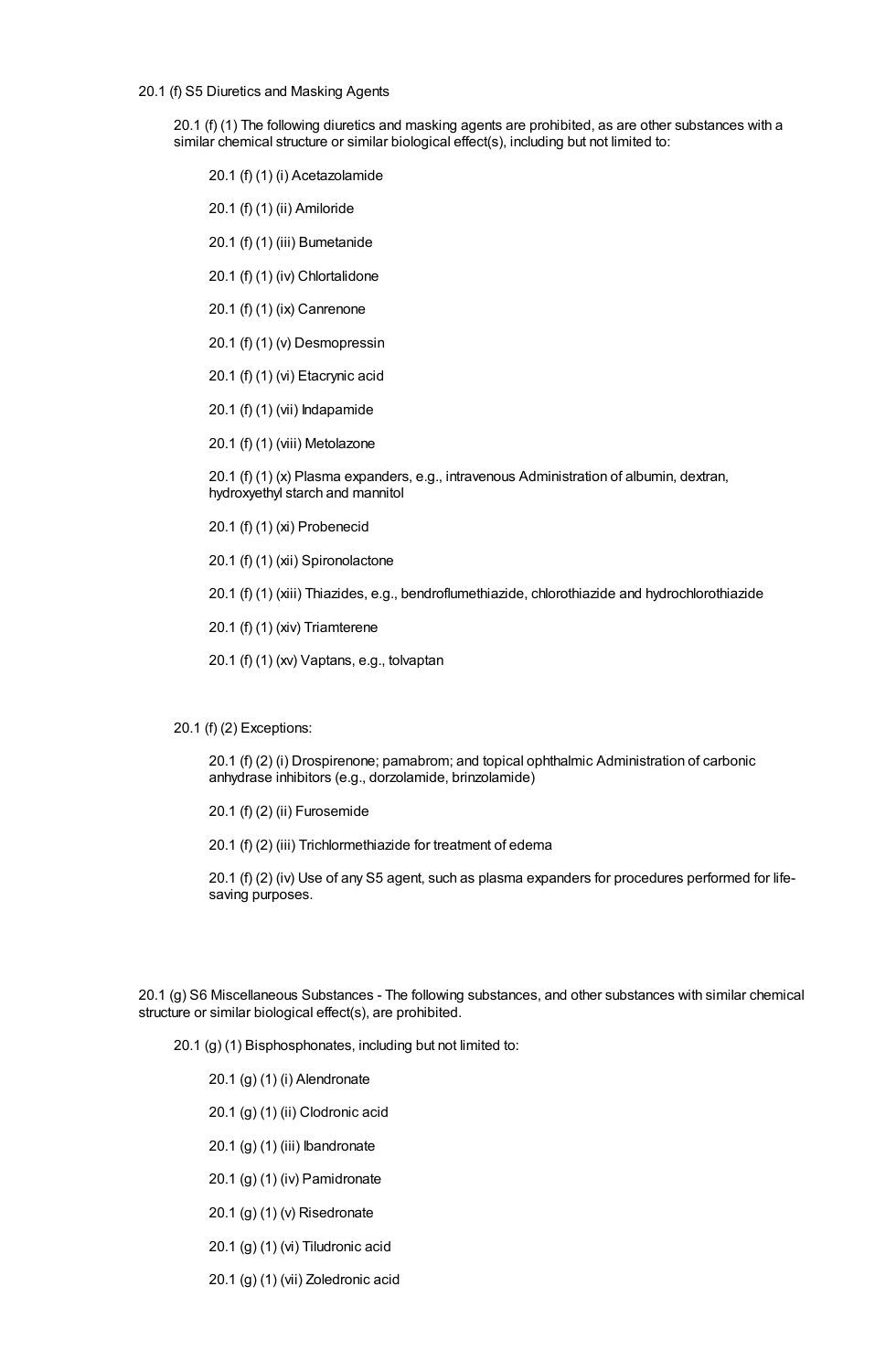20.1 (g) (1) (viii) Exceptions: Bisphosphonates administered for the purpose of diagnostic imaging (gamma scintigraphy).

20.1 (g) (2) Toxins & Venoms of any species or derivatives of them, and their synthetic analogues, including but not limited to:

20.1 (g) (2) (i) Alpha-cobratoxin

20.1 (g) (2) (ii) Dermorphin

20.1 (g) (2) (iii) Ziconotide

20.1 (g) (3) Altrenogest in Males or Geldings

20.1 (g) (4) Pitcher plant extract

#### 20.2 Prohibited Method(s)

20.2 (a) M1 Manipulation of Blood and Blood Components

20.2 (a) (1) The Administration or reintroduction of any quantity of autologous, allogenic (homologous) or heterologous blood, or red blood cell products of any origin into the circulatory system.

20.2 (a) (2) Artificially enhancing the uptake, transport or delivery of oxygen. Including, but not limited to: Perfluorochemicals; efaproxiral (RSR13) and modified haemoglobin products, e.g., haemoglobin-based blood substitutes and microencapsulated haemoglobin products, excluding supplemental oxygen by inhalation.

20.2 (a) (3) Any form of intravascular manipulation of the blood or blood components by physical or chemical means.

20.2 (a) (4) Withdrawal of blood for any purpose other than for diagnostic/Laboratory Testing procedures.

20.2 (a) (5) Exceptions:

20.2 (a) (5) (i) Procedures performed for life-saving purposes.

20.2 (a) (5) (ii) Use of veterinary regenerative therapies (autologous conditioned serum or plateletrich plasma), for the treatment of musculoskeletal injury or disease.

#### 20.2 (b) M2 Chemical and Physical Manipulation

20.2 (b) (1) Tampering, or Attempted Tampering, to alter the integrity and validity of Samples collected during Doping Control, including, but not limited to, Sample substitution and/or adulteration, e.g., addition of proteases to Sample.

20.2 (b) (2) Use of chemical castration or immunocastration.

## 20.2 (c) M3 Gene and Cell Doping

20.2 (c) (1) The following, with the potential to enhance performance or modify the heritable genome, are prohibited:

20.2 (c) (1) (i) The use of nucleic acids or nucleic acid analogues that may alter genome sequences and/ or alter gene expression by any mechanism. This includes but is not limited to gene editing, gene silencing and gene transfer technologies.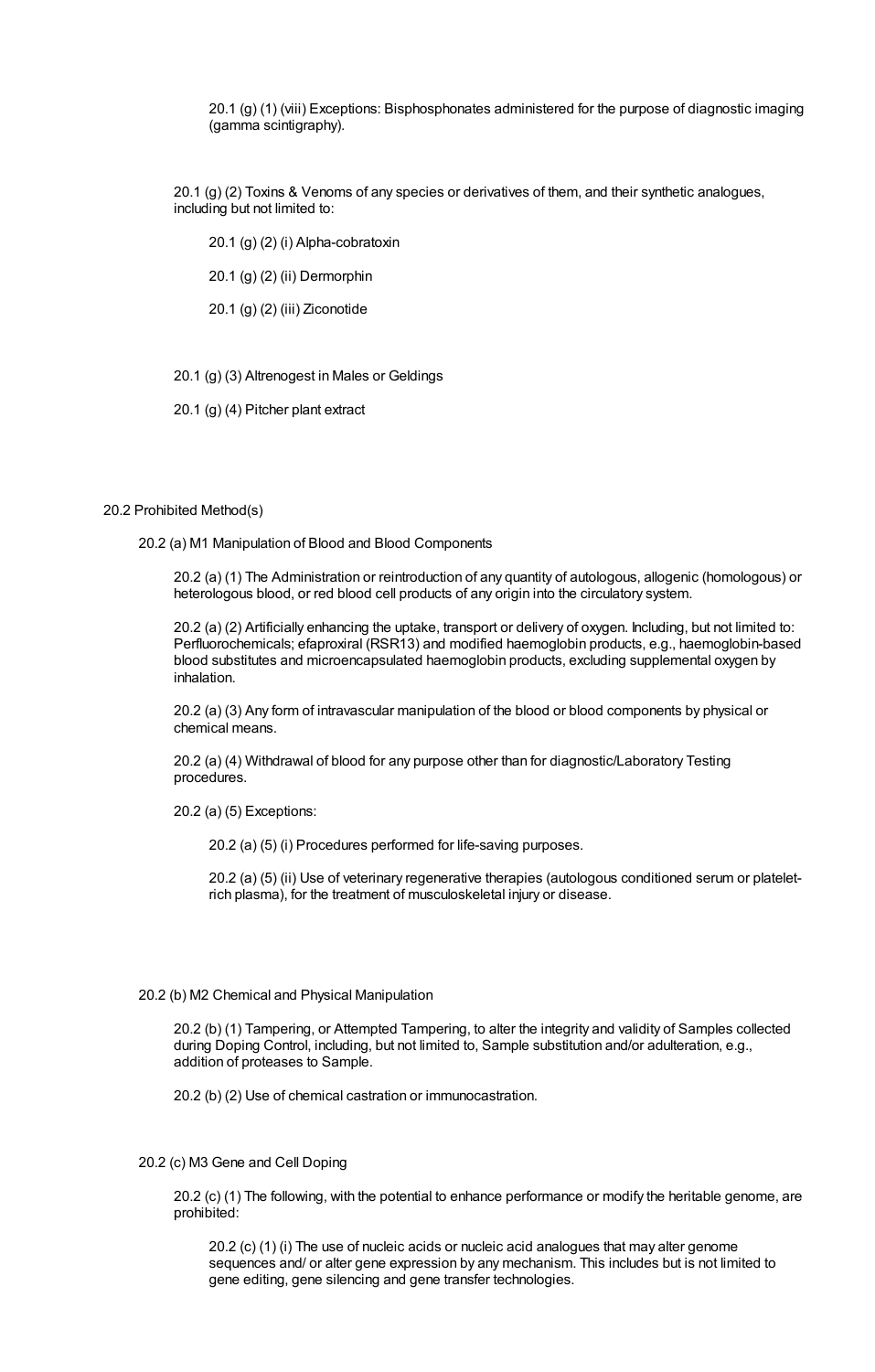20.2 (c) (1) (ii) The use of normal or genetically modified cells.

20.2 (c) (1) (iii) Modification of the heritable genome

# **21 Prohibited on Race Day**

21.1 Medications administered byOfficial Veterinarians providing emergency medical care to a Covered Horse as a result of an injury sustained or other adverse health event during a Covered Horserace are not prohibited.

21.2 Substances prohibited on Race Day must not be Administered during the Race Period, which commences 48 hours prior to a Covered Horse's start in any Race or Workout.

21.3 Prohibited Substance(s)

21.3 (a) S7 Supplements and feed additives and substances capable at any time of causing an action or effect, or both an action and effect, within one or more of the following mammalian body systems:

- 21.3 (a) (1) the blood system
- 21.3 (a) (10) the urinary system
- 21.3 (a) (2) the cardiovascular system
- 21.3 (a) (3) the digestive system
- 21.3 (a) (4) the endocrine system
- 21.3 (a) (5) the immune system
- 21.3 (a) (6) the musculoskeletal system
- 21.3 (a) (7) the nervous system
- 21.3 (a) (8) the reproductive system
- 21.3 (a) (9) the respiratory system
- 21.3 (b) All substances, including all optical isomers, e.g., d- and l- where relevant.
- 21.3 (c) Metabolites, artifacts, and isomers of S7 substances.
- 21.3 (d) Exceptions:
	- 21.3 (d) (1) Normal food and water.
	- 21.3 (d) (10) Orally administered chondroitin sulphate.
	- 21.3 (d) (11) Orally administered glucosamine.
	- 21.3 (d) (12) Orally administered vitamins.
	- 21.3 (d) (13) Ranitidine.
	- 21.3 (d) (14) Registered vaccines against infectious agents.
	- 21.3 (d) (2) Electrolytes sodium, potassium, and chloride only.
	- 21.3 (d) (3) Altrenogest in female horses.

21.3 (d) (4) Antimicrobials (antibiotics) and other anti-infective agents, excluding procaine penicillin or other antimicrobial/anti-infective agents containing other Prohibited Substances.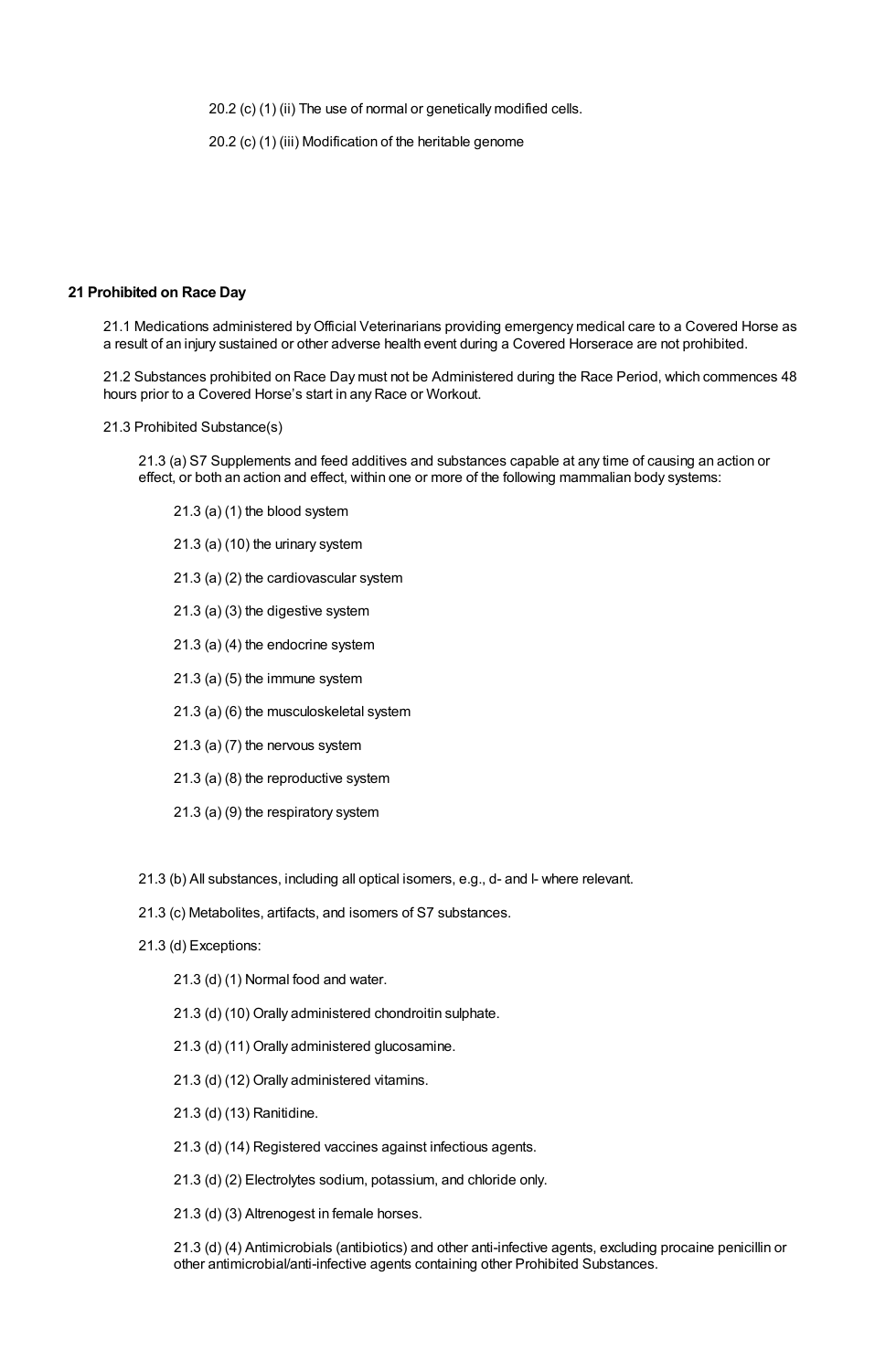21.3 (d) (5) Antiparasitic/anthelmintics approved and registered for use in horses, excluding levamisole or other antiparasitic/anthelmintics metabolising to and/or containing other Prohibited Substances.

21.3 (d) (6) Cimetidine.

21.3 (d) (7) Furosemide during Workouts

21.3 (d) (8) Furosemide administered during the Race Period in accordance with specific provisions of the Act and/or any guidance or exceptions approved by the Authority.

21.3 (d) (9) Omeprazole.

21.3 (e) S7 substances do not include substances for which there is no current approval by any governmental regulatory health authority for veterinary or human therapeutic use (e.g., drugs under pre-clinical or clinical development or discontinued, designer drugs) and any substance not universally recognized by veterinary regulatory authorities as a valid veterinary therapeutic Treatment that fall within S0 and are therefore prohibited at all times.

- 21.4 Prohibited Method(s)
	- 21.4 (a) M4 Alkalinization
	- 21.4 (b) Exceptions:
		- 21.4 (b) (1) Furosemide during Workouts

## **22 Prohibited in Workouts**

22.1 The Prohibited on Race Day portion of the List is applicable for Workouts except for furosemide. See Definition of Race Day in the Equine Program Definitions, including official timed workouts.

## **23 Other Prohibited Periods**

- 23.1 Prohibited Substance(s)
	- 23.1 (a) None

23.2 Prohibited Method(s)

23.2 (a) M5 Intra-articular Injection

23.2 (a) (1) Intra-articular injections are prohibited on Race Day, and the fourteen (14) calendar days preceding Race Day. The Covered Horse is Ineligible to race for fourteen (14) calendar days post Administration of the intra-articular injection.

## **24 Table of Ineligibility Periods for Covered Horse**

24.1 S0 Non-approved Substances - 14 months

- 24.1 (a) Exception: human substances of abuse, e.g., cocaine, MDMA 0 months
- 24.10 M3 Gene and Cell Doping LIFE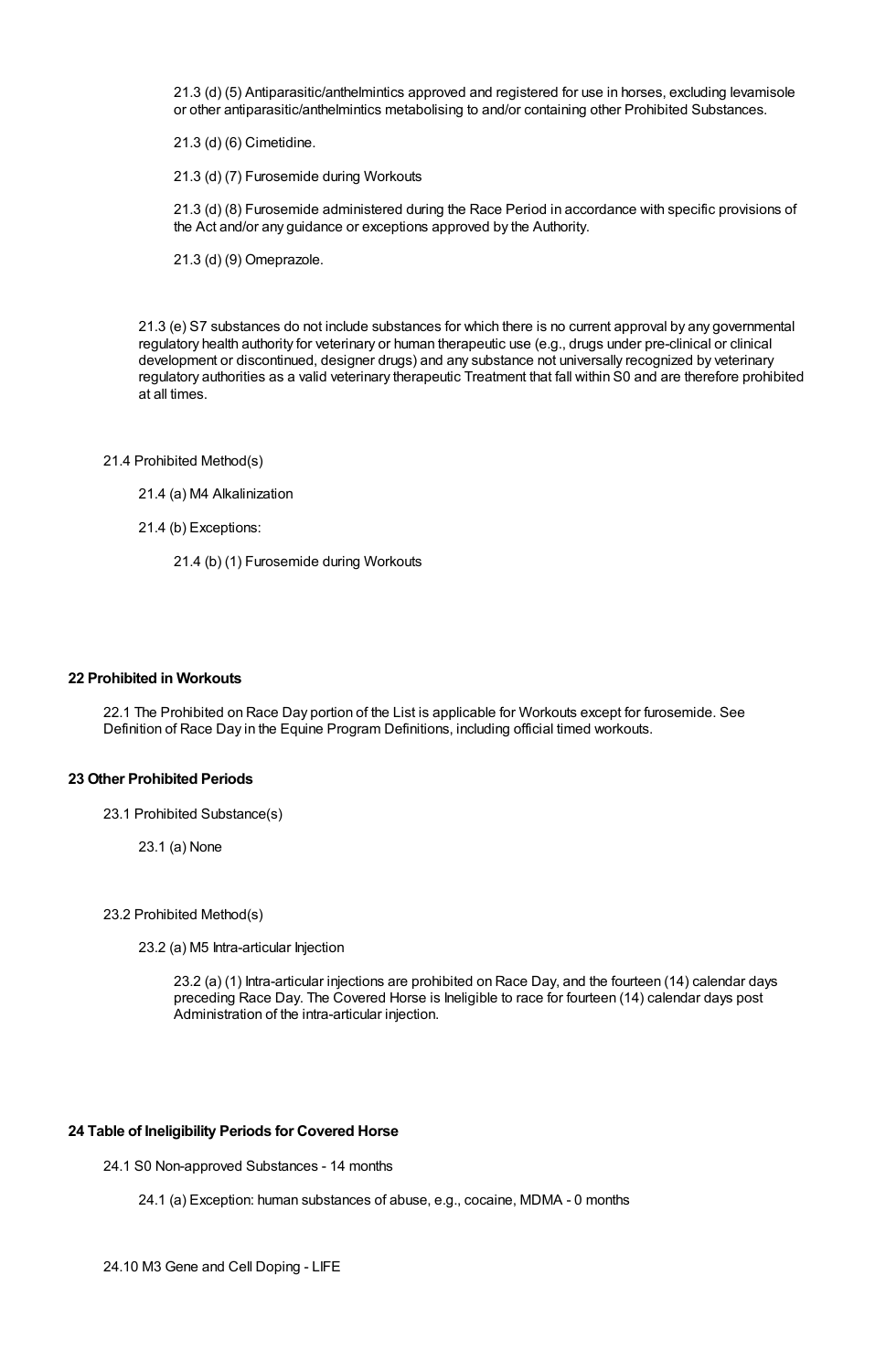24.11 S7 Supplements and feed additives and substances capable at any time of causing an action or effect, or both an action and effect, within one or more of the following mammalian body systems: the nervous system; the cardiovascular system; the respiratory system; the digestive system; the urinary system; the reproductive system; the musculoskeletal system; the blood system; the endocrine system; the immune system - 0 months

24.12 M4 Alkalinization - 0 months

24.2 S1 Anabolic Agents - 14 months

24.2 (a) Exception: zilpaterol/ractopamine where established no Fault ( feed contamination) - 6 months

24.3 S2 Peptide Hormones, Growth Factors, Related Substances, and Mimetics - 6 months

24.4 S3 Beta-2 Agonists - 14 months

24.5 S4 Hormone and Metabolic Modulators - 3 months

24.6 S5 Diuretics and Masking Agents - 0 months

24.7 S6 Miscellaneous Substances

24.7 (a) Bisphosphonates - LIFE

24.7 (b) Other - 0 months

24.8 M1 Manipulation of Blood and Blood Components - 6 months

24.9 M2 Chemical and Physical Manipulation - 0 months

# **Lab Standards (Not Submitted to FTC)**

## **47 Introduction and Scope**

47.1 The Agency Laboratory Standards

47.1 (a) Equine Standards for Laboratories (ESL)

47.1 (a) (1) In the introduction to the Horseracing Anti-Doping and Medication Control Protocol (Protocol), the purpose and implementation of the Horseracing Anti-Doping and Medication Control Program are summarized as follows:

47.1 (a) (2) As provided in the Horseracing Integrity and Safety Act of 2020, the purpose of the Horseracing Anti-Doping and Medication Control Program and this Protocol is to improve the integrity and safety of Horseracing by requiring a uniform Anti-Doping and Medication Control Program to be developed and enforced by an independent Horseracing Anti-Doping and Medication Control Authority

47.1 (a) (3) The main purpose of the ESL is

47.1 (a) (3) (i) to ensure that Laboratories report valid test results based on reliable evidentiary data; and

47.1 (a) (3) (ii) to facilitate harmonization in Analytical Testing of Samples by Laboratories.

47.1 (a) (4) The ESL sets out the requirements to be followed by Laboratories that wish to demonstrate that they are technically competent, operate within an effective Management System, and can produce forensically valid results. The ESL includes, inter alia, requirements for obtaining and maintaining HISA Equine Analytical Laboratory (HEAL) accreditation, operating standards for the performance of Laboratories, and a description of the accreditation and approval processes. The ESL also sets out requirements and guidance in relation to Sample custody and storage, Analytical Testing, and some aspects of Results Management.

47.1 (a) (5) Compliance with the ESL in effect at the time of Sample analysis (as opposed to another alternative standard, practice, or procedure) shall be sufficient to conclude that the procedures covered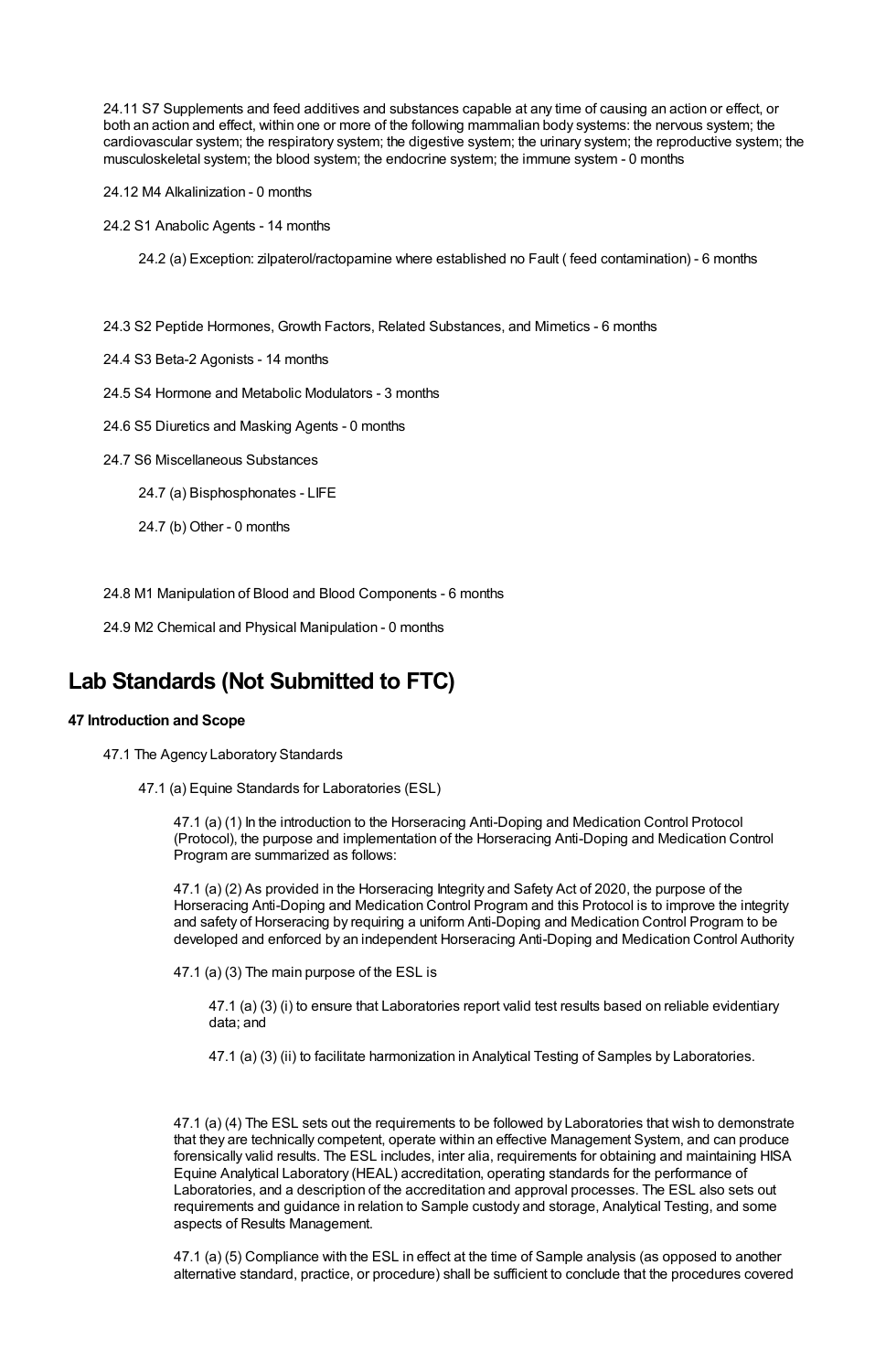by the ESL were performed properly. A failure by a Laboratory to follow a requirement in effect at the time of Analytical Testing, which has subsequently been eliminated from this ESL or applicable Technical Document(s) or Technical Letter(s) at the time of a hearing, shall not serve as a defense to an anti-doping rule violation.

## 47.1 (b) Technical Documents

47.1 (b) (1) Technical Documents are drafted by the Laboratory Expert Group and Agency and circulated for stakeholder consultation before being finalized. Technical Documents are approved by the Agency, and Authority as appropriate and published on the Agency website. Once approved, a Technical Document becomes an integral part of the ESL and supersedes any previous publication on a similar topic, including Technical Letter(s) and/or the ESL.

47.1 (b) (2) Implementation of the requirements detailed in a Technical Document may occur prior to the effective date for implementation specified in the Technical Document in accordance with the provisions below and shall occur no later than the effective date.

47.1 (b) (3) A failure by a Laboratory to implement a Technical Document or Technical Letter by the effective date may result in the imposition of an Analytical Testing Restriction against the Laboratory for that Analytical Testing Procedure, or a Suspension of the Laboratory's HEAL accreditation, respectively, as determined by the Agency

47.1 (b) (4) If a Laboratory is not able to implement a new Technical Document by its effective date, it shall inform the Agency as soon as possible. The Laboratory shall send a written request to the Agency for an extension beyond the applicable effective date, providing the reason(s) for the delayed implementation of the Technical Document, any measures taken to ensure that Samples received in the Laboratory will be subject to Analytical Testing in compliance with the new Technical Document (for example, by subcontracting the analysis to another Laboratory as applicable), as well as plans for the implementation of the new Technical Document

47.1 (b) (5) The implementation of the Technical Documents requirements into the Laboratory's Management System is mandatory for obtaining and maintaining HEAL accreditation or approval, respectively, and for the application of the relevant Analytical Testing Procedure(s) to the analysis of Samples

47.1 (b) (6) In cases when a newly approved version of a Technical Document lowers a Threshold for a Threshold Substance, a Minimum Reporting Level for a Non-Threshold Substance, or any other limit, as applicable, the revised limits specified in the new Technical Document shall not be applied to the reporting of analytical results for Samples collected before the effective date of the Technical Document;

47.1 (b) (7) Where the above revised limit specification does not apply, Laboratories may implement a Technical Document as soon as it is approved by the Agency and Authority, as appropriate, provided that the requirements of the Technical Document have been implemented and documented appropriately by the Laboratory

47.1 (b) (8) The most recently approved Technical Document shall be applied to the Analytical Testing of Samples prior to the effective date if it would lead to a result that benefits the Covered Person and Covered Horse (e.g., increase of the Threshold for a Threshold Substance or of the Minimum Reporting Level for a Non-Threshold Substance, or any other limit, establishment of more stringent identification criteria for chromatographic-mass spectrometric or other Confirmation Procedures). Therefore, in the case where an analytical finding does not meet the reporting criteria defined in the new Technical Document, it shall be reported as a Negative Finding

#### 47.1 (c) Technical Letters

47.1 (c) (1) Technical Letters are issued in letter format on an ad-hoc basis to provide direction to the Laboratories on particular issues on the analysis, interpretation and reporting of results for specific Prohibited Substance(s) and/or Prohibited Method(s) or on the application of specific Laboratory procedures. Technical Letters are modified and/or withdrawn by the Agency as appropriate;

47.1 (c) (2) Technical Letters are drafted and approved by the Agency and Authority, in consultation with relevant scientific experts, and published on the Agency's website. Technical Letters become effective immediately, unless otherwise specified by the Agency;

47.1 (c) (3) Once approved, a Technical Letter becomes an integral part of the ESL and supersedes any previous publication on a similar topic, including Technical Document(s) and/or the ESL;

47.1 (c) (4) The implementation of the requirements of relevant Technical Letters into the Laboratory's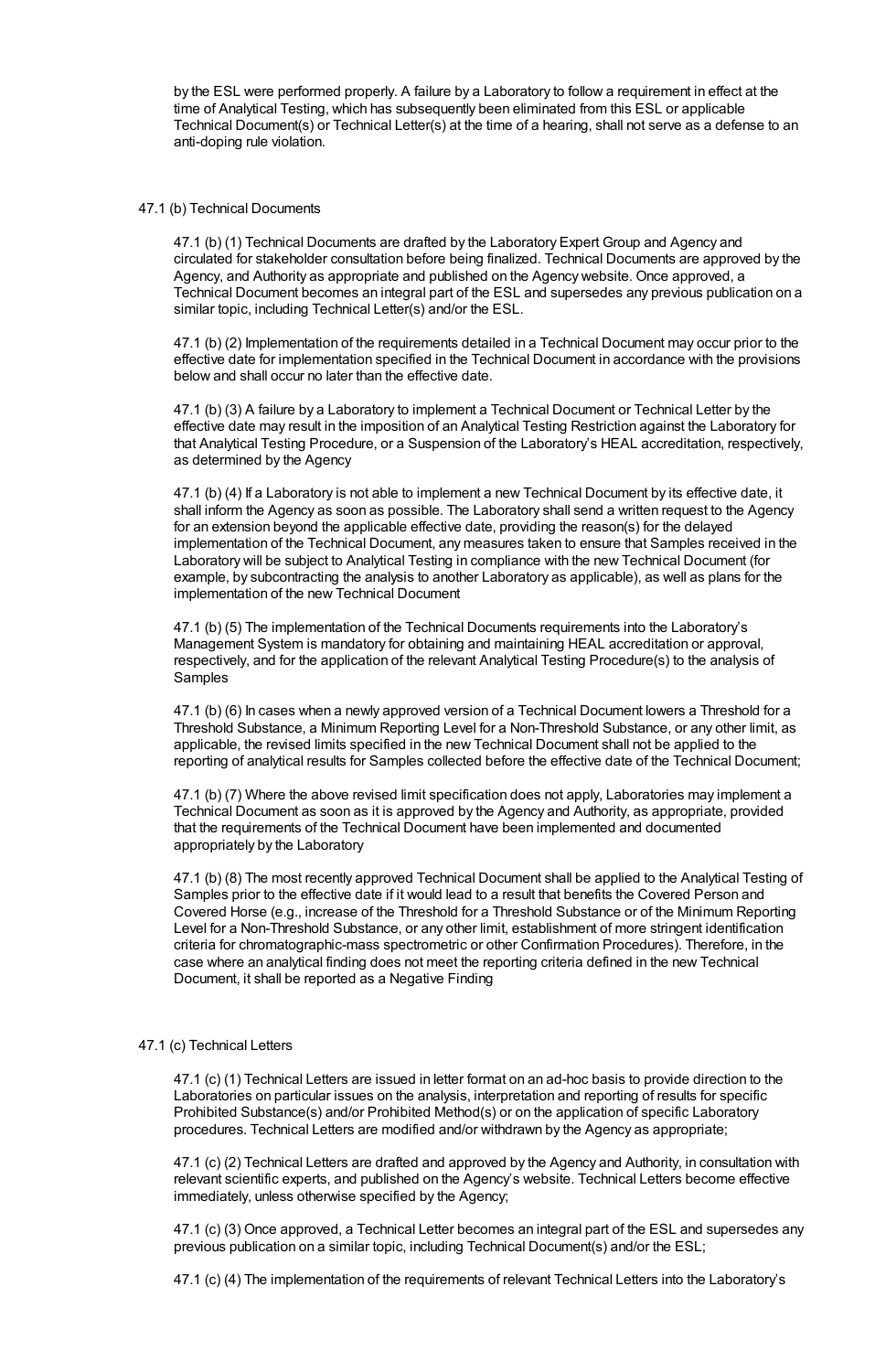Management System is mandatory for obtaining and maintaining HEAL accreditation or approval, respectively, and for the application of the relevant Analytical Testing Procedure(s) to the analysis of **Samples** 

#### 47.1 (d) Laboratory Guidelines

47.1 (d) (1) LaboratoryGuidelines are issued to provide direction to the Laboratories on new Analytical Methods or procedures approved by the Agency. LaboratoryGuidelines are modified and/or deleted by the Agency, as appropriate;

47.1 (d) (2) Laboratory Guidelines are approved by the Laboratory Expert Group (LabEG) and are published on the Agency website;

47.1 (d) (3) Implementation of LaboratoryGuidelines is not mandatory. However, Laboratories are encouraged to follow, to the fullest extent possible, the recommendations of best practice included in relevant Laboratory Guidelines.

#### 47.1 (e) Technical Notes

47.1 (e) (1) Technical Notes are issued to Laboratories to provide detailed technical guidance on the performance of specific Analytical Methods or procedures;

47.1 (e) (2) Technical Notes are approved by the LabEG. Technical Notes are provided to Laboratories only and are not published on the Agency website;

47.1 (e) (3) Implementation of the recommendations detailed in Technical Notes is not mandatory. However, Laboratories are encouraged to follow, to the fullest extent possible, the technical guidance included in Technical Notes.

#### 47.2 Sample Analysis

47.2 (a) Sample analysis is part of the Analytical Testing process and involves the detection, identification, and in some cases demonstration of the presence above a Threshold of Prohibited Substance(s) and/or their Metabolite(s), or Marker(s) of Use of Prohibited Substances or Prohibited Methods in an equine Sample

47.2 (b) Laboratories may accept samples for other forms of analysis, subject to the provisions of the ESL Code of Ethics (see Article 56), which are not under the scope of HEAL accreditation. Any such testing shall not be covered by the Laboratory's HEAL accreditation and, therefore, shall not be subject to the requirements of the ESL, Technical Documents or Technical Letters. Test reports or other documentation or correspondence from Laboratories shall not declare or represent that any such testing is covered under their HEAL accreditation status.

#### **48 Protocol provisions**

48.1 Several articles in the Protocol are directly relevant to the ESL, they can be obtained by referring to the Protocol itself.

# **49 Definitions and Interpretations**

### 49.1 Definitions

49.1 (a) See Definitions.

#### 49.2 Interpretation

49.2 (a) The comments annotating various provisions of the ESL shall be used to guide its interpretation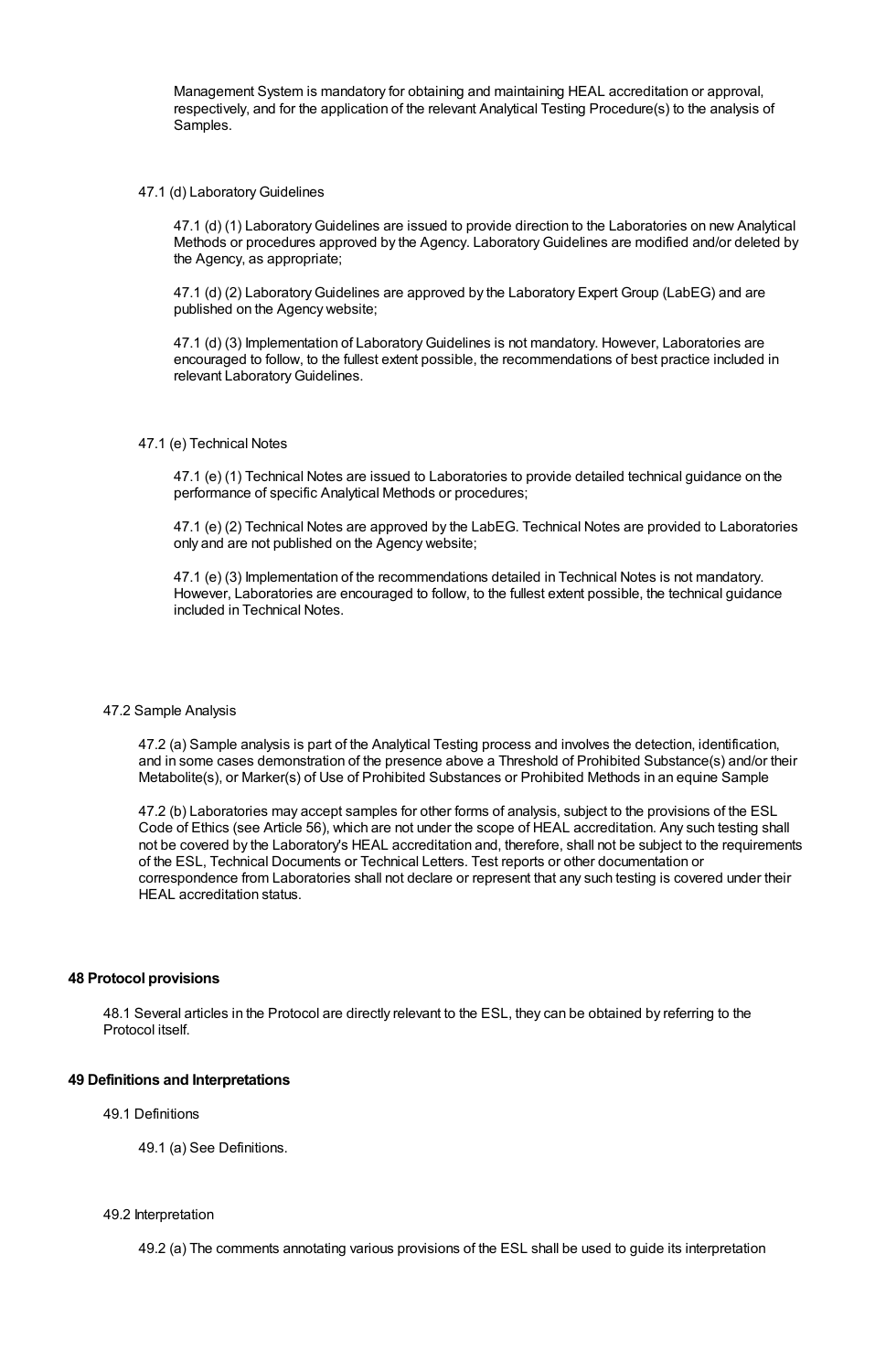49.2 (b) Unless otherwise specified, references to Sections and Articles are references to Sections and Articles of the ESL

49.2 (c) Where the term "days" is used in the ESL, it shall mean calendar days unless otherwise specified

49.2 (d) The Annexes to the ESL have the same mandatory status as the rest of the ESL

## **50 Racing Medication and Testing Consortium(RMTC) Accredited Laboratories**

50.1 This ESL will replace current RMTC accreditation, although a transition phase which may include RMTC conducting the accreditation program may be agreed between the Agency and RMTC.

50.2 Where a laboratory has current RMTC accreditation, any information required as part of the HEAL application process which has already been provided as part of their RMTC accreditation, and which the laboratory checks to confirm it is still current and valid, may with the agreement of the parties be provided to the Agency.

#### **51 Process and Requirements for HEAL Laboratory Accreditation**

51.1 This section describes the specific requirements that a laboratory shall fulfill in the process of applying for, obtaining, and maintaining HEAL accreditation.

51.2 Applicant Laboratory for HEAL accreditation

51.2 (a) In principle, any laboratory that satisfies the criteria listed below may apply to become a candidate laboratory for HEAL accreditation.

51.2 (b) Submit Initial Application Form

51.2 (b) (1) The applicant laboratory shall submit a completed Application Form, provided by the Agency, duly signed by the Laboratory Director (or equivalent position) and, if relevant, by the Director (or equivalent position) of the host organization (e.g., university, hospital, public institution).

51.2 (c) Provision of Business Plan

51.2 (c) (1) The Agency shall request the applicant laboratory to submit a business plan summary, which shall include market considerations (clients, number of Samples, maintenance costs, prices for analysis etc.), facility, instrumental, staffing and training needs, and shall make a reasonable guarantee the longterm provision of adequate financial and human resources to the laboratory.

#### 51.3 Candidate Laboratory for HEAL accreditation

51.3 (a) The application shall be evaluated by the Agency to determine whether the applicant laboratory will be granted the Agency candidate laboratory status and thereby continue within the HEAL accreditation process. Additional supporting documentation may be requested by, and at the discretion of the Agency.

51.3 (b) Description of the Candidate Laboratory

51.3 (b) (1) Once approved by the Agency, the candidate laboratory shall complete a detailed questionnaire and submit it to the Agency. The questionnaire will include, but is not limited to, the following:

51.3 (b) (10) Status and scope of ISO/IEC 17025 accreditation, according to ILAC-G7 specifications;

51.3 (b) (11) A description of how the principles of the Code of Ethics are integrated into the laboratory Management System. A letter of compliance with the Code of Ethics signed by the laboratory Director shall be provided.

51.3 (b) (12) The Agency may require an update of this documentation during the process of accreditation.

51.3 (b) (2) Staff list and their qualifications, including description of any relevant anti-doping experience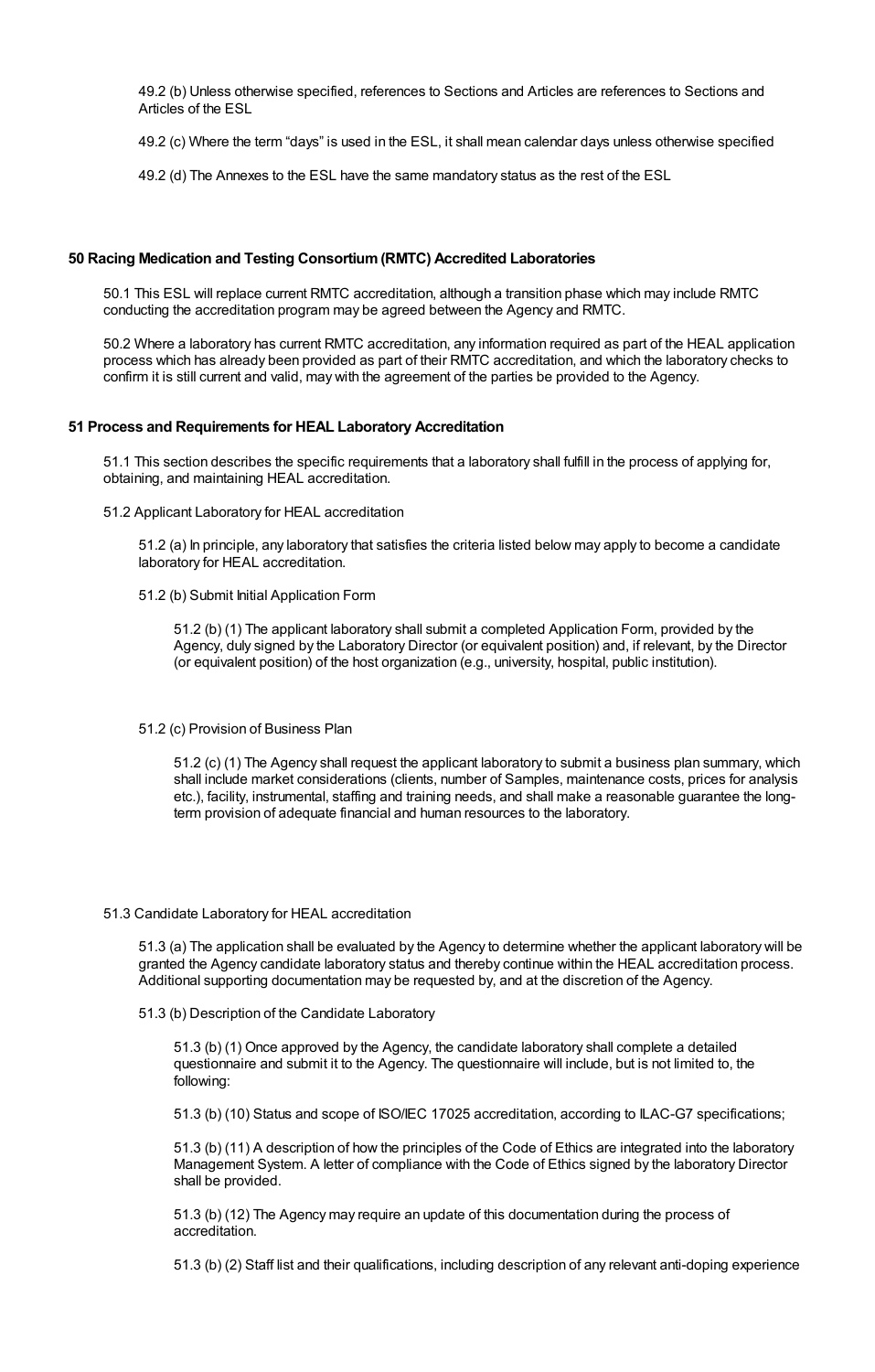and a list of relevant scientific publications by laboratory staff;

51.3 (b) (3) Relevant memberships and engagement with professional societies, such as the Association of Official Racing Chemists (AORC), World Association of Anti-Doping Scientists (WAADS), Society of Forensic Toxicologists (SOFT) and The International Association of Forensic Toxicologists (TIAFT);

51.3 (b) (4) Description of the physical laboratory facilities, including a description of the security considerations for Samples and records. The laboratory facilities shall include ample analytical and administrative space to allow separate, restricted and dedicated areas for analytical and administrative operations

51.3 (b) (4) (i) Physical Security: specific measures to maintain secure and restricted access to the laboratory facility and a controlled internal laboratory environment (e.g., dedicated and restricted Sample storage areas, CCTV monitoring);

51.3 (b) (4) (ii) IT Security: implementation of firewalls and other cyber security measures consistent with best practice and any applicable governmental regulations (see Article 53.2 (c) (5));

51.3 (b) (4) (iii) Information Technology (IT) infrastructure: implementation of a data and information management system (e.g., LIMS), central server/intranet which allows secure data handling (see Article 53.2(c) (5)).

51.3 (b) (5) List of actual and proposed instrumental resources and equipment, including year of purchase and conditions for technical support (e.g., contract/access to instrument manufacturer maintenance services);

51.3 (b) (6) List of validated Initial Testing Procedure(s) and Confirmation Procedures, including target Analytes and Limits of Detection (LODs), Limits of Identification (LOIs) and, where applicable, Limits of Quantification (LOQs) and estimates of Measurement Uncertainty (MU);

51.3 (b) (7) Status of method development and validation, including, at minimum, all mandatory Analytical Methods and method validation reports (if completed and currently in use);

51.3 (b) (8) List of available Reference Materials and Reference Collections, or plans to acquire Reference Materials or obtain Reference Collections;

51.3 (b) (9) Plans to ensure compliance with laboratory independence and impartiality requirements before receiving HEAL accreditation (see Article 51.4 (b) (4));

### 51.3 (c) Payment of Initial Accreditation Fee

51.3 (c) (1) Prior to entering the probationary period, the candidate laboratory shall pay the Agency a one-time non-refundable fee to cover the costs related to the initial accreditation process. This fee shall be determined by the Agency and disclosed to the laboratory prior to the accreditation process commencing. If the fee is not agreed the accreditation process will not commence.

### 51.3 (d) Compliance with the Code of Ethics

51.3 (d) (1) The candidate laboratory shall implement and comply with the provision(s) of the Code of Ethics. Candidate laboratories shall not accept Samples directly from individual Covered Persons or from individuals or organizations acting on their behalf.

### 51.3 (e) Pre-Probationary Testing and On-Site Assessment

51.3 (e) (1) If this is covered by other accreditation such as ISO/IEC 17025, the laboratory may refer to this.

51.3 (e) (2) Prior to entering the probationary accredited period, the Agency shall conduct a preprobationary testing (PPT) and on-site assessment of the candidate laboratory at the candidate Laboratory's expense. The purpose of this assessment is to obtain information about different aspects of the laboratory's competence and to clarify any issues regarding the accreditation process, which are relevant for the HEAL accreditation.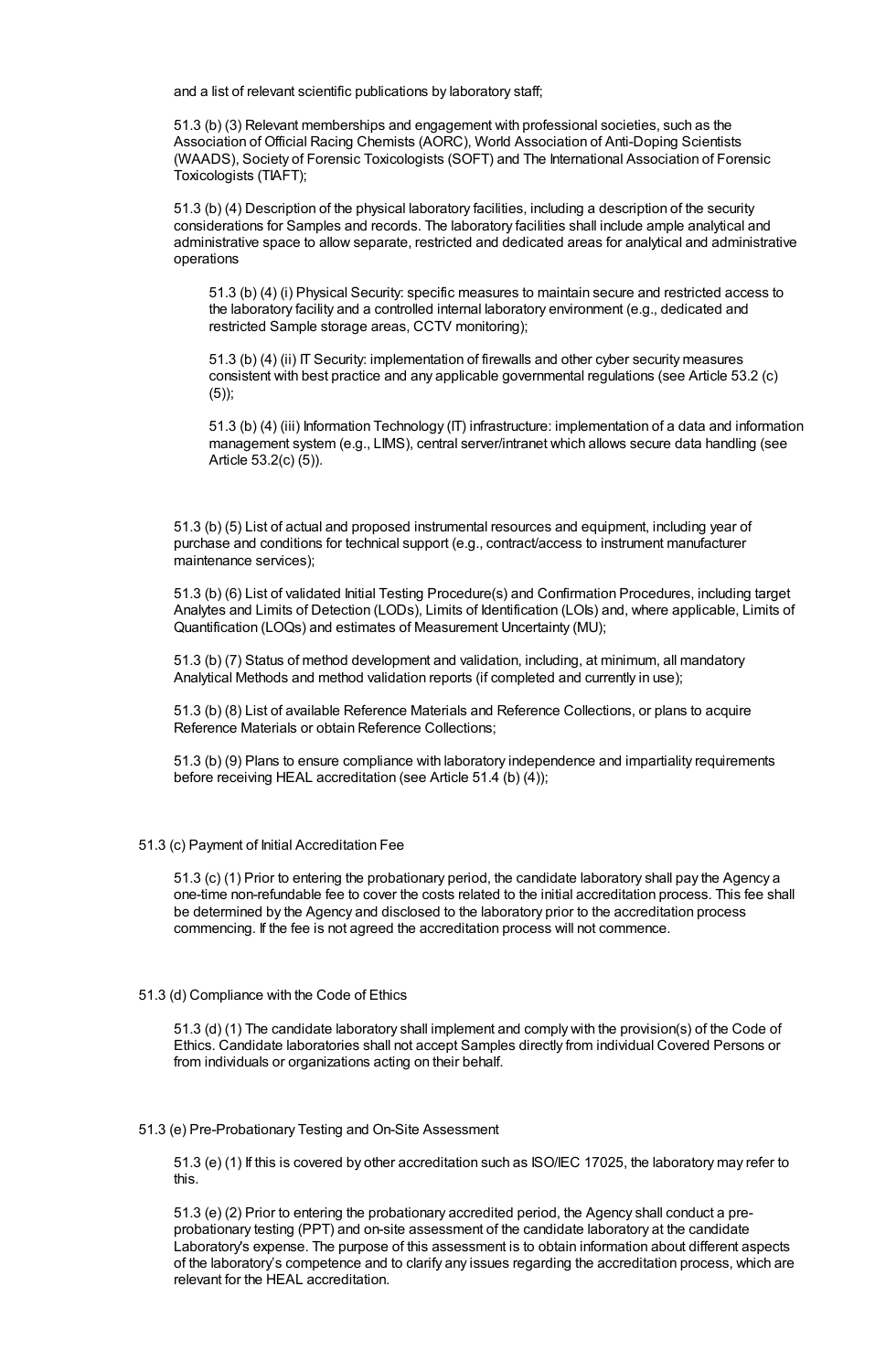51.3 (e) (3) As part of the PPT, the candidate laboratory shall be required to analyze at least ten (10) blind EQAS samples arranged by the Agency. The general composition and content of the blind EQAS samples and the evaluation of laboratory EQAS results are described in Part Three and Five, respectively.

51.3 (e) (4) The candidate laboratory shall report the results for the PPT blind EQAS samples to, and in a form designated by, the Agency (in compliance with Article 52.4 (e)) within fifteen (15) days, unless otherwise requested by the laboratory and agreed to by the Agency.

51.3 (e) (4) (i) Upon request, the candidate laboratory shall provide the Agency with a Laboratory Documentation Package for selected EQAS samples for which there is an Adverse Analytical Finding. Additional data may be required upon the Agency's request. This documentation shall be submitted within ten (10) days of the request or as otherwise indicated by the Agency;

51.3 (e) (4) (ii) For selected EQAS samples with Negative Findings, the Agency may request all or a portion of the Initial Testing Procedure(s) data

51.3 (e) (5) After receiving the PPT EQAS results, the Agency shall inform the candidate laboratory of the evaluation of its performance and provide guidance for improvement. Corrective actions, if any, shall be conducted and reported by the candidate laboratory to the Agency within thirty (30) days, or as otherwise indicated by the Agency.

51.3 (e) (6) In addition, the Agency shall provide an Assessment Report regarding the outcomes of the on-site assessment, including any identified nonconformity(-ies), to allow the candidate laboratory to implement the necessary improvements. Corrective actions, if requested, shall be conducted, and reported by the candidate laboratory to the Agency within thirty (30) days, or as otherwise indicated by the Agency.

51.3 (e) (7) The nonconformities identified in the Agency Assessment Report shall be satisfactorily addressed and the recommendations for improvement should be implemented before the candidate laboratory can be accepted as an Agency probationary laboratory. The candidate Laboratory's performance in the PPT and on-site assessment will be considered in the overall review of the candidate laboratory's application and may affect the timeliness of the candidate laboratory's entry into the probationary phase of accreditation.

# 51.3 (f) Obtaining ISO/IEC 17025 Accreditation by the Laboratory

51.3 (f) (1) Before the Agency grants HEAL accreditation, the candidate laboratory shall obtain ISO/IEC 17025 accreditation as an animal testing laboratory from an Accreditation Body, or its equivalent as specified in ILAC-G7, with primary reference to the interpretation and application of the ISO/IEC 17025 requirements to the analysis of Samples (see Part Four). The Accreditation Body shall be an International Laboratory Accreditation Cooperation (ILAC) full member that is a signatory to the ILAC Mutual Recognition Arrangement (ILAC MRA) and must comply with all requirements of the current ILAC-G7 document (Accreditation Requirements and Operating Criteria for Horseracing Laboratories).

51.3 (f) (2) The candidate laboratory shall prepare and establish the required documentation and Management System according to the requirements of ISO/IEC 17025 applicable to the analysis of Samples (see Part Four). Based on this, the laboratory shall initiate and prepare for the accreditation process by consulting with an Accreditation Body. The candidate laboratory shall correct and document any identified nonconformities with the ISO/IEC 17025 standard within the defined timelines.

51.3 (f) (3) The Accreditation Body should send a summary of the Assessment Report and any corrective/preventive action documentation addressing nonconformities, to the Agency. Should the candidate laboratory prefer to send the information directly to the Agency, the laboratory shall do so within a reasonable timeline.

51.3 (f) (4) The ISO/IEC 17025 accreditation is a critical and mandatory pre-requisite for obtaining HEAL accreditation.

## 51.3 (g) Analytical Testing Procedures

51.3 (g) (1) Before the Agency grants accreditation, candidate laboratories shall provide documentation to the Agency demonstrating that all mandatory Test Methods have been validated and included in the Laboratory's Scope of ISO/IEC 17025 accreditation. See Technical Documents.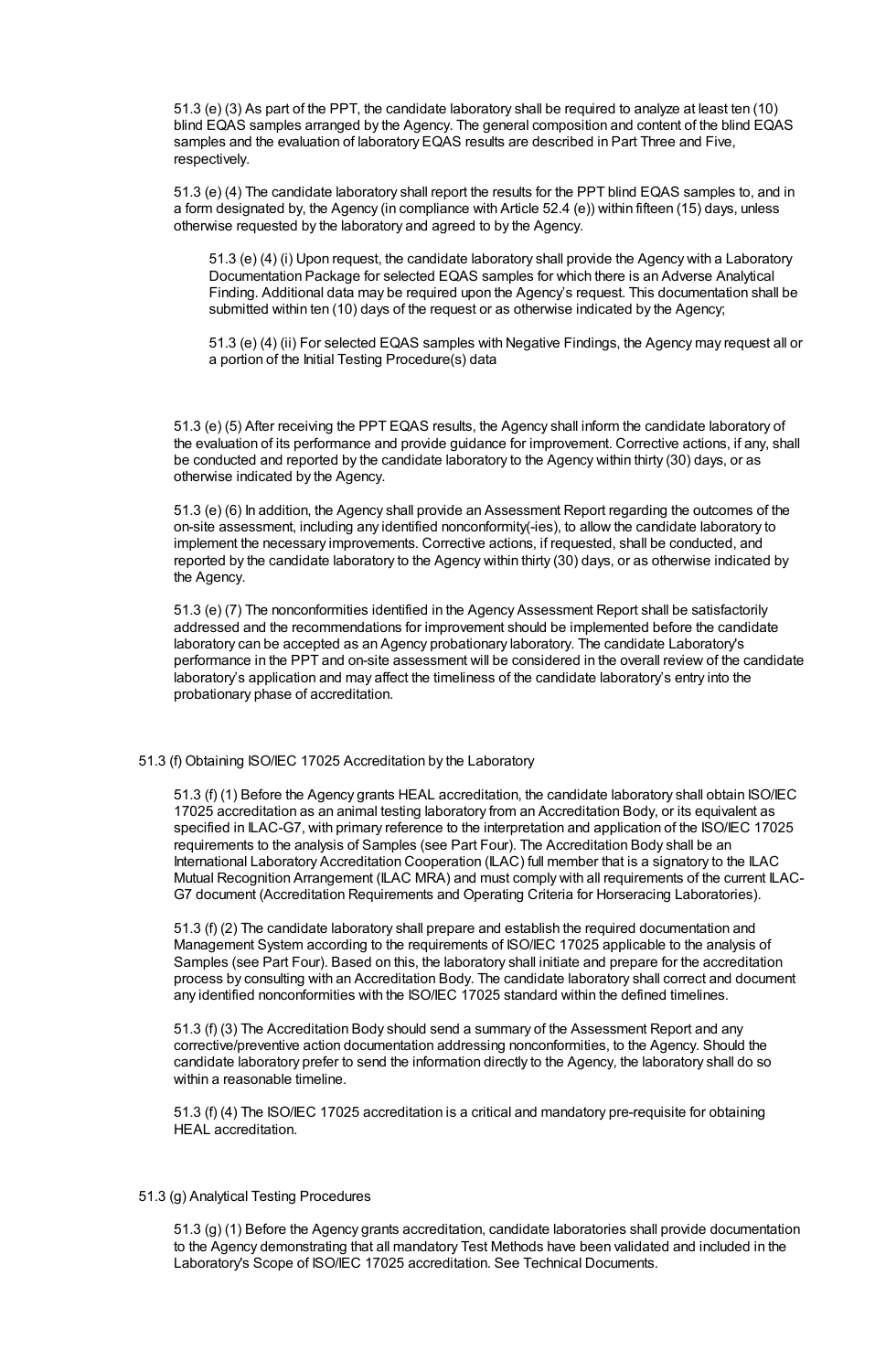51.3 (h) Laboratory Independence and Impartiality

51.3 (h) (1) Before the Agency grants accreditation, probationary laboratories shall provide documentation to the Agency demonstrating compliance with the requirements of Laboratory independence and impartiality established in Article 51.4 (b) (4).

51.3 (i) Professional Liability Insurance Coverage

51.3 (i) (1) Before the Agency grants accreditation, probationary laboratories shall provide documentation to the Agency demonstrating that they have adequate provisions for self-insuring, or professional liability risk insurance coverage has been obtained to cover liability of no less than two (2) million USD annually.

#### 51.4 The Agency-Accredited Laboratory

## 51.4 (a) Obtaining HEAL Accreditation

51.4 (a) (1) The Agency Probationary HEAL Accreditation

51.4 (a) (1) (i) Upon satisfactory completion of the candidate laboratory requirements (as per Article 51.3), as determined by the LabEG, a candidate laboratory can be considered for entry to the probationary phase of HEAL accreditation as an Agency probationary laboratory. Once the Agency has determined that the laboratory has successfully completed the requirements of a candidate laboratory, the Agency can grant the laboratory probationary accreditation status.

51.4 (a) (1) (ii) A probationary laboratory must comply with the requirements of accredited laboratories, including the requirements for maintaining accreditation.

51.4 (a) (1) (iii) The probationary period is two (2) years, or following the analysis of 2,500 samples, whichever comes later.

## 51.4 (a) (2) The Agency Pre-Final Accreditation

51.4 (a) (2) (i) Once the Agency has determined that the laboratory has successfully completed the requirements of the probationary period, the Laboratory can be granted final accreditation status. At the Agency's discretion, as part of the final accreditation process, a Final Accreditation Test (FAT) and/or on-site assessment may be conducted by the Agency. Costs associated with the Agency on-site assessment and FAT shall be disclosed and agreed to with the probationary laboratory.

51.4 (a) (2) (ii) As part of the FAT, the probationary laboratory shall analyze a minimum of fifteen (15) blind EQAS samples selected from the routine EQAS program. The general composition and content of the blind EQAS samples and the evaluation of laboratory EQAS results are described in Part Three and Five, respectively.

51.4 (a) (2) (iii) Compliance with the defined requirements in the Application of ISO/IEC 17025 to the analysis of Samples, the ESL and other Agency Laboratory Standards (Technical Documents, Technical Letters), and the practice and documentation of the laboratory will be assessed. The FAT shall assess both the scientific competence and the capability of the probationary laboratory to manage multiple Samples.

51.4 (a) (2) (iv) The probationary laboratory shall successfully report the results for the blind EQAS samples in the FAT to the Agency in accordance with Article 52.4 (e) within fifteen (15) days of opening the samples, unless otherwise requested by the laboratory and agreed to by the Agency:

51.4 (a) (2) (v) Upon request, the probationary laboratory shall provide the Agency with a Laboratory Documentation Package for selected EQAS samples for which there is an Adverse Analytical Finding. Additional data may be required upon the Agency's request. This documentation shall be submitted within ten (10) days of the Agency request or as otherwise indicated by the Agency;

51.4 (a) (2) (vi) For EQAS samples with Negative Findings, the Agency may request all or a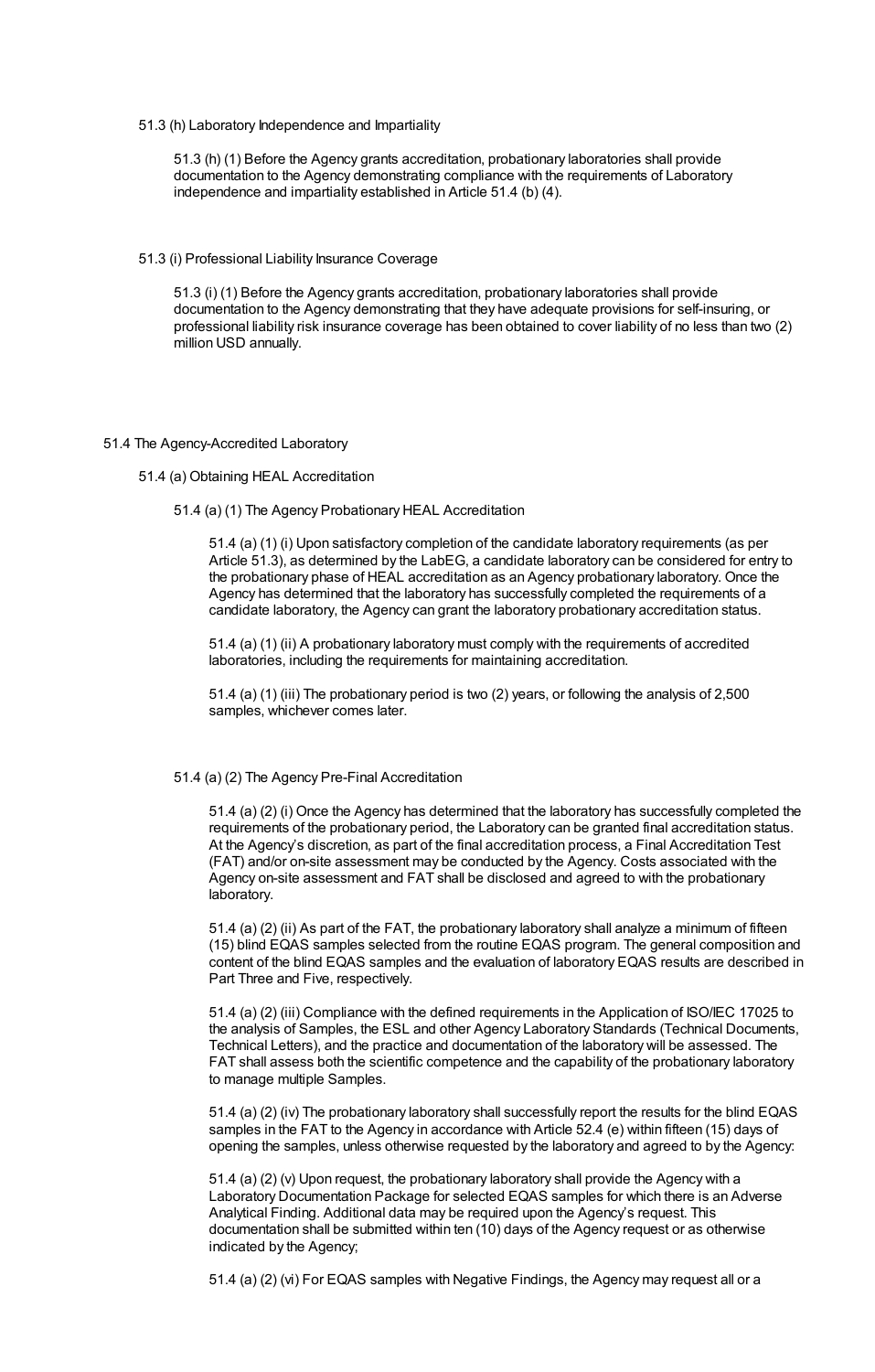portion of the Initial Testing Procedure(s) data.

51.4 (a) (2) (vii) After receiving the FAT EQAS results, the Agency shall inform the probationary laboratory of the evaluation of its performance. Corrective actions, if any, shall be conducted and reported by the probationary laboratory to the Agency within thirty (30) days, or as otherwise indicated by the Agency.

51.4 (a) (2) (viii) The Agency shall provide an Assessment Report with the outcomes of the accreditation assessment, including any identified nonconformities for the probationary laboratory to implement the necessary improvements. Corrective actions, if any, shall be conducted and reported by the probationary laboratory to the Agency within thirty (30) days, or as otherwise indicated by the Agency. The nonconformities identified in the FAT EQAS and the Assessment Report shall be satisfactorily addressed by the laboratory and the recommendations for improvement should be implemented before accreditation can be granted.

## 51.4 (a) (3) The Agency Recommendation for Accreditation

51.4 (a) (3) (i) Based on the relevant documentation received from the probationary laboratory, the Assessment Report(s) from the Agency and from the relevant Accreditation Body, the Agency shall evaluate the probationary laboratory's progress in meeting all the requirements outlined in Articles 51.3 and 51.4.

51.4 (a) (3) (ii) Once as determined by the Agency in the Agency's sole discretion that all accreditation requirements have been satisfactorily met by the probationary laboratory, the Agency will grant accreditation to the laboratory.

51.4 (a) (3) (iii) However, if following the FAT and on-site assessment, and the review of any resulting Corrective Action Reports submitted by the probationary laboratory, the Agency determines that the probationary laboratory should not be accredited, the laboratory will have a maximum of six (6) additional months to correct and improve any pending nonconformity(-ies). The provision of documentation, the analysis of additional EQAS samples and/or an additional assessment (on-site, remotely or as a documentary audit, as determined by the Agency), may be required, and conducted at the probationary laboratory's expense. A probationary laboratory that fails to provide satisfactory improvements, as determined by the Agency after six (6) months may be required to renew its candidacy as described in Article 51.3 or to re- start the probationary phase of accreditation in accordance with Article 51.4 (a) (1).

51.4 (a) (4) Issuing and Publishing of HEAL Accreditation Certificate

51.4 (a) (4) (i) An Accreditation Certificate signed by a duly authorized representative of the Agency shall be issued in recognition of the HEAL accreditation. It shall specify probationary or final accreditation status. Such Accreditation Certificate shall specify the name of the Laboratory and the period for which the Accreditation Certificate is valid. Accreditation Certificates may be issued after the effective date, with retroactive effect. A list of HEAL accredited laboratories, together with internationally approved laboratories, shall be published on the Agency's website.

## 51.4 (b) Maintaining HEAL accreditation

51.4 (b) (1) Maintain ISO/IEC 17025 Accreditation

51.4 (b) (1) (i) The Laboratory shall maintain accreditation to ISO/IEC 17025, with primary reference to the analysis of Samples, granted by a relevant Accreditation Body, which is an ILAC full member and signatory to the ILAC MRA for testing activities as defined in ISO/IEC 17025.

51.4 (b) (1) (ii) Flexible Scope of ISO/IEC 17025 Accreditation is highly desired upon HEAL accreditation, but in any event is required by 1 January 2025.

## 51.4 (b) (10) Laboratory Analytical Testing Procedures and services

51.4 (b) (10) (i) Laboratories shall provide to the Agency an up-to-date list of Analytical Testing Procedures and services, to assist the Agency in developing Test Distribution Plans. Upon request, Laboratories should Cooperate with the Agency by providing other relevant information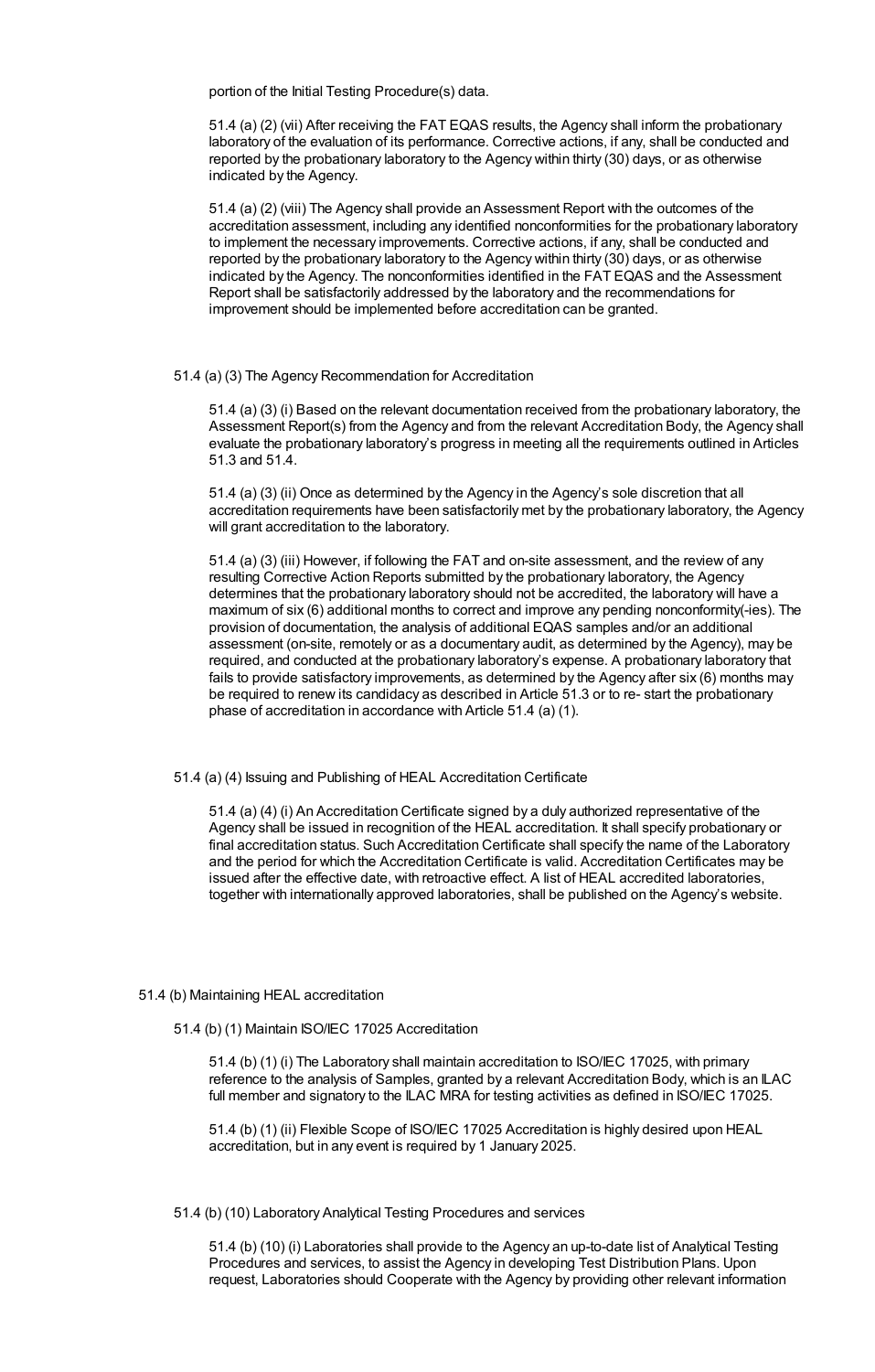51.4 (b) (11) Participating in the Agency / Accreditation Body Re-assessments and Continuous Assessments during the Accreditation Cycle

51.4 (b) (11) (i) Accreditation Body Re-assessment and/or Continuous Assessment during the Accreditation

51.4 (b) (11) (i) (A) The assessment team shall include at least one ESL-trained assessor selected by the Accreditation Body for the assessment/re-assessment.

51.4 (b) (11) (i) (B) The relevant Accreditation Body, or the Laboratory, should send copies of a summary of the Assessment Report, as well as the Laboratory responses in a timely fashion to the Agency. Should the Laboratory prefer to provide the Assessment Report summary directly to the Agency, it shall do so within thirty (30) days from receiving the Accreditation Body's Assessment Report.

51.4 (b) (11) (i) (C) The Laboratory shall provide the Agency with an updated copy of the ISO/IEC 17025 Certificate and Scope of ISO/IEC 17025 Accreditation as soon as it is obtained from the Accreditation Body.

## 51.4 (b) (11) (ii) The Agency Laboratory Assessment

51.4 (b) (11) (ii) (A) The Agency reserves the right to conduct documentary audits as well as inspect and assess the Laboratory through on-site or remote (on-line) assessments at any time, at the Agency's expense. The notice of the Agency assessment will be made in writing to the Laboratory Director. In exceptional circumstances, and at the Agency's discretion, the assessment may be unannounced.

51.4 (b) (11) (ii) (B) As part of an announced or unannounced Laboratory assessment, the Agency retains the right to request copies of Laboratory documentation and/or request Further Analysis of selected "A" and/or "B" Samples either on-site or in a Laboratory(-ies) chosen by the Agency.

#### 51.4 (b) (2) Flexible Scope of ISO/IEC 17025 Accreditation

51.4 (b) (2) (i) A Laboratory may modify or add Analytes to Analytical Testing Procedures, which are included within its Scope of ISO/IEC 17025 Accreditation or develop new Analytical Testing Procedure(s) that involve technology already included within the Scope of ISO/IEC 17025 Accreditation, without the need for approval by the Accreditation Body that provides the ISO/IEC 17025 accreditation of that Laboratory.

51.4 (b) (2) (ii) The Laboratories are not eligible to apply a Flexible Scope of ISO/IEC 17025 Accreditation to the analysis of Samples in the following scenarios:

51.4 (b) (2) (iii) - New Analytical Testing Procedures: Any Analytical Testing Procedure, which is new to the field of anti-doping analysis, shall be approved as Fit-for-Purpose by the Agency prior to implementation by any Laboratory. The Agency shall use whatever means deemed appropriate, including formal consultations with scientific expert working groups, publication(s) in peerreviewed scientific journal(s), or participation in an inter-laboratory collaborative study or the Agency-organized EQAS round to evaluate whether the test is Fit-for-Purpose prior to providing approval. Before applying such a new Analytical Testing Procedure to the analysis of Samples, a Laboratory shall obtain an extension of the Scope of ISO/IEC 17025 Accreditation by the relevant Accreditation Body and may be required to successfully participate in an Agency EQAS, if available;

51.4 (b) (2) (iv) The Agency-specific Analytical Testing Procedures: The Agency may require an extension of the Scope of ISO/IEC 17025 Accreditation to include specific Analytical Testing Procedures before application to the analysis of Samples, even if the analytical technique involved is already incorporated in the Laboratory's Scope of ISO/IEC 17025 Accreditation. The Agency will communicate to the Laboratories and to the Accreditation Bodies which Analytical Testing Procedures are included in this category. In such cases, the Analytical Testing Procedure shall be validated by the Laboratory. The Laboratory may also be required to successfully participate in an inter-laboratory collaborative study or the Agency-organized EQAS round to obtain an extension to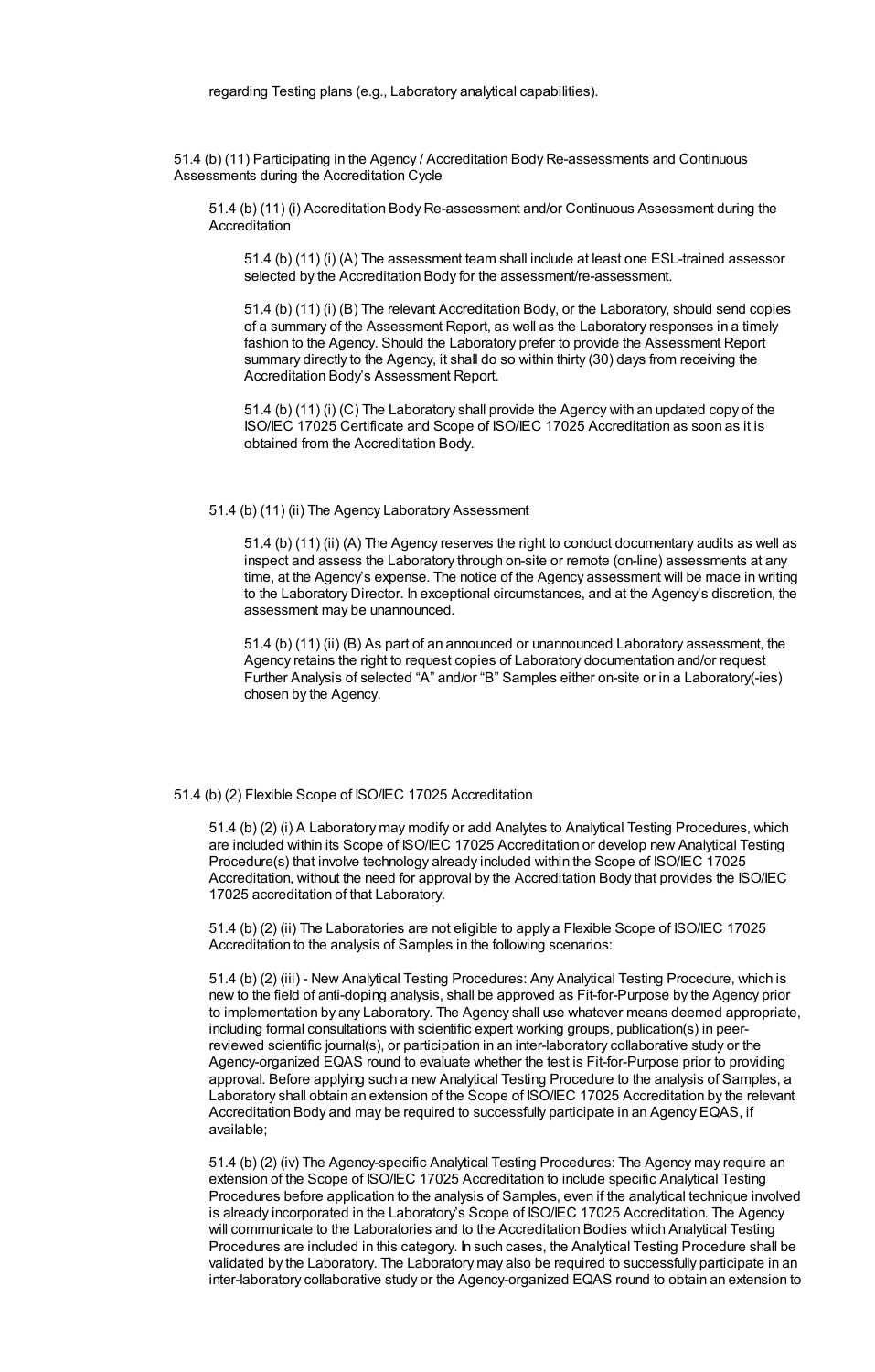the Scope of ISO/IEC 17025 Accreditation by a relevant Accreditation Body before introducing the Analytical Testing Procedure to the analysis of Samples. However, once included within the scope, limited changes to these Analytical Testing Procedures may be allowed within the boundaries of a Flexible Scope of ISO/IEC 17025 Accreditation. Nonetheless, this flexibility does not allow the Laboratories to introduce new Analytes within these Analytical Testing Procedures if specific method performance and compliance decision criteria (e.g., Decision Limits) are needed and those criteria are not yet defined in an applicable Technical Document (e.g., new target compound(s) for GC/C/IRMS analysis).

51.4 (b) (2) (v) Inclusion of an Analytical Testing Procedure within the Laboratory's Scope of ISO/IEC 17025 Accreditation establishes that the Analytical Testing Procedure is Fit-for-Purpose, and the Laboratory shall not be required to provide Analytical Method validation documentation or EQAS performance data in support of an analytical finding.

51.4 (b) (2) (vi) Laboratories are expected to include Analytical Testing Procedures within their Scope of ISO/IEC 17025 Accreditation prior to application to the analysis of Samples. However, under exceptional circumstances, a Laboratory may apply a method, which has been validated in accordance with applicable Technical Document(s), Technical Letter(s) or LaboratoryGuidelines, to the analysis of Samples before inclusion into the Laboratory's Scope of ISO/IEC 17025 Accreditation. However, in such cases, the Laboratory does not automatically benefit from the presumption that the method is Fit-for-Purpose, as would otherwise be the case if the Analytical Testing Procedure is included within the Laboratory's Scope of ISO/IEC 17025 Accreditation. Consequently, any Adverse Analytical Findingreported by applying a Test Method, which is not within the Laboratory's Scope of ISO/IEC 17025 Accreditation, may require the Laboratory to provide method validation documentation or EQAS performance data in support of that Adverse Analytical Finding.

51.4 (b) (2) (vii) Laboratories shall not apply an Agency-specific Analytical Testing Procedure to the analysis of Samples until such method is included in the Laboratory's Scope of ISO/IEC 17025 **Accreditation** 

## 51.4 (b) (3) Participate in the Agency EQAS Program

51.4 (b) (3) (i) Laboratories are required to participate in the Agency EQAS on a continuous basis and meet the performance requirements of the EQAS as described in Part Three.

#### 51.4 (b) (4) Laboratory Independence and Impartiality

51.4 (b) (4) (i) The Laboratory shall be administratively and operationally independent from any organization or person(s) that could exert undue pressure on the Laboratory and affect the impartial execution of its tasks and operations.

51.4 (b) (4) (ii) In order to be administratively independent, the Laboratory cannot be administered by, connected or subject to a State Racing Commission, sport organization or other government body responsible for sport performance, including their Board Members, staff, State Racing Commission members or officials. This is necessary to avoid potential conflicts of interest and ensure full confidence in the Laboratory's competence, impartiality, judgment and operational integrity, in compliance with ISO/IEC 17025.

51.4 (b) (4) (iii) In order to be operationally independent, the Laboratory shall manage its own affairs without hindrance, interference or direction from any Person. The Laboratory shall, without limitation, control: the allocation of its budget, the procurement of equipment and other resources, Laboratory personnel decisions, the research conducted by the Laboratory and all Sample Analytical Testing and reporting of results. The Laboratory shall not accept money from any Covered Person.

51.4 (b) (4) (iv) The Laboratory shall have a dedicated budget allowing the implementation of an efficient approval process for the timely procurement of necessary Reference Materials, reagents, consumables and essential equipment, as well as independent Laboratory management decisions concerning the recruitment, retention and training of staff, participation in scientific meetings and symposia, etc. This does not prevent the Laboratory from receiving research grants or other financial support from their host organization (e.g., university, hospital, public institution), Anti-Doping Organizations, sport organizations, government, or other sponsors, while following applicable accounting regulations in connection with the receipt and management of those funds.

51.4 (b) (4) (v) In accordance with ISO/IEC 17025, the Laboratory shall be a legal entity, or a defined part of a legal entity, which is legally responsible for its activities.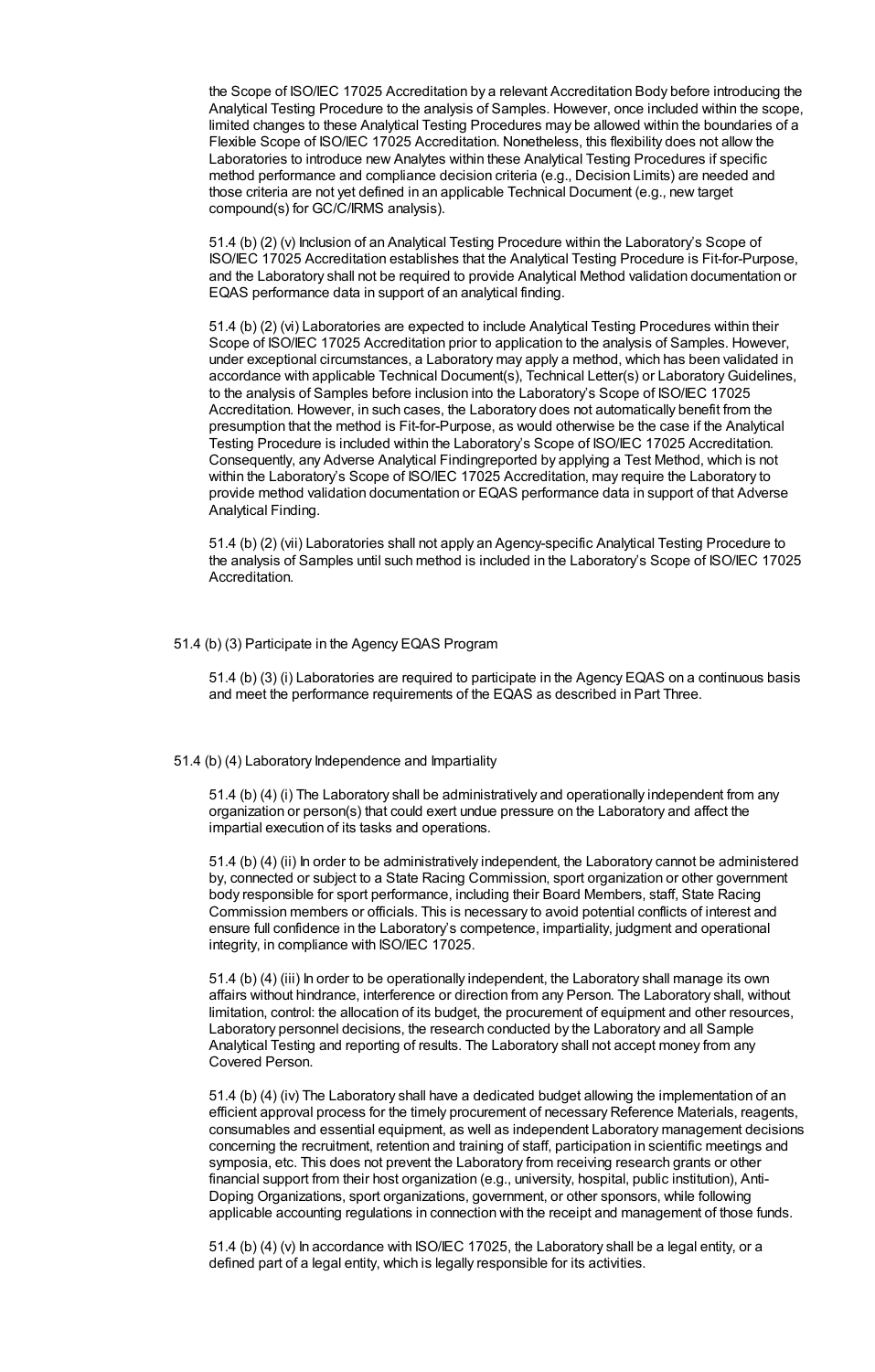51.4 (b) (5) Document Compliance with the Agency Laboratory Code of Ethics

51.4 (b) (5) (i) The Laboratory shall comply with the provision(s) of the Code of Ethics.

51.4 (b) (5) (ii) The Laboratory shall annually provide to the Agency a letter of compliance with the provisions of the Code of Ethics, signed by the Laboratory Director. All staff employed at the Laboratory, permanent or temporary, shall also read, agree to, and sign the Code of Ethics. The Laboratory may be asked to provide documentation of compliance with the provisions of the Code of Ethics.

51.4 (b) (5) (iii) The Laboratory shall establish a system requiring Laboratory staff to report any alleged breaches of the Code of Ethics to the Laboratory Director, which the Laboratory Director shall report to the Agency. However, if Laboratory staff suspect that the Laboratory Director may have breached the Code of Ethics, the Laboratory staff shall report the alleged breaches of the Code of Ethics directly to the Agency. The Laboratory Director and/or the Agency, as applicable, shall immediately and thoroughly investigate any alleged breach of the Code of Ethics.

51.4 (b) (5) (iv) If the Laboratory's investigation determines that a breach of the Code of Ethics occurred, the Laboratory Director shall immediately inform the Agency of the results of the investigation and the disciplinary actions taken. The Agency may also impose penalties as a result of its own investigations. Penalties may range from a personal reprimand to the expulsion of the implicated Laboratory staff member(s), the reporting of the breach to the pertinent authorities (e.g., law enforcement), the Suspension or Revocation of the Laboratory's HEAL accreditation, or any other follow up measures the Agency determines to be appropriate.

51.4 (b) (6) Document Implemented Research and Development Activities

51.4 (b) (6) (i) The Laboratory shall develop and maintain a plan for research and development in the field of anti-doping science. The research activities can either be conducted by the Laboratory alone or in cooperation with other Laboratories or other research organizations.

51.4 (b) (6) (ii) The Laboratory shall supply an annual progress report to the Agency documenting research and development results in the field of anti-doping science. The Laboratory shall also relate research and development plans for the following year.

51.4 (b) (6) (iii) The annual research summary will be evaluated and scored by the LabEG. The Laboratory must, except where otherwise agreed by the Agency, achieve the minimum requirement to meet accreditation research requirements (Article 57).

## 51.4 (b) (7) Document Implemented Sharing of Knowledge

51.4 (b) (7) (i) The Laboratory shall demonstrate its willingness and ability to share knowledge with other Laboratories. The Laboratory shall disseminate the results of its research and development activities to other Laboratories. The Laboratory are encouraged to make at least one (1) annual contribution to an anti-doping symposium or conference. Laboratories are encouraged to participate in collaborative research projects with other Laboratories, and to exchange experience, protocols, arrange for visits of specialists and provide training to other Laboratories and probationary laboratories in specific areas of Analytical Testing.

51.4 (b) (7) (ii) The Laboratory shall supply a report on sharing of knowledge with other Laboratories to the Agency, if requested. A description of sharing of knowledge is provided in the Code of Ethics.

## 51.4 (b) (8) Maintain Professional Liability Insurance Coverage

51.4 (b) (8) (i) Laboratories shall provide documentation to the Agency including evidence that professional liability risk insurance coverage is maintained of no less than two (2) million USD annually (for example, evidence of timely payment of applicable fees and premiums).

## 51.4 (b) (9) Maintain Minimum Number of Samples

51.4 (b) (9) (i) To maintain proficiency in Analytical Testing, Laboratories are required to analyze a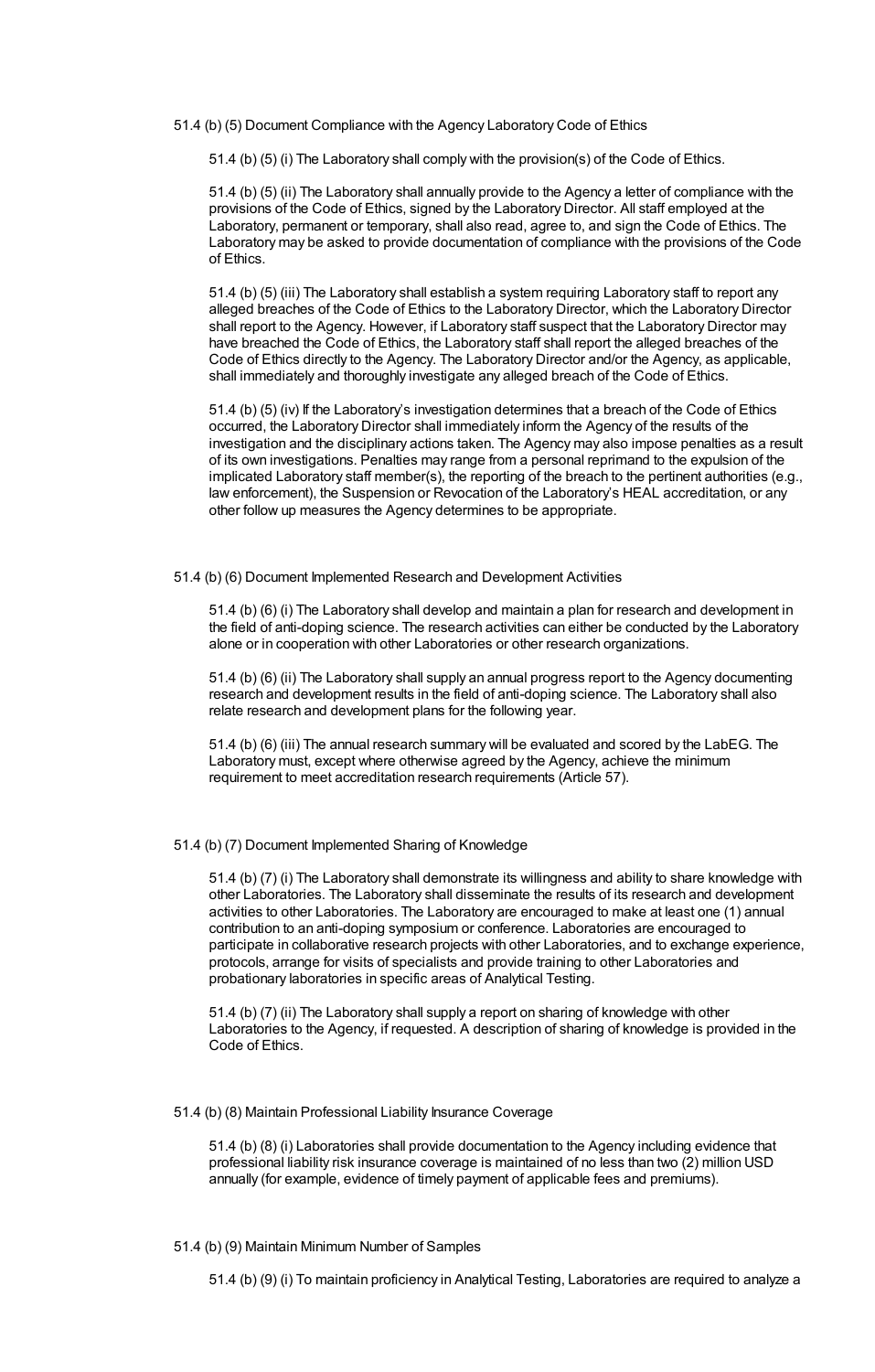minimum of 2,500 Samples provided annually by the Agency. The Agency will monitor the number of Samples tested by the Laboratory. If the number of Samples falls below the minimum, the Laboratory's HISA accreditation may be Suspended in accordance with 55.3.

51.4 (b) (9) (ii) It is recognized that specific circumstances may affect a Laboratory's ability to analyze the minimum Samples annually, such as when the Laboratory is not operational for the full calendar year. In such cases, the Agency shall require that the Laboratory implement measures to maintain proficiency in Analytical Testing, for example by strengthening its internal Quality Assurance Scheme (iQAS) and internal audits program. The Agency may also provide additional EQAS samples and/or conduct a documentary audit and/or an on-site or remote (on-line) assessment, at its discretion, to assess the status of the Laboratory's operations.

51.5 The Agency Monitoring of Accreditation Status

51.5 (a) The Agency shall regularly review the compliance of Laboratories with the requirements listed in the ESL and related Technical Documents and Technical Letters. In addition, the Agency shall also conduct an annual review of EQAS results and of relevant routine Analytical Testing issues to assess the overall performance of each Laboratory and to decide its accreditation status.

51.5 (b) Maintenance of HEAL accreditation

51.5 (b) (1) Compliance with all the requirements established in Article 51.4 (b), including satisfactory performance by a Laboratory in the EQAS and in routine Analytical Testing, as determined by the Agency, is a critical requirement for the maintenance of the Laboratory's HEAL accreditation.

## 51.5 (c) Issuing and Publication of Accreditation Certificate

51.5 (c) (1) On an annual basis, when maintenance of accreditation is approved by the Agency, the Laboratory shall receive a HEAL accreditation Certificate, signed by a duly authorized representative of the Agency, which is issued in recognition of such accreditation. The Accreditation Certificate shall specify the name of the Laboratory and the period for which the Accreditation Certificate is valid. HEAL accreditation Certificates may be issued after the effective date, with retroactive effect. The list of the HEAL -accredited Laboratories is maintained on the Agency's{53}} website.

## **52 The Agency External Quality Assessment Scheme (EQAS)**

52.1 The Agency regularly distributes External Quality Assessment Scheme (EQAS) samples to Laboratories and, when applicable, to probationary laboratories. The Agency EQAS is designed to continually monitor the capabilities of the Laboratories and probationary laboratories, to evaluate their proficiency, and to improve test result uniformity between Laboratories. EQAS samples are used to assess Laboratory routine analytical capacity and performance, reporting turn-around times and overall compliance with the Agency Laboratory standards (e.g., ESL, Technical Documents and Technical Letters), as well as other, non-analytical performance criteria. At the same time, the EQAS also represents, via its educational components, a source of continuous improvement for the effectiveness of the Analytical Testing Procedures.

- 52.2 Types of EQAS
	- 52.2 (a) Blind EQAS

52.2 (a) (1) The Laboratory will be aware that the sample is an EQAS sample since it is delivered by the Agency's EQAS sample provider. However, the Laboratory will not know the content of the sample.

### 52.2 (b) Double-Blind EQAS

52.2 (b) (1) The Laboratory will not be aware that the sample is an EQAS sample since it is delivered by the Agency and is indistinguishable from routine Samples.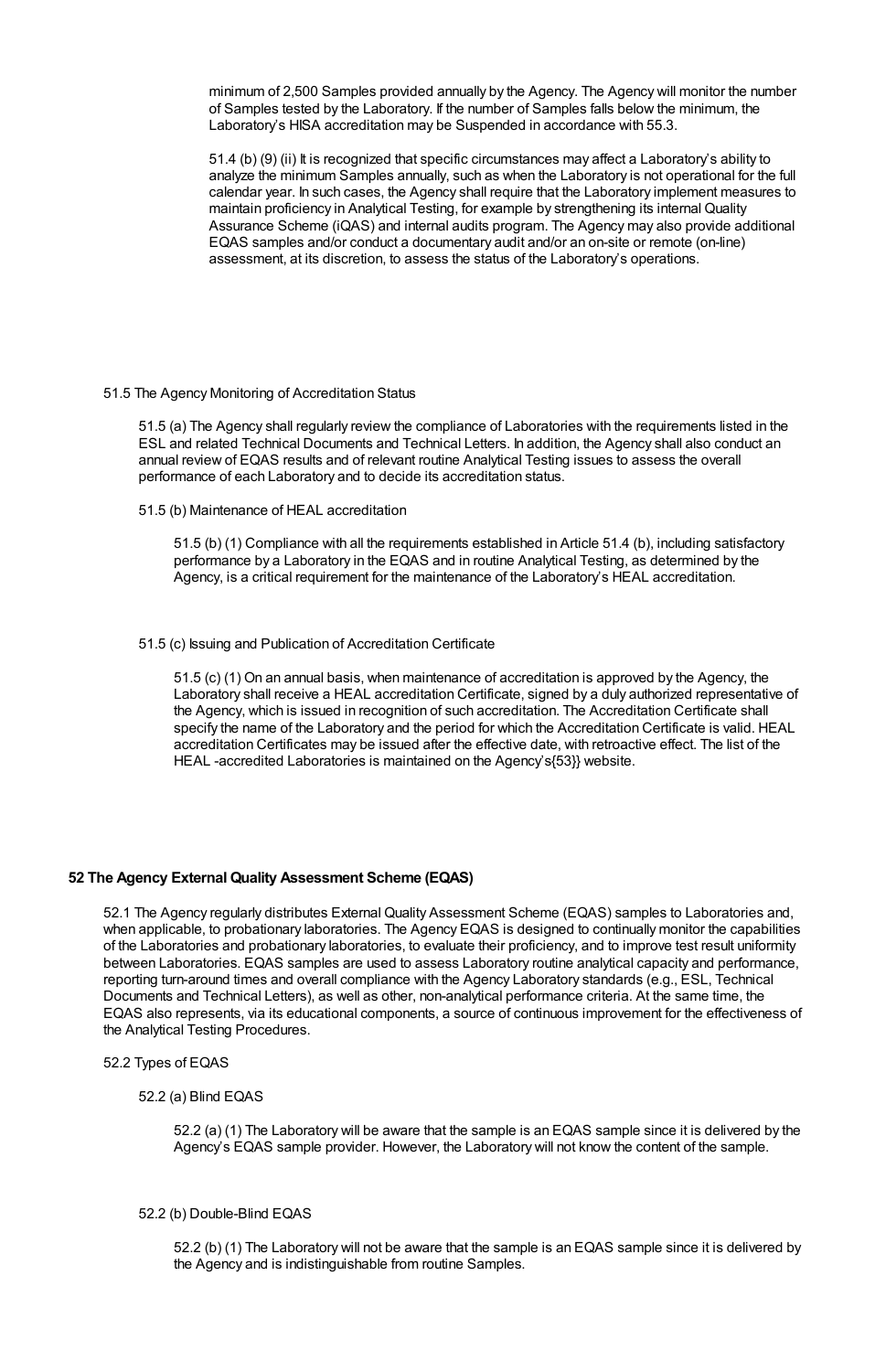52.2 (c) Educational EQAS

52.2 (c) (1) Educational EQAS samples may be provided as open (in which case the content of the EQAS sample is known), blind or double-blind samples. This approach is used for educational purposes or for data gathering.

52.2 (c) (2) As part of the educational EQAS, the Agency may provide Laboratories with new Reference Materials, Reference Collections, or quality control (QC) samples for a prompt implementation of existing or new Analytical Testing Procedures.

52.2 (c) (3) The Agency may require the successful participation of Laboratories in an educational EQAS for the Agency-specific Analytical Testing Procedures for Laboratories to seek an extension of the Laboratory's Scope of ISO/IEC 17025 Accreditation by an Accreditation Body (see Article 51.4 (b) (ii)) before the subsequent application of the Analytical Testing Procedure to the routine analysis of Samples.

#### 52.3 EQAS Sample Number and Composition

52.3 (a) Number of EQAS Samples

52.3 (a) (1) The actual composition and number of EQAS samples supplied to different Laboratories may vary; however, within any calendar year, all Laboratories participating in the EQAS are expected to have analyzed the minimum total number of EQAS samples.

52.3 (a) (2) Each year, the EQAS program will consist of:

52.3 (a) (2) (i) At least fifteen (15) blind EQAS samples, distributed by the Agency in multiple rounds;

52.3 (a) (2) (ii) At least five (5) double-blind EQAS samples distributed by the Agency in several rounds;

52.3 (a) (2) (iii) At least three (3) of the above EQAS samples will contain Threshold Substances.

52.3 (a) (3) As part of the Agency's Laboratory monitoring activities, and with the main purpose of assisting Laboratories in their continuous improvement of performance, the Agency may increase the number of annual EQAS samples (mainly for educational purposes) for certain Laboratories, according, but not limited, to the following criteria:

52.3 (a) (3) (i) Monitoring the effectiveness of corrective action implementation after questionable or unsatisfactory performance in the Agency EQAS or in routine Analytical Testing;

52.3 (a) (3) (ii) Substantiated intelligence information received by the Agency indicating questionable or unsatisfactory Laboratory performance;

52.3 (a) (3) (iii) Laboratories which do not receive enough Samples (< 100 annual Samples) for a specific Analytical Testing Procedure, which is not part of the Laboratory's routine Analytical Testing menu;

52.3 (a) (3) (iv) As part of the Agency Laboratory assessments.

### 52.3 (b) Composition of EQAS Samples

52.3 (b) (1) EQAS Samples may or may not contain Prohibited Substance(s) and/or Metabolite(s) of Prohibited Substance(s) and/or Marker(s) of Prohibited Substance(s) or Prohibited Method(s).

52.3 (b) (2) 6.2.2.1 Blank EQAS Samples

52.3 (b) (2) (i) EQAS Samples may or may not contain Prohibited Substance(s) and/or Metabolite(s) of Prohibited Substance(s) and/or Marker(s) of Prohibited Substance(s) or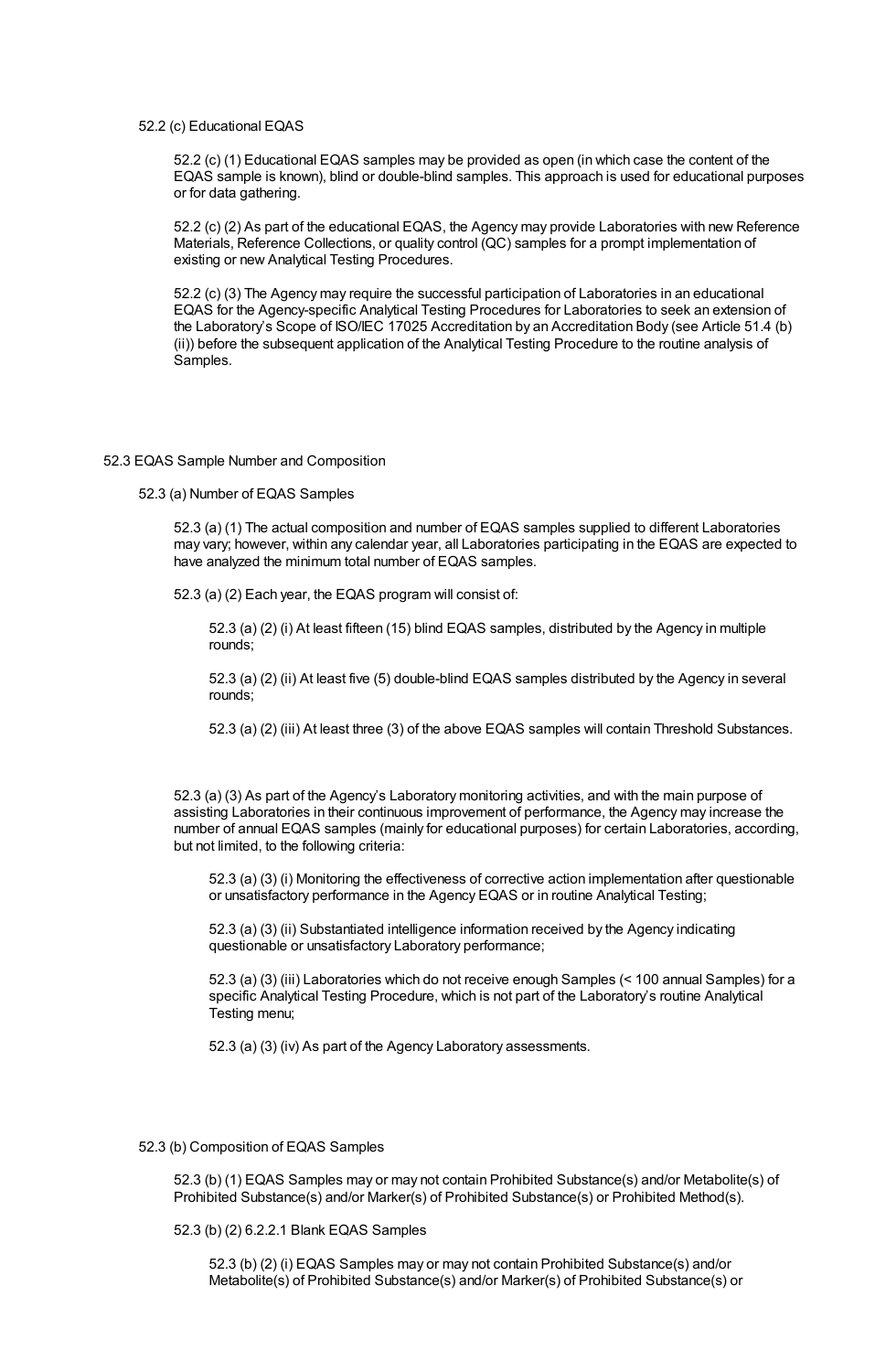## 52.3 (b) (3) Adulterated EQAS Samples

52.3 (b) (3) (i) Adulterated EQAS Samples are those which have been deliberately adulterated by the spiking of non-characteristic Metabolite(s) or by the addition of extraneous substances designed to dilute or concentrate the sample, degrade or mask the Analyte prior to or during the analytical determination. Adulterated EQAS samples may also be obtained from the controlled Administration or the addition of non-prohibited substances, which share common Metabolite(s) with Prohibited Substance(s).

52.3 (b) (4) EQAS Samples Containing Prohibited Substance(s), their Metabolite(s) or Marker(s), or the Marker(s) of Prohibited Method(s)

52.3 (b) (4) (i) The concentration(s) of selected Analyte(s) are those that may be encountered in the urine or blood after Use of Prohibited Substance(s) or Prohibited Method(s). For some Analytes, the EQAS Sample may contain the parent Prohibited Substance and/or its Metabolite(s) and/or its Marker(s).

52.3 (b) (4) (ii) EQAS Samples may be spiked with Prohibited Substance(s) and/or their Metabolite(s) or Marker(s) but would be preferably prepared from controlled Administration studies. The EQAS sample composition shall reflect as closely as possible the expected target Analyte Metabolite pattern and concentrations usually found in Samples.

52.3 (b) (4) (iii) A EQAS Samples may contain more than one Prohibited Substance, Metabolite(s), or Marker(s) of a Prohibited Substance or Prohibited Method. It may also contain multiple Metabolites or Markers of a single Prohibited Substance or Markers of a Prohibited Method, which would represent the presence of a single Prohibited Substance or the Use of a single Prohibited Method.

52.3 (b) (4) (iv) Double-blind EQAS samples should be representative of Samples. Therefore, to the extent possible (in consideration, for example, of technical or ethical constraints, availability of the pharmaceutical grade substance, etc.), double-blind EQAS samples containing Prohibited Substance(s) and/or Metabolite(s) of Prohibited Substance(s) and/or Marker(s) of Prohibited Substance(s) or Prohibited Method(s) should be prepared from controlled Administration studies performed in equine subjects. However, if this is not possible, then the double-blind EQAS sample(s) may be prepared by spiking expected target Analyte(s) in the Sample matrix in consideration of the representative metabolic profile(s).

52.3 (b) (4) (v) For Non-Threshold Substances, the concentration in the EQAS sample will be guided by, but not limited to, one of the following criteria: Concentrations of the Prohibited Substance and/or its Metabolite(s) or Marker(s) equal to or greater than (≥) the applicable MRPL; Concentrations of the Prohibited Substance and/or its Metabolite(s) or Marker(s) between 50% of the MPRL and the MRPL (applicable only to Non-Threshold Substances prohibited at all times and with no Minimum Reporting Levels); Non-Threshold Substances with Minimum Reporting Levels or other limits controlling them (e.g., substances prohibited on Race Day only), will normally be present in estimated concentrations greater than (>) 120% of the applicable Minimum Reporting Level; Concentrations of the Prohibited Substance and/or its Metabolite(s) or Marker(s) below (<) 50% of the applicable MRPL (for Non-Threshold Substances prohibited at all times with no Minimum Reporting Levels, for educational purposes).

52.3 (b) (4) (vi) For Threshold Substances, the concentration in the EQAS sample will be guided by, but not limited to, one of the following criteria: Greater than (>) 10% of the Threshold as established in the relevant Technical Document(s) or Laboratory Guidelines; At less than (<) 50% of the Threshold for those Threshold Substances specified in the TD DL whose presence shall be reported if detected in the presence of diuretics or masking agents.

52.3 (b) (5) Laboratory Analytical Testing Procedures Used in EQAS

52.3 (b) (5) (i) All procedures associated with the Analytical Testing of the EQAS samples by the Laboratory are to be conducted in a manner similar to that applied to routine Samples, unless otherwise specified by the Agency. No effort shall be made to optimize instrument (e.g., change multipliers or chromatographic columns) or method performance prior to analyzing the EQAS samples unless it is a scheduled maintenance activity. Only validated, Fit-for-Purpose Analytical Testing Procedures described in the Laboratory's SOPs are to be employed in the analysis of EQAS samples (i.e., using the Initial Testing Procedure(s)s and Confirmation Procedures applied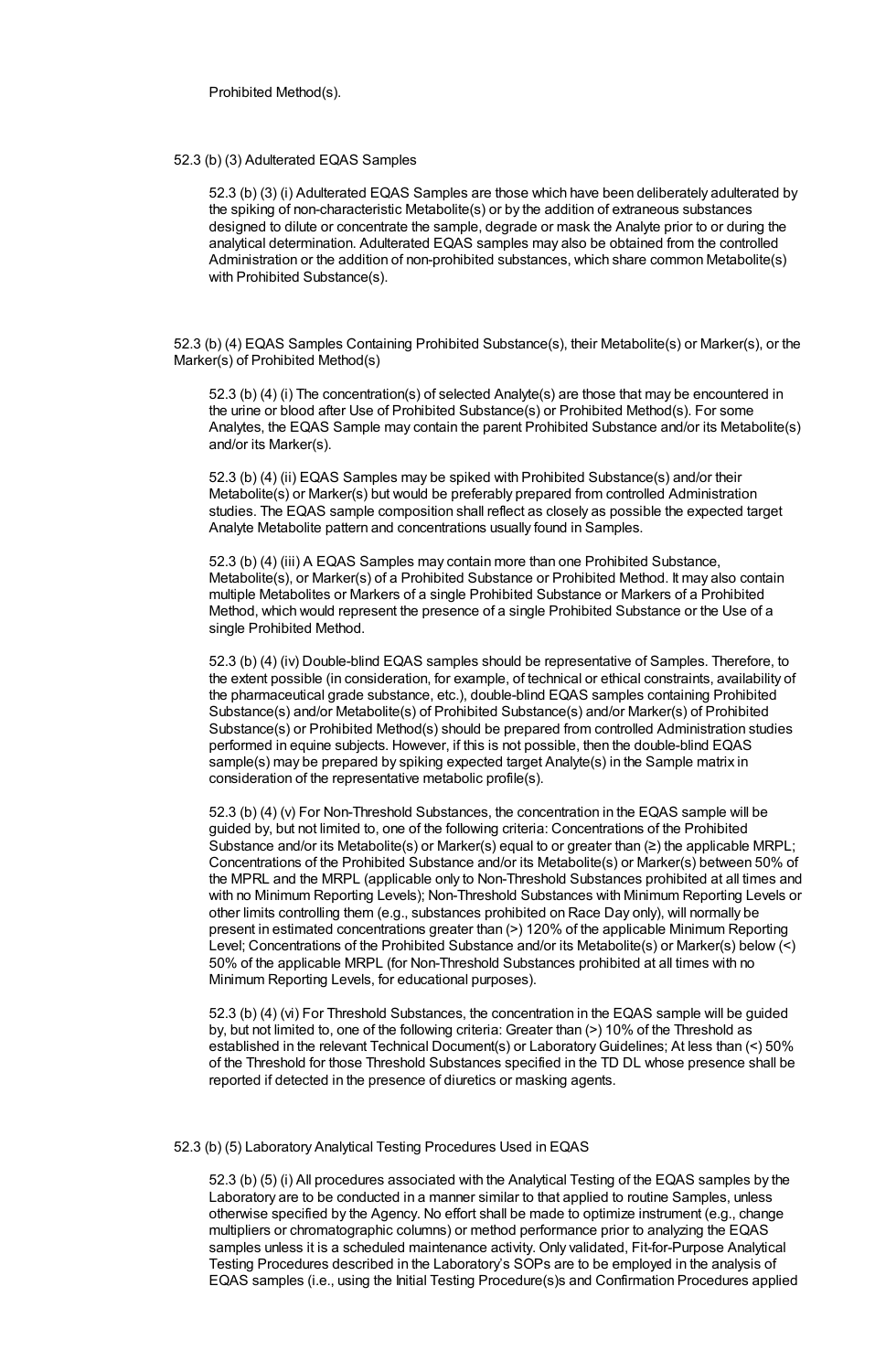### 52.4 Reporting of EQAS results

52.4 (a) The purpose of the EQAS program is to ensure that all Laboratories maintain proficiency in the performance of their Analytical Testing Procedures and report valid results to the Agency in a timely manner.

52.4 (b) In the spirit of the EQAS program, a Laboratory shall not communicate with other Laboratories regarding the identity or content of substances present in or absent from blind EQAS samples prior to the submission of EQAS results to the Agency. This prohibition also applies to Laboratory requests for second opinions, which shall not be requested for blind EQAS samples.

52.4 (c) Contact between Laboratories regarding any aspect of blind EQAS analysis (including the results obtained) prior to reporting by all Laboratories to The Agency will be considered an attempt to circumvent the quality assessment.

52.4 (d) For double-blind EQAS samples, which are indistinguishable from routine Samples, consultation between Laboratories before reporting such EQAS results to the Agency may occur. However, such consultation shall not involve identifying the sample as an Agency double-blind EQAS sample (in cases when, for any reason, the Laboratory identifies the EQAS nature of the sample).

52.4 (e) Reporting Blind EQAS Results

52.4 (e) (1) The Laboratory shall report the results of blind EQAS samples to the Agency in the same manner as specified for routine Samples (see Article 53.7 (g)) unless otherwise notified by the Agency. For some blind EQAS samples or sample sets, additional information may be requested from the Laboratory (e.g., LODs, LOQs, MU estimations).

52.4 (e) (2) The results of the blind EQAS shall be submitted to the Agency on or before the specified reporting date unless an extension is granted by the Agency for valid reasons. Failure to report results of blind EQAS samples will be considered a false Negative Finding(s).

### 52.4 (f) Reporting Double-Blind EQAS Results

52.4 (f) (1) The Laboratory shall report the results of double-blind EQAS samples as per Article 53.7 (g)

52.4 (f) (2) Reporting of double-blind EQAS results should occur within the same timeframe as specified for routine Samples, unless an extension is granted by the Agency for valid reasons

52.4 (f) (3) Failure to report double-blind EQAS results within this timeframe or, subject to an extension of this deadline granted by the Agency based on valid reasons, within the agreed or the Agencyapproved deadline, will be considered a false Negative Finding(s).

### 52.4 (g) Reporting Educational EQAS Results

52.4 (g) (1) The Laboratory shall report the results of open or blind educational EQAS samples on or before the specified reporting deadline and in a format specified by the Agency. Results received after the deadline will not be included in the assessment of EQAS results nor in the subsequent educational EQAS report and will be considered a false Negative Finding(s).

52.4 (g) (2) For open educational and blind EQAS samples, the Laboratory shall report the LODs of the identified Non-Threshold Substance(s) and/or Metabolite(s) and/or Marker(s), or of the identified Marker(s) of Prohibited Method(s), as estimated during method validation of the Initial Testing Procedure(s)

52.4 (h) Reporting Results for EQAS Samples Containing Non-Threshold Substances

52.4 (h) (1) Unless otherwise specified by the Agency (for example, for an educational EQAS), the report of EQAS results for Non-Threshold Substances shall include all the Analytes whose presence in the EQAS sample has been confirmed by the Laboratory in accordance with applicable Technical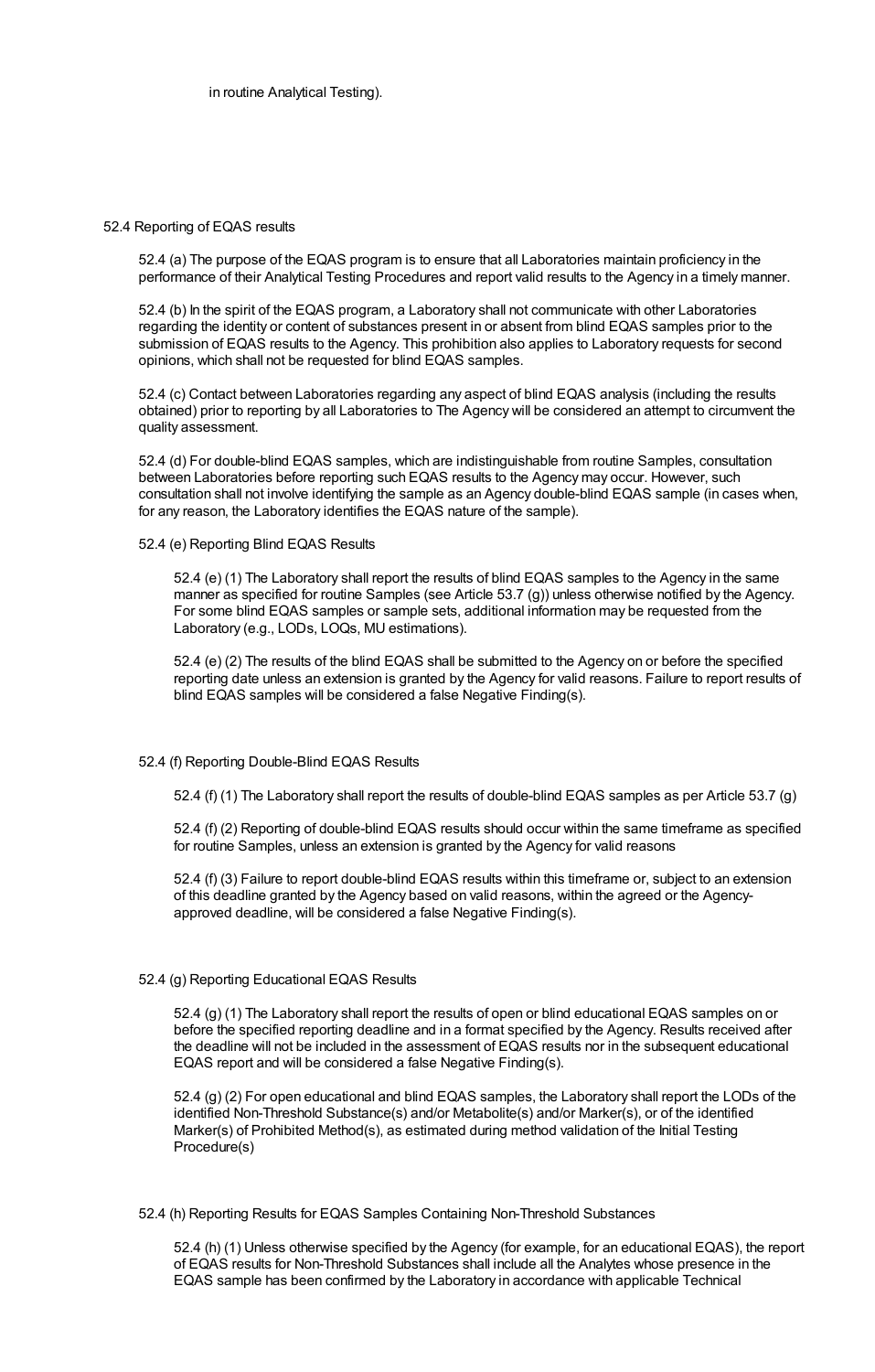Document(s), including the Prohibited Substance(s) (e.g., parent compound(s), if applicable) and all identified Metabolite(s) and/or Marker(s) of the Prohibited Substances or Marker(s) of Prohibited Method(s). The Agency may also require that the Laboratory report the estimated concentrations of the confirmed Analyte(s).

52.4 (i) Reporting Results for EQAS Samples Containing Threshold Substances

52.4 (i) (1) For educational and blind EQAS samples, the report of EQAS results for Threshold Substances shall include the values measured for each Aliquots analyzed, whenever the measured mean value of all replicates is greater than or equal to (≥) 50% of the applicable Threshold.

52.4 (i) (2) For double-blind EQAS samples, the Laboratory shall report the quantitative results to, and in a form designated by, the Agency has done for routine Samples, in accordance with the relevant Technical Document(s), Technical Letter(s) or LaboratoryGuidelines.

# **53 Application of ISO/IEC 17025 to the Analysis of Samples**

53.1 Introduction and Scope

53.1 (a) This section of the ESL is intended as an extension of the application of ISO/IEC 17025 and ILAC-G7 to the field of Doping Control. Any aspect of Analytical Testing or management not specifically discussed in this document or in the relevant Technical Documents, Technical Letters or LaboratoryGuidelines shall be governed by ISO/IEC 17025. The application focuses on the specific parts of the processes that are critical with regard to the quality of the laboratory's performance as a Laboratory and are therefore significant in the evaluation and accreditation process.

53.1 (b) This section introduces the specific performance standards for a Laboratory, as applicable. The conduct of Laboratory Analytical Testing is considered a process within the definitions of ISO 17000. Performance standards are defined according to a process model where the Laboratory practice is structured into three (3) main categories of processes:

- 53.1 (b) (1) Structural and Resource Requirements
- 53.1 (b) (2) Process Requirements
- 53.1 (b) (3) Management Requirements

### 53.10 Storage of Samples

53.10 (a) Storage of Urine Samples

53.10 (a) (1) All urine Samples retained for storage in the Laboratory shall be stored frozen in a secure location under continuous chain of custody. The Laboratory shall keep all chain of custody and other records (either as hard-copy or in digital format) pertaining to those Samples.

53.10 (a) (1) (i) Urine Sample(s) without an Adverse Analytical Findingor Atypical Finding: The Laboratory shall retain the "A" and "B" urine Sample(s) without an Adverse Analytical Findingor Atypical Finding for a minimum of three (3) months after reporting the final analytical result to the Agency, and may be discarded after this time, unless the long-term storage of the Sample(s) has been requested, in writing or electronically, by the Agency and unless the Agency requests the Laboratory retain the Sample for a longer period.

53.10 (a) (1) (ii) Urine Samples with Irregularities: The Laboratory shall retain the "A" and "B" urine Sample(s) with irregularities for a minimum of three (3) months after reporting to the Agency, or for a longer period as determined by the Agency.

53.10 (a) (1) (iii) Urine Sample(s) with an Adverse Analytical Findingor Atypical Finding: The Laboratory shall retain the "A" and "B" urine Sample(s) with an Adverse Analytical Findingor Atypical Finding for a minimum of six (6) months after reporting the final analytical result (for the "A" or the "B" Sample, as applicable to, the Agency and shall not dispose without approval by the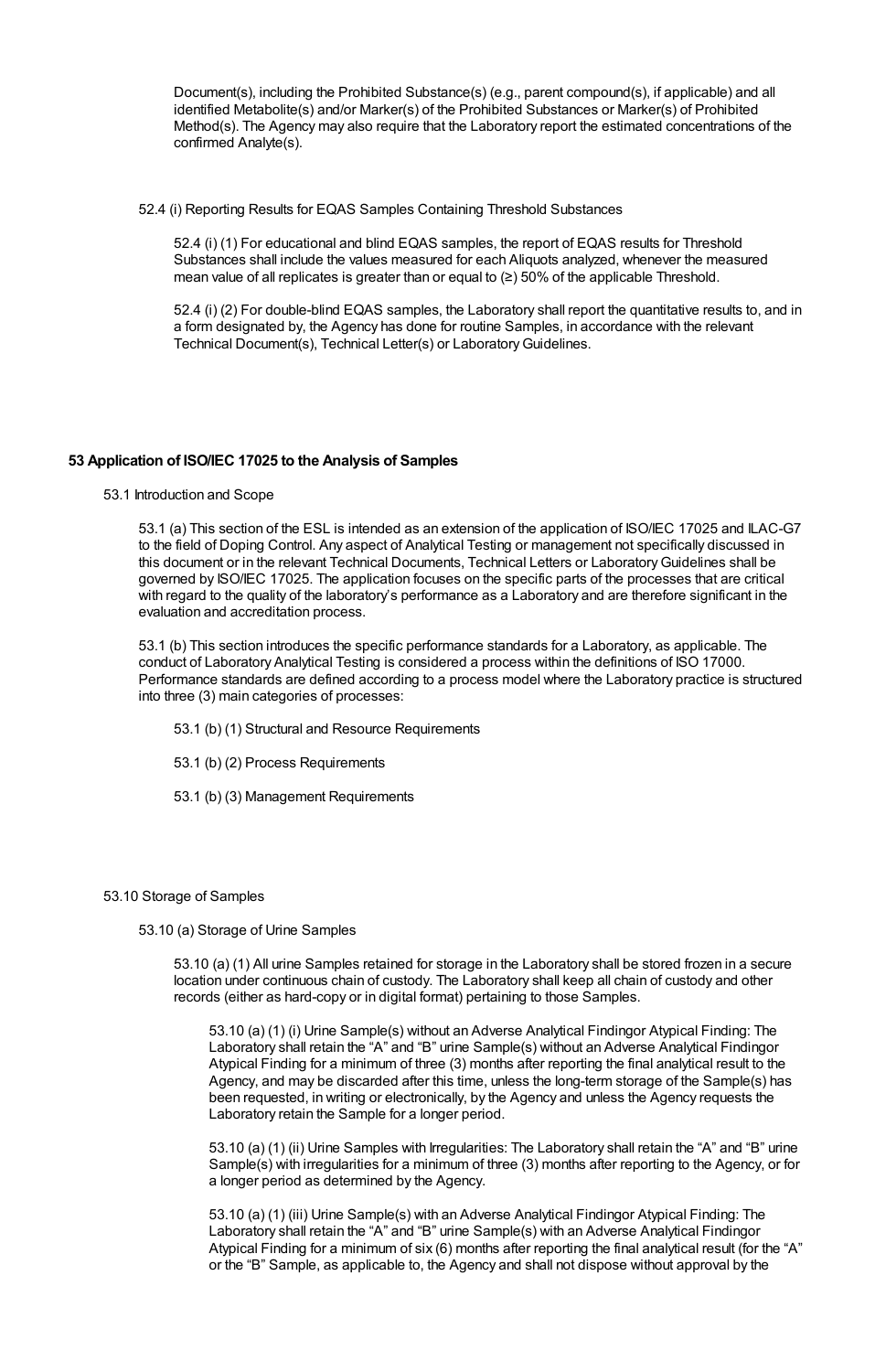# Agency.

53.10 (a) (1) (iv) Urine Samples under challenge, dispute or investigation: If the Laboratory has been informed by the Agency (in writing and within the applicable storage period as defined in this Article 53.10 (a)) that the analysis of a urine Sample is challenged, disputed or under investigation, the Laboratory shall retain both the "A" and "B" Samples until further notice by the Agency, as applicable.

### 53.10 (b) Storage of Blood Samples

53.10 (b) (1) Samples for which Analytical Testing has been performed on blood serum/plasma fraction only (not on cellular components):

53.10 (b) (2) All serum or plasma Samples retained for storage in the Laboratory shall be stored frozen according to established protocols in a secure location under continuous chain of custody. The Laboratory shall keep all chain of custody and other records (either as hard-copy or in digital format) pertaining to those Samples.

53.10 (b) (2) (i) Serum/plasma "A" and "B" Samples without an Adverse Analytical Findingor Atypical Finding: The Laboratory shall retain the serum/plasma "A" and "B" Samples without an Adverse Analytical Findingor Atypical Finding for a minimum of three (3) months after reporting the final analytical result to the Agency, or for a maximum of ten (10) years after the Sample collection date, if the long-term storage of the Sample(s) has been requested by the Agency and unless the Agency requests the Laboratory retain the Sample for a longer period.

53.10 (b) (2) (ii) Serum/plasma "A" and "B" Samples without an Adverse Analytical Findingor Atypical Findings, analyzed only for TCO2 shall be retained for a minimum of one (1) month, unless otherwise requested by the Agency.

53.10 (b) (2) (iii) Serum/plasma Samples with irregularities: The Laboratory shall retain the serum/plasma Samples with irregularities for a minimum of three (3) months after reporting the final analytical result to the Agency, or for a longer period as determined by the Agency.

53.10 (b) (2) (iv) Plasma/serum "A" and "B" Sample(s) with an Adverse Analytical Findingor Atypical Finding: The Laboratory shall retain "A" and "B" plasma/serum Sample(s) with an Adverse Analytical Finding or Atypical Finding for a minimum of six (6) months after reporting the final analytical result (for the "A" or the "B" Sample, as applicable) to the Agency and shall not dispose without approval by the Agency.

53.10 (b) (2) (v) Plasma/serum "A" and "B" Sample(s) under challenge, dispute or investigation: If the Laboratory has been informed by the Agency (in writing and within the applicable storage period as defined in this Article 53.10 (b)) that the analysis of a serum/plasma Sample is challenged, disputed or under investigation, the Laboratory shall retain both the "A" and "B" Samples until further notice by the Agency, as applicable.

53.10 (b) (3) Samples for which Analytical Testing has been performed on cellular fractions of whole blood.

53.10 (b) (3) (i) Whole blood "A" and "B" Samples without an Adverse Analytical Findingor Atypical Finding: The Laboratory shall retain the whole blood Samples without an Adverse Analytical Finding or Atypical Finding for a minimum of one (1) month after reporting the final analytical result to the Agency.

53.10 (b) (3) (ii) Whole blood Samples with irregularities: The Laboratory shall retain the whole blood Samples with irregularities for a minimum of one month after reporting the final analytical results to the Agency, or for a longer period as requested by the Agency.

53.10 (b) (3) (iii) Whole blood "A" and "B" Sample(s) with an Adverse Analytical Findingor Atypical Finding: The Laboratory shall retain "A" and "B" whole blood Sample(s) with an Adverse Analytical Finding or Atypical Finding for a minimum of three (3) months after reporting the final analytical result (for the "A" or the "B" Sample, as applicable) to the Agency and shall not dispose without approval by the Agency.

53.10 (b) (3) (iv) Whole blood "A" and "B" Sample(s) under challenge, dispute or investigation: If the Laboratory has been informed by the Agency (in writing and within the applicable storage period as defined in this Article 53.10 (b)) that the analysis of a whole blood Sample is challenged,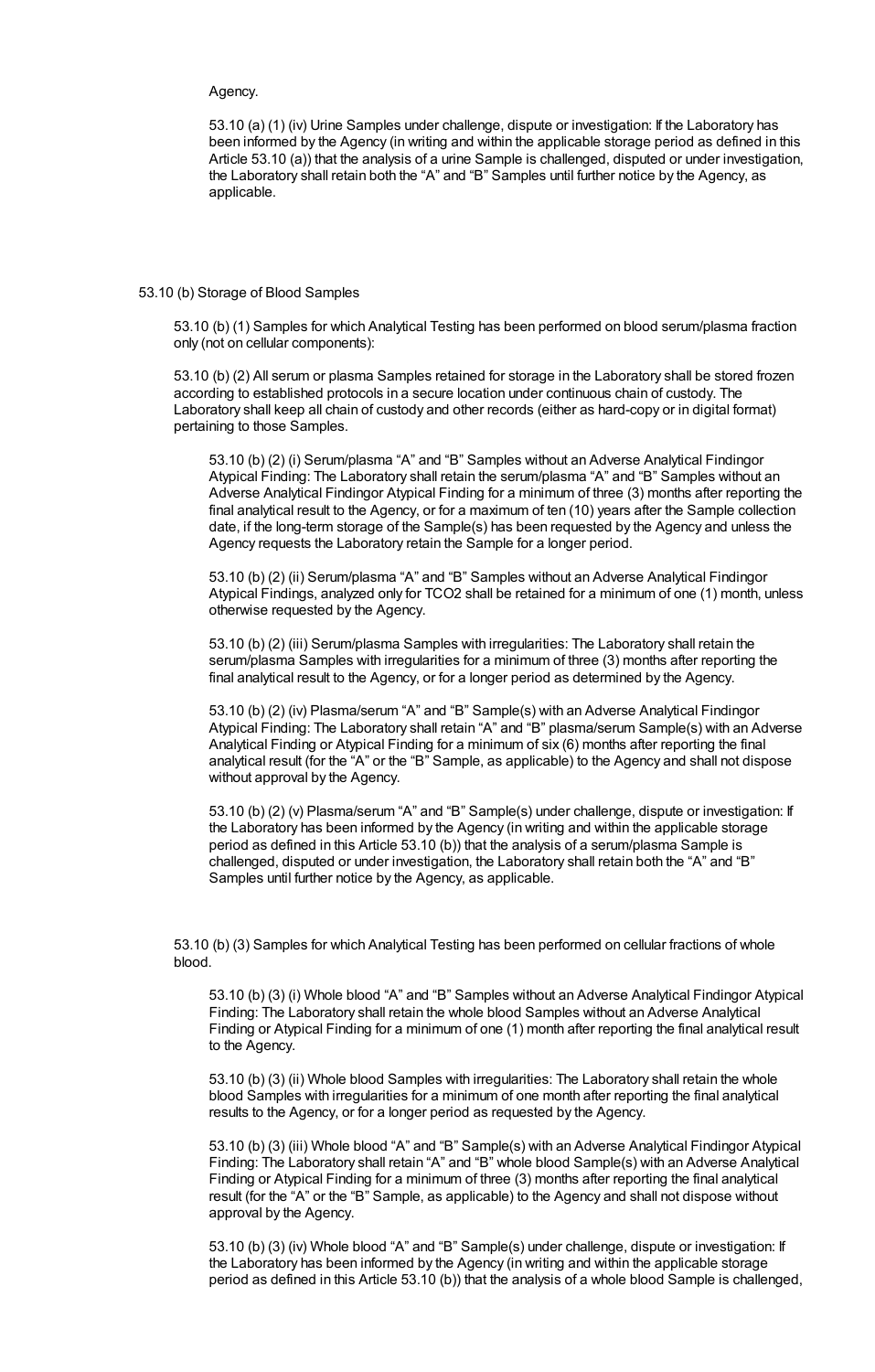disputed or under investigation, the Laboratory shall retain both the "A" and "B" Samples until further notice by the Agency, as applicable.

53.10 (c) Storage of Hair Samples

53.10 (c) (1) All hair Samples retained for storage in the Laboratory shall be stored in a secure location under continuous chain of custody.

53.10 (d) Storage of Other Samples

53.10 (d) (1) All other Samples should be stored in optimal conditions based on the available information applicable to the Sample type, and at the direction of the Agency. They shall be stored in a secure location under continuous Chain of Custody.

## 53.10 (e) Long-term Storage of Samples

53.10 (e) (1) At the direction of the Agency, any urine, serum/plasma, hair or other Sample may be stored in long-term storage after the Sample collection date for the purpose of Further Analysis, subject to the conditions set out in Articles 53.5 (i) (22), 53.10 (a) and 53.10 (b)

53.10 (e) (2) Sample(s) may be stored in long-term storage under the custody of either a Laboratory or another Fit-for-Purpose facility under the responsibility of the Agency, which has ownership of the Sample(s) pursuant to the Equine Testing and Investigations Standards. the Agency shall retain the Sample collection records pertaining to all stored Samples for the duration of Sample storage.

53.10 (e) (3) Laboratories as Sample Custodians:

53.10 (e) (3) (i) The Laboratory shall ensure that Samples are stored according to established protocols in a secure location in the Laboratory's permanent controlled zone and under continuous Chain of Custody. The written request from the Agency for long-term storage of Samples shall be properly documented.

53.10 (e) (3) (ii) Samples may also be transported for long-term storage to a specialized, secure Sample storage facility, which is located outside the Laboratory's permanent controlled zone and is under the responsibility of the Laboratory or may be transported to another Laboratory. If the external Sample storage facility is not covered by the Laboratory's ISO/IEC 17025 accreditation, then the subcontracted external storage facility shall be Fit-for-Purpose and have its own ISO accreditation or certification (e.g., 17025, 20387, 9001). The transfer of the Samples to the external long-term storage facility or Laboratory shall be recorded.

53.10 (e) (3) (iii) If Sample(s) are to be transported for storage at a location outside the secured area of the Laboratory that first analyzed the Sample(s), the Laboratory shall secure the "A" Sample(s) to be shipped either by re-sealing individual "A" Sample container(s) with a Tamper Evident sealing system, which has similar capabilities for security and integrity as the original sealing system, or by sealing the box in which the Sample(s) are shipped in a manner that maintains Sample integrity and Chain of Custody.

53.10 (e) (3) (iv) "B" Sample(s) to be shipped shall be individually sealed, either in the original, sealed "B" Sample container(s) or, if previously opened, by re-sealing the individual "B" Sample container(s) with a Tamper Evident sealing system, which has similar capabilities for security and integrity as the original sealing system.

53.10 (e) (3) (v) During transport and long-term storage, Sample(s) shall be stored at a temperature appropriate to maintain the integrity of the Sample(s). In any anti-doping rule violation case, the issue of the Sample's transportation or storage temperature shall be considered where failure to maintain an appropriate temperature could have caused the Adverse Analytical Findingor other result upon which the anti-doping rule violation is based.

53.10 (e) (3) (vi) The Laboratory shall retain all Laboratory Internal Chain of Custody and technical records (as per ISO/IEC 17025) pertaining to a stored Sample for the duration of Sample storage, either as hard-copy or in digital format. In addition, the Laboratory may retain Sample analytical data which would allow retrospective analysis of such data, for example, for the purpose of identifying signals for novel Metabolite(s) of Prohibited Substance(s) or Marker(s) of Prohibited Substance(s) or Prohibited Method(s) (e.g., full-scan mass spectrometry data) as detailed in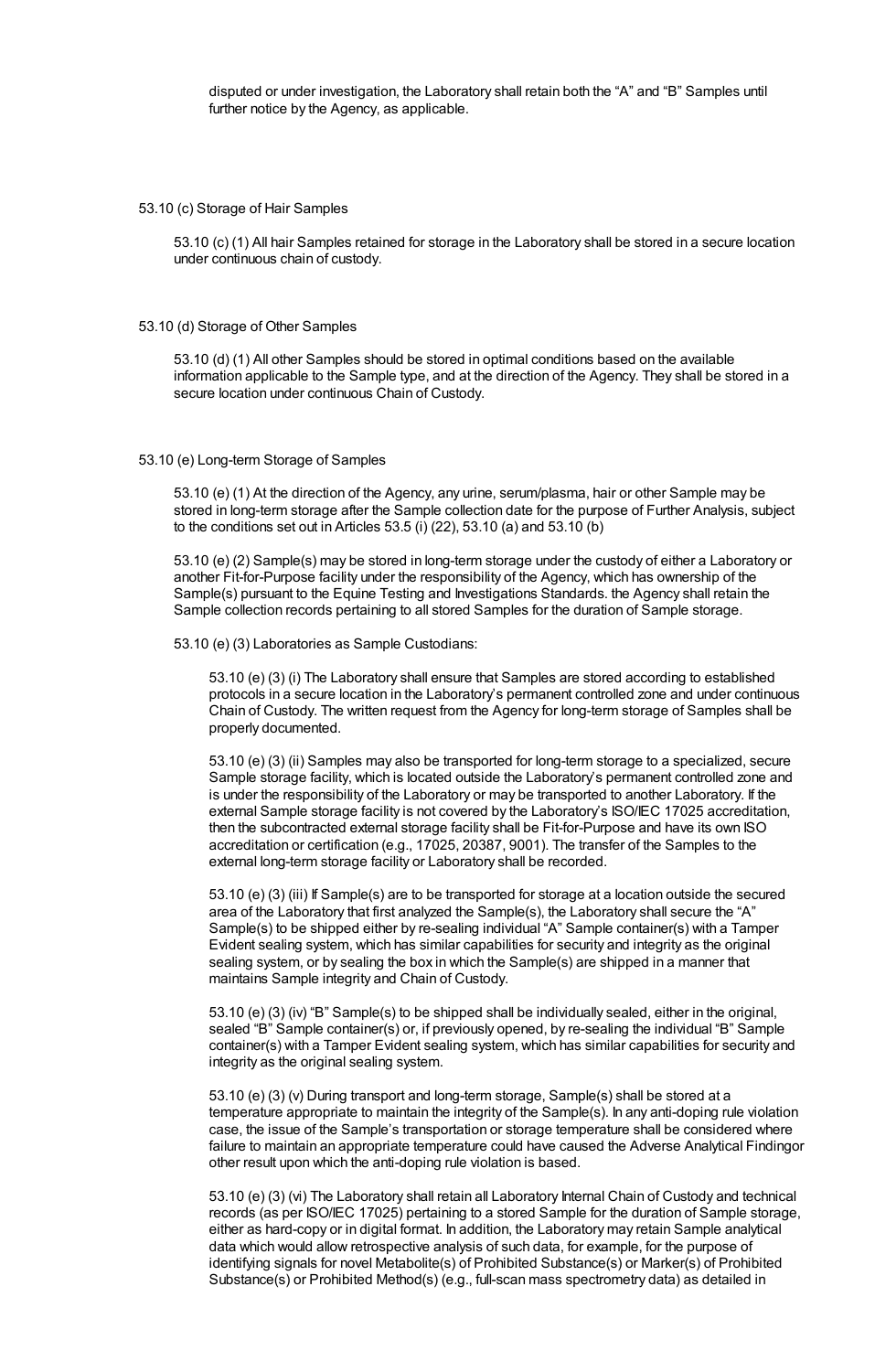Article 53.5 (i) (22).

53.10 (e) (3) (vii) If Sample(s) are transported to another Laboratory for long-term storage, the Sample's external Chain of Custody and other non-analytical records (e.g., Sample collection documentation), available to the transferring Laboratory, shall also be transferred, immediately or upon later request, to the Laboratory storing the Samples or to the Agency, either as originals or copies.

53.10 (e) (4) the Agency as Sample Custodians:

53.10 (e) (4) (i) Sample(s) may also be transported for long-term storage to a Fit-for-Purpose, secure Sample storage facility, which is under the responsibility of the Agency. In such cases, the external storage facility shall have its own ISO accreditation or certification (e.g. 17025, 20387, 9001) and shall maintain security requirements comparable to those applicable to a Laboratory. The Agency shall ensure that Samples are stored according to established protocols in a secure location under continuous Chain of Custody.

53.10 (e) (4) (ii) The written request from the Agency for the transfer of the Sample(s) to long-term storage shall be properly documented. The transfer of the Samples to the external long-term storage facility shall also be recorded. The Laboratory shall secure the Sample(s) for transportation to the long-term storage facility as described above.

53.10 (e) (4) (iii) The Laboratory shall retain all Laboratory Internal Chain of Custody and technical records (as per ISO/IEC 17025) pertaining to all Samples transferred for long-term storage for the duration of Sample storage, either as hard-copy or in digital format. In addition, the Laboratory may retain Sample analytical data which would allow retrospective analysis of such data. The Laboratory shall transfer the Sample's external Chain of Custody and other non-analytical records to the Agency, either as originals or copies, immediately or upon request.

### 53.11 Secondary Use or Disposal of Samples and Aliquots

53.11 (a) The Laboratory shall maintain SOP(s) pertaining to the secondary use of Samples or Aliquotss for research or quality assurance, as well as for the disposal of Samples and Aliquots.

53.11 (b) If the Laboratory has discretion to dispose of a Sample, the Laboratory shall do one of the following with the Sample(s) and Aliquots as soon as practicable:

53.11 (c) Disposal of the Sample(s) and Aliquotss

53.11 (c) (1) Disposal of Samples and Aliquots shall be recorded under the Laboratory Internal Chain of Custody.

53.11 (d) Secondary use of Samples and Aliquots for Research and Quality Assurance

53.11 (d) (1) Samples and Aliquots shall be anonymized to ensure that any subsequent results cannot be traced back to a particular Covered Person or Covered Horse (see Protocol). Only after anonymization, may a Sample or Aliquot be used for:

53.11 (d) (1) (i) Anti-doping research. The Covered Person or their representative's consent is not required for these purposes.

53.11 (d) (1) (ii) Quality assurance, quality improvement of existing Test Methods, development or evaluation of Analytical Testing Procedures for Prohibited Substances or Prohibited Methods included in the Prohibited List at the time of Sample collection, or to establish reference population ranges or Thresholds or other statistical purposes. The Covered Person or their representative's consent is not required for these purposes.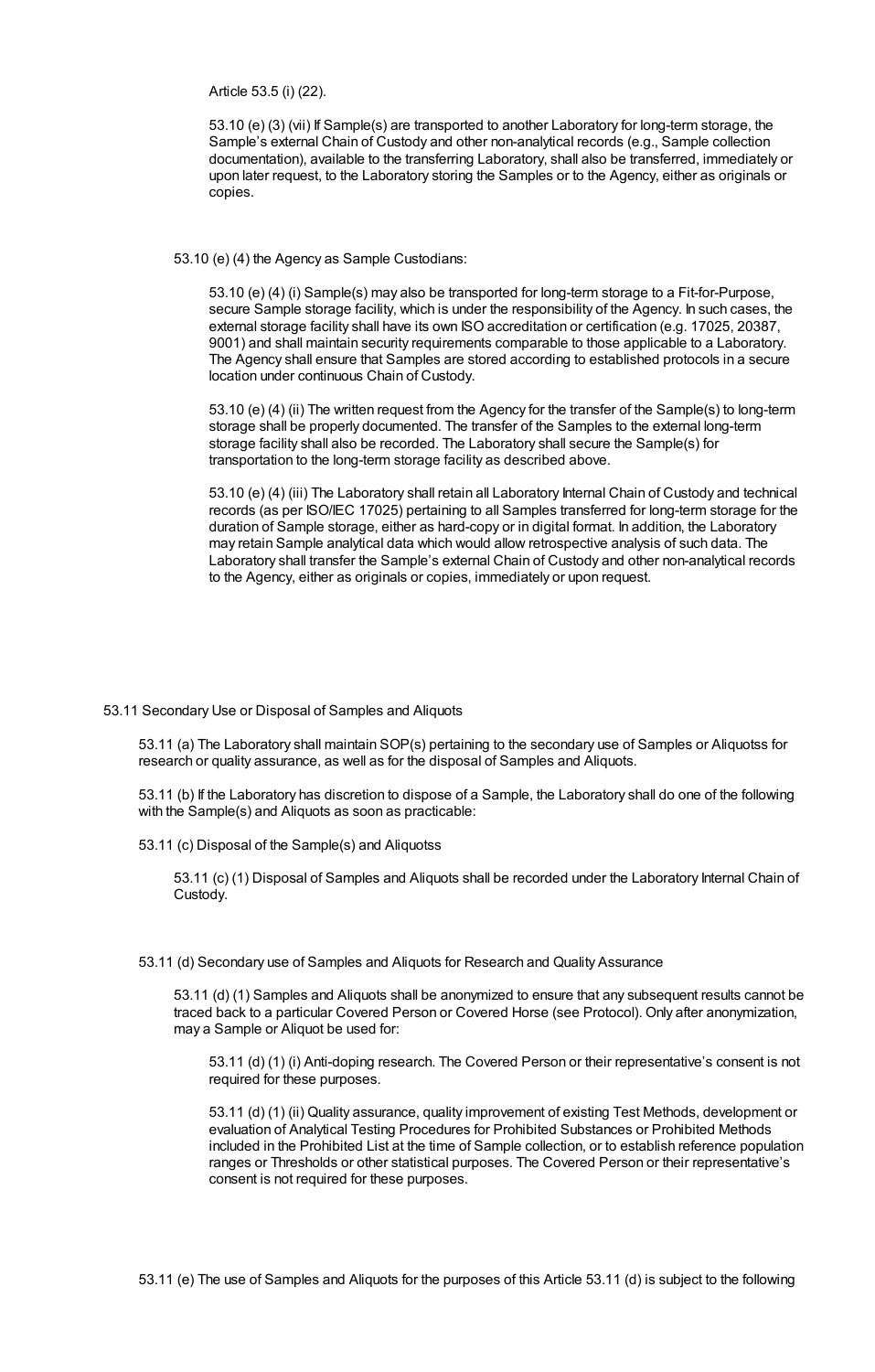conditions:

53.11 (e) (1) The Laboratory must respect the Protocol and the ESL Code of Ethics requirements related to research, types of permitted research, and respect of ethical standards for research or quality assurance studies involving equine subjects;

53.11 (e) (2) The Laboratory must not make any attempt to re-identify a Covered Person and/or Covered Horse from Samples or Aliquots used for the purposes of this Article 53.11 (d) or data arising from any research or quality assurance analysis;

53.11 (e) (3) The Laboratory must consult the applicable national regulations, guidance, or authorities to determine whether a study should be considered as falling under Article 53.11 (d) (1) (i) or Article 53.11 (d) (1) (ii));

53.11 (e) (4) In the event the Laboratory wishes to transfer Sample(s) or Aliquots to be used for the purposes of this Article 53.11 (d) to another Laboratory or a third-party research institution or group, or wishes to partner with another Laboratory or research institution or group for the purpose of an Article 53.11 (d) (1) (i) study, the Laboratory shall subject the receiving party to the conditions described in this Article 53.11 (d) (1) (i) by way of a written agreement and shall prohibit the receiving party from further transferring any Sample(s) or Aliquots or related data to another party.

# 53.12 Management Requirements

## 53.12 (a) Organization

53.12 (a) (1) Within the framework of ISO/IEC 17025, the Laboratory shall be considered as a testing laboratory.

53.12 (a) (2) Management Reviews

53.12 (a) (2) (i) Management reviews will be conducted to meet the requirements of ISO/IEC 17025.

## 53.12 (b) Document Control

53.12 (b) (1) The control of documents that make up the Management System shall meet the requirements of ISO/IEC 17025. The Laboratory Director (or designee) shall approve the Management System documentation and all other documents used by Laboratory staff members involved in Analytical Testing.

### 53.12 (c) Control and Storage of Technical Records

53.12 (c) (1) The Laboratory shall keep a copy of all Sample records to the extent needed to produce Laboratory Documentation Packages or Certificates of Analysis, in accordance with the Technical Document, in a secure storage until Sample disposal or anonymization (see Article 53.11 (d)).

## 53.12 (d) Cooperation with the Agency

53.12 (d) (1) Cooperation with the Agency shall be handled in accordance with ISO/IEC 17025.

53.12 (d) (2) Ensuring Responsiveness to the Agency

53.12 (d) (3) The Laboratory Director or their designee shall:

53.12 (d) (3) (i) Ensure adequate communication with the Agency in a timely manner;

53.12 (d) (3) (ii) Provide complete, appropriate and timely explanatory information as requested by the Agency;

53.12 (d) (3) (iii) Report to the Agency any unusual circumstances or information with regard to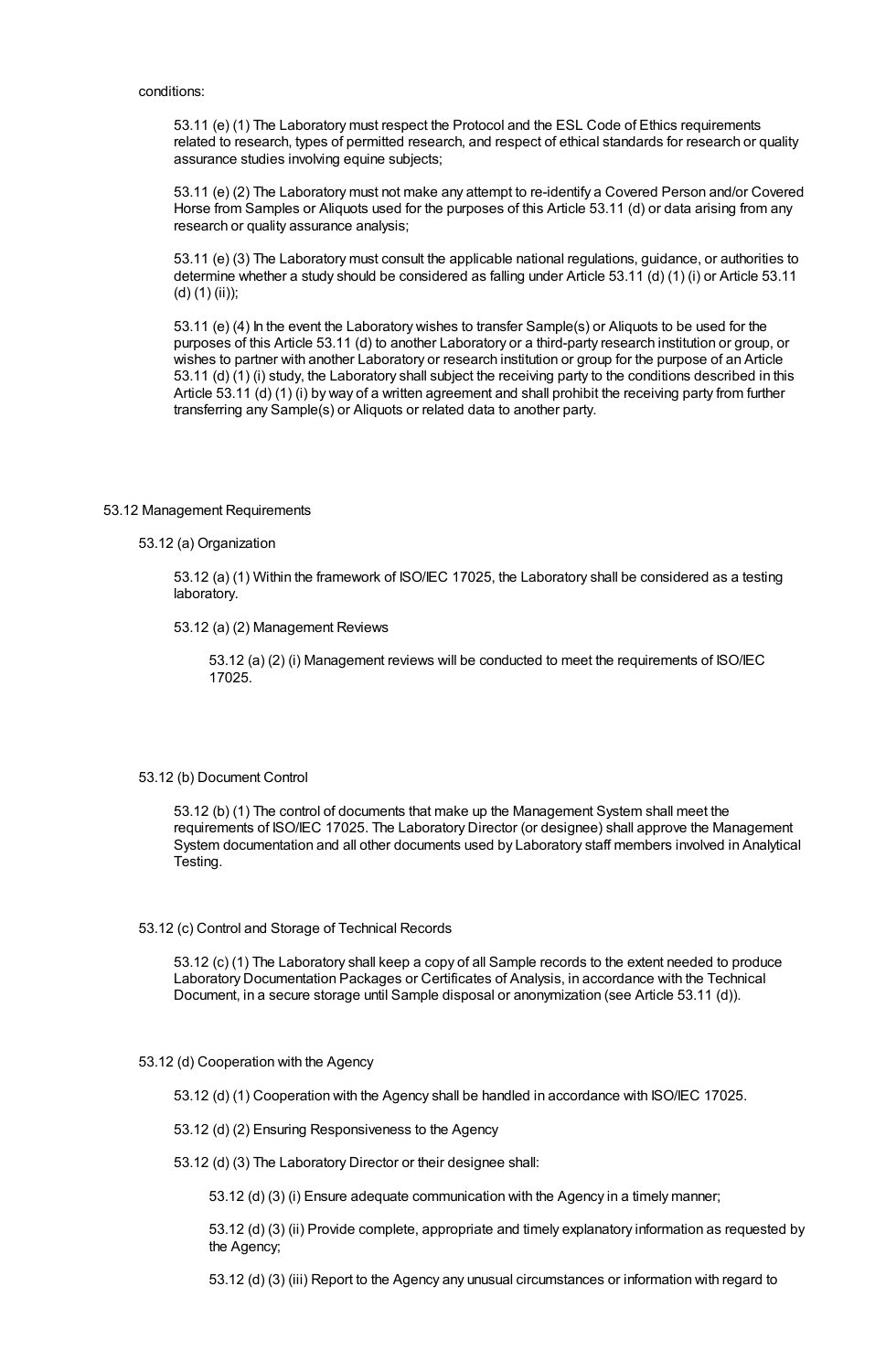Analytical Testing, patterns of irregularities in Samples, or potential Use of new substances;

53.12 (d) (3) (iv) Provide documentation to the Agency [e.g., Management System documentation, SOPs, contracts (not including commercial or financial information) or Delegated Third Parties working on behalf of the Agency upon request to ensure conformity with the rules established under the Protocol as part of the maintenance of HEAL accreditation. This information shall be treated in a confidential manner.

53.12 (d) (4) The Laboratory Director shall be familiar with the Protocol and the Prohibited List.

53.12 (d) (5) The Laboratory Director shall interact with the Agency in regard to specific timing, report information, or other support needs. These interactions should occur in a timely manner and should include, but are not limited to, the following:

53.12 (d) (5) (i) Communicating with the Agency concerning any significant question of Analytical Testing needs or any unusual circumstance in the Analytical Testing process (including delays in reporting);

53.12 (d) (5) (ii) Providing complete, timely and unbiased explanations to the Agency when requested or when there is a potential for misunderstanding of any aspect of the Analytical Testing process, Laboratory Test Report, Certificate of Analysis or Laboratory Documentation Package;

53.12 (d) (5) (iii) If requested by the Agency, the Laboratory shall provide advice and/or opinion regarding the Prohibited Substances and Prohibited Methods included in the Analytical Testing Procedures;

53.12 (d) (5) (iv) Providing evidence and/or expert testimony on any test result or report produced by the Laboratory as required in administrative, arbitration, or legal proceedings. The requests from such expert testimonies shall originate, in writing, from the Agency or adjudication bodies as part of the Results Management process. The Laboratory shall not provide expert testimony to Covered Persons or their representatives, including their legal counsels;

53.12 (d) (5) (v) Responding to any complaint submitted by the Agency concerning the Laboratory and its operation.

53.12 (d) (5) (vi) As required by ISO/IEC 17025, the Laboratory shall actively monitor the quality of the services provided to the Agency, including the introduction of an annual questionnaire to clients to assess their satisfaction (or otherwise) with the performance of the Laboratory. There should be documentation that the Agency's concerns have been incorporated into the Laboratory's Management System where appropriate

### 53.2 Structural and Resource Requirements

53.2 (a) General

53.2 (a) (1) General structure and resource requirements shall be provided in accordance with the requirements of ISO/IEC 17025.

53.2 (a) (2) The Laboratory shall have available the personnel, facilities, equipment, systems and support services necessary to manage and perform its Laboratory activities.

## 53.2 (b) Laboratory Personnel

53.2 (b) (1) The Laboratory Director is responsible for ensuring that the Laboratory personnel are adequately trained and have the experience and skills necessary to perform their duties.

53.2 (b) (2) All personnel shall have a thorough knowledge of their responsibilities including the security of the Laboratory, the Code of Ethics, confidentiality of Analytical Testing results, Laboratory Internal Chain of Custody protocols, and the Standard Operating Procedures (SOPs) for any Analytical Testing Procedure that they perform

53.2 (b) (3) The Laboratory shall have access to records for every Person employed by, or under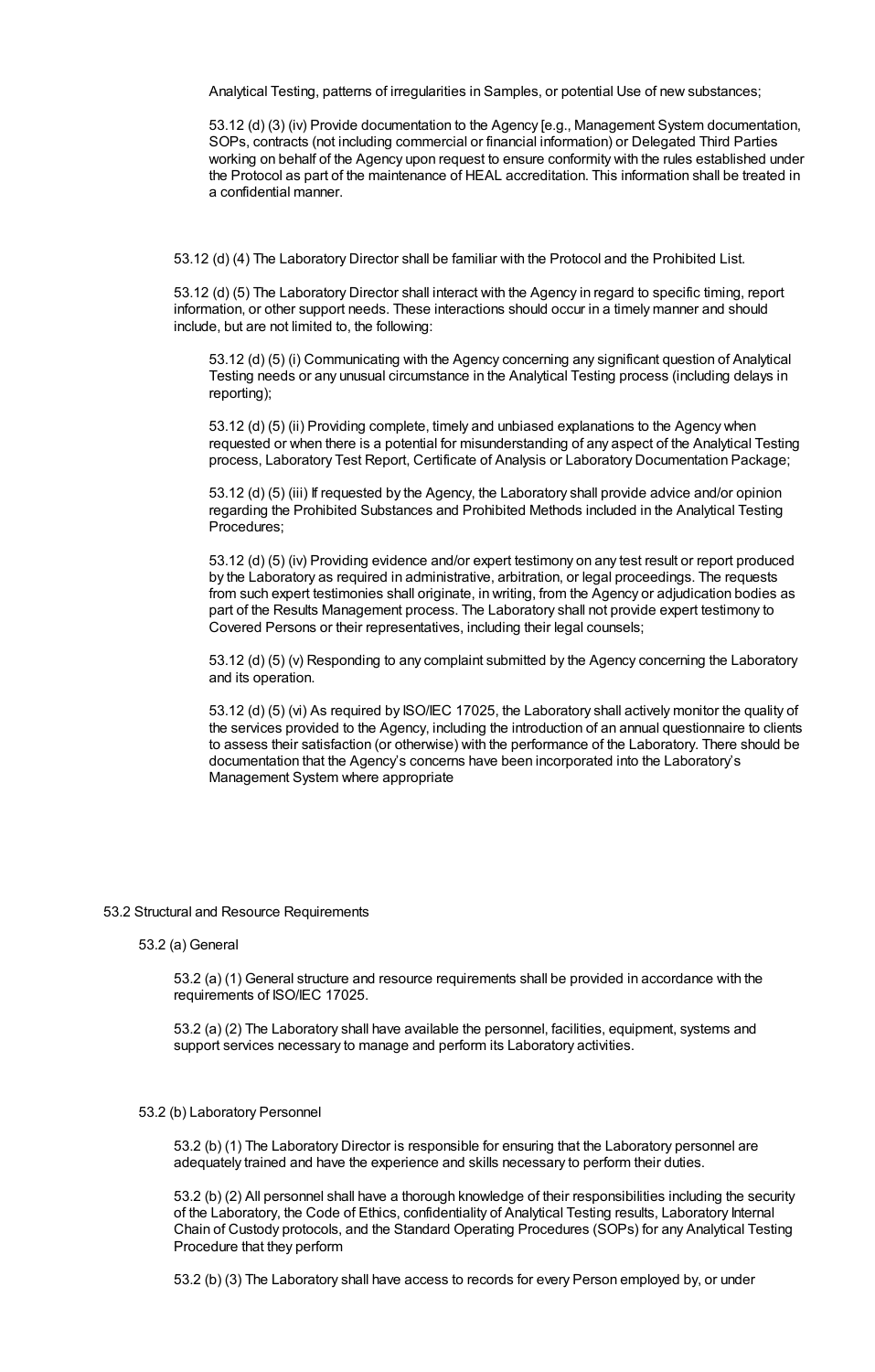contract with, the Laboratory including a curriculum vitae or qualification form(s)/certificate(s), a job description, records of completed and ongoing training and records of authorization to perform their defined duties.

53.2 (b) (4) Specific criteria shall be met by the Laboratory Director, LaboratoryQuality Manager, Laboratory Certifying Scientists, and Laboratory Supervisory Personnel, as outlined below.

53.2 (b) (5) Laboratory Director

53.2 (b) (5) (i) The Laboratory shall have a qualified Person as the Laboratory Director, whose priority is to assume and focus on the professional, organizational, educational, operational and administrative responsibilities of the Laboratory's operations. The Laboratory Director plays an essential role in the anti-doping Laboratory's operations and the HEAL accreditation is delivered based upon such qualification as well as on the Laboratory's operational performance. A suitably qualified person with a Doctoral degree or equivalent would be desirable, in any event they shall possess the necessary expertise relevant equine anti-doping and medication control.

53.2 (b) (5) (ii) Any personnel changes to the position of Laboratory Director shall be communicated to the Agency no less than one (1) month, or as soon as practicable, prior to the scheduled date the Laboratory Director vacates their position.

### 53.2 (b) (6) LaboratoryQuality Manager

53.2 (b) (6) (i) The Laboratory shall have a single staff member appointed as the Laboratory Quality Manager. The Quality Manager shall have responsibility and authority to implement and ensure compliance with the Management System. The Quality Manager's priority and functions shall be focused on quality assurance and quality control activities. The Quality Manager should remain independent, as much as possible, from routine Laboratory analytical activities. By 1 January 2025 the Quality Manger shall be independent from routine Laboratory analytical activities. Quality control activities including ISO/IEC 17025.

## 53.2 (b) (7) Laboratory Certifying Scientists

53.2 (b) (7) (i) The Laboratory shall have qualified personnel to serve as Certifying Scientists to review all pertinent analytical data, Analytical Method validation results, quality control results, Laboratory Documentation Packages, and to attest to the validity of the Laboratory's test results.

## 53.2 (b) (8) Laboratory Supervisory Personnel

53.2 (b) (8) (i) The Laboratory shall have qualified personnel to serve as Laboratory Supervisors. All Laboratory Supervisors shall have a thorough understanding of the Laboratory's Management System including the review, interpretation and reporting of test results, the maintenance of Laboratory Internal Chain of Custody, and proper implementation of corrective and preventive actions in response to analytical problems

## 53.2 (c) Laboratory Facilities and Environmental Conditions

#### 53.2 (c) (1) Laboratory Facilities

53.2 (c) (1) (i) The Laboratory shall have Fit-for-Purpose facilities including sufficient space for dedicated administrative, Sample handling, Sample storage and analytical areas, which comply with the security requirements outlined below:

53.2 (c) (1) (ii) A Person shall be assigned as the security officer, who has overall knowledge of the security system and/or serves as the liaison Person with the security services of the host organization (e.g., university, hospital, research institute);

53.2 (c) (1) (iii) The Laboratory shall have a policy for the security of its facilities, equipment and systems against unauthorized access, which may include a threat and risk assessment performed by expert(s) in the relevant field;

53.2 (c) (1) (iv) Two (2) main levels of access shall be defined in the Management System and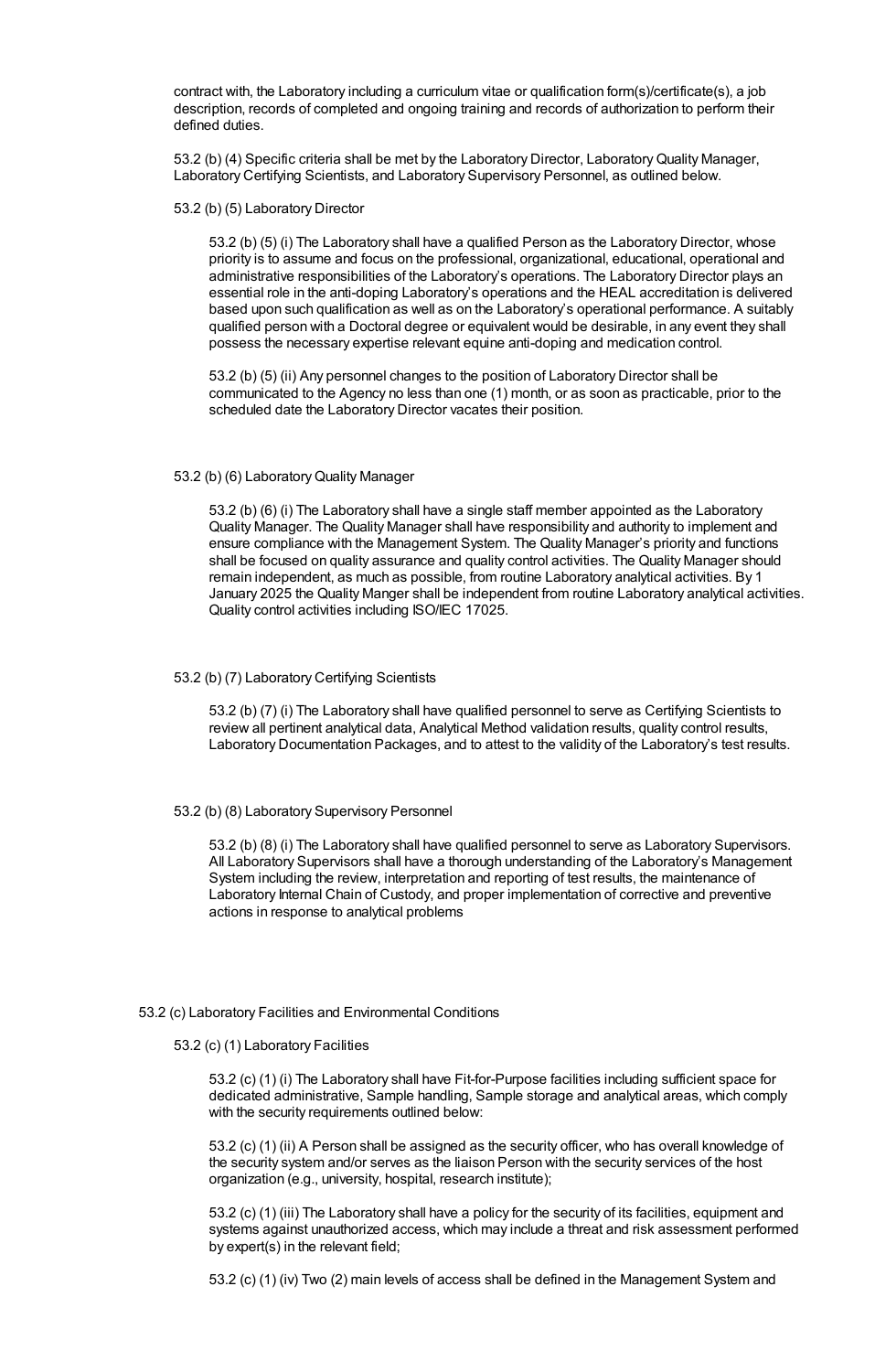evaluated in the threat assessment plan:

53.2 (c) (1) (iv) (A) Reception Zone: An initial point of control beyond which unauthorized individuals shall not be permitted. The Laboratory shall have a system to register visitors and authorized individuals to the Laboratory. They shall be supplied with an identification badge while in the Laboratory facilities.

53.2 (c) (1) (iv) (B) Controlled Zones: Access to these areas shall be monitored (e.g., through the use of electronic access system(s) such as biometric and/or personal identification cards) and records of access by visitors shall be maintained; Access to the Laboratory Controlled Zones shall be monitored and restricted to Laboratory staff and temporarily approved/authorized personnel (e.g., maintenance engineers, auditing teams). All other visitors to the Laboratory Controlled Zones shall be continuously escorted by Laboratory staff member(s). Access to the Laboratory Controlled Zones shall be defined in the Laboratory's Management System.

53.2 (c) (1) (ix) Samples may be transported for long-term storage to a third-party, secure Sample storage facility, which is located outside the Laboratory's permanent controlled zone, to another Laboratory, or to another Fit-for-Purpose facility under the responsibility of the Agency, which has ownership of the Sample(s). Long-term storage facilities shall maintain security requirements comparable to the security requirements applicable to a Laboratory's short-term storage of Samples. If the external Sample storage facility is not covered by the Laboratory's ISO/IEC 17025 accreditation, then the subcontracted external storage facility shall have its own ISO accreditation or accredited certification (i.e., 17025, 20387, 9001). The transfer of the Samples to the long-term storage facility shall be recorded. The Laboratory may implement additional security measures, which should be assessed on a case-by-case basis.

53.2 (c) (1) (v) The Laboratory shall have a dedicated and restricted area within the Controlled Zone for Sample receipt and Aliquot preparation;

53.2 (c) (1) (vi) Access to the Laboratory's Sample receipt and Aliquot preparation area shall be restricted to authorized personnel, based on a risk assessment by the Laboratory.

53.2 (c) (1) (vii) The Laboratory shall have a dedicated and restricted Sample storage area;

53.2 (c) (1) (viii) Access to stored Samples shall be restricted to authorized personnel, based on a risk assessment by the Laboratory.

53.2 (c) (1) (x) Environmental Control

#### 53.2 (c) (2) Relocation of Laboratory Facilities

53.2 (c) (2) (i) In cases where a Laboratory is to relocate to a new physical space, on a permanent or temporary basis, a report containing the following information shall be provided to the Agency no later than three (3) months prior to the relocation:

53.2 (c) (2) (ii) Description of the circumstances for moving Laboratory operations into a new space and anticipated effect on capabilities;

53.2 (c) (2) (iii) Relocation date(s) including date of closing of existing facility operations and date of opening of future facility operations;

53.2 (c) (2) (iv) Expected date(s) of assessment of the new facilities by the Accreditation Body (evidence of continued accreditation and/or acceptance of suitability of the new Laboratory facilities required when made available by the Accreditation Body); and

53.2 (c) (2) (v) New Laboratory contact information and coordinates

## 53.2 (c) (3) Environmental Control

53.2 (c) (3) (i) The Laboratory shall have a written safety policy and compliance with Laboratory safety policies shall be enforced.

53.2 (c) (3) (ii) The Laboratory's storage and handling of controlled substances shall comply with applicable national legislation.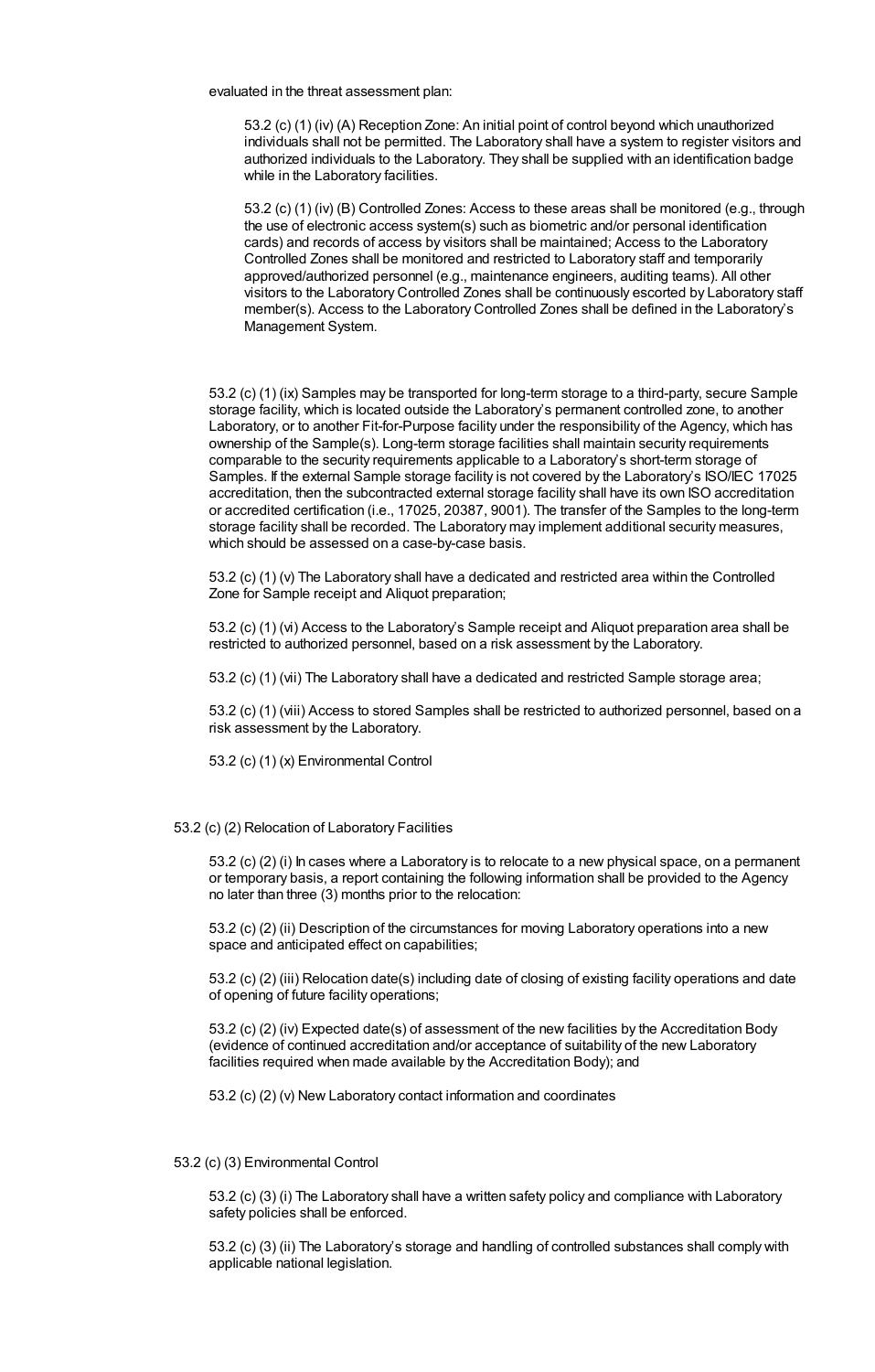53.2 (c) (3) (iii) The Laboratory shall: Ensure appropriate safeguards to electrical service (for example, by provision of an alternative power supply such as a UPS system and/or power generators, due to costs and complexity, this could be laboratory-wide and/or instrument-specific) and environmental conditions (space, temperature, humidity, as applicable) for all Laboratory instrumentation and equipment critical to Laboratory operations, such that service is reasonably maintained and any damage is minimized should there be a power interruption. Have policies in place to ensure the integrity of refrigerated and/or frozen stored Samples in the event of an electrical or freezer/refrigerator equipment failure.

53.2 (c) (4) Confidentiality of Data, Information and Operations

53.2 (c) (4) (i) The Laboratory should either file securely any confidential or sensitive information or properly destroy it before disposal. Laboratory staff shall be appropriately trained to comply with confidentially requirement.

53.2 (c) (4) (ii) To minimize any attempts of fraud or counterfeit, the Laboratory should implement a policy to ensure that discarded urine and blood Sample containers, cannot be collected by unauthorized Persons or recovered after disposal (for example, bottles should be recycled or destroyed, or trash containers should be properly secured).

### 53.2 (c) (5) Control and Security of Electronic Data and Information

53.2 (c) (5) (i) The Laboratory shall implement all reasonable measures, based on a thorough risk and vulnerability assessments (e.g., by a competent third party), to prevent and to detect unauthorized access and copying of Laboratory data and information from local and/or cloudbased computerized systems. Laboratories shall implement technical and organizational safeguards consistent with best practice and any applicable governmental regulations.

53.2 (c) (5) (ii) Access to Laboratory computer terminals, computers, servers or other operating equipment shall be restricted to authorized personnel (e.g., by using access passwords).

53.2 (c) (5) (iii) The Laboratory shall implement a data and information management system, a software-based solution that supports and maintains proper traceability of Laboratory operations (e.g., a Laboratory Information Management System, LIMS) with secure and restricted access to stored electronic data by authorized personnel as well as information and data exchange capabilities including between the Laboratory and the Agency.

53.2 (c) (5) (iv) The Laboratory shall utilize a secure data storage system that prevents unauthorized access and data loss (e.g., failed hard drive, fire, flooding). The Laboratory shall ensure that at least two (2) independent, regularly backed-up copies of all relevant analytical/LIMS/instrument software files are available. If the Laboratory is utilizing a non-cloudbased system, then at least one backup copy shall be stored in a restricted and secure environment either in the Laboratory (e.g., fire and waterproof safe) or in a secure off-site location (e.g., in a mirrored server that guarantees the integrity of the server and the stored data); If the Laboratory is using a cloud-based system, the Laboratory data shall be, at a minimum, replicated in two different physical locations (e.g., between two different availability zones within the same region or between different regions) in order to minimize the possibility of data loss.

53.2 (c) (5) (v) The software utilized by the Laboratory shall prevent the changing of data and test results, unless there is a system to record the change with audit trail capabilities which is limited to users with authorized access. The audit trail shall record the Person performing the editing task, the date and time of the edit, the reason(s) for the change to the original data and allow the retention of the original data.

53.2 (c) (5) (vi) If the Laboratory utilizes third-party computerized systems or software, the Laboratory shall ensure the provider or operator complies with all applicable requirements of the Protocol and the ESL and shall implement and maintain technical and organizational controls necessary to safeguard Laboratory data.

## 53.2 (d) Laboratory Equipment

53.2 (d) (1) The Laboratory shall have access to equipment that is required for the correct performance of Analytical Testing activities. The Laboratory shall maintain sufficient instrumental capacity to minimize the risk of operational delays and meet the analytical and results reporting obligations. A list of available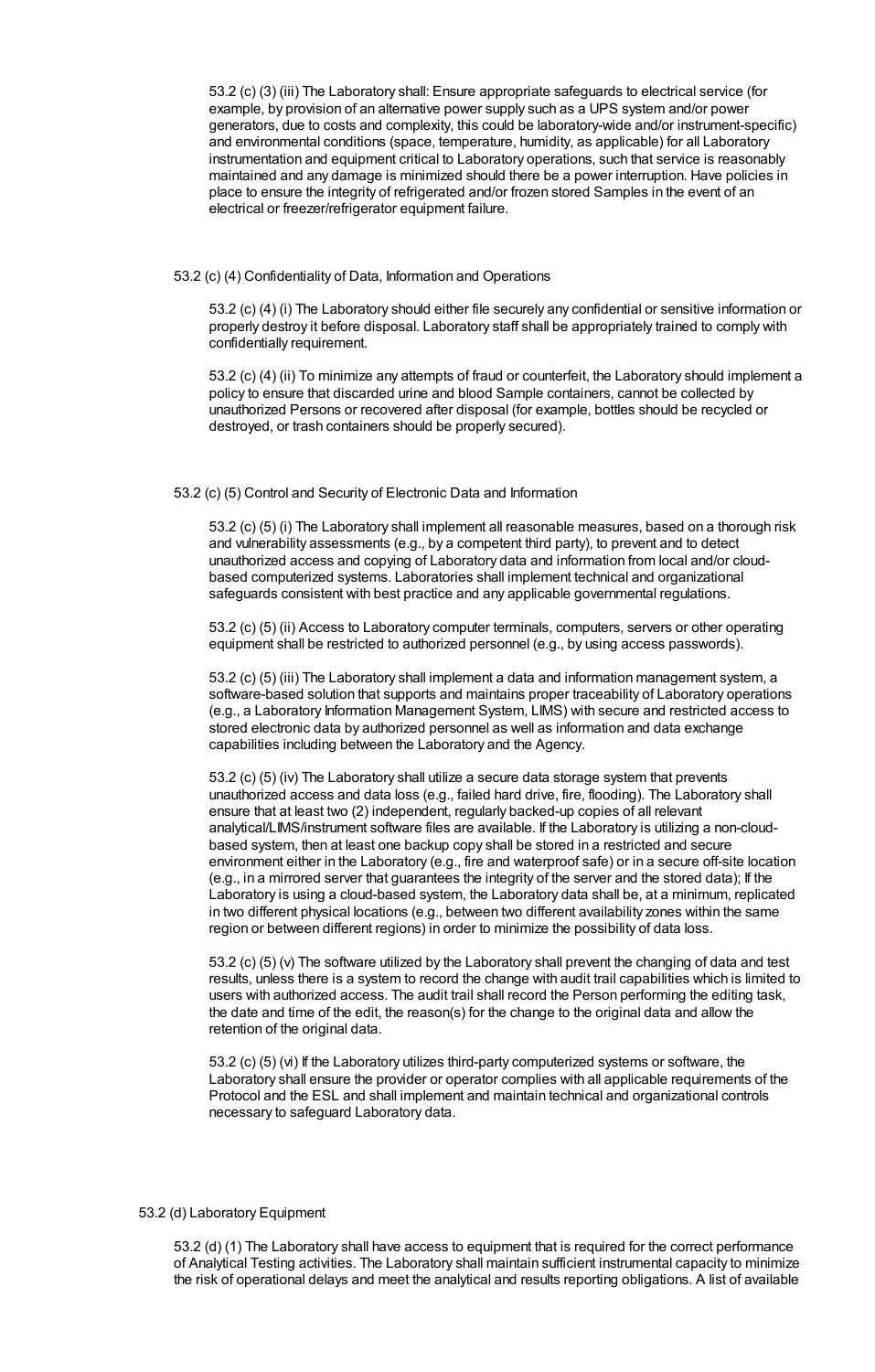equipment shall be established and maintained. All maintenance, service, and repair of equipment shall be recorded.

53.2 (d) (2) As part of its Management System, the Laboratory shall operate a program for the maintenance and calibration of equipment according to ISO/IEC 17025. Calibrations are only required where the setting can change the test result. A maintenance schedule, at least in accordance with the manufacturer's recommendations or local regulations, if available, shall be established for general Laboratory equipment that is used in Analytical Testing Procedure(s).

53.2 (d) (3) General Laboratory equipment (fume hoods, centrifuges, evaporators, etc.) that is not used for analytical measurements should be maintained by visual examination, safety checks, performance verification and cleaning, as necessary.

53.2 (d) (4) Equipment or volumetric devices used in measuring shall have periodic performance checks and/or calibrations along with servicing, cleaning, and repair.

## 53.2 (e) Metrological Traceability

53.2 (e) (1) Reference Materials

53.2 (e) (1) (i) When available, Reference Materials of substances traceable to a national standard or certified by a body of recognized status (e.g., USP, BP, Ph.Eur. WHO) or a Reference Material producer accredited to ISO 17034 should be used.

53.2 (e) (1) (ii) When a Reference Material is not certified, the Laboratory shall verify its identity and check its purity by comparison with published data and/or by chemical characterization.

#### 53.2 (e) (2) Reference Collections

53.2 (e) (2) (i) Samples or isolates may be obtained from in vitro or in vivo sources [e.g., (i) an external quality control sample, (ii) an isolate from a urine or blood sample after an authenticated Administration, or (iii) an "in-vitro" incubation with liver cells, microsomes or biological fluids] and be used as Reference Collections.

53.2 (e) (2) (ii) Reference Collections shall be traceable to a Prohibited Substance or a Prohibited Method, and the analytical data shall be sufficient to establish the identity of the Analyte.

53.2 (f) Subcontracting of Analysis

53.2 (f) (1) A Laboratory shall perform all work with qualified personnel and equipment within its accredited facility.

53.2 (f) (2) A Laboratory may subcontract an analysis to another Laboratory, in consultation and following written approval from the Agency. The conditions that justify subcontracting include, for example:

53.2 (f) (3) A specific technology or Analyte(s) that are not within the Laboratory's Scope of ISO/IEC 17025 Accreditation;

53.2 (f) (3) (i) An Analytical Testing Restriction decision;

53.2 (f) (3) (ii) Other justifications such as a need for higher sensitivity or specific equipment or expertise, temporary workload or technical incapacity;

53.2 (f) (3) (iii) In exceptional circumstances, the Agency may elect to grant specific authorization to subcontract analyses using specific methods to an ISO/IEC 17025-accredited laboratory approved by the Agency, which has the necessary technique within its Scope of ISO/IEC 17025 Accreditation (for example, DNA analysis or genomic profiling);

53.2 (f) (3) (iv) Other specific investigations, such as, without limitation, forensic examinations which need to be performed in the course of the Analytical Testing process may also be subcontracted by the Laboratory.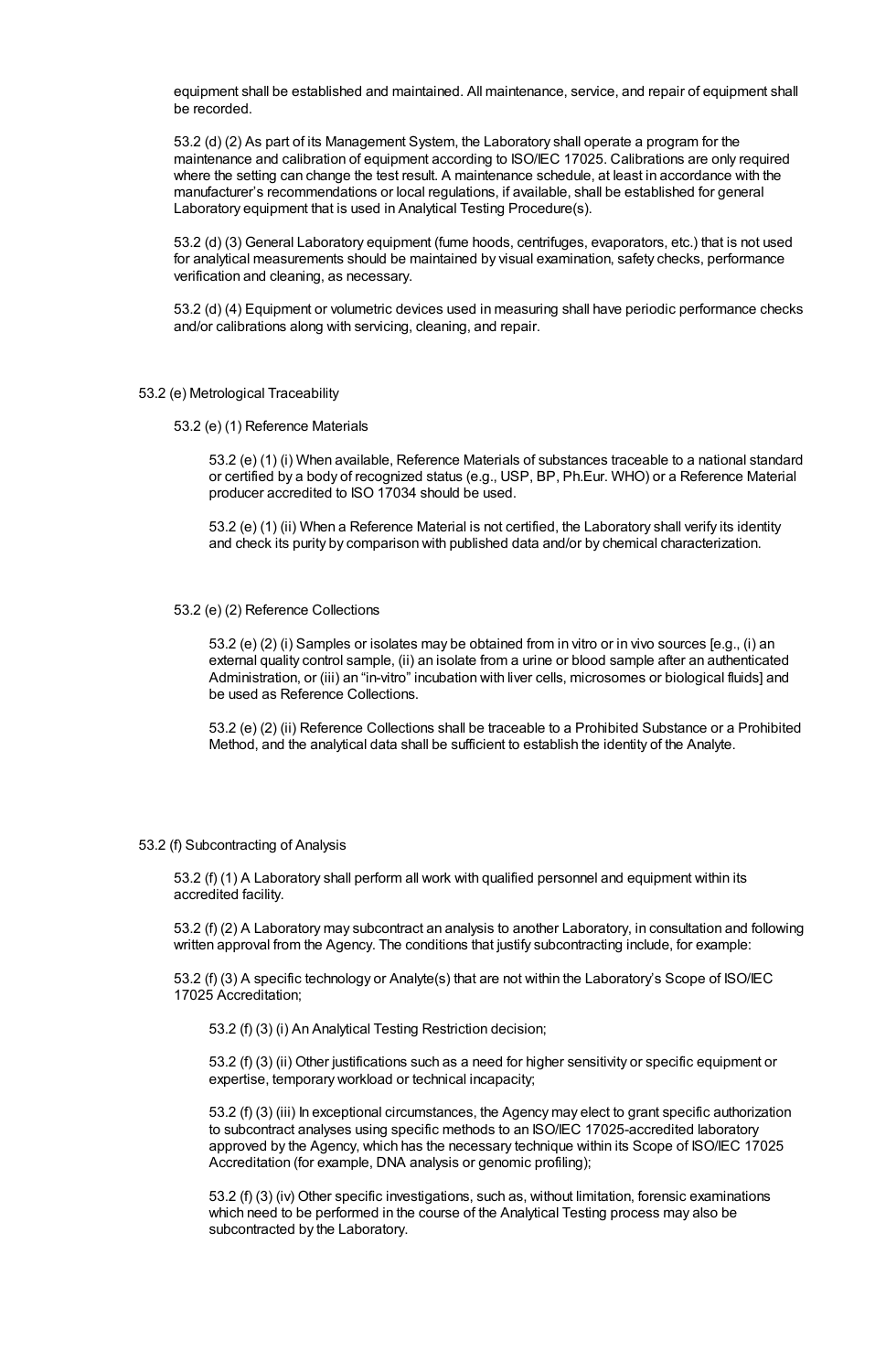53.2 (f) (4) In all such cases, the Laboratory subcontracting the analysis is only responsible for the maintenance of the appropriate chain of custody up to Sample reception by the subcontracted Laboratory. Such arrangements shall be clearly recorded as part of the Sample's documentation and included in the Laboratory Documentation Package, if applicable.

### 53.2 (g) Purchasing of Services and Supplies

53.2 (g) (1) Chemicals and reagents shall be Fit-for-Purpose and be of appropriate purity. Documentation indicating the purity of Reference Materials/Standards shall be obtained when available and retained in the Management System documentation. Chemicals, reagents and kits labelled (e.g., "ResearchOnly" or "Forensic Use Only") may be utilized for the purposes of Doping Control as long as they are demonstrated to be Fit-for-Purpose by the Laboratory and/or the Agency.

53.2 (g) (2) In the case of rare or difficult to obtain Reference Materials, or Reference Collections for use in qualitative Analytical Testing Procedures, the expiration date can be extended if adequate documentation exists confirming that no significant deterioration has occurred or that appropriate purification or verification of Fitness-for-Purpose has been performed. The process to extend the expiration date of a Reference Material, Reference Collection, or solution shall be described in the Laboratory's Management System documentation.

53.2 (g) (3) The Laboratory shall maintain control and proper records of use of controlled chemicals and reagents in accordance with national laws and other relevant regulations.

53.2 (g) (4) Waste disposal shall be in accordance with national laws and other relevant regulations. This includes biohazard materials, chemicals, controlled substances, and radioisotopes, if used.

53.2 (g) (5) Environmental health and safety policies shall be in place to protect the staff, the public, and the environment.

### 53.3 Process Requirements

53.3 (a) The Laboratory shall maintain paper or (ideally) electronic Laboratory Internal Chain of Custody in compliance with the TD.

53.3 (b) Reviewing of Requests, Tenders and Contracts

53.3 (b) (1) Review of legal documents or agreements related to Analytical Testing shall meet the requirements of ISO/IEC 17025.

# 53.3 (c) Reception, Registration and Handling of Samples

53.3 (c) (1) The Laboratory may receive Samples, which have been collected, sealed and transported to the Laboratory according to the Equine Testing and Investigations Standards.

53.3 (c) (2) The transfer of the Samples from the courier or other delivery Person shall be recorded including, at a minimum, the date, the time of receipt, the initials or (electronic) signature of the Laboratory representative receiving the Samples and the courier company tracking number, if applicable. This information shall be included into the Laboratory Internal Chain of Custody record(s) of the Sample(s).

53.3 (c) (3) The Sample transport container & each individual sample shall be inspected, and any irregularities recorded (see Article 53.3 (e)). However, Samples transferred for long-term storage purposes are not subject to an individual inspection by the receiving Laboratory until a Sample has been selected for Further Analysis.

53.3 (c) (4) The Laboratory shall have a system to uniquely identify the Samples and associate each Sample with the collection document or other external chain of custody information.

53.3 (d) Acceptance of Samples for Analysis

53.3 (d) (1) The Laboratory shall analyze each Sample received, unless, unless otherwise instructed by the Agency.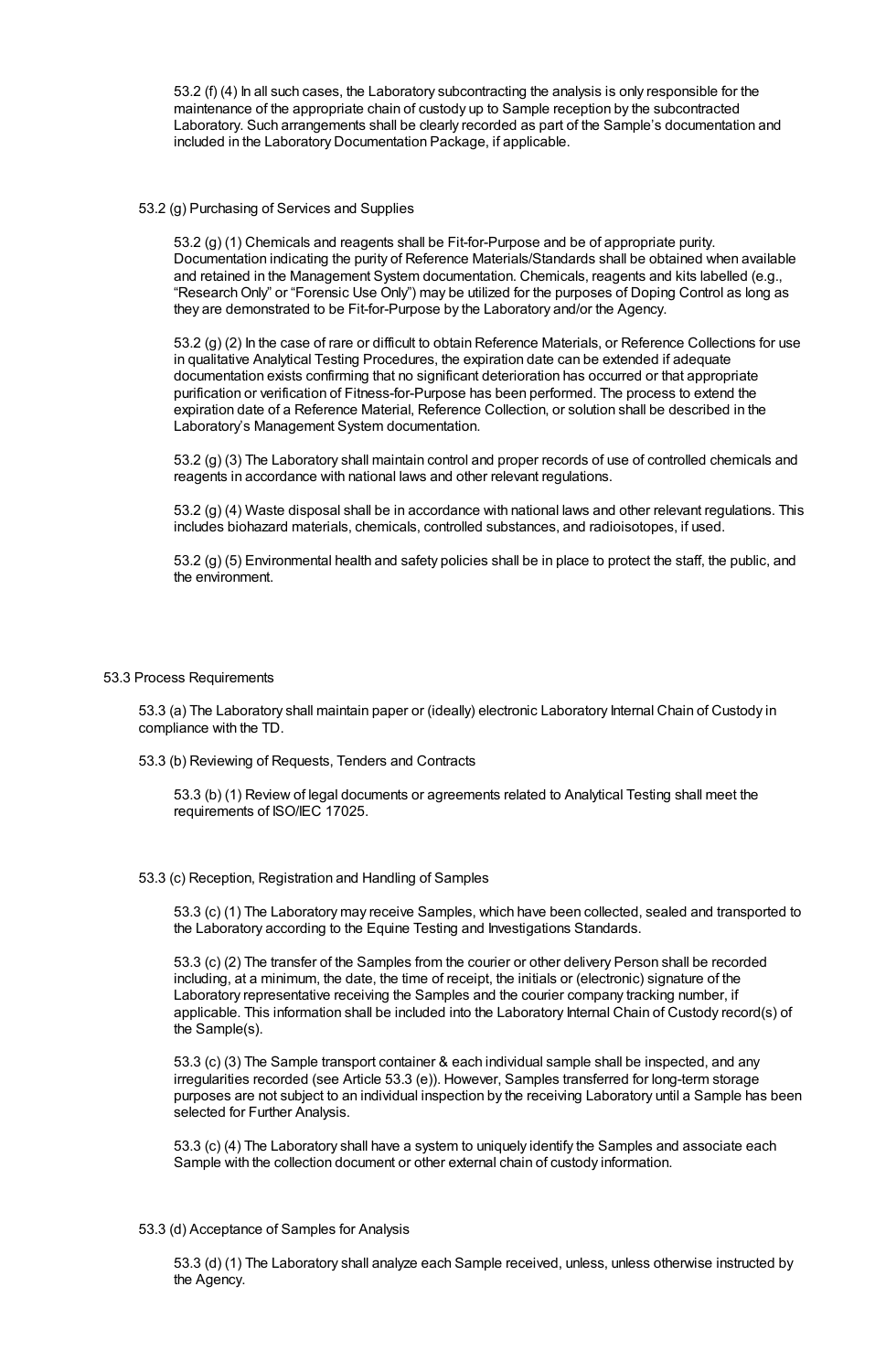53.3 (d) (2) If justified by the Sample irregularities observed (see Article 53.3 (e)), the Laboratory shall seek instructions from the Agency on the performance of Analytical Testing on the Sample. The Agency shall inform the Laboratory in writing whether a Sample with noted irregularities should be analyzed or not, and/or of any further measures to be taken (e.g., splitting the Sample in accordance with Article 53.3 (f), forensic analysis, DNA analysis), or that the Sample should be stored for Further Analysis. The communication between the Laboratory and the Agency shall be recorded as part of the Sample's documentation.

#### 53.3 (e) Samples with Irregularities

53.3 (e) (1) The Laboratory shall observe and document conditions that exist at the time of Sample reception or registration that may adversely impact on the integrity of a Sample or on the performance of Analytical Testing Procedures. Only unusual conditions shall be recorded.

53.3 (e) (2) Irregularities to be noted by the Laboratory may include, but are not limited to:

53.3 (e) (2) (i) Sample transport conditions (e.g., delivery time, temperature), which may impact the integrity of the Sample for Analytical Testing, as determined by the Laboratory;

53.3 (e) (2) (ii) Sample collection information (including Sample identification Protocol), which is necessary to conduct the requested Analytical Testing menu, is not provided, e.g., missing or incomplete Sample collection documentation;

53.3 (e) (2) (iii) Sample identification is questionable. For example, the number on the Sample container does not match the Sample identification number on the Sample collection documentation;

53.3 (e) (2) (iv) Covered Person or Covered Horse information is visible on the Laboratory copy of the Sample collection documentation or any other document transferred to the Laboratory;

53.3 (e) (2) (ix) The Sample contains foreign objects, such as insects;

53.3 (e) (2) (v) Sample identification numbers are different between the "A" and the "B" Sample containers of the same Sample;

53.3 (e) (2) (vi) Tampering or adulteration of the Sample is evident;

53.3 (e) (2) (vii) Sample is not sealed with Tamper-Evident device or not sealed upon receipt;

53.3 (e) (2) (viii) Sample volume does not meet the suitable volume for analysis or is otherwise inadequate to perform the requested Analytical Testing menu;

53.3 (e) (2) (x) The Sample condition(s) is unusual – for example: color, odor, presence of turbidity or foam in a urine Sample; color, hemolysis, freezing or clotting of a blood Sample; unusual differences in Sample appearance (e.g., color and/or turbidity) between the "A" and the "B" Samples.

53.3 (e) (3) When an analysis on a Sample with documented irregularities is performed, the Laboratory shall record the irregularities in the Test Report.

#### 53.3 (f) Sample Splitting Procedure

53.3 (f) (1) In cases when either the "A" or "B" Sample is not suitable for the performance of the analyses (e.g., there is insufficient Sample volume; the Sample container has not been properly sealed or has been broken; the Sample's integrity has been compromised in any way; the Sample is heavily contaminated, the "A" or "B" Sample is missing), the Laboratory shall notify and seek authorization from the Agency to split the other Sample container ("A" or "B", as applicable), provided that it is properly sealed. The Agency shall inform the Laboratory of its decision in writing within three (3) days of notification by the Laboratory. If the Agency decides not to proceed with the Sample splitting procedure, then the Laboratory shall report the Sample as Not Analyzed to, and in a form designated by, the Agency, including the noted Sample irregularities and the documented reasons if provided by the Agency.

53.3 (f) (2) The first fraction of the split Sample shall be considered as the "A" Sample and shall be used for the Initial Testing Procedure(s), unless the Initial Testing Procedure(s) have already been performed,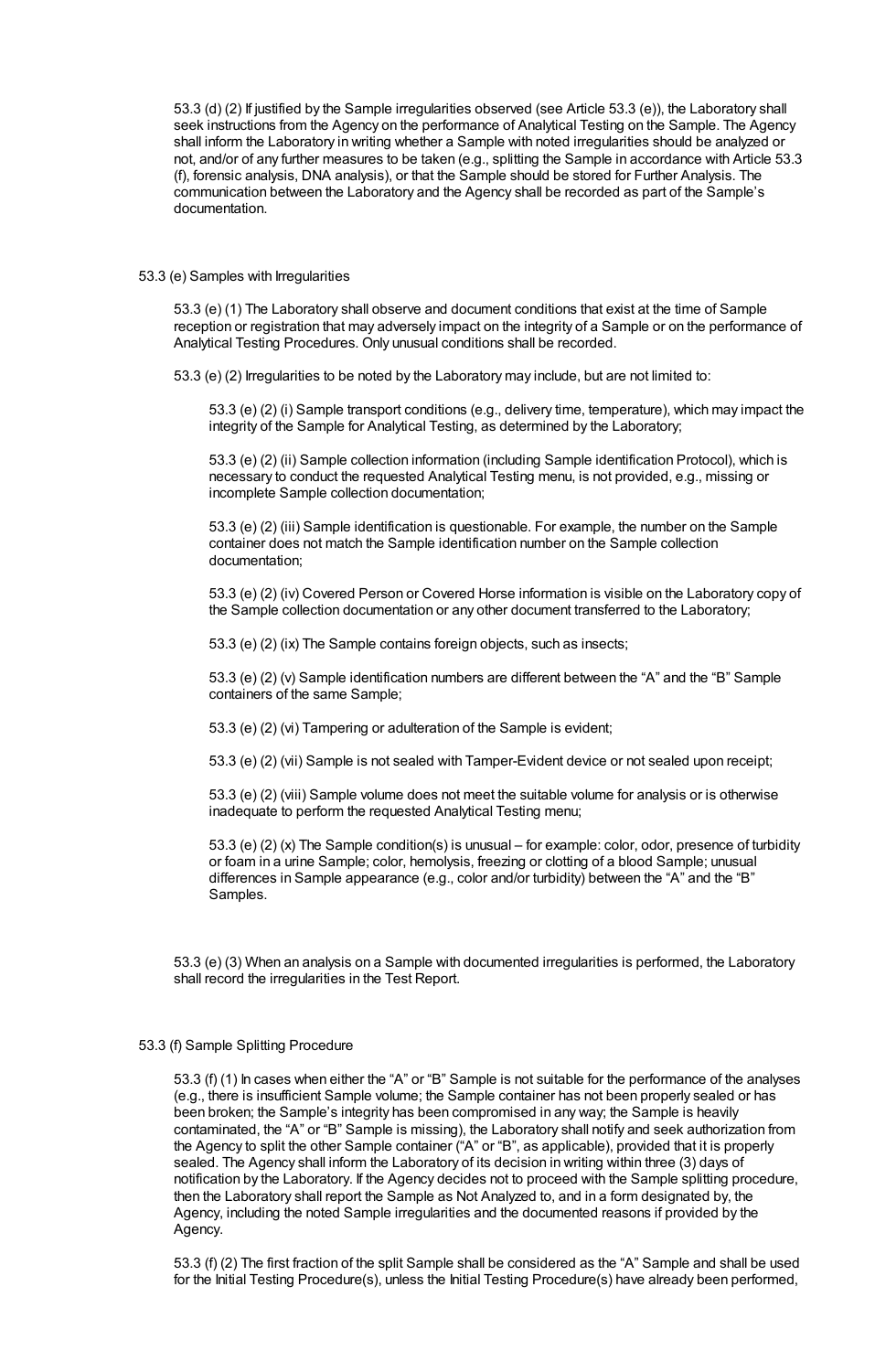and the "A" Confirmation Procedure(s), if necessary. The second fraction, considered as the "B" Sample, shall be resealed and stored frozen for "B" Confirmation Procedure(s), if necessary.

53.3 (f) (3) The process of opening and splitting the Sample and resealing of the remaining second fraction shall be conducted in accordance with Article 53.5 (i) (13) for a customary "B" Sample opening.

53.3 (f) (4) When the splitting procedure concerns blood Samples, which have been collected for Analytical Testing on the blood serum/plasma fraction, the sealed, intact ("A" or "B") Sample shall be centrifuged as soon as practical after Laboratory reception to obtain the serum or plasma fraction. The centrifuged Sample shall be stored frozen in the sealed Sample collection tube according to established protocols until the Sample opening/splitting procedure can be conducted. The opening of the Sample for the splitting of the serum/plasma fraction and resealing of the second fraction shall be carried out as described immediately above.

### 53.3 (g) Initial Storage and Sample Aliquoting for Analysis

53.3 (g) (1) The Aliquot preparation procedure for any Initial Testing Procedure(s) or Confirmation Procedure shall minimize the risk of contamination of the Sample or Aliquot. The Laboratory shall use new material(s) (e.g., new test tubes, disposable pipettes or pipettes with disposable, non-reusable tip) to take Aliquots for Confirmation Procedures.

53.3 (g) (2) Urine Samples

53.3 (g) (2) (i) In order to maintain the stability and integrity of the urine Samples, the Laboratory shall implement Sample storage procedures that minimize storage time at room and refrigerated temperatures as well as Sample freeze/thaw cycles.

53.3 (g) (2) (ii) For urine Samples, the Laboratory shall obtain, following proper homogenization of the Sample, an initial Aliquot containing enough Sample volume for all analytical procedures (all Initial Testing Procedure(s) or all intended Confirmation Procedures, as applicable), by decanting the Aliquot from the urine Sample container into a secondary container (e.g., a Falcon tube). Procedure-specific Aliquot(s) shall then be taken from the secondary container.

53.3 (g) (2) (iii) The Laboratory shall measure the pH and Specific Gravity of urine Samples once, using one Aliquot, during the Initial Testing Procedure(s) and the Confirmation Procedure(s) ("A" and "B" Samples). Other tests that may assist in the evaluation of adulteration or manipulation may be performed if deemed necessary by the Laboratory.

53.3 (g) (2) (iv) Urine "A" Samples should be frozen after Aliquots are taken for the Initial Testing Procedure(s) to minimize risks of Sample microbial degradation. Urine "B" Samples shall be stored frozen after reception until analysis, if applicable.

53.3 (g) (3) Blood Samples

53.3 (g) (3) (i) The Laboratory shall follow the applicable Technical Document(s) and Technical Letter(s) for handling and storing blood Samples.

53.4 Selection and Validation of Analytical Testing Procedures

53.4 (a) The Laboratory shall select, validate, and document Analytical Testing Procedures, which are Fit-for-Purpose for the analysis of representative target Analytes of Prohibited Substances and Prohibited Methods.

53.4 (b) Validation results for Analytical Testing Procedures shall be summarized in a Validation Report and supported by the necessary documentation and analytical data. The Validation Report shall indicate whether the Analytical Testing Procedure is Fit-for-Purpose and shall be included in a Laboratory Scope of Accreditation.

53.4 (c) The Laboratory shall define and document the conditions that would trigger the revalidation of an Analytical Testing Procedure (e.g., change of internal standard, modified extraction procedure or chromatographic methodology, change in detection technique) or a partial re-assessment of the validation process (e.g., replacement or upgrade of instrument, addition of new Analyte to the Analytical Method).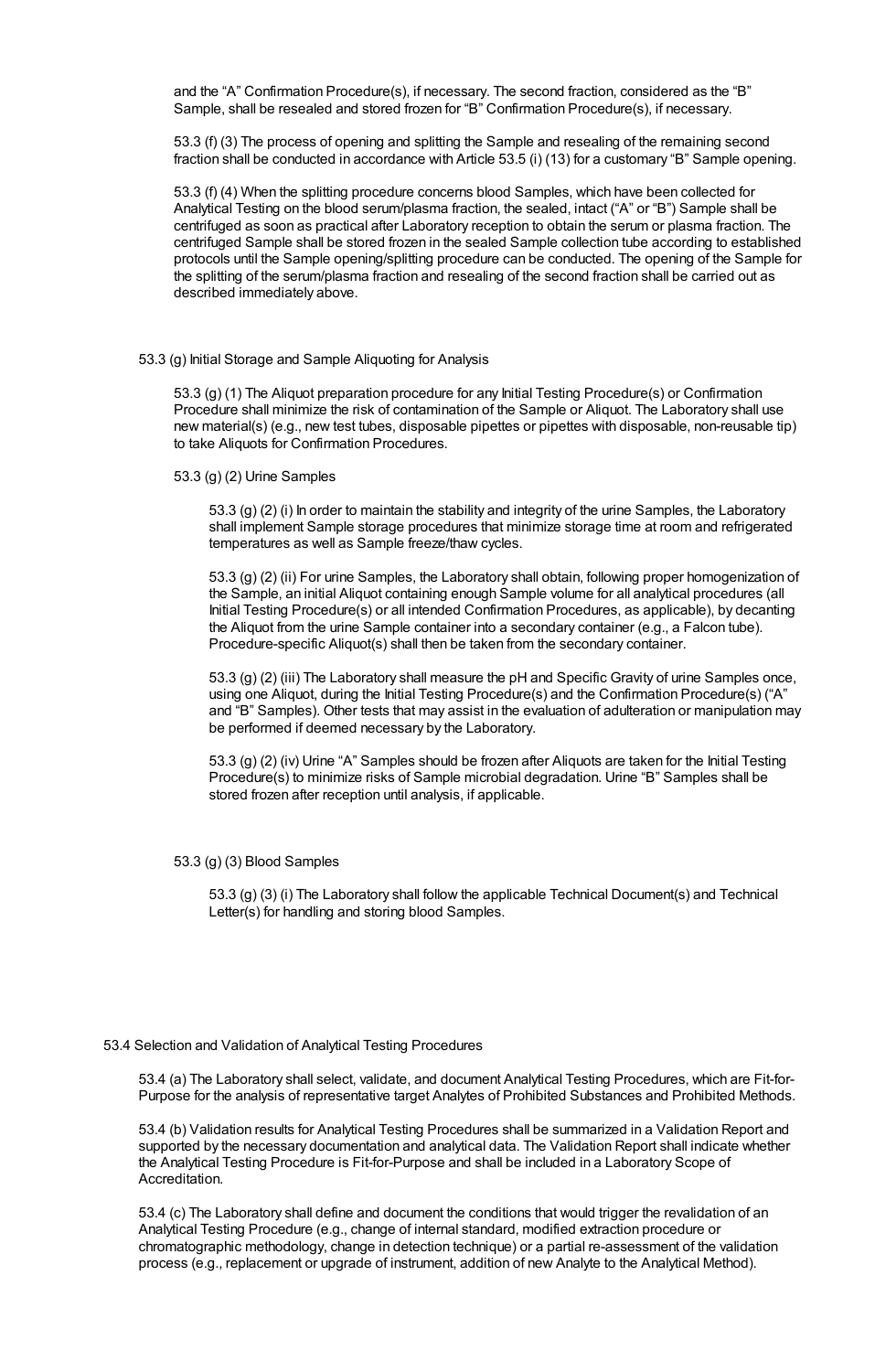53.4 (d) Validation of Analytical Testing Procedures for Non-Threshold Substances

53.4 (d) (1) The Laboratory shall develop, as part of the method validation process, appropriate standard solutions for detection and/or identification and estimation of the concentration of Non-Threshold Substances. In the absence of suitable Reference Materials, Reference Collections may be used for detection and identification.

53.4 (d) (2) Validation of Initial Testing Procedure(s) for Non-Threshold Substances

53.4 (d) (2) (i) The Laboratory shall validate the Selectivity, carryover, reliability of detection at the MRPL and Limit of Detection (LOD) for the Initial Testing Procedure(s) from the analysis of an adequate number of representative samples prepared in the appropriate matrix of analysis. For chromatographic-mass spectrometric Analytical Methods, the Initial Testing Procedure shall allow the detection of each Non-Threshold Substance or its representative Metabolite(s) or Marker(s) at 50% or less of the Minimum Required Performance Levels (MRPL).

53.4 (d) (2) (ii) For Non-Threshold Substances with Minimum Reporting Levels (MRL), the Laboratory shall validate and document the concentration levels that will require a Confirmation Procedure.

53.4 (d) (2) (iii) If there is no available Reference Material, an estimate of the detection capability of the Initial Testing Procedure(s) (i.e., the LOD) for the Non-Threshold Substance or its representative Metabolite(s) or Marker(s) may be provided by assessing a representative substance from the same class of Prohibited Substances with a similar chemical structure.

53.4 (d) (3) Validation of Confirmation Procedures for Non-Threshold Substances

53.4 (d) (3) (i) Factors to be investigated in the method validation procedure to demonstrate that a Confirmation Procedure for Non-Threshold Substances is Fit-for-Purpose include, but are not limited to:

53.4 (d) (3) (ii) Selectivity: The ability of the Confirmation Procedure to detect and identify the Analyte of interest, taking into account interference(s) from the matrix or from other substance(s) present in the Sample. Selectivity shall be determined and documented from the analysis of an adequate number of representative samples prepared in the matrix of Sample analysis, in compliance with the applicable Technical Document, Technical Letter or LaboratoryGuidelines. The Confirmation Procedure shall be able to discriminate between Analytes of closely related structures;

53.4 (d) (3) (iii) Limit of Identification (LOI): When the analyses of Non-Threshold Substances are based on chromatographic-mass spectrometric techniques, the Laboratory shall determine the lowest concentration at which each Non-Threshold Substance or its representative Metabolite(s) or Marker(s), for which a Reference Material is available, is identified at no more than 5% false negative rate (in compliance with the applicable Technical Document, Technical Letter or Laboratory Guidelines). The LOI shall be lower than the applicable MRPL;

53.4 (d) (3) (iv) Robustness: The Confirmation Procedure shall be demonstrated to produce similar results with respect to minor variations in analytical conditions, which may affect the results of the analysis. Those conditions that are critical to ensuring Reproducible results shall be considered;

53.4 (d) (3) (v) Carryover: The conditions required to eliminate carryover of the substance of interest from Sample to Sample during processing or instrumental analysis.

53.4 (e) Validation of Analytical Testing Procedures for Threshold Substances

53.4 (e) (1) As part of the validation process for chromatography-mass spectrometric Analytical Methods applied to the analysis of Threshold Substances, the Laboratory shall develop acceptable standard solutions for identification of Threshold Substances. For Confirmation Procedures, Certified Reference Materials should be used for quantification, if available.

53.4 (e) (2) For the application of affinity-binding assays, or other methods as applicable, to the analysis of Threshold Substances, the Laboratory shall follow the applicable Technical Document and should follow applicable Laboratory Guidelines.

53.4 (e) (3) Validation of Initial Testing Procedure(s) for Threshold Substances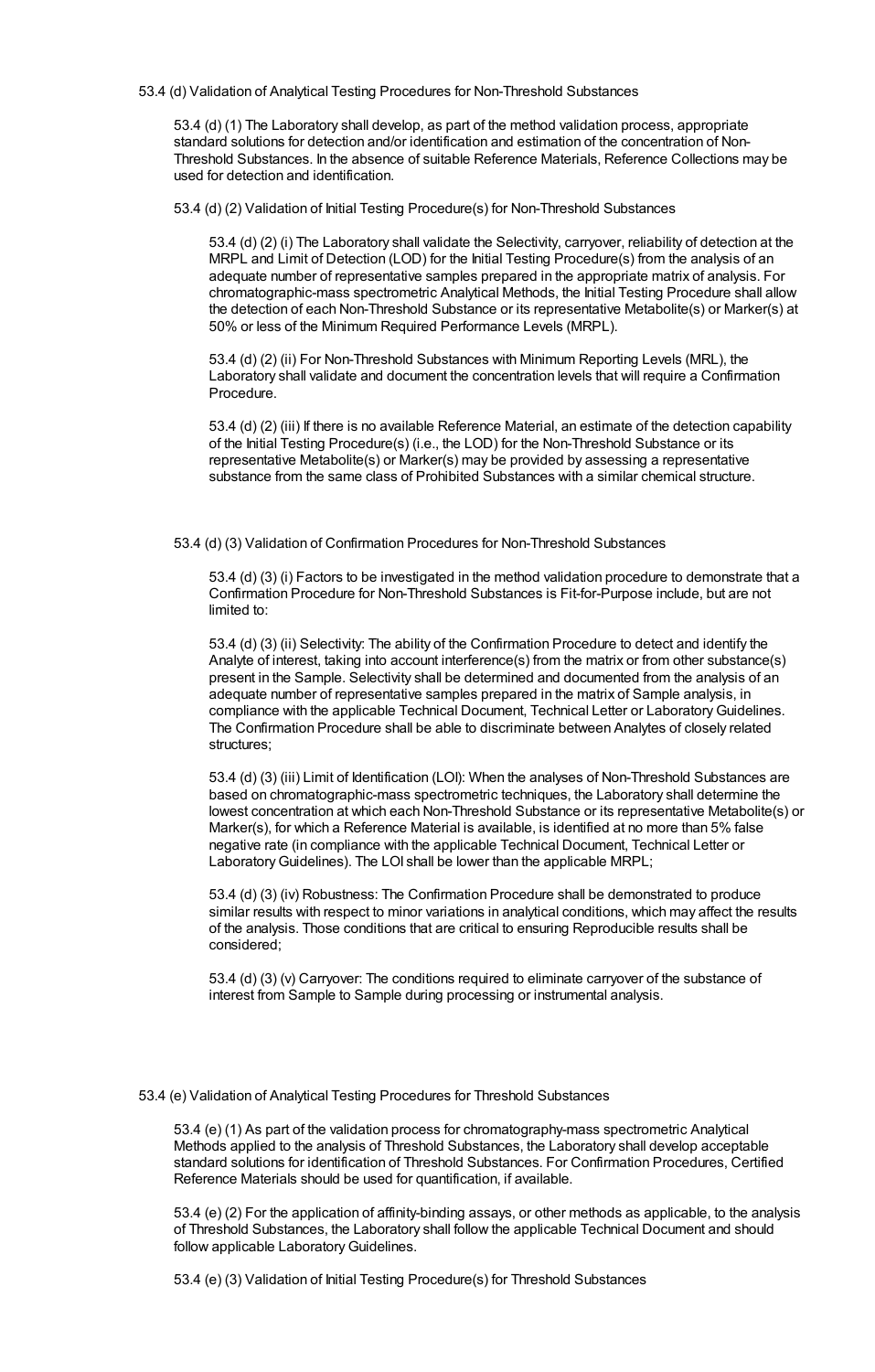53.4 (e) (3) (i) The Laboratory shall validate Initial Testing Procedure(s) that are Fit-for-Purpose, in accordance with relevant Technical Document(s), Technical Letter(s) or LaboratoryGuidelines

53.4 (e) (3) (ii) For chromatographic-mass spectrometric Initial Testing Procedure(s), the Laboratory shall validate the Selectivity, LOD and dynamic range from the analysis of an adequate number of representative samples prepared in the appropriate matrix of analysis, unless otherwise specified.

53.4 (e) (3) (iii) Unless otherwise specified, the Laboratory shall validate and document the concentration levels which will require quantitative Confirmation Procedure(s).

53.4 (e) (3) (iv) In order to account for a possible underestimation of concentrations of Threshold Substances during non-quantitative Initial Testing Procedure(s), the Laboratory shall establish, and document in the Test Method's SOP, criteria (e.g., concentration levels), determined during the Initial Testing Procedure method validation, to evaluate initial results as Presumptive Adverse Analytical Findings and ensure that all potentially positive Samples are subjected to quantitative Confirmation Procedures.

53.4 (e) (3) (v) The estimation of Measurement Uncertainty (MU) is not required during the validation of Initial Testing Procedure(s), unless otherwise specified.

53.4 (e) (4) Validation of Confirmation Procedures for Threshold Substances

53.4 (e) (4) (i) Factors to be investigated during the method validation to demonstrate that a quantitative Confirmation Procedure for a Threshold Substance is Fit-for-Purpose include but are not limited to:

53.4 (e) (4) (ii) Selectivity, LOI, Robustness, Carryover (see Article 53.4 (d));

53.4 (e) (4) (iii) Limit of Quantification (LOQ): The Laboratory shall demonstrate that a quantitative Confirmation Procedure has an established LOQ of no more than 50% of the Threshold value or in accordance with the LOQ values required in relevant Technical Document(s) or in consideration of Laboratory Guidelines;

53.4 (e) (4) (iv) Dynamic Range: The range of the quantitative Confirmation Procedure shall be documented from at least 50% to 200% of the Threshold value;

53.4 (e) (4) (v) Repeatability (sr): The quantitative Confirmation Procedure shall allow for the reliable repetition of the results over a short time, using a single operator, item of equipment, etc. Repeatability at levels close to the Threshold shall be determined;

53.4 (e) (4) (vi) Intermediate Precision (sw): The quantitative Confirmation Procedure shall allow for the reliable repetition of the results at different times and with different operators and instruments, if applicable, performing the assay. Intermediate Precision at levels close to the Threshold shall be determined;

53.4 (e) (4) (vii) Bias (b): The Bias of the measurement procedure shall be evaluated either using Certified Reference Materials or traceable Reference Materials, if available, or from comparison with a reference method or with the consensus values obtained from an inter-Laboratory comparison study or EQAS participation. Bias at the levels close to the Threshold shall be determined;

53.4 (e) (4) (viii) Measurement Uncertainty (MU): The MU associated with the results obtained with the quantitative Confirmation Procedure shall be estimated in accordance with the applicable Technical Document, Technical Letter or LaboratoryGuidelines. At least, MU at levels close to the Threshold shall be addressed during the validation of the quantitative Confirmation Procedure.

53.4 (e) (5) Confirmation Procedure method validation data (including the estimation of MU) is evaluated during the assessment process for inclusion of the quantitative Confirmation Procedure within the Laboratory's Scope of ISO/IEC 17025 Accreditation. Therefore, for those Confirmation Procedures that are included within the Laboratory's Scope of ISO/IEC 17025 Accreditation, the Laboratory is not required to produce method validation data, SOPs, or other evidence of method validation in any legal proceeding.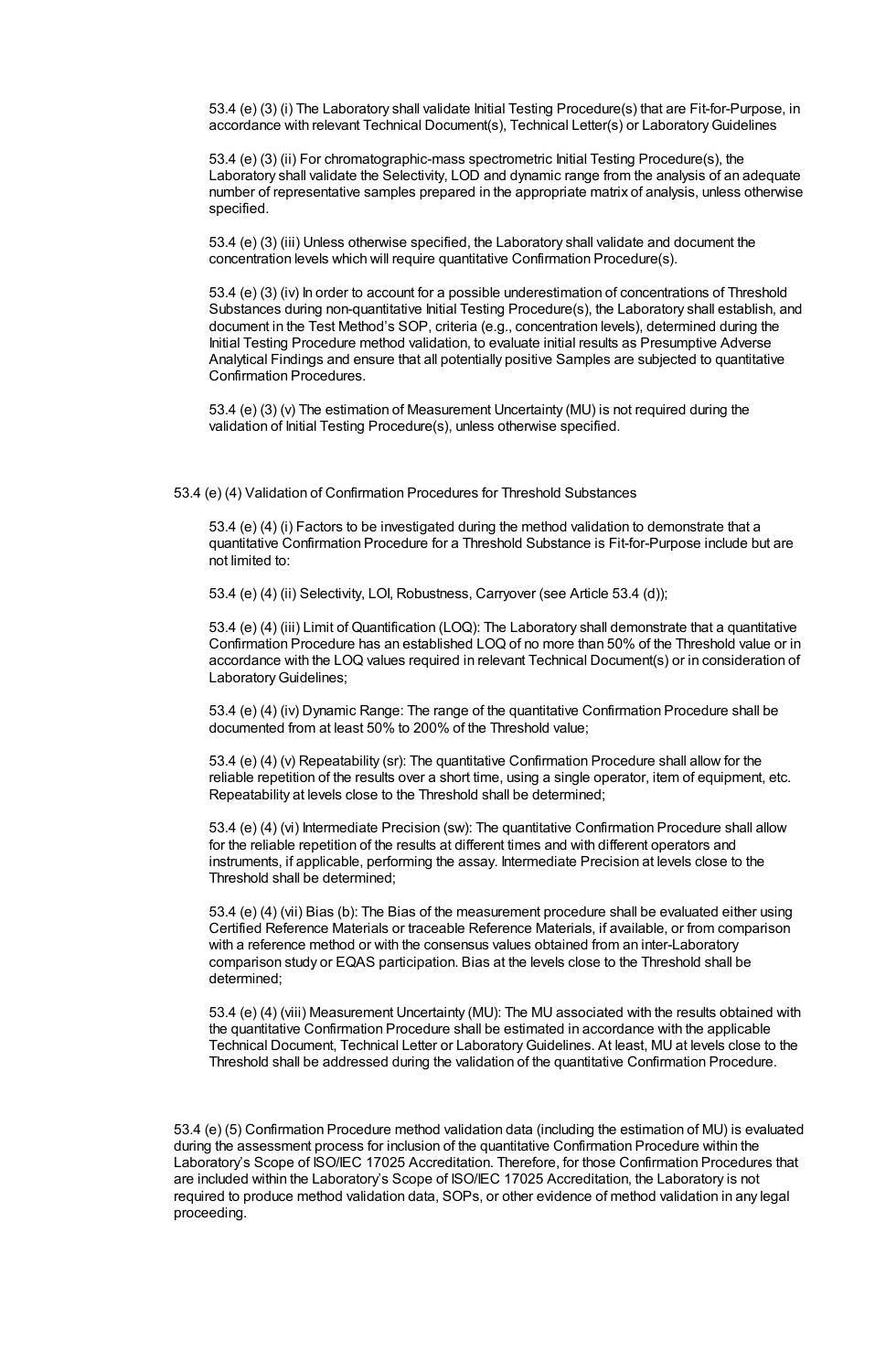#### 53.5 Sample Analysis

53.5 (a) Laboratories shall analyze Samples collected by the Agency using Race Day or Out-of-Competition Analytical Testing menus to detect the presence of Prohibited Substances or Prohibited Methods only (as defined in the Prohibited List).

53.5 (b) Covered Persons and their representatives are not permitted to be present for any aspect of Sample analysis or processing described in the ESL, Technical Documents, Technical Letters, LaboratoryGuidelines, or Laboratory SOPs. In addition, Covered Persons are not permitted to have a Sample transferred to be tested at a laboratory.

53.5 (c) Laboratories may analyze Samples for the following, in which case the results of the analysis shall not be reported as an Atypical Finding or an Adverse Analytical Finding:

53.5 (c) (1) Non-prohibited substances or methods that are included in the Agency Monitoring Program (see Protocol);

53.5 (c) (2) Non-prohibited substances for results interpretation purposes (e.g., non-prohibited substances that share Metabolite(s) or degradation products with Prohibited Substances), if applicable;

53.5 (c) (3) Non-prohibited substances or methods requested as part of a Results Management process by an adjudicatory body or the Agency;

53.5 (c) (4) Non-prohibited substances or methods requested by the Agency as part of its safety Protocol, Protocol of conduct or other regulations (see comments to Protocol); or

53.5 (c) (5) Additional analyses for quality assurance/quality improvement/method development or research purposes, in accordance with the requirements indicated in Article 53.11 (d).

53.5 (d) At minimum, all Laboratories are required to implement all mandatory Analytical Testing Procedures, as determined by the Agency in compliance with relevant Technical Document(s) and Technical Letter(s). Laboratories may implement additional methods for the analysis of particular Prohibited Substances or Prohibited Methods.

53.5 (e) Analytical Testing Procedure(s) included in the Laboratory's Scope of ISO/IEC 17025 Accreditation shall be considered as Fit-for-Purpose and therefore the Laboratory shall not be required to provide method validation documentation, SOPs or EQAS performance data in support of an Adverse Analytical Finding.

53.5 (f) However, if the Analytical Testing Procedure has not been included yet in the Laboratory's Scope of ISO/IEC 17025 Accreditation, the Laboratory shall validate the procedure in compliance with the ESL and the applicable Technical Document(s), Technical Letter(s) or LaboratoryGuidelines prior to its application to the analysis of Samples. In such cases, the Laboratory may be required to provide method validation documentation or EQAS performance data in support of an Adverse Analytical Finding(see Article 51.4 (b) (ii)).

53.5 (g) Laboratories may, on their own initiative and prior to reporting a test result, apply additional Analytical Testing Procedures to analyze Samples for Prohibited Substances or Prohibited Methods not included in the standard Analytical Testing menu, provided that the additional work is conducted at the Laboratory's expense and does not significantly affect the possibility to submit the Sample, as identified by the Agency, to Further Analysis. Results from any such analysis shall be reported to, and in a form designated by, the Agency and have the same validity and Consequences as any other analytical result.

53.5 (h) Application of Initial Testing Procedure(s)

53.5 (h) (1) The objective of the Initial Testing Procedure is to obtain information about the potential presence of Prohibited Substance(s) or Metabolite(s) of Prohibited Substance(s), or Marker(s) of the Use of a Prohibited Substance or Prohibited Method. Results from Initial Testing Procedure(s) can be included as part of longitudinal studies (e.g., endogenous steroid), provided that the method is Fit-for-Purpose.

53.5 (h) (2) The Initial Testing Procedure(s) shall fulfil the following requirements:

53.5 (h) (2) (i) The Initial Testing Procedure(s) shall be Fit-for-Purpose;

53.5 (h) (2) (ii) The Initial Testing Procedure(s) shall be performed on Aliquot(s) taken from the container identified as the "A" Sample;

53.5 (h) (2) (iii) The Initial Testing Procedure(s) shall be recorded, as part of the Sample (or Sample batch) record, each time it is conducted;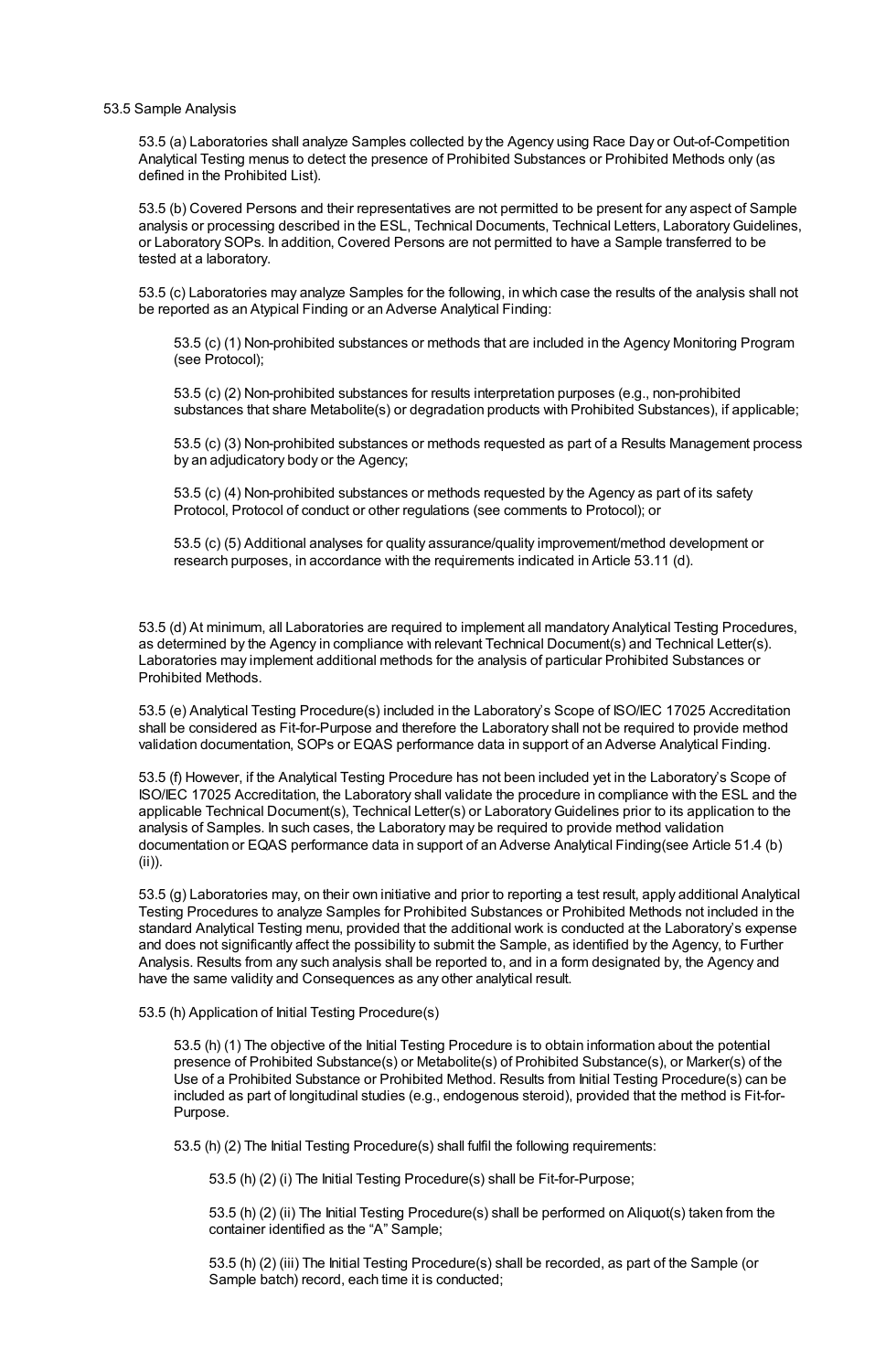53.5 (h) (2) (iv) All batches undergoing an Initial Testing Procedure(s) shall include appropriate negative and positive quality controls prepared in the matrix of analysis, unless otherwise specified;

53.5 (h) (2) (v) The Initial Testing Procedure(s) for Non-Threshold Substances shall include appropriate controls of representative substance(s) at or below the MRPL;

53.5 (h) (2) (vi) The Initial Testing Procedure(s) for Threshold Substances shall include appropriate controls close to the Threshold, unless otherwise specified;

53.5 (h) (2) (vii) Results from Initial Testing Procedure(s) are not required to consider the associated MU, unless otherwise specified;

53.5 (h) (2) (viii) The Laboratory shall establish criteria, based on its method validation and in accordance with its SOP, to evaluate results from an Initial Testing Procedure(s) as a Presumptive Adverse Analytical Finding, which would trigger confirmation analyses.

#### 53.5 (i) Application of Confirmation Procedures

53.5 (i) (1) The objective of the Confirmation Procedure is to obtain a result, which supports or does not support the reporting of an Adverse Analytical Findingor Atypical Finding.

53.5 (i) (10) Repetition of the "A" Confirmation Procedure

53.5 (i) (10) (i) The Laboratory may repeat the Confirmation Procedure for an "A" Sample, if appropriate, (e.g., quality control failure, chromatographic peak interferences, inconclusive "A" confirmation results). In that case, the previous test result shall be nullified. Each repeat confirmation shall be performed using a new Aliquot(s) taken from the "A" Sample container and shall be recorded.

#### 53.5 (i) (11) "A" Confirmation Procedure for Non-Threshold Substances

53.5 (i) (11) (i) For Non-Threshold Substances without Minimum Reporting Levels, Adverse Analytical Findingor Atypical Finding decisions for the "A" Sample shall be based on the identification of the Non-Threshold Substance or its characteristic Metabolite(s) or Marker(s), as applicable, in compliance with the relevant Technical Document, Technical Letter or in consideration of Laboratory Guidelines.

53.5 (i) (11) (ii) For Non-Threshold Substances with Minimum Reporting Levels as specified in the TD, Adverse Analytical Finding decisions for the "A" Sample should be based on the identification of the Non-Threshold Substance or its characteristic Metabolite(s) or Marker(s), in compliance with the TD, at an estimated concentration greater than the Minimum Reporting Level, unless there is justification for reporting the finding at levels below the Minimum Reporting Level (e.g., if the analysis forms part of an ongoing investigation).

### 53.5 (i) (12) "A" Confirmation Procedure for Threshold Substances

53.5 (i) (12) (i) For Threshold Substances, Adverse Analytical Findingor Atypical Finding decisions for the "A" Sample shall be based on the confirmed identification (in accordance with the TD, applicable to Confirmation Procedures based on chromatography-mass spectrometry) of the Threshold Substance and/or its Metabolite(s) or Marker(s) and their quantitative determination in the Sample at a level exceeding the value of the relevant Decision Limit, which is specified in the TD DL or other applicable Technical Document(s) or Laboratory Guidelines.

53.5 (i) (12) (ii) Quantitative Confirmation Procedures for Threshold Substances shall be based on the determination of the mean of measured analytical values (e.g., concentrations, chromatogram peak heights or areas) or the ratio/score calculated from the mean(s) of the measured analytical values of three (3) "A" Sample Aliquots, unless otherwise specified. If there is not enough Sample volume to analyze three (3) Aliquots, the maximum number of Aliquots that can be prepared should be analyzed.

53.5 (i) (12) (iii) By determining that the test result exceeds the Decision Limit, the quantitative Confirmation Procedure establishes that the Threshold Substance or its Metabolite(s) or Marker(s)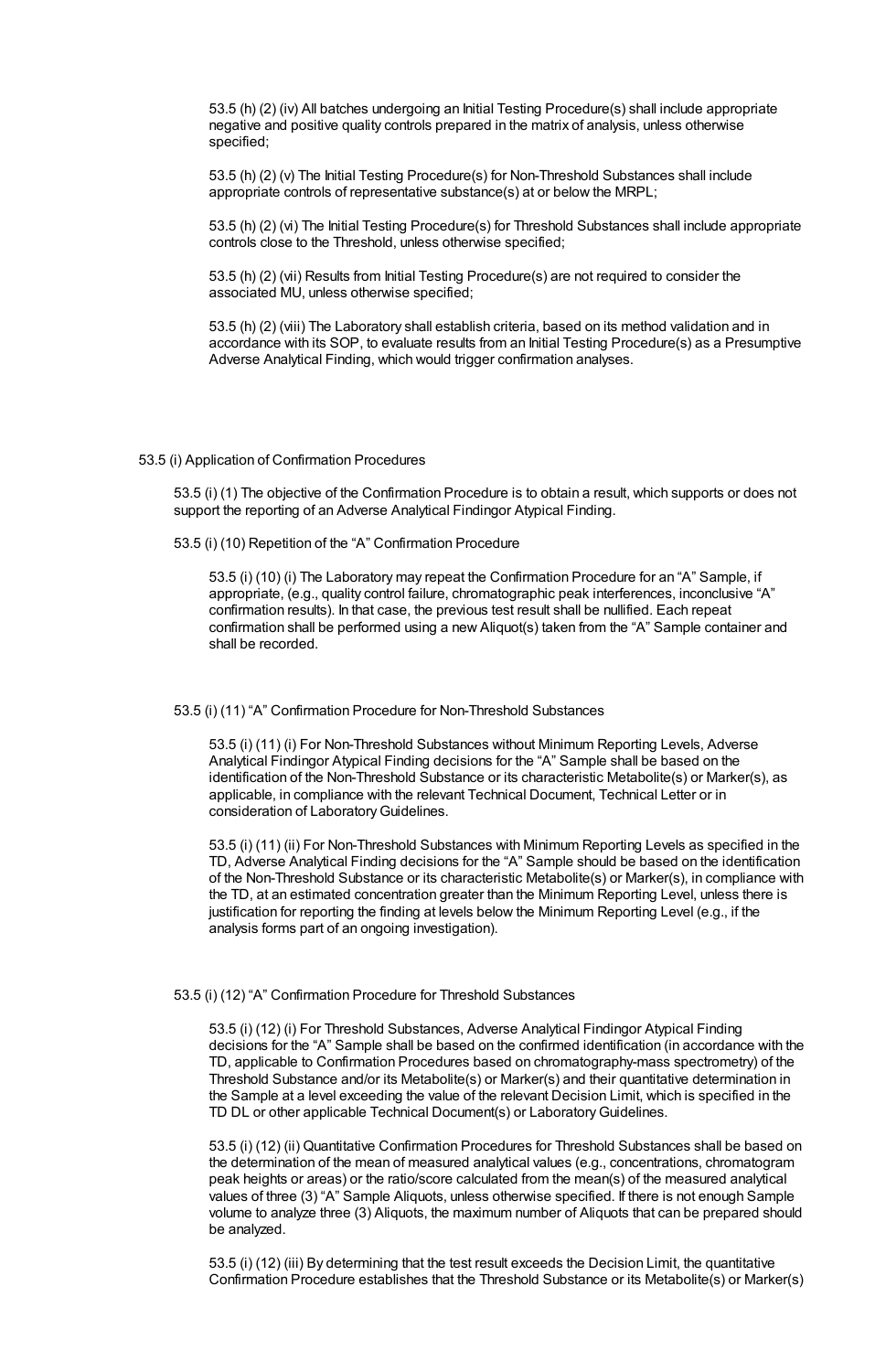is present in the Sample at a level greater than the Threshold, with a statistical confidence of at least 95% (for more information, refer to the TD DL).

53.5 (i) (12) (iv) For Threshold Substances, Markers of the "steroid profile", or any other Prohibited Substance that may be produced endogenously at low levels, Adverse Analytical Findingdecisions for the "A" Sample may also be based on the application of any Fit-for-Purpose Confirmation Procedure that establishes the exogenous origin of the Prohibited Substance or its Metabolite(s) or Marker(s). Atypical Findings may result from non-conclusive determinations of the origin (endogenous vs. exogenous) of the Prohibited Substance or its Metabolite(s) or Marker(s).

53.5 (i) (13) "B" Confirmation Procedure:

53.5 (i) (14) Testing Laboratory

53.5 (i) (14) (i) The "B" Confirmation Procedure shall be performed in the same Laboratory as the "A" Confirmation Procedure, unless there are exceptional circumstances, as determined by the Agency and with the Agency's prior written approval, which prevent the "B" Confirmation Procedure from being performed in the same Laboratory. A different analyst must perform the "B" analytical procedure. The same individual(s) that performed the "A" analysis may perform instrumental set up and performance checks and verify results.

53.5 (i) (15) Notification and Timing of "B" Confirmation Procedure

53.5 (i) (15) (i) The "B" Confirmation Procedure shall only be performed by the Laboratory upon request by the Agency.

53.5 (i) (15) (ii) The Agency should inform the Laboratory, in writing, within fifteen (15) days following the reporting of an "A" Sample Adverse Analytical Findingby the Laboratory, whether the "B" Confirmation Procedure shall be conducted. This includes situations when the Covered Person does not request the "B" Sample analysis or expressly or implicitly waives their right to the analysis of the "B" Sample, but the Agency decides that the "B" Confirmation Procedure shall still be performed.

53.5 (i) (15) (iii) If the "B" Confirmation Procedure is to be performed, either upon the request of and payment by the Covered Person in accordance with the Protocol or the Agency, it should be performed as soon as possible after the Agency has provided such notice to the Laboratory.

53.5 (i) (15) (iv) The timing of the "B" Confirmation Procedure may be strictly fixed within a very short period of time and without any possible postponement, if circumstances so justify it. This can notably and without limitation be the case when a postponement of the "B" Sample analysis could significantly increase the risk of Sample degradation and/or inadequately delay the decisionmaking process in the given circumstances (e.g., and without limitation, during or in view of a Covered Horserace requiring rapid completion of the Sample analysis).

53.5 (i) (16) Opening, Aliquoting and Resealing of "B" Sample

53.5 (i) (16) (i) The "B" Confirmation Procedure shall be performed using Aliquot(s) taken from the container defined as the "B" Sample.

53.5 (i) (16) (ii) If the "B" Sample container was not properly sealed and/or showed signs of Tampering, or if the identifying numbers did not match those on the Sample collection documentation, the Laboratory shall not proceed with the "B" Confirmation Procedure and will inform the Agency immediately to obtain instructions. In such cases, the "B" Confirmation Procedure may have to be re-scheduled.

53.5 (i) (16) (iii) The Laboratory shall ensure that the "B" Sample container is opened and Aliquots for the "B" Confirmation Procedure are taken.

53.5 (i) (16) (iv) The Laboratory shall also ensure that, after opening and taking Aliquots for the "B" Confirmation Procedure, the "B" Sample is properly resealed.

53.5 (i) (16) (v) At a minimum, the Laboratory Director or representative shall sign another part of the Laboratory documentation attesting that the "B" Sample opening and aliquoting procedures and that the "B" Sample was properly resealed.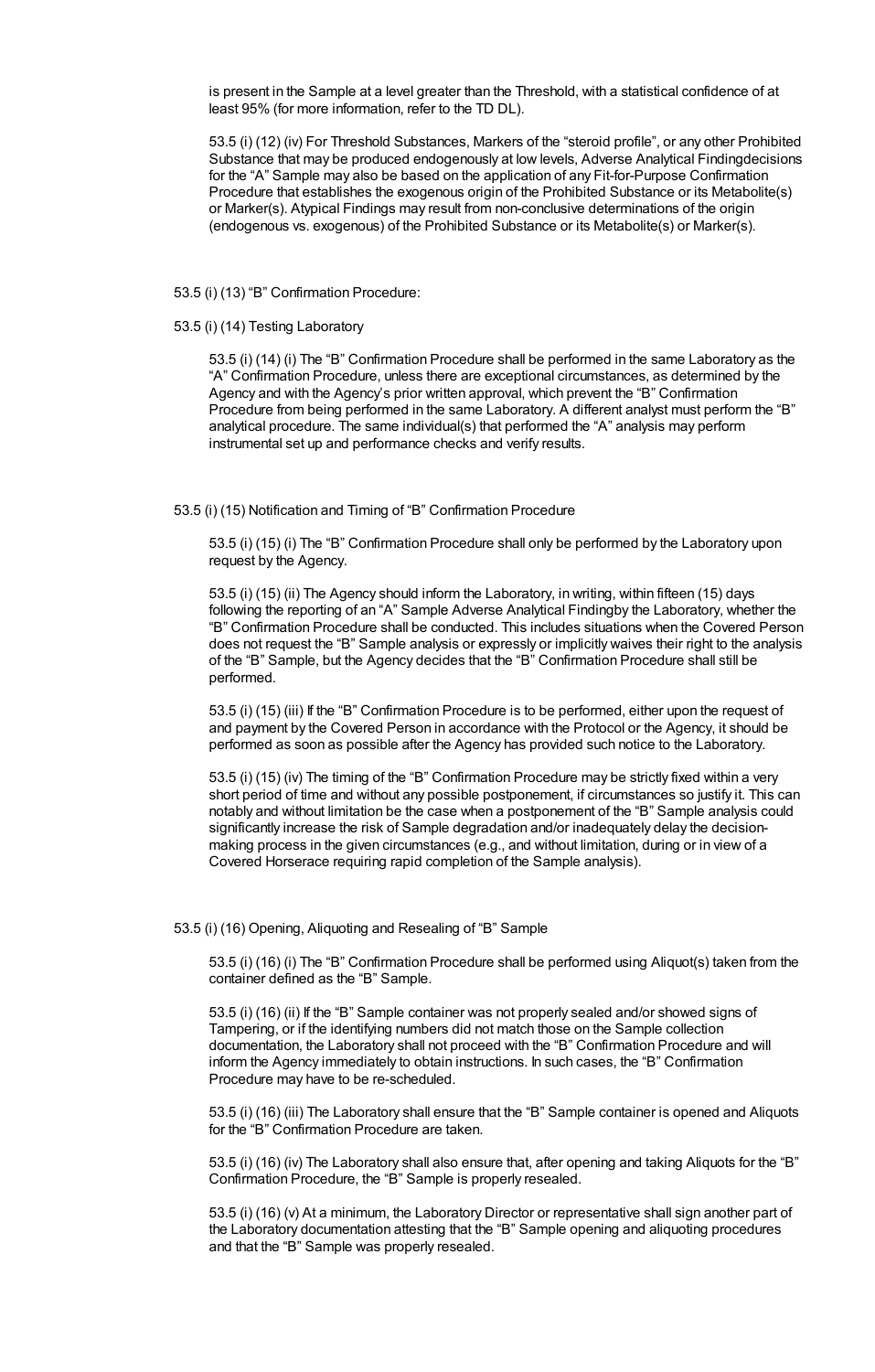#### 53.5 (i) (17) Target Analyte(s)

53.5 (i) (17) (i) If more than one (1) Prohibited Substance, Metabolite(s) of a Prohibited Substance, or Marker(s) of the Use of a Prohibited Substance or Prohibited Method has been confirmed in the "A" Confirmation Procedure, the Laboratory shall confirm as many of the Adverse Analytical Findings as possible given the "B" Sample volume available. The decision on the prioritization for the confirmation(s) shall be made to prioritize the analysis of the Prohibited Substance(s) or Prohibited Method(s) that carry the longest potential period of Ineligibility. The prioritization decision should be made in consultation with the Agency and documented.

#### 53.5 (i) (18) Repetition of the "B" Confirmation Procedure

53.5 (i) (18) (i) The Laboratory may repeat the Confirmation Procedure for a "B" Sample, if appropriate, (e.g., quality control failure, chromatographic peak interferences, inconclusive "B" confirmation results). In that case, the previous test result shall be nullified. The Laboratory may repeat the "B" Confirmation Procedure using the remaining volume of the same Aliquot initially taken from the "B" Sample container. However, if there is not enough volume left of the initial Aliquot, then the Laboratory shall use a new Aliquot(s) taken from the re-sealed "B" Sample container. Each Aliquot used shall be documented.

#### 53.5 (i) (19) "B" Confirmation with Negative Results

53.5 (i) (19) (i) If the final "B" confirmation results are negative, the Analytical Testing result shall be considered a Negative Finding. The Laboratory shall notify the Agency immediately. If requested by the Agency, the Laboratory shall conduct an internal investigation of the causes of the discrepancy between the "A" and "B" Sample results.

53.5 (i) (2) A Confirmation Procedure for a Non-Threshold Substance with a Minimum Reporting Level, or other control limit may also be performed if the result estimated from the Initial Testing Procedure(s) is lower than the applicable Minimum Reporting Level, as determined by the Laboratory in accordance with the method's validation results, or as specifically required by the Agency.

53.5 (i) (20) "B" Confirmation Procedure for Non-Threshold Substances and exogenous Threshold **Substances** 

53.5 (i) (20) (i) For Non-Threshold Substances (including those with Minimum Reporting Levels as specified in the TD) and exogenous Threshold Substances, the "B" Sample results shall only confirm the presence of the Prohibited Substance(s) or its Metabolite(s) or Marker(s) identified in the "A" Sample (in compliance with the TD) for the Adverse Analytical Findingto be valid, unless otherwise specified. No quantification or estimation of concentrations of such Prohibited Substance, or its Metabolite(s) or Marker(s) is necessary.

### 53.5 (i) (21) "B" Confirmation Procedure for Threshold Substances

53.5 (i) (21) (i) For Threshold Substances, Adverse Analytical Findingdecisions for the "B" Sample results shall be based on the confirmed identification (in accordance with the TD), applicable to Confirmation Procedures based on chromatography-mass spectrometry) of the Threshold Substance or its Metabolite(s) or Marker(s) and their quantitative determination in the Sample at a level exceeding the value of the relevant Threshold as specified in Technical Document(s) or LaboratoryGuidelines. Comparison of the measured value of the "B" Sample to the measured value of the "A" Sample is not necessary to establish "B" Sample confirmation. The "B" Sample value is only required to exceed the applicable Threshold.

53.5 (i) (21) (ii) Quantitative "B" Confirmation Procedures for Threshold Substances shall be based on the determination of the mean of measured analytical values (e.g., concentrations, chromatogram peak heights or areas) or the ratio/score calculated from the mean(s) of the measured analytical values of three (3) "B" Sample Aliquots, unless otherwise specified. If there is not enough Sample volume to analyze three (3) Aliquots, the maximum number of Aliquots that can be prepared should be analyzed.

53.5 (i) (21) (iii) For Threshold Substances or any other Prohibited Substance that may be produced endogenously at low levels, Adverse Analytical Findingdecisions for the "B" Sample results may also be based on the application of any Fit-for-Purpose Analytical Testing Procedure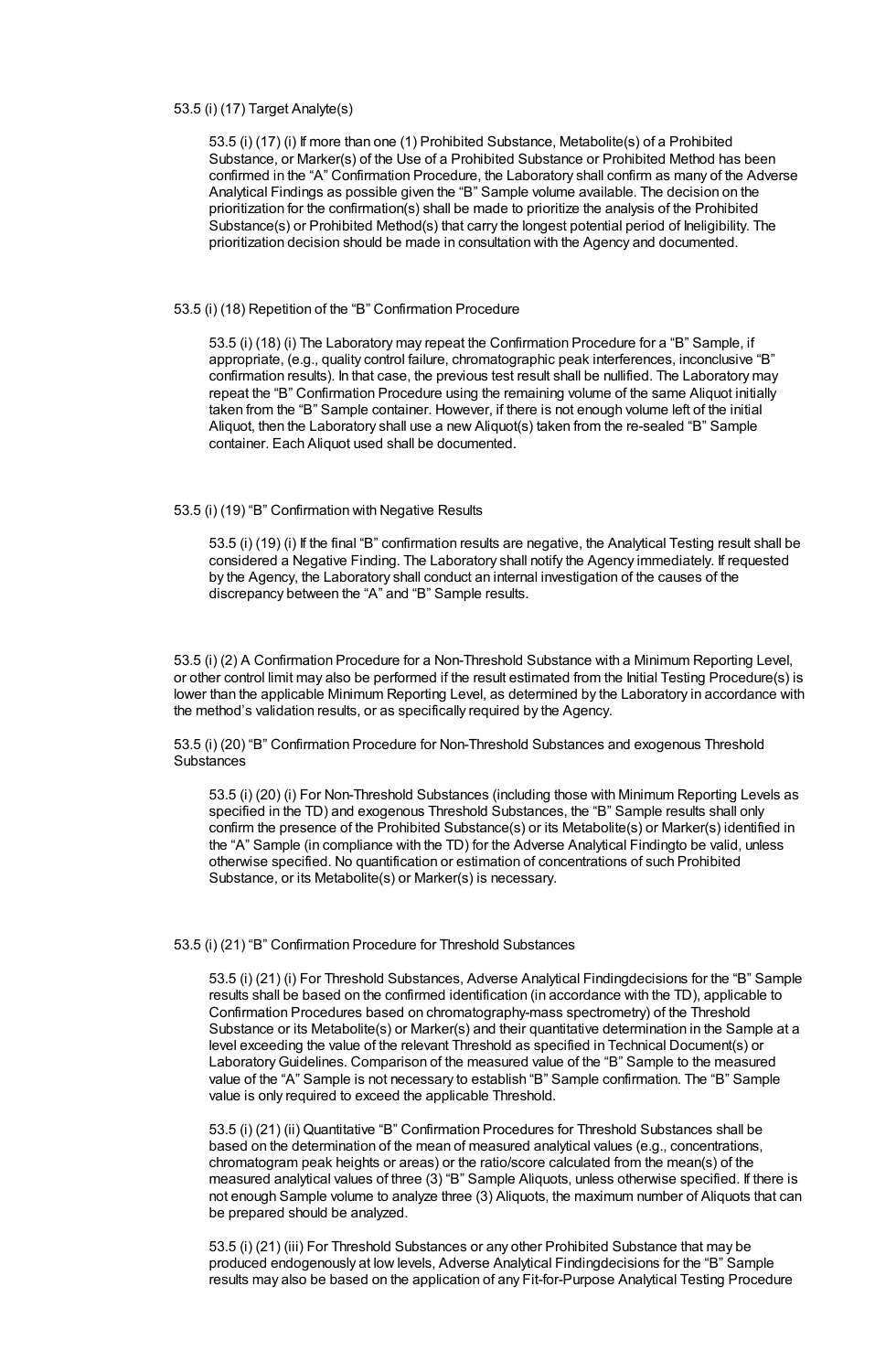that establishes the exogenous origin of the Prohibited Substance and/or its Metabolite(s) or Marker(s). Atypical Findings may result from non-conclusive determinations of the origin (endogenous vs. exogenous) of the Prohibited Substance or its Metabolite(s) or Marker(s).

53.5 (i) (22) Further Analysis:

53.5 (i) (23) Further Analysis of stored Samples shall, as a matter of principle, be aimed at detecting all the Prohibited Substance(s) or Metabolite(s) of Prohibited Substance(s), or Marker(s) of the Use of a Prohibited Substance or Prohibited Method included in the Prohibited List in force at the time of the collection of the Sample(s).

53.5 (i) (24) Selection of Samples and Laboratories for Further Analysis:

53.5 (i) (24) (i) Stored Samples may be selected for Further Analysis at the discretion of the Agency.

53.5 (i) (24) (ii) The choice of which Laboratory will conduct the Further Analysis will be made by the Agency. Requests to the Laboratory for Further Analysis shall be made in writing and be recorded as part of the Sample's documentation.

53.5 (i) (24) (iii) When a Sample has been reported as a Negative Finding or Atypical Finding, there is no limitation on the Agency to conduct Further Analysis on the Sample.

53.5 (i) (24) (iv) Further Analysis may also be performed on stored Samples, which were previously reported as Adverse Analytical Findings. Any Prohibited Substance or Prohibited Method detected, which was prohibited at the time of Sample collection, shall be reported.

53.5 (i) (24) (v) Previously acquired Initial Testing Procedure(s) data may also be re-evaluated for the presence of Prohibited Substances or their Metabolite(s) or Marker(s) of Prohibited Substances or Prohibited Methods, at the initiative the Agency or the Laboratory itself. The results of such re-evaluation, if suspicious, shall be communicated to the Agency, and may lead to Further Analysis.

53.5 (i) (25) Analytical Testing Procedures for Further Analysis of Stored Samples:

53.5 (i) (25) (i) Further Analysis of stored Samples shall be performed under the ESL, Technical Documents, Technical Letters in effect at the time the Further Analysis is performed. Any Laboratory Guidelines may also be referenced.

53.5 (i) (25) (ii) Further Analysis of stored Samples includes, notably, but without limitation, the application of newly developed or more sensitive Analytical Testing Procedures and/or the analysis of new target Analytes of Prohibited Substance(s) or Prohibited Method(s) [e.g., Metabolite(s) and/or Marker(s)], which were not known or not included in the initial Analytical Testing of the Sample.

53.5 (i) (25) (iii) Depending on the circumstances, and to ensure an effective and targeted use of the available Sample volume, priorities may be set, and/or the scope of the Further Analysis restricted to specific analyses (in particular, but without limitation, to analyses based on new or improved Analytical Testing Procedures).

53.5 (i) (26) Further Analysis of Stored Samples Process

53.5 (i) (27) Use of the "A" Sample:

53.5 (i) (27) (i) The Agency may instruct the Laboratory to use the "A" Sample for both the Initial Testing Procedure(s) and the "A" Confirmation Procedure(s), to use it only for the Initial Testing Procedure(s) or not to use the "A" Sample for Further Analysis at all.

53.5 (i) (27) (ii) If the Laboratory has been instructed to perform only Initial Testing Procedure(s) on the "A" Sample, any suspicious analytical result obtained from the "A" Sample shall be considered as a Presumptive Adverse Analytical Finding, irrespective of the Analytical Testing Procedure applied, and shall be confirmed using the split "B" Sample (see below).

53.5 (i) (27) (iii) When a Confirmation Procedure is performed on the "A" Sample and an Adverse Analytical Findingis reported on this basis, the "B" Confirmation Procedure shall be applicable (as per Article 53.7 (g)).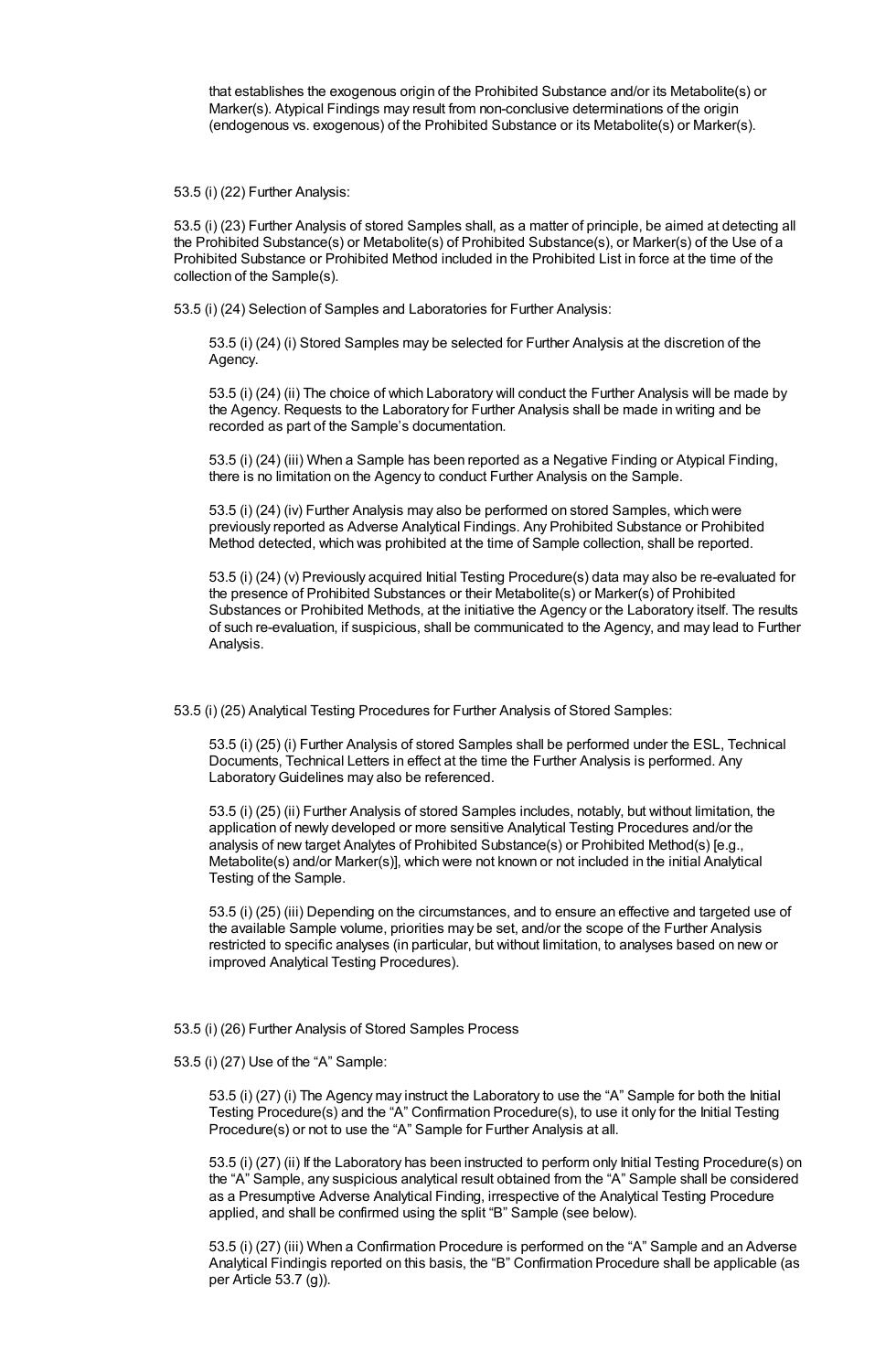53.5 (i) (28) Use of the split "B" Sample:

53.5 (i) (28) (i) When the "A" Sample is used only for the Initial Testing Procedure(s) or is not used at all during Further Analysis, the "B" Sample shall be split and used for analysis. The "B" Sample shall be split into two fractions, in accordance with Article 53.3 (f).

53.5 (i) (28) (ii) In the event an Adverse Analytical Findingis notified based on the results of a Confirmation Procedure of the first fraction of the "B" Sample, the second split fraction of the "B" Sample shall be deemed as the "B" Sample. If applicable, a "B" confirmation shall be decided and performed in accordance with Article 53.7 (g).

#### 53.5 (i) (29) Alternative Biological Matrices

53.5 (i) (29) (i) Any negative Analytical Testing results obtained from hair, hoof, saliva or other biological material shall not be used to counter Adverse Analytical Findings or Atypical Findings from urine or blood (including whole blood, plasma or serum).

53.5 (i) (3) A result obtained in the Initial Testing Procedure(s) for a Threshold Substance higher than the Threshold requires a Confirmation Procedure. A Confirmation Procedure may also be performed if the result obtained in the Initial Testing Procedure is lower than the Threshold, as determined by the Laboratory or as specifically required by the Agency.

53.5 (i) (4) Irregularities in the Initial Testing Procedure(s) shall not invalidate an Adverse Analytical Finding, which is adequately established by a Confirmation Procedure.

53.5 (i) (5) The Confirmation Procedure(s) shall fulfil the following requirements:

53.5 (i) (5) (i) The Confirmation Procedure(s) shall be Fit-for-Purpose, including the estimation of the MU associated with a quantitative Confirmation Procedure;

53.5 (i) (5) (ii) The Confirmation Procedure(s) shall be recorded, as part of the Sample (or Sample batch) record, each time it is conducted;

53.5 (i) (5) (iii) The Confirmation Procedure shall have equal or greater Selectivity than the Initial Testing Procedure(s) and shall provide accurate quantification results (applicable to Threshold Substances). The Confirmation Procedure should incorporate, when possible and adequate, a different Sample extraction protocol and/or a different analytical methodology, unless otherwise specified;

53.5 (i) (5) (iv) All batches undergoing a Confirmation Procedure shall include appropriate negative and positive quality controls prepared in the matrix of analysis.

#### 53.5 (i) (6) Confirmation Procedure Methods

53.5 (i) (6) (i) Mass spectrometry (MS) coupled to chromatographic separation (e.g., gas or liquid chromatography) is the analytical technique of choice for confirmation of most Prohibited Substances, Metabolite(s) of a Prohibited Substance, or Marker(s) of the Use of a Prohibited Substance or Prohibited Method. These are acceptable methods for both the Initial Testing Procedure(s) and the Confirmation Procedure.

- 53.5 (i) (7) "A" Confirmation Procedure:
- 53.5 (i) (8) Aliquots

53.5 (i) (8) (i) The "A" Confirmation Procedure shall be performed using new Aliquot(s) taken from the container identified as the "A" Sample. At this point, the link between the Sample external Protocol as shown in the Sample container and the Laboratory internal Sample Protocol shall be verified.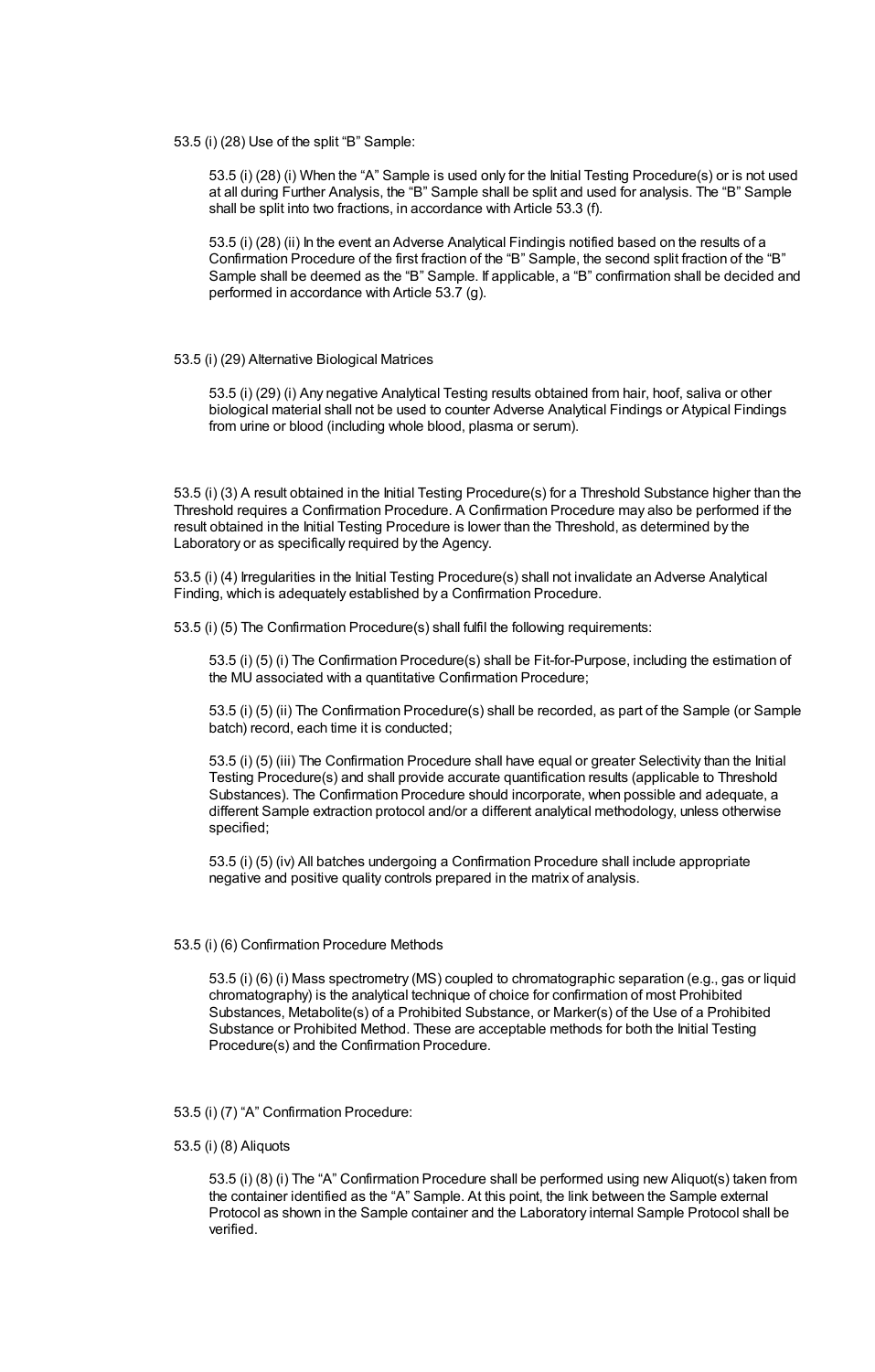## 53.5 (i) (9) Target Analyte(s)

53.5 (i) (9) (i) If the presence of more than one (1) Prohibited Substance, Metabolite(s) of a Prohibited Substance, or Marker(s) of the Use of a Prohibited Substance or Prohibited Method is detected by the Initial Testing Procedure(s), the Laboratory shall confirm as many of the Presumptive Adverse Analytical Findings as reasonably possible (such decision should consider the volumes available in the "A" and "B" Samples). The confirmation(s) shall prioritize the identification and/or quantification of the Prohibited Substance(s) or Prohibited Method(s) that carry the longest potential period of Ineligibility. The prioritization decision shall be made in consultation with the Agency and documented.

### 53.6 Assuring the Validity of Analytical Results

53.6 (a) The Laboratory shall monitor its analytical performance and the validity of test results by operating quality control schemes, which are appropriate to the type and frequency of Analytical Testing performed by the Laboratory. The resulting data should be recorded in such a way that trends are detectable and, where practicable, statistical techniques should be applied to review the results.

53.6 (b) All quality control procedures shall be documented by the Laboratory. The range of quality control activities include, but are not limited to:

53.6 (b) (1) Use of appropriate quality control samples (QCs)

53.6 (b) (1) (i) Appropriate positive and negative QCs shall be included in every analytical run both for the Initial Testing Procedure(s) and Confirmation Procedure(s), unless otherwise specified.

53.6 (b) (1) (ii) Appropriate internal standard(s) shall be used for chromatographic methods.

53.6 (b) (1) (iii) For Threshold Substances, quality control charts (QC-charts) referring to appropriate control limits depending on the Analytical Testing Procedure employed (e.g., +/- 2SD; +/- 3SD; +/- U95%), shall be regularly used to monitor method performance and inter-batch variability (when applicable).

53.6 (b) (2) Implementation of an Internal Quality Assurance Scheme (iQAS)

53.6 (b) (2) (i) The Laboratory shall establish a functional and robust iQAS program, in accordance with the requirements of ISO/IEC 17025, which challenges the entire scope of the Analytical Testing process (i.e., from Sample accessioning through result reporting). The Laboratory shall implement a procedure that prevents the submission of iQAS results to the Agency.

53.6 (b) (2) (ii) The iQAS plan shall include and evaluate as many Laboratory procedures as possible, including the submission of a sufficient number of test samples on a regular basis (e.g., monthly) and shall incorporate as many categories of Prohibited Substances and Prohibited Methods as possible.

53.6 (b) (2) (iii) The Laboratory shall have a dedicated SOP for the iQAS program, which incorporates a detailed procedure for the planning, preparation, (blind and/or double-blind) introduction of the iQAS samples and management of the iQAS results (reviewing and follow-up of nonconformities).

53.6 (b) (3) Mandatory participation in the Agency EQAS (see relevant Section).

53.6 (b) (4) Implementation of Internal Audits:

53.6 (b) (4) (i) Internal audits shall be conducted in accordance with the requirements of ISO/IEC 17025, and shall have a dedicated SOP incorporating a detailed procedure for the planning and performance of the audits, the training and selection of internal auditors, specification of their auditing activities, as well as for management of the internal audit conclusions (reviewing and follow-up of nonconformities).

53.6 (b) (4) (ii) Internal audit responsibilities may be shared amongst personnel provided that any Laboratory staff member does not audit their own area.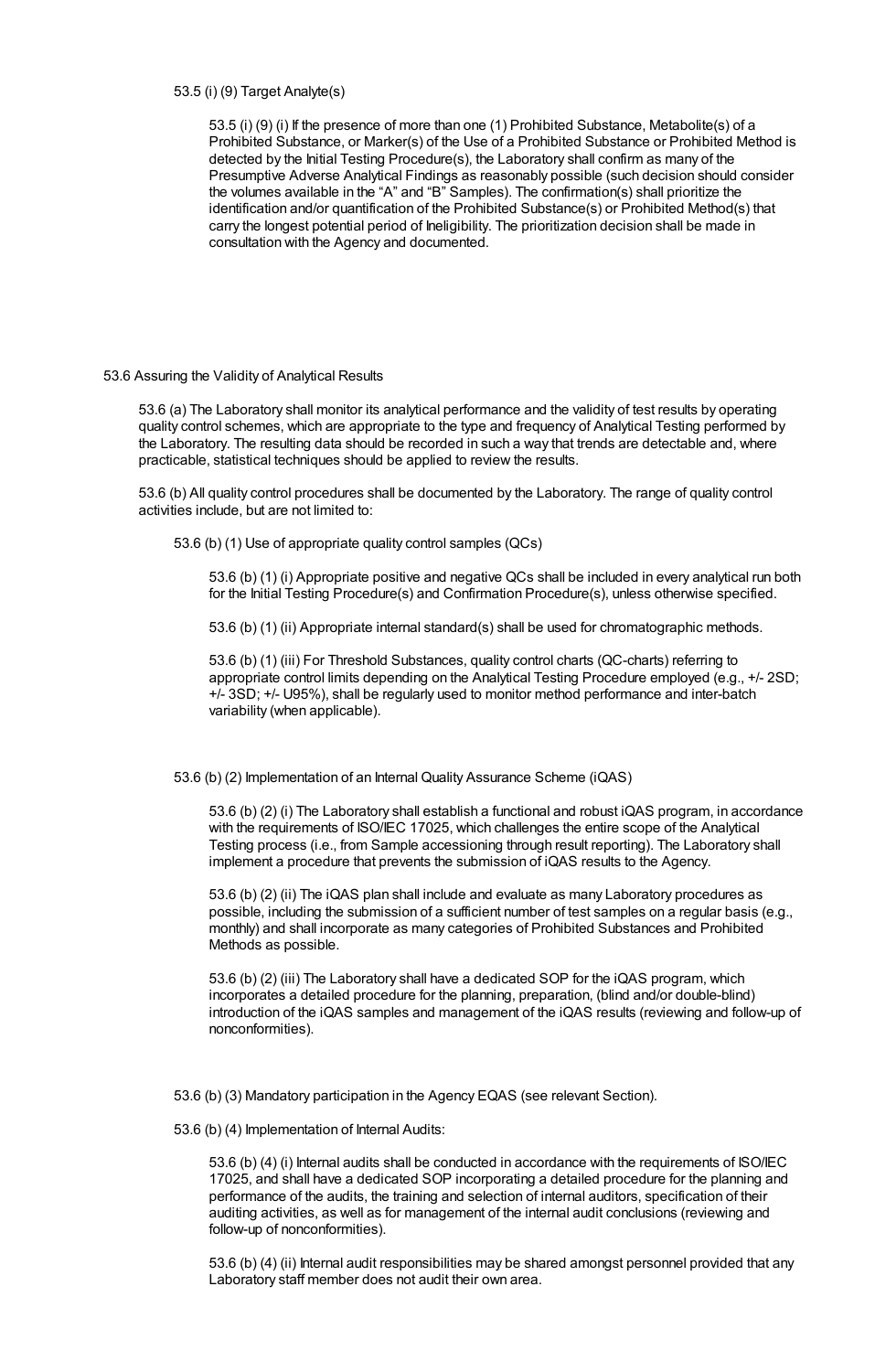53.6 (b) (4) (iii) Internal audits shall be carried out by qualified Laboratory staff members. In addition, qualified members of the Laboratory's host organization (e.g., university, institute, company) may also be included in the internal auditing teams.

53.6 (b) (5) Implementation of External Audits

53.6 (b) (5) (i) Laboratories may also consider having their procedures and systems audited by other Laboratory Directors or external auditors. However, this shall not replace the performance of internal audits by the Laboratory.

#### 53.7 Results Management

53.7 (a) Review of Results

53.7 (b) The Laboratory shall conduct a minimum of one (1) independent review of all Initial Testing Procedure(s) raw data and results. The review process shall be recorded.

53.7 (c) A minimum of two (2) Certifying Scientists shall conduct an independent review of all Adverse Analytical Findings and Atypical Findings before a test result is reported. Evidence of the review and approval of the analytical run/batch shall be recorded.

### 53.7 (c) (1) Second Opinion

53.7 (c) (1) (i) The Laboratory may request a second opinion from other Laboratory(-ies) before reporting an Adverse Analytical Findingor Atypical Finding. Such requests for second opinions may be required by specific Technical Document(s) or Technical Letters, required by the Agency from certain Laboratory(-ies) for all or for specific Analytical Testing Procedures under certain conditions (e.g., following the recent obtaining of HEAL accreditation or after a period of Suspension or Analytical Testing Restriction), or requested at the discretion of the Laboratory (e.g., for firstly detected Analytes or for difficult to interpret findings). In any case, the request for a second opinion shall be made in writing and the second opinion received shall be recorded as part of the Sample's documentation. Any transfer of data and information necessary for the second opinion shall be made securely and respecting the confidentiality of the analytical data and any other information.

53.7 (c) (1) (ii) The Laboratory that performed the analysis is responsible for the result and for issuing the final Test Report.

53.7 (c) (2) Laboratory Review of Adverse Analytical Findings and Atypical Findings

53.7 (c) (2) (i) At a minimum, the review of Adverse Analytical Findings and Atypical Findings shall include:

53.7 (c) (2) (ii) Documentation linking the Sample (as specified in the Sample collection documentation) to the Laboratory Internal Chain of Custody Documentation;

53.7 (c) (2) (iii) Laboratory Internal Chain of Custody documentation;

53.7 (c) (2) (iv) Initial Testing Procedure(s) and Confirmation Procedure(s) analytical data and calculations;

53.7 (c) (2) (v) Quality control data;

53.7 (c) (2) (vi) Completeness of technical and analytical documentation supporting the reported findings; Compliance of test data with the Analytical Testing Procedure's validation results (e.g., MU);

53.7 (c) (2) (vii) Assessment of the existence of significant data or information that would cast doubt on or refute the Laboratory findings;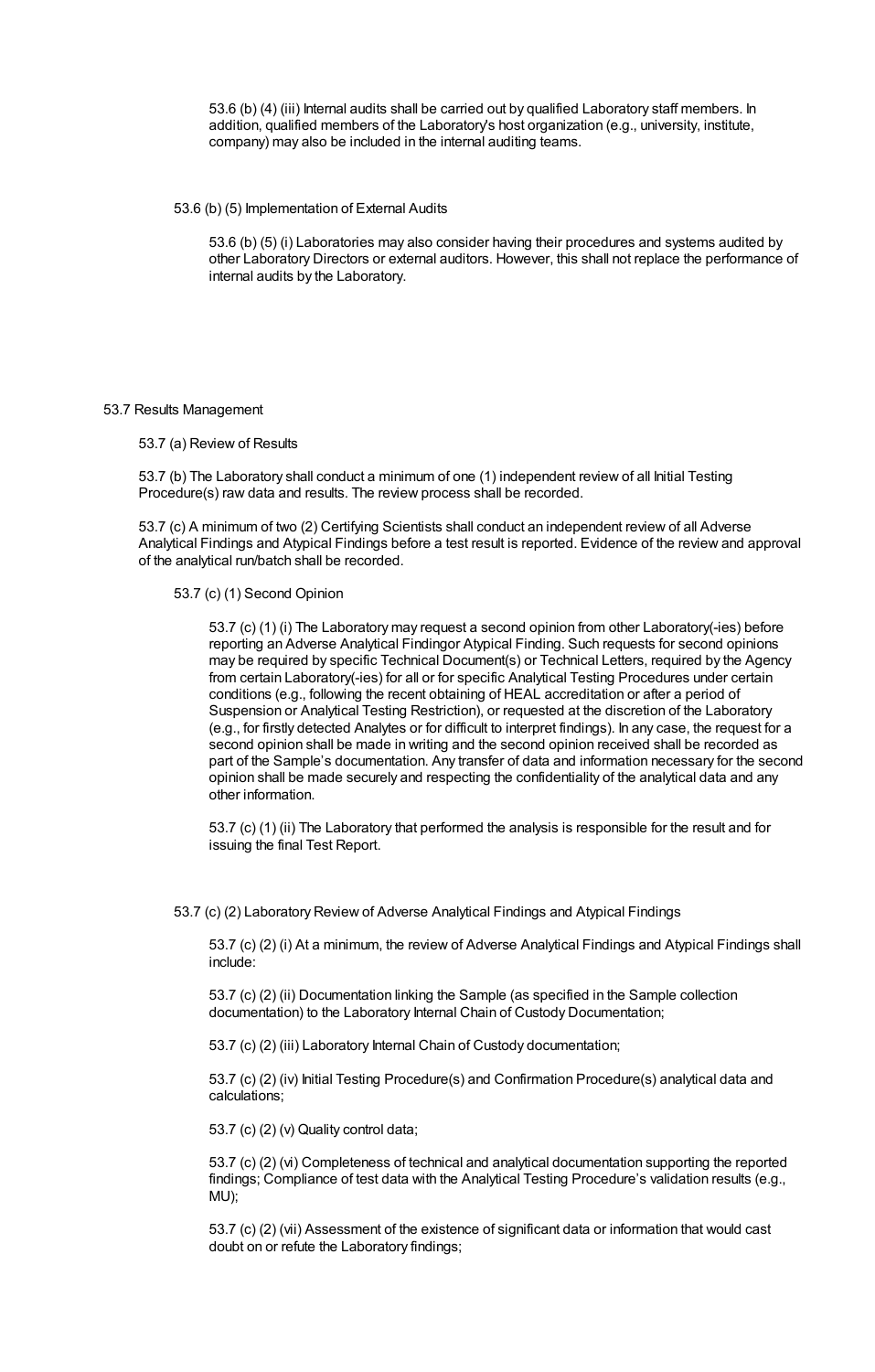53.7 (c) (3) When the Confirmation Procedure result(s) are not determined to be Adverse Analytical Finding(s) or Atypical Finding(s) based on the results review, the reason(s) for the rejection shall be recorded, in the laboratory test report.

53.7 (d) Traceability of Results and Documentation

53.7 (e) The Laboratory shall have documented procedures to ensure that it maintains a record related to each Sample analyzed. In the case of an Adverse Analytical Findingor Atypical Finding, the record shall include the data necessary to support the conclusions reported as set forth in and limited by the TD.

53.7 (e) (1) Each step of Analytical Testing shall be traceable to the staff member who performed that step;

53.7 (e) (2) Significant deviation from a written SOP shall be recorded;

53.7 (e) (3) Where instrumental analyses are conducted, the operating parameters for each run shall be included as part of the record;

53.7 (e) (4) Requests for information by the Agency to a Laboratory shall be made in writing;

53.7 (e) (5) Laboratory Documentation Packages and Certificates of Analysis shall be in compliance with the TD LDOC. Laboratories are not required to produce a Laboratory Documentation Package for a Sample in which no Prohibited Substance or Prohibited Method or their Metabolite(s) or Marker(s) was detected, unless requested by an adjudication body as part of a Results Management process or Laboratory disciplinary proceedings.

53.7 (f) Confidentiality of the Analytical Data and Covered Person and/or Covered Horse's Identity

53.7 (f) (1) The Laboratory shall not make any attempt to identify a Covered Person linked to and/or the Covered Horse that has provided a Sample.

53.7 (f) (2) Information sent by a facsimile is acceptable provided that the correct facsimile number is verified prior to transmission and the receipt is verified after the facsimile has been transmitted.

53.7 (f) (3) Secure emails or documents shall be used for reporting or discussion of Adverse Analytical Findings or Atypical Findings if the Covered Person and/or Covered Horse can be identified or if any information regarding the identity of the Covered Person and/or Covered Horse is included.

- 53.7 (g) Reporting Test Results
- 53.7 (h) Reporting Times

53.7 (h) (1) Reporting of all "A" Sample results should occur to, and in a form designated by, the Agency no later than twenty (20) days of receipt of the Sample. The reporting time required for specific occasions may be substantially less than twenty (20) days. The reporting time may be altered by agreement between the Laboratory and the Agency. The Agency should be informed of any delay in the reporting of "A" Sample results.

53.7 (h) (2) In order to expedite the Results Management process, an Abbreviated Laboratory Documentation Package should be provided at the time of reporting an Adverse Analytical Findingto the Agency unless the Agency indicates an Abbreviated Laboratory Documentation Package is not necessary. The Laboratory Documentation Packages and/or Certificates of Analysis should be provided by the Laboratory only to the Agency upon request and should be provided as soon as practicable and no later than five (5) days of the request, unless a different deadline is agreed upon with the Agency.

# 53.7 (i) Reporting Requirements

53.7 (i) (1) The Laboratory shall record the test result for each individual Sample from the Agency to, and in a form designated by, the Agency.

53.7 (i) (2) When reporting test results to, and in a form designated by, the Agency, the Laboratory shall include, in addition to the mandatory information stipulated to, and in a form designated by, the Agency, in the relevant Technical Document(s) or Technical Letter(s), and in the ISO/IEC 17025 standard, the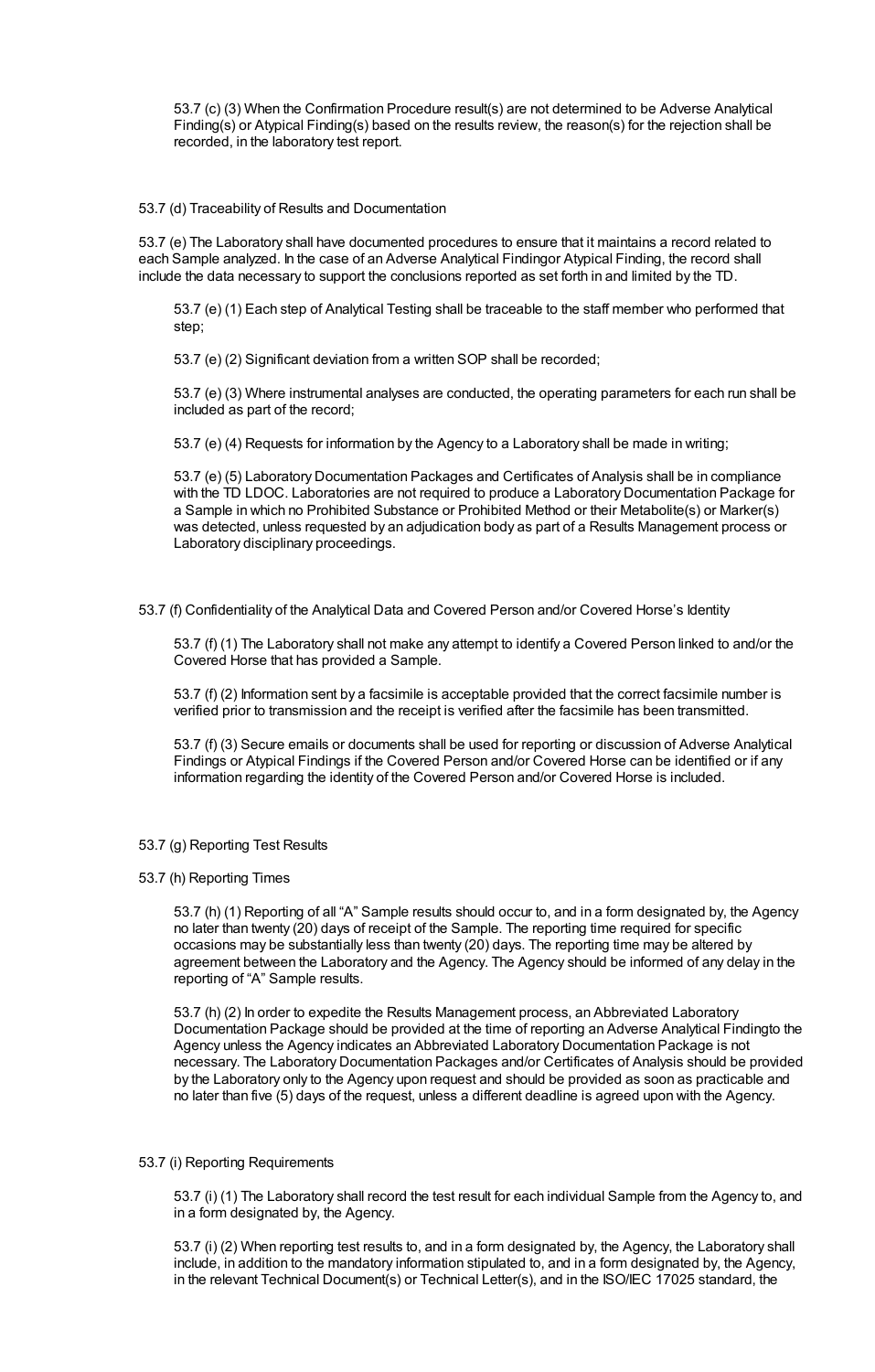#### following:

53.7 (i) (2) (i) The Specific Gravity of the Sample, if applicable (Initial Testing Procedure(s) and "A" and "B" Confirmation Procedures);

53.7 (i) (2) (ii) Relevant comments, if necessary, for proper interpretation of the test result or recommendations to the Agency (for example, for Target Testing of the Covered Horse);

53.7 (i) (2) (iii) Specific tests performed, in addition to the Laboratory routine Analytical Testing menu (e.g., EPO, bisphosphonates, hGH, DNA, genomic profiling);

53.7 (i) (2) (iv) Any irregularities noted on Samples;

53.7 (j) The Laboratory is not required to provide any additional Test Report, either in hard-copy or digital format, other than the submission of test results to, and in a form designated by, the Agency. Upon request by the Agency, the Laboratory shall report a summary of the results of analyses performed in a format specified by the Agency. In addition, the Laboratory shall also provide any information requested by the Agency in relation to the Monitoring Program (Protocol).

53.7 (k) The Laboratory shall qualify the result(s) of the analysis in the Agency's Test Report as:

- 53.7 (k) (1) Adverse Analytical Finding;
- 53.7 (k) (2) Atypical Finding;
- 53.7 (k) (3) Negative Finding; or
- 53.7 (k) (4) Not Analyzed

53.7 (l) Any Sample received at the Laboratory and not subject to Analytical Testing for a valid, documented reason (as instructed by or agreed with the Agency) such as Sample irregularities, intermediate Samples of a Sample Collection Session, etc. (see Article 53.3 (d)).

53.7 (m) Test Report for Non-Threshold Substances

53.7 (m) (1) "A" Sample Test Report

53.7 (m) (1) (i) The Laboratory is not required to report concentrations for Non-Threshold Substances. The Laboratory shall report the actual Prohibited Substance(s) and/or its Metabolite(s), or Marker(s) of the Use of Prohibited Substance(s) or Prohibited Method(s) present (i.e., identified, as per the TD) in the Sample and in accordance with the reporting requirements established in the TD. [Comment: When applicable, the Laboratory shall record in the form designated by the Agency Test Report the specific Metabolite(s) or Marker(s) of the Non-Threshold Substance that were identified in the Sample.]

53.7 (m) (1) (ii) However, the Laboratory shall provide estimated concentrations when possible and for information purposes only, upon request by the Agency, if the detected level of the Non-Threshold Substance(s), its Metabolite(s), or Marker(s) may be relevant to the Results Management of an anti-doping case. In such instances, the Laboratory should indicate the estimated concentration while making it clear to the Agency that the concentration was obtained by an Analytical Testing Procedure, which has not been validated for quantitative purposes.

#### 53.7 (m) (2) "B" Sample Test Report

53.7 (m) (2) (i) For Non-Threshold Substances, irrespective of whether they have a Minimum Reporting Level, the Laboratory result for the "B" Sample shall only establish the presence (i.e., the identity) of the Prohibited Substance(s) or its Metabolite(s) or Marker(s) in accordance with the applicable Technical Document(s). The Laboratory is not required to quantify or estimate the concentration of such Prohibited Substance, or its Metabolite(s) or Marker(s).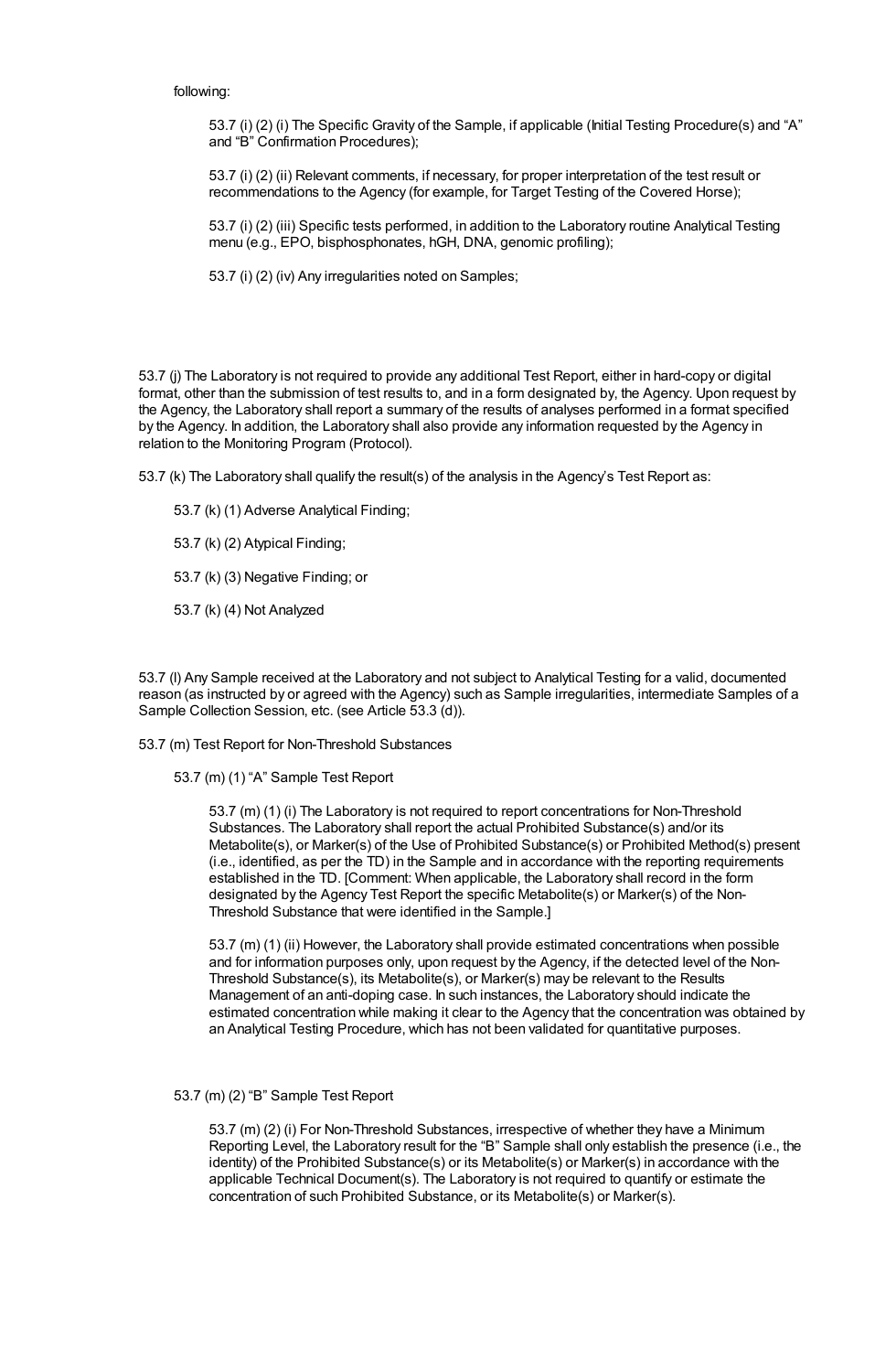53.7 (n) Test Report for Threshold Substances

53.7 (n) (1) "A" & "B" Sample Test Report

53.7 (n) (1) (i) For Threshold Substances, the Laboratory Test Report for the "A" Sample shall establish that the identified Prohibited Substance(s) or its Metabolite(s) or Marker(s) is present at a concentration and/or ratio and/or score of measured analytical values greater than the Threshold, and/or that the Prohibited Substance(s) or its Metabolite(s) or Marker(s) is of exogenous origin.

## 53.8 Control of Nonconformities in Analytical Testing

53.8 (a) The Laboratory shall have policies and procedures that shall be implemented when any aspect of its Analytical Testing does not comply with set requirements.

53.8 (b) Any nonconformities in Analytical Testing shall be recorded and kept as part of the documentation of the Sample(s) involved.

53.8 (b) (1) Risk Minimization

53.8 (b) (1) (i) Laboratories shall take corrective actions in accordance with ISO/IEC 17025 for Corrective Action Investigation and Reporting.

53.8 (b) (1) (ii) When conducting a corrective action investigation, the Laboratory shall perform and record a thorough Root Cause Analysis of the nonconformity.

53.8 (b) (2) Improvement

53.8 (b) (2) (i) The Laboratory shall maintain, and when appropriate improve, the effectiveness of its Management System in accordance with ISO/IEC 17025.

#### 53.9 Complaints

53.9 (a) Complaints shall be handled in accordance with ISO/IEC 17025.

# **54 EQAS Overview**

54.1 The Agency system of Laboratory EQAS and routine Analytical Testing performance (see Article 57) has been developed with the objective of setting a transparent and balanced procedure for evaluation of Laboratory operations. It is focused on maintaining and improving Laboratory's Analytical Testing capabilities under their HEAL accreditation, or probationary accreditation. It is ultimately aimed at maintaining the confidence in and strengthening of the anti-doping Laboratory system to benefit clean Covered Horses.

#### 54.10 Overall Laboratory Evaluation

54.10 (a) The Agency shall evaluate Laboratory EQAS performance for each EQAS round, as well as Laboratory performance for routine Analytical Testing, and assign penalties, including corrective actions or other follow up measures in the Agency's sole discretion.

54.10 (b) When a Laboratory's HEAL accreditation is Suspended:

54.10 (b) (1) If a Laboratory under Suspension as a result of EQAS performance is not capable of correcting the issue(s) before the end of the Suspension period, then the Agency may extend the Laboratory's Suspension for up to an additional six (6) months or until such a time when the Laboratory can satisfactorily correct all the issues identified;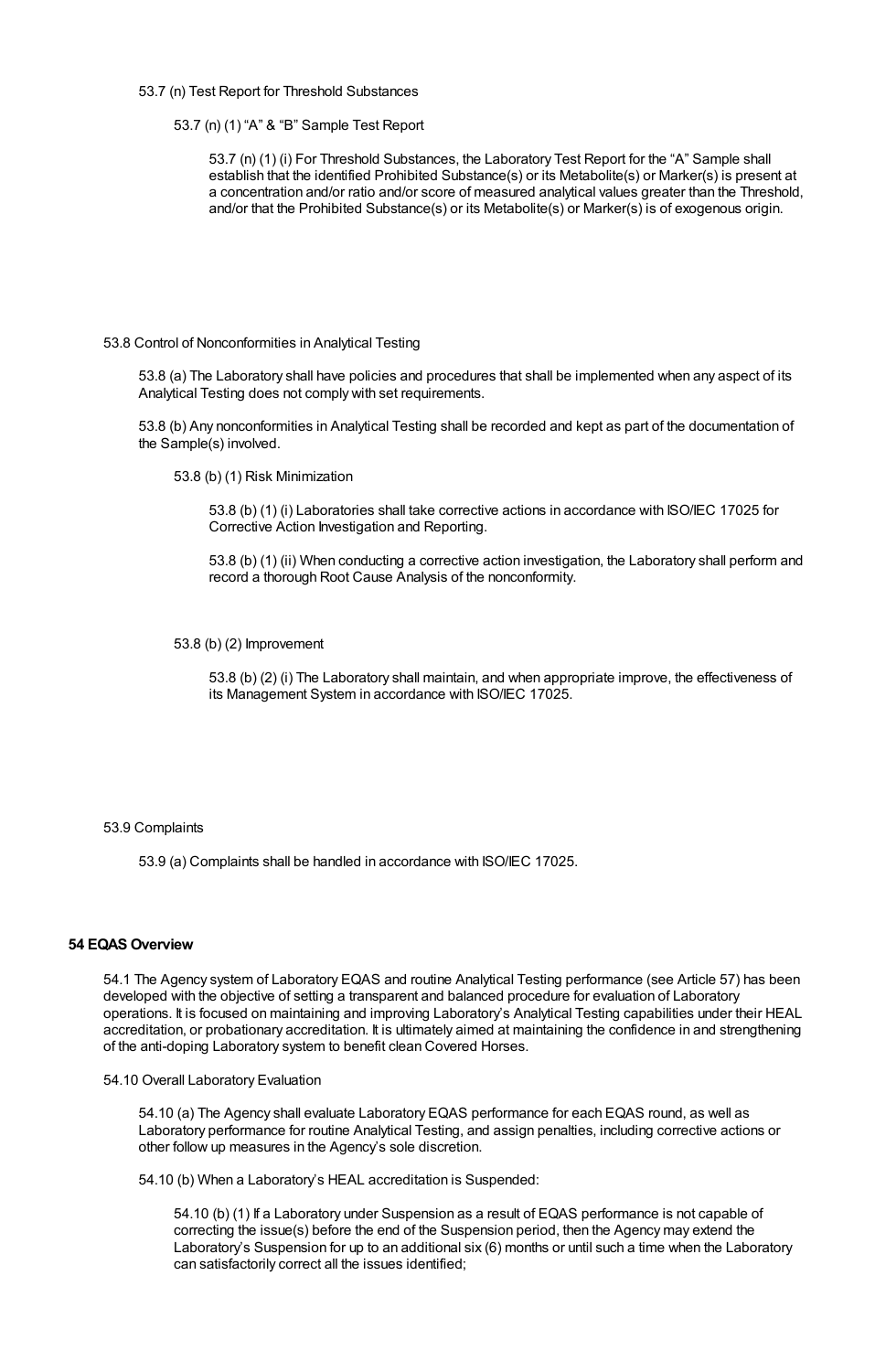54.10 (b) (2) If the Laboratory under Suspension fails to satisfy performance criteria during an extended period of Suspension (beyond the initial six (6) months), then the Agency may Revoke the Laboratory's accreditation;

54.10 (c) When a Laboratory is subject to an Analytical Testing Restriction:

54.10 (c) (1) Laboratories under an Analytical Testing Restriction remain operational (except for the activity(-ies) under the Analytical Testing Restriction) and, therefore, are evaluated during the Analytical Testing Restriction as any other, fully operational Laboratory.

## 54.11 Probationary Period and Probationary Laboratory Evaluation

54.11 (a) The probationary EQAS is a part of the initial evaluation of a probationary laboratory seeking HEAL accreditation. Successful participation in the Agency probationary EQAS is required before a probationary laboratory is eligible to be considered for full HEAL accreditation. The Agency may decide, based on its evaluation of the overall performance of the probationary laboratory, to extend the probationary period of accreditation.

54.11 (b) Overall Probationary Laboratory Evaluation

54.11 (b) (1) The Agency will evaluate probationary laboratory EQAS performance.

54.11 (b) (2) Serious and repeated issues in the probationary EQAS shall result in the removal of the laboratory's status as a probationary laboratory by the Agency.

54.11 (b) (3) Any false Adverse Analytical Findingor false Negative Finding of a technical/methodological nature reported automatically suspends a probationary laboratory from further consideration for HEAL accreditation.

54.11 (b) (4) A Suspended probationary laboratory wishing to re-enter the probationary EQAS is required to provide documentation of corrective and preventive action(s) no later than thirty (30) days prior to the end of the Suspension period (unless otherwise indicated by the Agency). Failure to do so will preclude the laboratory from participating in the probationary EQAS.

54.11 (b) (5) Lifting of the Suspension occurs only when proper corrective and preventive actions have been implemented and reported to the Agency. The Agency may choose, at its sole discretion, to submit additional EQAS samples to the laboratory and/or to require that the laboratory be re-assessed, at the expense of the laboratory. Laboratories re-entering the probationary EQAS shall be considered as candidate laboratories and are subject to provide the applicable accreditation fee and the required documentation to the Agency (see Article 51.3).

#### 54.12 Removal of Samples by the Agency

54.12 (a) Removal of Samples for Analysis or Further Analysis

54.12 (a) (1) Within the context of an investigation or Laboratory performance monitoring activity (for example, during an on-site Agency Laboratory assessment), the Agency, initially at its expense, may remove Sample(s) from a Laboratory to conduct Further Analysis, or analysis of the Sample if the analytical results for that Sample have not yet been reported, for the purpose described in Protocol. The Agency shall retain the right to request analysis or Further Analysis, at its expense, as permitted by Protocol.

54.12 (a) (2) The Agency may delegate an observer to monitor the removal of the Samples, which shall be implemented in accordance with the Agency's instructions. During the removal of Samples, the Agency shall be responsible for maintaining proper Sample Chain of Custody documentation and the safety and integrity of the Samples until receipt by the other Laboratory(-ies).

54.12 (a) (3) The Agency may also require that the Laboratory transfer the Samples. In such situations, the Laboratory shall be responsible for maintaining proper Chain of Custody documentation for all transferred Samples and the safety and integrity of the Samples until receipt by the receiving Laboratory(-ies).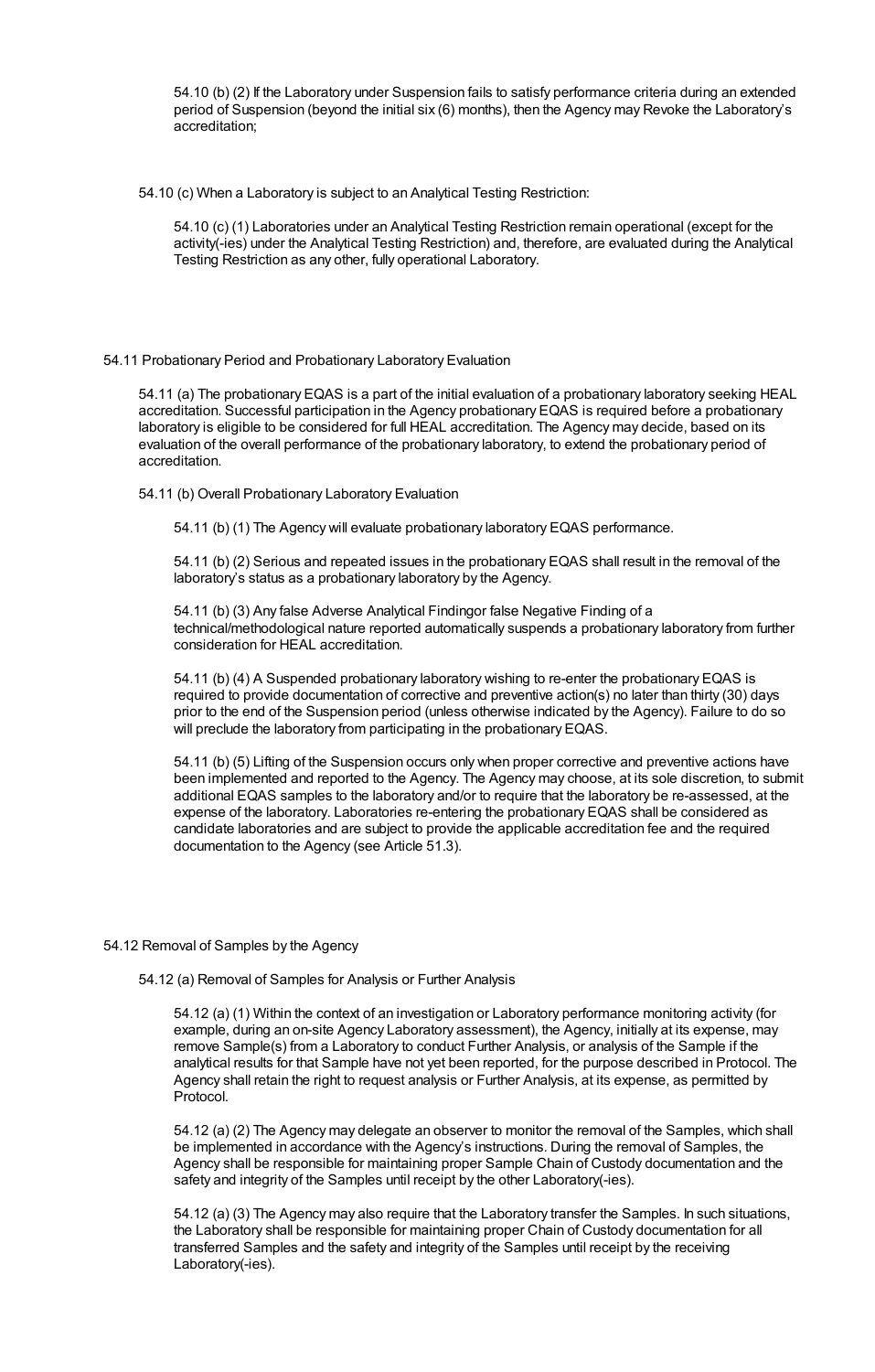54.12 (a) (4) In connection with its monitoring of Laboratory performance, the Agency may direct Further Analysis of a Sample which has resulted in a Protocol anti-doping rule violation without consent of the Covered Person or approval from an adjudication body as provided in Protocol.

## 54.12 (b) Removal of Samples for LaboratoryQuality Assessment

54.12 (b) (1) The Agency may also direct the re-analysis of anonymized Samples, which have met the conditions described in Article 53.11 (d), for purposes of Laboratory quality assurance and education, including the implementation of a system of transfer of Samples reported as Negative Findings between Laboratories. In this regard, the number of Samples directed by the Agency for re-analysis may vary.

54.12 (b) (2)

54.2 The Agency shall inform a Laboratory in writing about the imposition of penalty, and/or corrective action and/or other follow up measures.

#### 54.3 Technical or methodological error

54.3 (a) If the Laboratory is able to remedy the technical or methodological error through the implementation of satisfactory corrective actions in a timely manner, as determined by the Agency, the Laboratory will not face any additional penalty.

## 54.4 Clerical/Administrative Error

54.4 (a) If the Laboratory is able to remedy the clerical or administrative error through the implementation of satisfactory corrective actions in a timely manner, as determined by the Agency, the Laboratory will not face any additional penalty.

#### 54.5 Corrective Action Report

54.5 (a) A Corrective Action Report may be requested by the Agency. Where requested it shall be submitted within the timeframe specified by the Agency in written notification about the unsatisfactory result. Failure to submit a satisfactory Corrective Action Report or the late submission of the Corrective Action Report without prior approval by the Agency may result in a penalty.

54.5 (b) Corrective Action Reports related, for example, to nonconformities detected during the Agency Laboratory assessments, or to procedural or reporting nonconformities with the ESL, Technical Documents or Technical Letters, or unsatisfactory performance in the analysis of EQAS samples (not related to a false Adverse Analytical Findingor false Negative Finding), shall be submitted to the Agency within thirty (30) days of the Agency's notification to the Laboratory.

54.5 (c) Unless otherwise agreed with the Agency, the corrective and preventive action(s) reported to and approved by the Agency shall be implemented in the routine operations of the Laboratory immediately.

## 54.5 (d) Corrective Action Report Review

54.5 (d) (1) The Corrective Action Report will be reviewed by the Agency as soon as practicable. If applicable, it will establish the source of the incorrect result as either a technical/methodological error or a clerical/administrative error.

## 54.5 (e) Satisfactory Corrective Action Report

54.5 (e) (1) Corrective Action Report will be considered as satisfactory when it meets the following criteria, as determined by the Agency.

54.5 (e) (1) (i) Properly and concisely identifies the root cause(s) of the nonconformity, following an appropriate investigation into all the factors that may have caused the problem (Root Cause Analysis);

54.5 (e) (1) (ii) Leads to the documented implementation of effective corrective action(s) to solve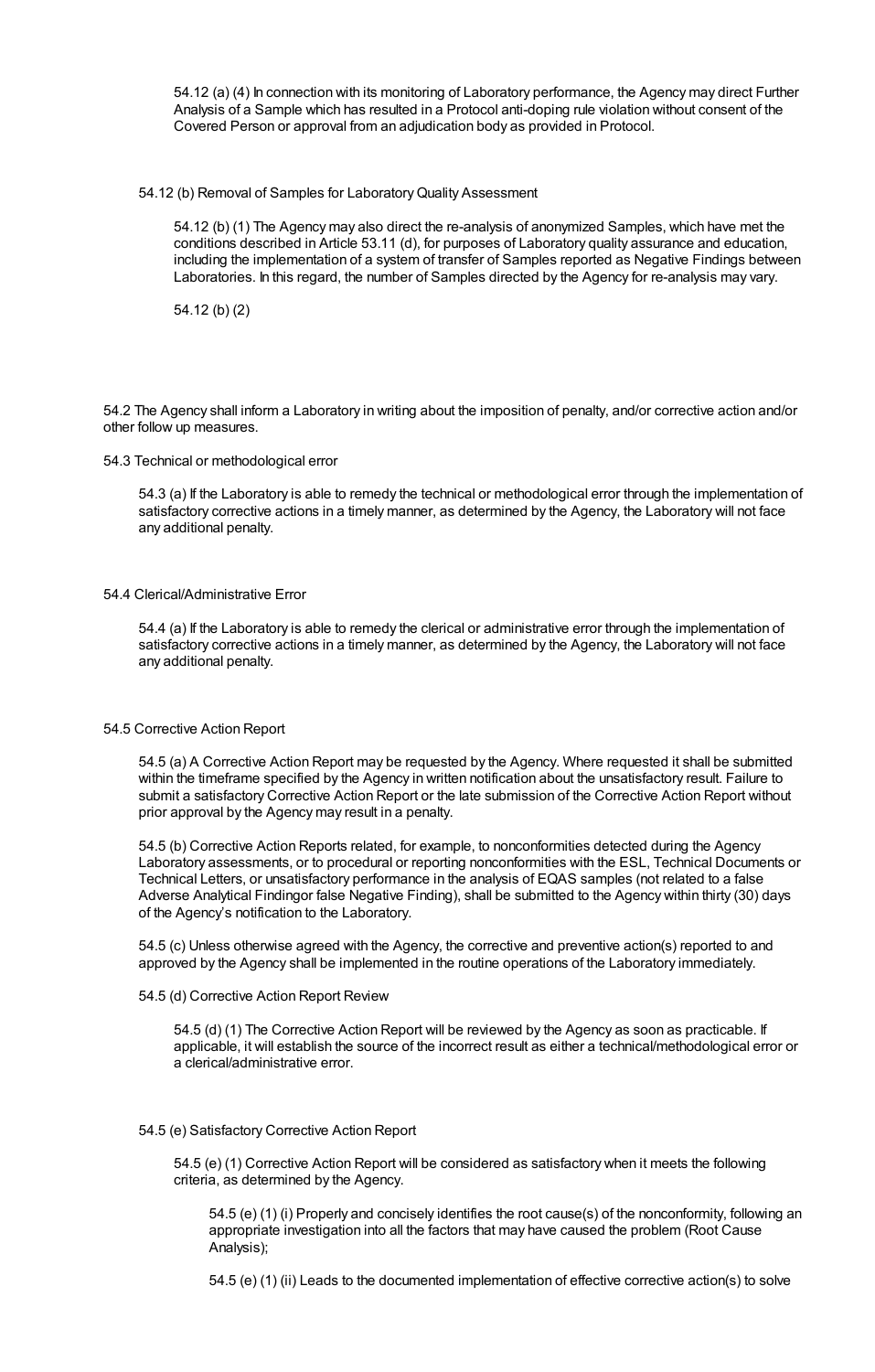## the problem; and

54.5 (e) (1) (iii) Leads to the documented implementation of appropriate preventive actions, if applicable, to minimize the risk of recurrence of the problem.

54.5 (e) (2) A satisfactory Corrective Action Report shall include only the necessary supporting documentation (e.g., raw analytical data, data review files, evidence of procurement of Reference Materials) which demonstrates the implemented actions described in the Corrective Action Report.

#### 54.5 (f) Unsatisfactory Corrective Action Report

54.5 (f) (1) If the Laboratory's Corrective Action Report is considered unsatisfactory by the Agency, the Agency shall provide feedback to the Laboratory and provide it with the opportunity to resubmit a revised Corrective Action Report within seven (7) days (or as otherwise agreed with the Agency).

54.5 (f) (2) If the Laboratory is unable to submit a satisfactory revised Corrective Action Report in a timely manner, as determined by the Agency, the Agency may impose a penalty.

#### 54.6 Laboratory Self-Reporting

54.6 (a) If the Laboratory must identify and report all errors in Sample analysis resulting in a false Adverse Analytical Findingor false Negative Finding. Self-reporting will be taken into consideration by the Agency.

## 54.7 Evaluation of EQAS Results

54.7 (a) Satisfactory EQAS performance in single EQAS round and over a consecutive twelve (12)- month period is necessary for maintaining HEAL accreditation.

#### 54.7 (b) EQAS Samples for Educational Samples

54.7 (b) (1) Unsatisfactory performance in an educational EQAS for a new or the Agency-specific Analytical Testing Procedure may prevent the Laboratory from seeking an extension of the Laboratory's Scope of ISO/IEC 17025 Accreditation for the Analytical Testing Procedure and from its application in routine Analytical Testing (see Article 51.4 (b) (ii)). In such circumstances, the Laboratory may only apply the new Agency-approved method or procedure for routine Sample analysis when it properly corrects the deficiencies identified in the educational EQAS (as determined by the Agency) and the method is included in the Laboratory's Scope of ISO/IEC 17025 Accreditation.

#### 54.7 (c) EQAS Samples Containing Non-Threshold Substances

54.7 (c) (1) When a qualitative determination of a Non-Threshold Substance has been reported, the Laboratory result will be evaluated on the basis of the correct reporting of the finding (e.g., Adverse Analytical Finding, Negative Finding) as intended in the preparation of the EQAS sample.

54.7 (c) (2) The results for any Non-Threshold Substance and/or its Metabolite(s) and/or Marker(s) at concentrations greater than (>) the MRPL (or exceeding 120% of the Minimum Reporting Level, when applicable) shall be evaluated.

54.7 (c) (3) The results for any Non-Threshold Substance and/or its Metabolite(s) and/or Marker(s) at concentrations between 50% of the MRPL and the MRPL (or less than 120% of the Minimum Reporting Level, when applicable) may require an internal investigation and Corrective Action Report from the Laboratory.

54.7 (c) (4) The results for any Non-Threshold Substance and/or its Metabolite(s) and/or Marker(s) at concentrations below (<) 50% of the applicable MRPL in an EQAS sample should report their finding(s) if the analyses are compliant with its validation data, SOPs, the ESL and the TD IDCR. Laboratories unable to report such substance(s) are encouraged, on receipt of the EQAS report, to consider reassessment of their Analytical Testing Procedure.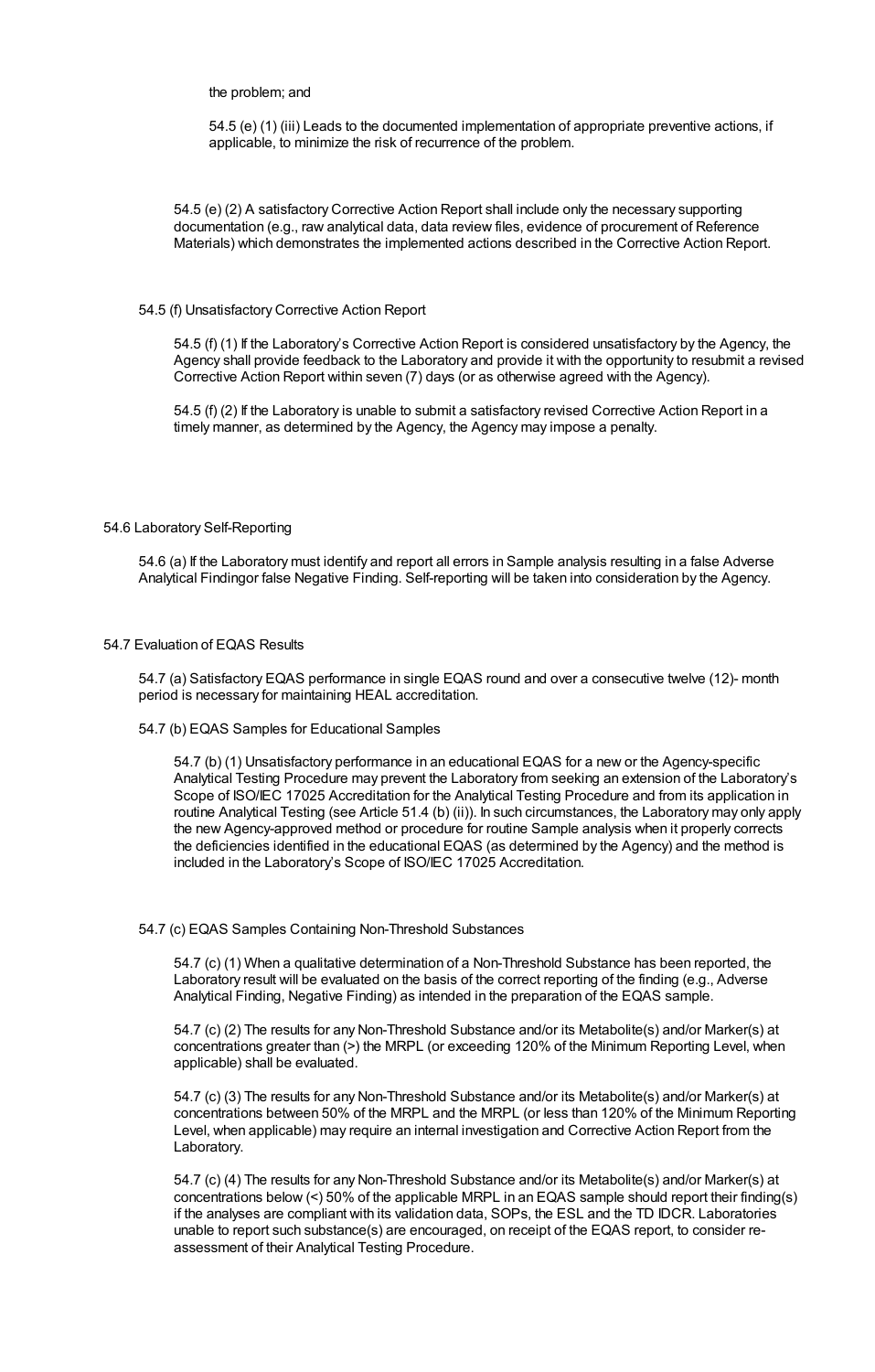54.7 (d) EQAS Samples Containing Threshold Substances

54.7 (d) (1) For EQAS samples containing Threshold Substances at levels greater than (>) 50% of the Threshold, the quantitative determination will be statistically evaluated (e.g., z- score, degree of equivalence analysis) to determine the compatibility of the reported result with the assigned value (reference, nominal or consensus value, as applicable).

54.7 (d) (2) A Laboratory is to achieve a satisfactory statistical evaluation of quantitative results reported based on the mean of three (3) replicate determinations. The overall evaluation of the quantitative performance is based on the criteria indicated in the effective version of the TD DL or other relevant Technical Document, Technical Letter or LaboratoryGuidelines.

54.7 (d) (3) The main criterion applied for the evaluation of EQAS results for the quantification of Threshold Substances is the compatibility of the reported Laboratory result with the assigned value. Therefore, the incorrect reporting of an EQAS sample as a Negative Finding or as an Adverse Analytical Finding, as applicable, when the assigned value of the Threshold Substance in the EQAS sample is close to the Threshold, is not considered as a false Negative Finding or false Adverse Analytical Finding, respectively, if the absolute z-score (truncated to one (1) decimal place) for the Laboratory's quantitative result is < 3.0.

54.7 (e) UnsatisfactoryQuantitative Result for Threshold Substances (absolute z-score ≥ 3.0)

54.7 (e) (1) The Laboratory shall provide the Agency with a Corrective Action Report for an unsatisfactory quantitative result.

54.7 (f) Questionable Quantitative Result (absolute z-score > 2.0 and < 3.0)

54.7 (f) (1) The Laboratory shall perform an internal investigation to determine the root cause(s) of the questionable result and implement appropriate corrective measures to resolve them.

54.7 (g) EQAS Evaluation of Laboratory Performance

54.7 (g) (1) Where an EQAS result is reported incorrectly the Laboratory shall provide the Agency with a Corrective Action Report.

54.7 (h) Double-blind, Blind EQAS & Educational EQAS samples

54.7 (h) (1) Failure to report accurately, in accordance with criteria, three (3) Blind or Double-blind EQAS, or Educational EQAS results within a continuous 12-month period may result in penalties imposed by the Agency, including, but not limited to, potential Suspension or Revocation of HEAL accreditation, or Analytical Testing Restrictions.

#### 54.8 Evaluation of Laboratory Performance

54.8 (a) 8.6.1 False Adverse Analytical Findingor False Negative Finding

54.8 (a) (1) If the Laboratory discovers that it reported a false Adverse Analytical Findingor false Negative Finding, the Laboratory shall inform the Agency immediately.

54.8 (a) (2) When the false Adverse Analytical Findingor false Negative Finding is identified by the Agency, through the Agency's own Results Management activities or through any other means, the Agency shall inform the Laboratory as soon as practicable.

54.8 (a) (3) The Agency, considering the nature of the error that caused the false Adverse Analytical Findingor false Negative Finding, may impose a penalty, including, but not limited to, potential Suspension or Revocation of HEAL accreditation, or Analytical Testing Restrictions against the Laboratory for a particular Analytical Testing Procedure or for the analysis of a particular class of Prohibited Substances or Prohibited Methods, as applicable or other follow up measures. For example, The Laboratory may be required by the Agency to analyze EQAS samples and/or to review the relevant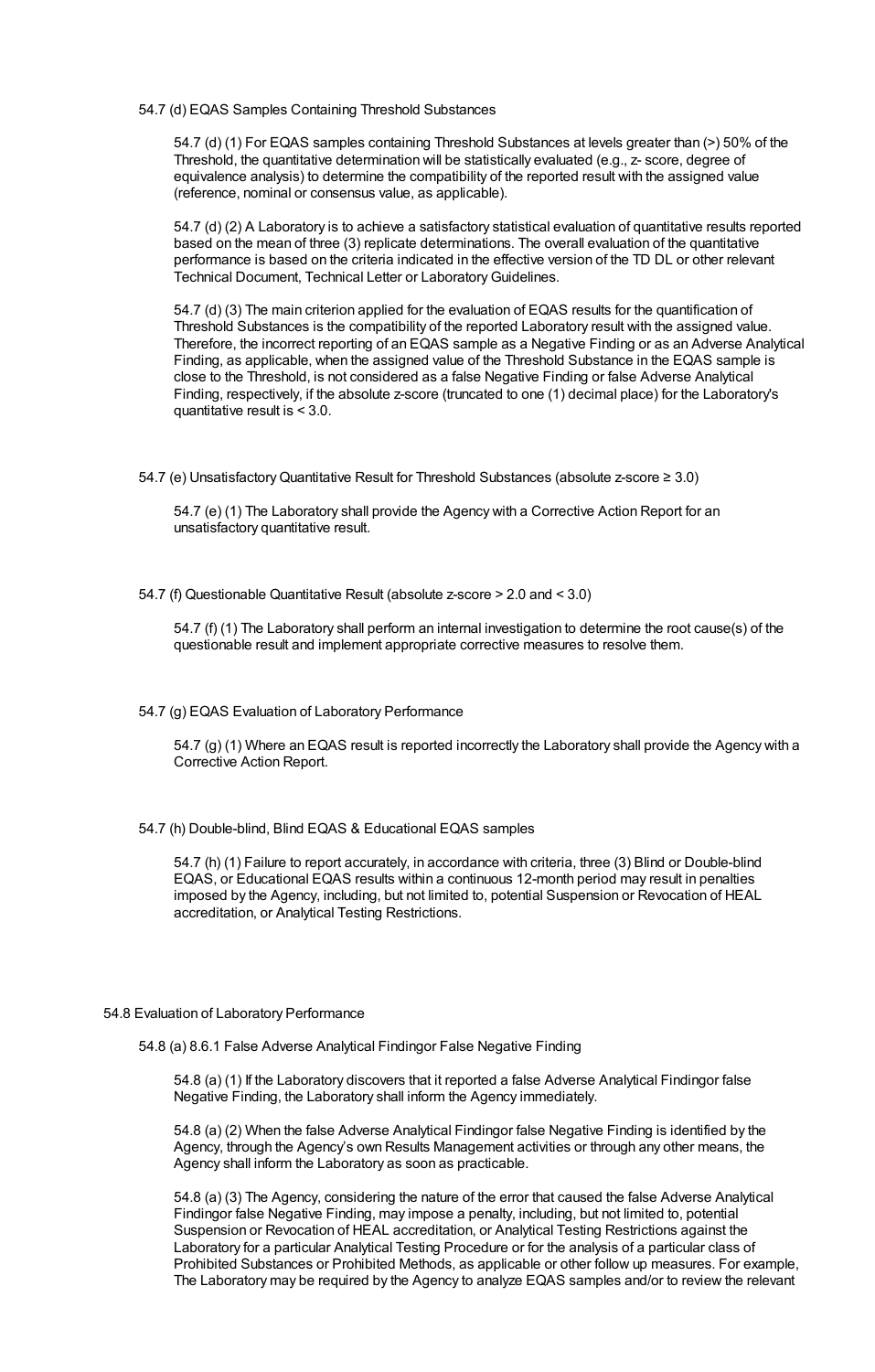analytical results and to re-analyze any relevant and available Samples previously reported as Adverse Analytical Findings during the preceding twelve (12) months (or during a period otherwise determined by the Agency) within seven (7) days (unless informed otherwise by the Agency). Depending on the nature of the error that caused the false Adverse Analytical Finding or false Negative Finding, this re-analysis may be limited to one Analyte, a class of Prohibited Substances or Prohibited Methods, or may include any Prohibited Substance or Prohibited Method. A statement signed by the Laboratory Director shall record this re-analysis.

54.8 (a) (3) (i) During the period of Suspension, the Laboratory shall follow the instructions provided in Article 55.6 (b)in regard to Samples in the Laboratory's Possession at the time of Suspension. Alternatively, if an Analytical Testing Restriction has been imposed, the Laboratory shall subcontract the affected analyses as provided in Articles 55.6 (a) and 53.2 (f).

54.8 (a) (3) (ii) During the Suspension or Analytical Testing Restriction period, the Agency will conduct an assessment (preferably on-site) of the Laboratory, including the analysis of further EQAS samples.

54.8 (a) (3) (iii) The Suspension or Analytical Testing Restriction of the Laboratory shall be lifted only when the aforementioned conditions are satisfactorily completed, and the Laboratory provides sufficient evidence, as determined by the Agency and in the Agency's sole discretion, that appropriate steps have been taken to remedy the issue(s) that resulted in the Suspension or Analytical Testing Restriction.

54.9 Further Procedural Evaluations

54.9 (a) If the Agency considers that a Corrective Action Report is unsatisfactory, and the Laboratory is not able to provide a satisfactory revised Corrective Action Report within a reasonable time frame after receiving feedback from the Agency, the Laboratory may receive a penalty at the Agency's discretion.

# **55 Withdrawal of HEAL accreditation**

55.1 A Laboratory's HEAL accreditation may be Suspended or Revoked, or subject to an Analytical Testing Restriction, whenever the Laboratory fails to comply with the ESL and/or Technical Documents and/or Technical Letters, or where the Suspension, Revocation or Analytical Testing Restriction is otherwise required to protect the integrity of the Samples, the Analytical Testing process or the interests of the Anti- Doping Community.

55.2 The imposition of an Analytical Testing Restriction or the Suspension of a Laboratory's HEAL accreditation should not imply the automatic withdrawal of its ISO/IEC 17025 accreditation. The status of the Laboratory's ISO/IEC 17025 accreditation is to be independently assessed by the relevant Accreditation Body.

55.3 Suspension of Accreditation and Analytical Testing Restriction

55.3 (a) The Agency may suspend a Laboratory's HEAL accreditation or impose an Analytical Testing Restriction against a Laboratory if the Agency identifies a noncompliance with the ESL and/or Technical Documents and/or Technical Letters based on the Laboratory's performance during the EQAS or during routine Analytical Testing.

55.3 (b) Penalties as determined by the Agency.

55.3 (b) (1) The Laboratory may not challenge the penalty imposed by the Agency.

55.4 Noncompliance with the ESL

55.4 (a) Noncompliance with the ESL that may lead to an Analytical Testing Restriction, Suspension, Revocation of HEAL accreditation, or other follow up measures include, but are not limited to:

55.4 (a) (1) Suspension, or withdrawal of ISO/IEC 17025 accreditation;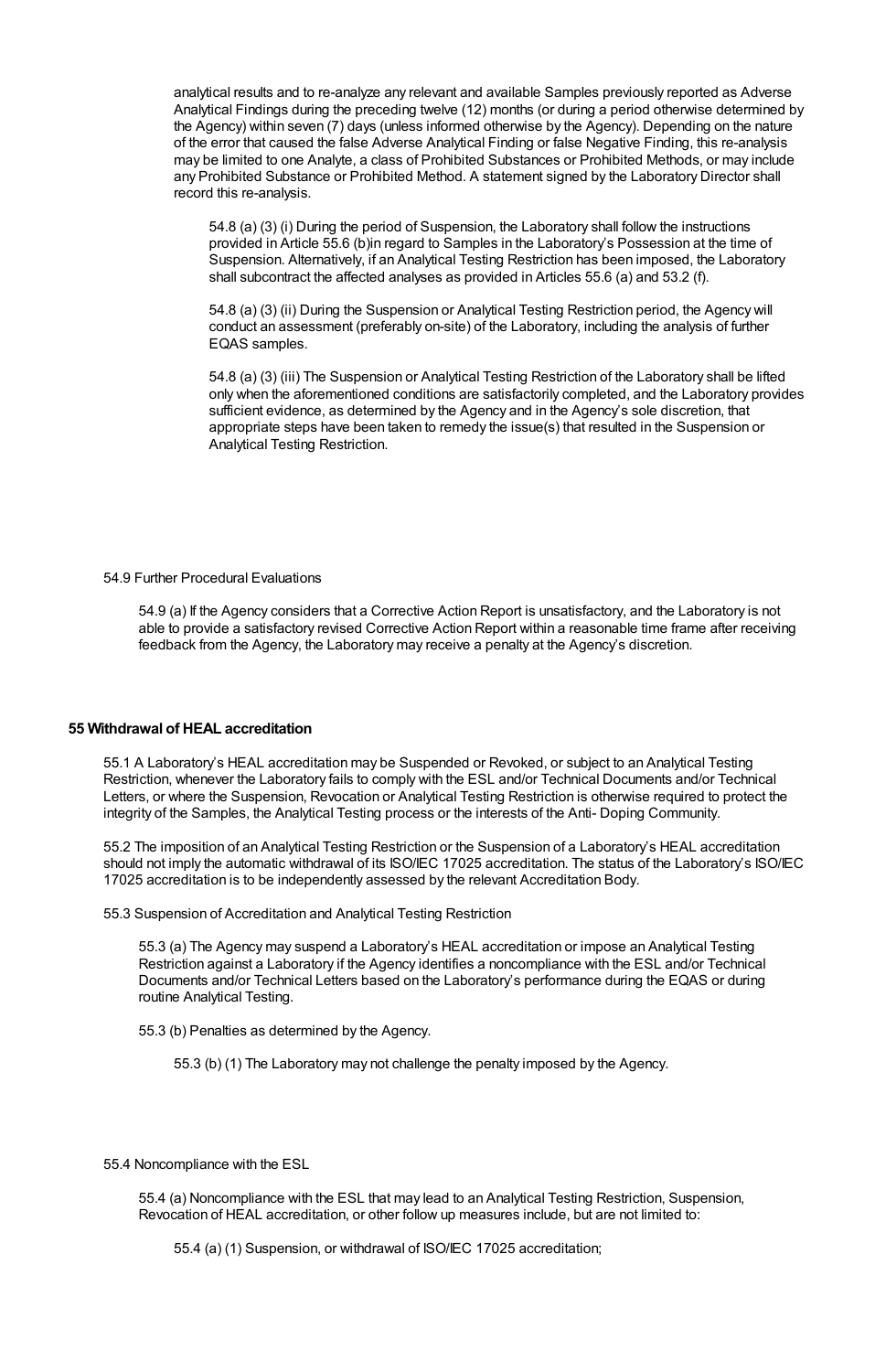55.4 (a) (10) Analysis of Samples from the Agency in violation of a Suspension or Analytical Testing Restriction decision;

55.4 (a) (11) Failure to Cooperate with the Agency in providing documentation;

55.4 (a) (12) Noncompliance with the Code of Ethics; or

55.4 (a) (13) Any other cause that materially affects the ability of the Laboratory to ensure the full reliability and accuracy of Analytical Testing and the accurate reporting of test results.

55.4 (a) (2) Failure to establish and/or maintain administrative and operational independence as described in Article 51.3 (h);

55.4 (a) (3) Failure to analyze the minimum number of Samples indicated in Article 51.4 (b) (9);

55.4 (a) (4) Reporting of false Adverse Analytical Findings and/or false Negative Findings;

55.4 (a) (5) Failure to implement a Technical Document or Technical Letter by the effective date without prior approval by the Agency;

55.4 (a) (6) Failure to Comply with any of the requirements or standards listed in the ESL and/or Technical Documents and/or Technical Letters;

55.4 (a) (7) Noncompliance with results reporting timelines (see Article 53.7 (g));

55.4 (a) (8) Failure to take appropriate corrective action after an unsatisfactory performance during routine Analytical Testing or in a blind EQAS or double-blind EQAS round;

55.4 (a) (9) Failure to take appropriate corrective action for ESL and/or Technical Document and/or Technical Letter noncompliance(s) identified from the Agency Laboratory assessment(s);

55.4 (b) Laboratory staff and/or management issues, including but not limited to:

55.4 (b) (1) Major changes in senior Laboratory management positions (e.g., Laboratory Director, Quality Manager) without proper and timely notification (usually within a month) to the Agency;

55.4 (b) (2) Failure to appoint a permanent Laboratory Director or other senior management positions (e.g., Quality Manager) within a reasonable timeline;

55.4 (b) (3) Failure to guarantee the competence and/or proper training of scientific staff including, for example, the qualification of analysts as Certifying Scientists and Laboratory Supervisory Personnel (see Articles 53.2 (b) (7) and 53.2 (b) (8));

55.4 (b) (4) Significant loss or lack of experienced staff (e.g., Certifying Scientists) that affects, as determined by the Agency, the Laboratory's ability to ensure the full reliability and accuracy of Analytical Testing and reporting of test results;

55.4 (b) (5) Conviction of any key personnel for any criminal offence that is determined by the Agency to impact the operations of the Laboratory;

55.4 (b) (6) Loss of sufficient Laboratory support and resources that affects, as determined by the Agency, the quality and/or viability of the Laboratory; or

55.4 (b) (7) Failure to Cooperate in any Agency enquiry in relation to the activities of the Laboratory.

## 55.4 (c) Notification of Penalty Decision

55.4 (c) (1) The Agency shall provide the Laboratory with written notice of its decision regarding penalties. This notice shall state the following:

55.4 (c) (1) (i) That the Laboratory's HEAL accreditation has been maintained (including warnings, if applicable); or

55.4 (c) (1) (ii) That the Laboratory's HEAL accreditation has been Suspended or Revoked or that an Analytical Testing Restriction has been imposed against the Laboratory. Such notice shall include:

55.4 (c) (1) (iii) The reason(s) for Suspension or Revocation or the imposition of an Analytical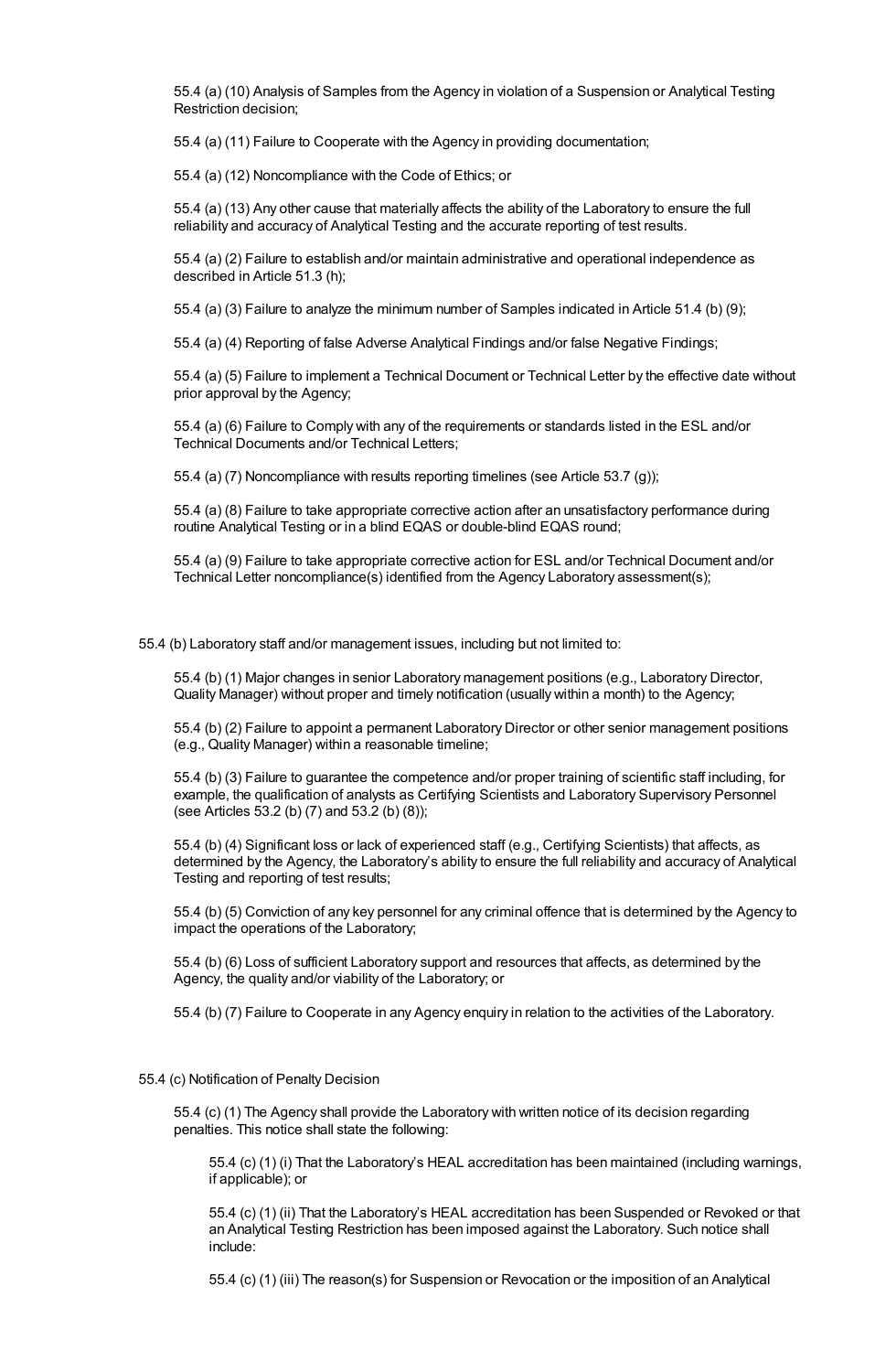Testing Restriction;

55.4 (c) (1) (iv) The terms of the Suspension, Revocation, or Analytical Testing Restriction; and

55.4 (c) (1) (v) The period of Suspension or of Analytical Testing Restriction, if applicable.

55.4 (c) (1) (vi) Any corrective actions or other follow up requirements.

## 55.4 (d) Effective Date and Appeals

55.4 (d) (1) A Revocation, Suspension, or Analytical Testing Restriction is effective immediately upon receipt of notification of the decision.

55.4 (d) (2) The Agency's decision is not subject to appeal.

## 55.5 Public Notice

55.5 (a) The Agency shall publicly announce a change in a Laboratory's accreditation status on its website as soon as practicable after the Laboratory is notified by the Agency of its decision.

55.5 (b) The Agency's website shall be updated regarding a Laboratory's accreditation status when the Laboratory's HEAL accreditation is reinstated following a Suspension.

55.6 Consequences of Suspended or Revoked Accreditation or Analytical Testing Restriction

55.6 (a) Analytical Testing Restriction

55.6 (a) (1) If the Agency determines that the noncompliance(s) are limited to a class of Prohibited Substances or Prohibited Methods or to a specific Analytical Testing Procedure, which are not included in the standard Analytical Testing menu for Race Day or Out-of-Competition Samples received by the Laboratory, the Agency may impose an Analytical Testing Restriction for that class of Prohibited Substance(s) or Prohibited Method(s) or for the specific Analytical Testing Procedure in which the noncompliance(s) occurred.

55.6 (a) (2) If the reason for the Analytical Testing Restriction was related to the reporting of false Adverse Analytical Finding(s), all analyses employing the affected Analytical Testing Procedure(s) shall cease immediately.

55.6 (a) (3) The Laboratory shall transfer the following Samples ("A" and "B" Samples) in the Laboratory's custody, which involve the analysis of the same class of Prohibited Substances or Prohibited Methods and/or the application of the affected Analytical Testing Procedure(s) subjected to the Analytical Testing Restriction, to another Laboratory(-ies) for the performance of the "A" and, if needed, the "B" Confirmation Procedures (unless otherwise instructed by the Agency):

55.6 (a) (3) (i) Samples, which had been previously reported as an Adverse Analytical Finding(as requested by the Agency);

55.6 (a) (3) (ii) Samples, which had been opened and were undergoing analysis for the Initial Testing Procedure(s) at the time of the Analytical Testing Restriction decision;

55.6 (a) (3) (iii) Samples for which, at the time of the Analytical Testing Restriction decision, Initial Testing Procedure(s) had been completed and had produced Presumptive Adverse Analytical Findings requiring Confirmation Procedures, or Samples that are the subject of other Confirmation Procedures;

55.6 (a) (3) (iv) Samples for which the "A" or "B" Confirmation Procedures had been completed, but results of the analysis had not been reported by the Analytical Testing Restriction date, or Samples which were undergoing "A" or "B" Confirmation Procedures at the time of the imposition of the Analytical Testing Restriction;

55.6 (a) (3) (v) Samples which had been reported as Adverse Analytical Findings based on the "A" Confirmation Procedure prior to the imposition of the Analytical Testing Restriction. These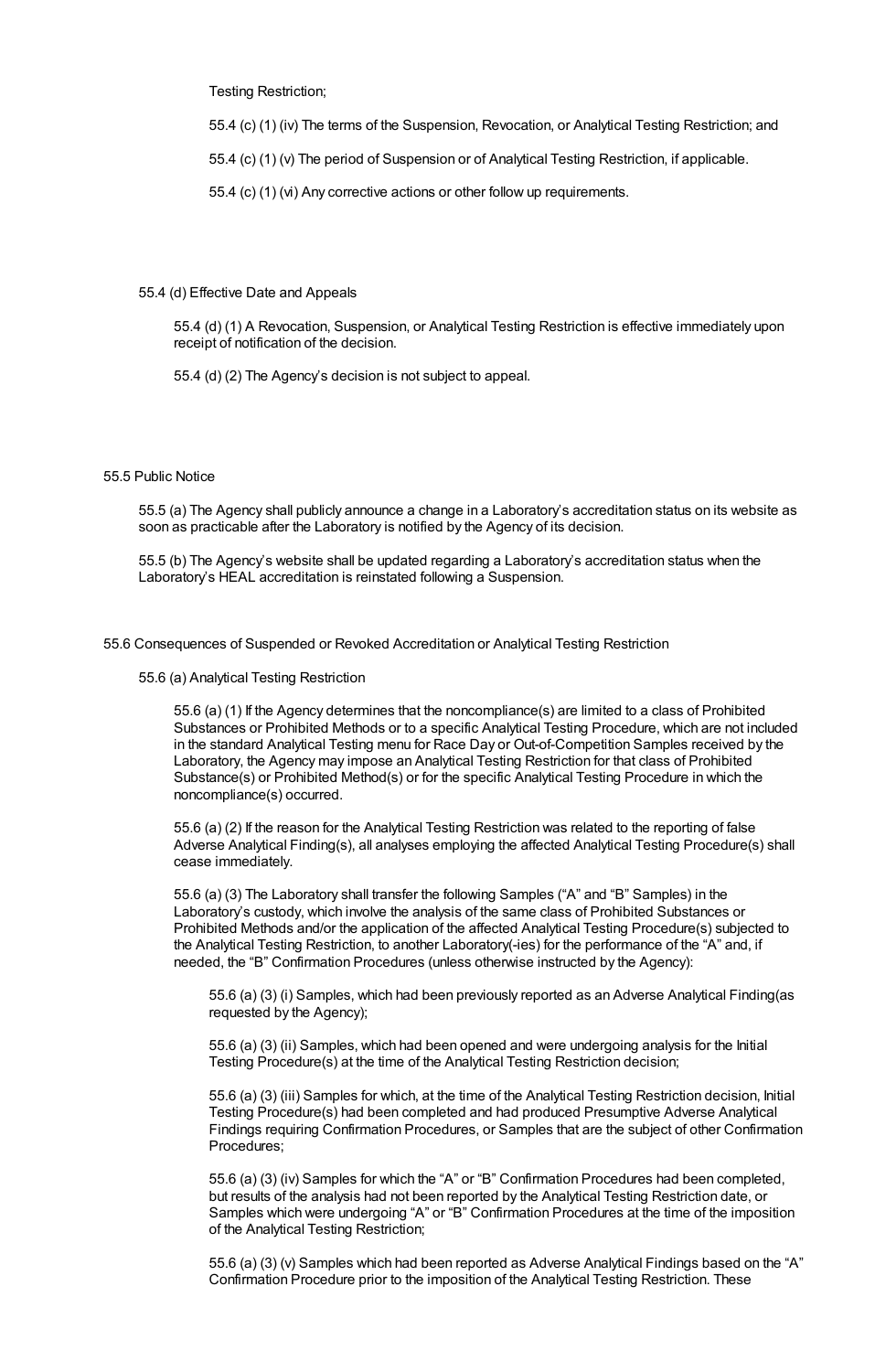Samples shall be kept in the Laboratory under proper Laboratory Internal Chain of Custody and appropriate storage conditions. Should a "B" Confirmation Procedure be requested during the period of the Analytical Testing Restriction, both "A" and "B" Samples shall be transferred6 to another Laboratory(-ies) for the "A" Confirmation Procedure to be performed again and for the performance of the "B" Confirmation Procedure, if applicable.

55.6 (a) (4) If the Analytical Testing Restriction was caused by the reporting of false Negative Finding(s), and further investigation reveals that other Negative Finding(s) had been reported for Samples that are still stored in the Laboratory, the Laboratory shall inform the Agency. In such cases, both the "A" and "B" containers of the relevant Samples shall be transferred to another Laboratory(-ies) for Further Analysis, as determined by the Agency. These re-analyses may be applied to the class of Prohibited Substances and/or Prohibited Methods or to the Analytical Testing Procedure(s) that were associated with the Negative Finding(s), as determined by the Agency.

## 55.6 (b) Suspension

55.6 (b) (1) A Laboratory whose HEAL accreditation has been Suspended is Ineligible to perform Analytical Testing of Samples.

55.6 (c) Suspension for Violation of the Code of Ethics

55.6 (c) (1) If the reason for the Suspension was related to a violation of the Code of Ethics, all Analytical Testing in the suspended Laboratory shall cease immediately and the Laboratory shall transfer 7 all Samples (both the "A" and "B" Samples) in the Laboratory's custody to other Laboratory(-ies) chosen by the Agency.

# 55.6 (d) Suspension for Reporting of False Adverse Analytical Finding(s)

55.6 (d) (1) If the reason for the Suspension was related to the reporting of false Adverse Analytical Finding(s), all Analytical Testing shall cease immediately. In addition, the Laboratory shall transfer the following Samples ("A" and "B" Samples) in the Laboratory's custody to another Laboratory(-ies) for the performance of the "A" and, if needed, the "B" Confirmation Procedures, unless otherwise instructed by the Agency:

55.6 (d) (1) (i) Samples, which had been previously reported as an Adverse Analytical Findingfor the same class of Prohibited Substances or Prohibited Methods when applying the same Confirmation Procedure (as requested by the Agency);

55.6 (d) (1) (ii) Samples for which, at the time of the Suspension decision, Initial Testing Procedure(s) had been completed and had produced Presumptive Adverse Analytical Findings requiring Confirmation Procedures, or Samples that are the subject of other Confirmation Procedures;

55.6 (d) (1) (iii) Samples, which had been opened and were undergoing analysis for the Initial Testing Procedure(s) at the time of the Suspension;

55.6 (d) (1) (iv) Samples which had been received at the Laboratory but had not been opened at the time of the Suspension [these Samples shall be kept sealed in the Laboratory under proper Laboratory Internal Chain of Custody and appropriate storage conditions until transfer to another Laboratory(-ies)].

55.6 (d) (1) (v) Samples for which "A" or "B" Confirmation Procedures had been completed, but results of the analysis had not been reported by the Suspension date, or Samples which were undergoing "A" or "B" Confirmation Procedures at the time of the Suspension;

55.6 (d) (1) (vi) Samples which had been reported as Adverse Analytical Findings based on the "A" Confirmation Procedure prior to the Suspension.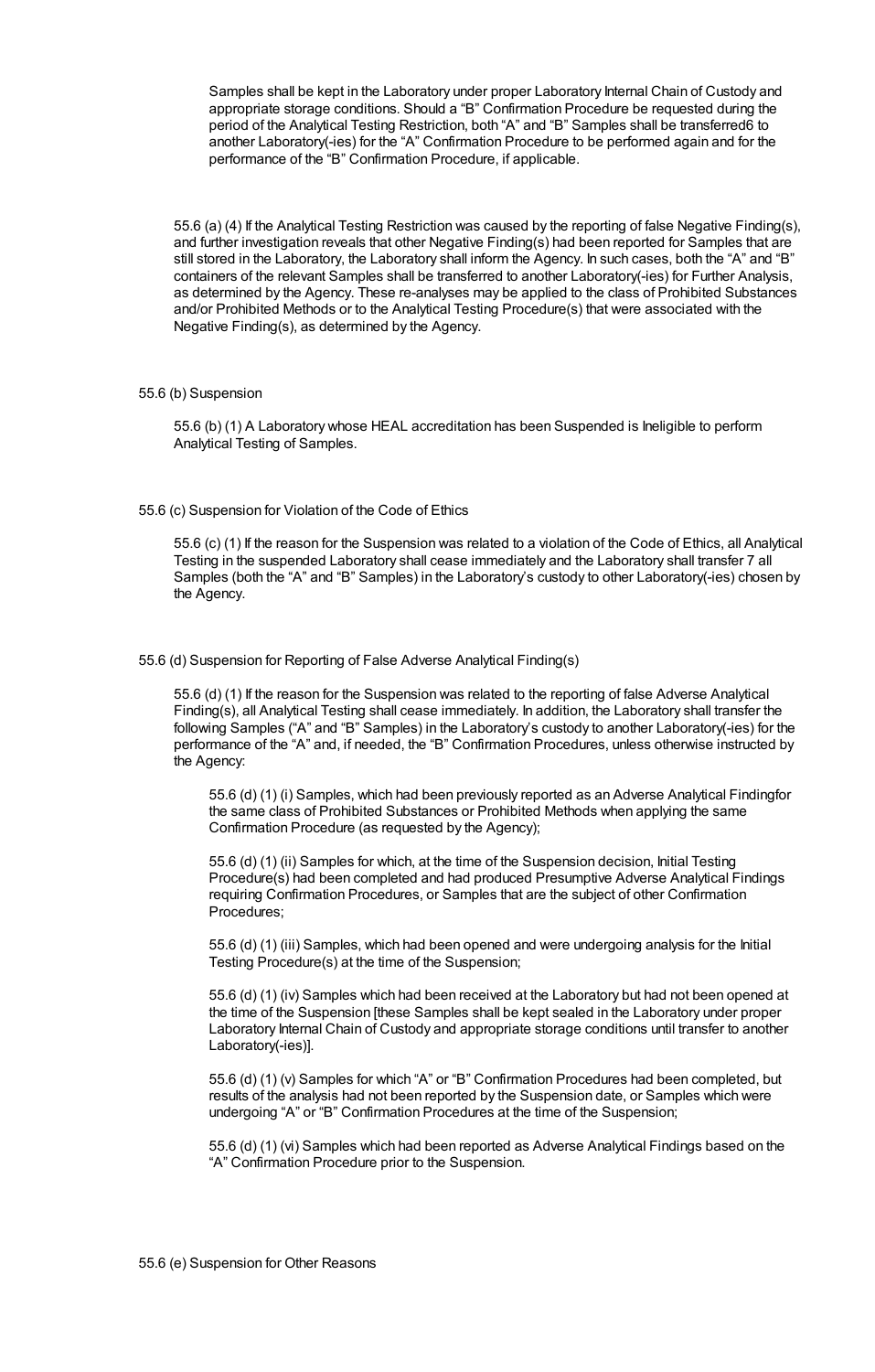55.6 (e) (1) A Laboratory that has had its HEAL accreditation Suspended for reasons other than a violation of the Code of Ethics or the reporting of false Adverse Analytical Findings(s) shall take the following steps with the Samples in the Laboratory's custody, unless otherwise instructed by the Agency:

55.6 (e) (2) Samples which had been analyzed and reported as a Negative Finding, and which have either been stored in the Laboratory for a period of less than three (3) months or have been placed in long-term storage upon request by the Agency.

55.6 (e) (3) These Samples shall be kept in the Laboratory under proper Laboratory Chain of Custody and appropriate storage conditions. The Laboratory shall inform the Agency of such actions including the provision of the Sample Protocols.

55.6 (e) (4) If the Suspension was caused by the reporting of false Negative Finding(s), and further investigation reveals that other Negative Finding(s) had been reported by the Laboratory, the Laboratory shall inform the Agency. In such cases, both the "A" and "B" containers of the relevant Samples shall be transferred to another Laboratory(-ies) for Further Analysis, as determined by the Agency. These analyses may be applied for all the Prohibited Substances and Prohibited Methods included in the requested Analytical Testing menu or be limited to the class of Prohibited Substances and/or Prohibited Methods or to the Analytical Testing Procedure(s) that were associated with the Negative Finding(s), as determined by the Agency.

55.6 (e) (5) Samples for which Initial Testing Procedure(s) had been completed, but results had not been reported at the time of the Suspension:

55.6 (e) (5) (i) If the Initial Testing Procedure(s) produced Presumptive Adverse Analytical Finding(s) or other Confirmation Procedures were required, both the "A" and "B" Samples shall be transferred7 to another Laboratory(-ies) for the performance of the "A" and, if needed, the "B" Confirmation Procedures.

55.6 (e) (5) (ii) In addition, if the Suspension was caused by the reporting of false Negative Finding(s) and the Initial Testing Procedure(s) had produced negative results, both the "A" and "B" Samples shall also be transferred to another Laboratory(-ies) for the repetition of the Initial Testing Procedure(s) and, if needed, the performance of Confirmation Procedures. These analyses may be applied for all the Prohibited Substances and Prohibited Methods included in the requested Analytical Testing menu or be limited to the class of Prohibited Substances and/or Prohibited Methods or to the Analytical Testing Procedure(s) that were associated with the Negative Finding, as determined by the Agency.

55.6 (e) (5) (iii) If the reason for the Suspension was not related to the reporting of false Negative Findings and the Initial Testing Procedure(s) had produced negative results, the Sample(s) shall be reported to the Agency as Negative Finding(s). These Samples shall be kept in the Laboratory under proper Laboratory Internal Chain of Custody and appropriate storage conditions until further notice by the Agency. The Laboratory shall inform the Agency of such actions including the provision of the Sample Protocols.

55.6 (e) (6) Samples which had been opened and were undergoing analysis for the Initial Testing Procedure(s) at the time of the Suspension:

55.6 (e) (6) (i) If the reason for Suspension was not related to the reporting of false Negative Finding(s), the Laboratory shall continue to analyze the relevant Samples until all Initial Testing Procedure(s) are completed. If the Initial Testing Procedure(s) produce Negative Findings, the Laboratory shall report these findings to, and in a form designated by, the Agency and these Samples shall be kept in the Laboratory under proper Laboratory Chain of Custody and appropriate storage conditions until further notice by the Agency. The Laboratory shall inform the Agency of such actions including the provision of the Sample Protocols.

55.6 (e) (6) (ii) However, if the Initial Testing Procedure(s) produced a Presumptive Adverse Analytical Finding, both the "A" and "B" Samples shall be transferred7 to another Laboratory(-ies) for the performance of the "A" and, if needed, the "B" Confirmation Procedures.

55.6 (e) (6) (iii) If the Suspension was caused by the reporting of false Negative Finding(s), then the Laboratory shall cease all Analytical Testing and have the "A" and "B" Samples transferred7 to another Laboratory(-ies) for the performance of the "A" and, if needed, the "B" Confirmation Procedures.

55.6 (e) (6) (iv) Samples which had been received at the Laboratory but had not been opened yet at the time of the Suspension:

55.6 (e) (6) (v) These Samples shall be kept sealed in the Laboratory under proper Laboratory Chain of Custody and appropriate storage conditions until transfer to another Laboratory(-ies) for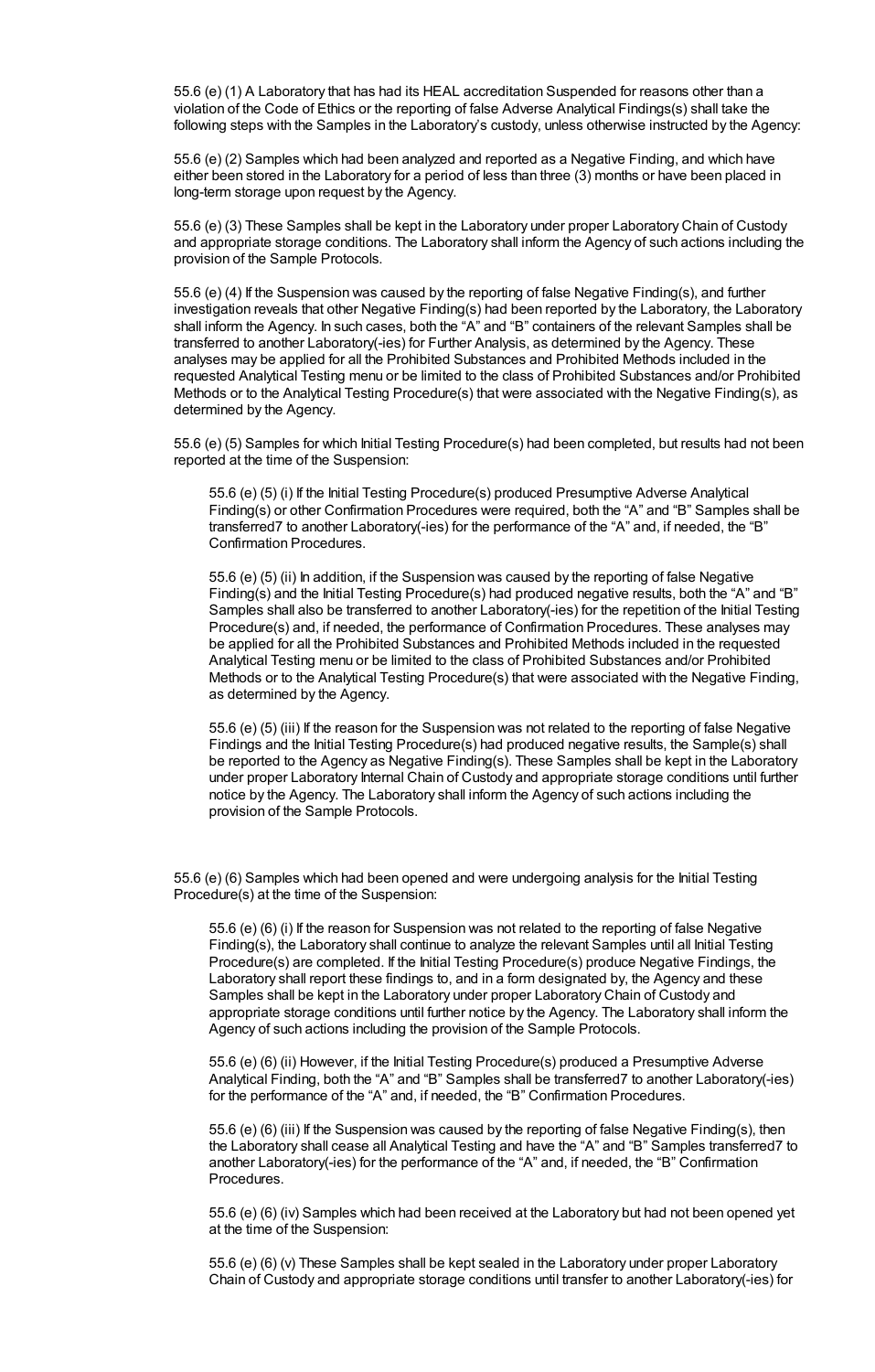Analytical Testing.

55.6 (e) (7) Samples for which "A" or "B" Confirmation Procedures had been completed, but results of analysis had not been reported by the Suspension date, or Samples which were undergoing "A" or "B" Confirmation Procedures at the time of the Suspension:

55.6 (e) (7) (i) Both the "A" and "B" Samples shall be transferred7 to another Laboratory(- ies) for the repetition of the "A" and, if applicable, the "B" Confirmation Procedures.

55.6 (e) (8) Samples which had been reported as an Adverse Analytical Findingbased on the "A" Confirmation Procedure prior to the Suspension:

55.6 (e) (8) (i) These Samples shall be kept in the Laboratory under proper Laboratory Internal Chain of Custody and appropriate storage conditions. Should a "B" Confirmation Procedure be requested during the Suspension, both "A" and "B" Samples shall be transferred7 to another Laboratory(-ies) for the "A" Confirmation Procedure to be performed again and for the performance of the "B" Confirmation Procedure, if applicable.

55.6 (e) (8) (ii) During a Suspension or Analytical Testing Restriction period, the Laboratory shall continue to participate in the Agency EQAS program. The Agency may require the Laboratory to analyze additional blind EQAS samples and/or perform a Laboratory assessment, at any time and at the expense of the Laboratory, in order to evaluate the Laboratory's status.

## 55.6 (f) Revocation

55.6 (f) (1) A laboratory whose HEAL accreditation has been Revoked is Ineligible to perform Analytical Testing of Samples. The Laboratory Internal Chain of Custody maintained by a Revoked laboratory for stored Samples is valid until such time that arrangements can be made, in consultation with the Agency, for the transfer of relevant Samples to a Laboratory(-ies).

55.6 (f) (2) A laboratory whose HEAL accreditation has been Revoked shall arrange the transfer of Samples in the laboratory's custody to a Laboratory(-ies) chosen by the Agency, respectively, within thirty (30) days of being notified of the decision revoking its HEAL accreditation. In such circumstances, the Samples to be transferred shall be selected the Agency. The laboratory transferring the Samples shall inform the Agency and provide the relevant Sample Protocols and the chosen Laboratory(-ies). In addition, the revoked laboratory shall assist with the transfer of the relevant Sample data and records to the Laboratory(-ies) that have been selected to receive the Samples.

55.6 (f) (3) The Revoked laboratory shall transfer all Samples in its custody for which the Analytical Testing process has not been completed at the time of the Revocation. The Agency may also choose to transfer additional Samples retained in the laboratory in accordance with Articles 53.10 (a)-53.10 (d), or other Samples for which it is the owner pursuant to the Testing and Investigations Standards and that had been analyzed and were in long-term storage at the time of the Revocation of the laboratory's HEAL accreditation. In addition, the Agency may identify and request that Samples be transferred to another Laboratory(-ies).

#### 55.6 (g) Reinstatement of Suspended Accreditation or Lifting of the Analytical Testing Restriction

55.6 (g) (1) The Agency shall lift the Suspension of the Laboratory's HEAL accreditation or lift the Analytical Testing Restriction only when the Laboratory provides satisfactory evidence, as determined by the Agency, that appropriate steps have been taken to remedy the noncompliance(s) that resulted in the Suspension of the Laboratory's HEAL accreditation or the imposition of the Analytical Testing Restriction, and that proper measures have been implemented to satisfactorily address the condition(s) specified, if any, for reinstatement of HEAL accreditation.

## 55.6 (h) Extension of Suspension or Analytical Testing Restriction

55.6 (h) (1) If a Laboratory whose HEAL accreditation has been Suspended or has been the subject of an Analytical Testing Restriction has not satisfactorily corrected the ESL and/or Technical Document(s) and/or Technical Letter(s) noncompliance(s) that resulted in the Suspension or Analytical Testing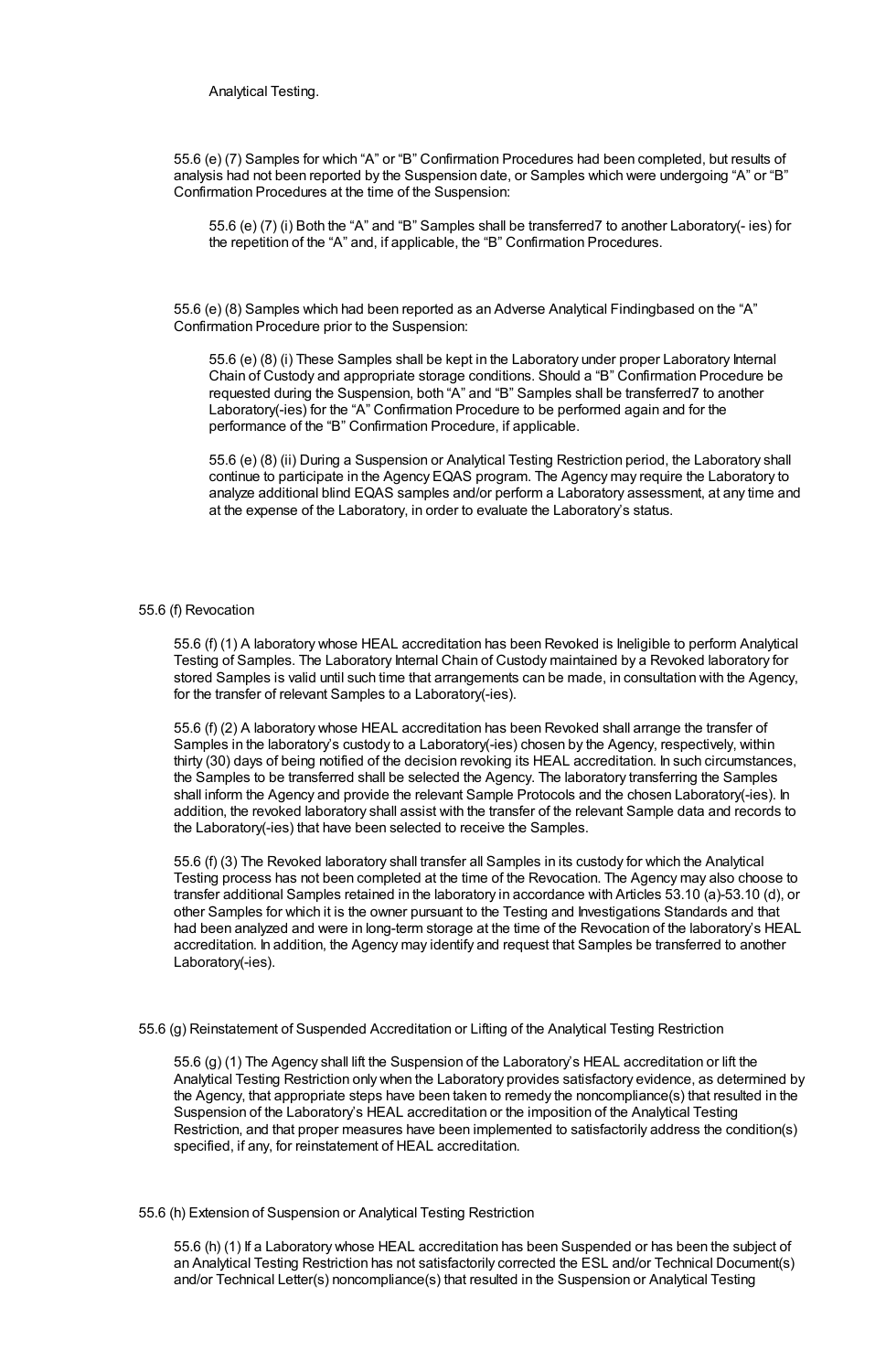Restriction, or if the Agency identifies any additional ESL and/or Technical Document(s) and/or Technical Letter(s) noncompliance(s) during an Agency Laboratory assessment conducted during the initial Suspension or Analytical Testing Restriction period, either the Suspension of the Laboratory's HEAL accreditation or Analytical Testing Restriction may be further extended or the Laboratory's accreditation shall be Revoked, as determined by the Agency. The Suspension or Analytical Testing Restriction period may be extended up to an additional six (6) months, if the Laboratory provides justifiable explanation(s) for the delay, as determined by the Agency, in addressing the conditions to lift the Suspension or Analytical Testing Restriction (including the submission of satisfactory corrective actions).

55.6 (h) (2) If applicable, a delay in the delivery of the ISO/IEC 17025 accreditation to the Laboratory by the relevant Accreditation Body may also constitute grounds to extend the Suspension of the Laboratory's HEAL accreditation.

55.6 (h) (3) The decision to extend the Suspension of a Laboratory's HEAL accreditation or the period of the Analytical Testing Restriction shall be made in the Agency's sole discretion.

55.6 (h) (4) If, in accordance with the terms of the extension of the Suspension of the Laboratory's HEAL accreditation or the terms of the extension of the Analytical Testing Restriction, the Laboratory provides evidence determined to be satisfactory by the Agency that all of the identified ESL and/or Technical Document and/or Technical Letter noncompliance(s) have been corrected, the Laboratory's accreditation shall be re-instated or the Analytical Testing Restriction may be lifted by decision of the Agency.

55.6 (h) (5) If the Laboratory has not provided evidence determined to be satisfactory by the Agency at the end of the extended Suspension or extended Analytical Testing Restriction period, the Agency may Revoke the Laboratory's accreditation.

55.6 (h) (6) The Agency will notify the Laboratory of its decision to revoke the Laboratory's HEAL accreditation in accordance with Article 55.4 (c).

## 55.6 (i) Revoked Accreditation

55.6 (i) (1) If a laboratory whose HEAL accreditation has been Revoked wishes to seek a new HEAL accreditation, it must apply for HEAL accreditation as a new laboratory in accordance with Article 51.2.

55.6 (i) (2) When seeking a new HEAL accreditation, the laboratory may request that the Agency expedite the laboratory re-accreditation procedure, which may be approved by the Agency. To do so the laboratory shall provide the Agency, as part of its application for a new accreditation, information that it considers constitutes "exceptional circumstances" as justification for modifying the requirements of Articles 51.2 and 51.3 to expedite the entry of the laboratory into, and/or shortening the duration of, the probationary phase of accreditation. At its sole discretion, the Agency may determine whether such modifications are justified, and which steps must be followed prior to granting approval to the laboratory to enter the probationary phase of accreditation.

# 55.6 (j) Voluntary Cessation of Laboratory Operations

55.6 (j) (1) A Laboratory may decide to voluntarily cease its anti-doping Analytical Testing operations on either a temporary or permanent basis despite not having been found to have committed any analytical failures or other ESL noncompliance(s) and not having been subject to an Analytical Testing Restriction or Suspension or Revocation of its HEAL accreditation.

55.6 (j) (2) In such circumstances, the Laboratory shall inform the Agency and provide, in writing, the reason(s) for the cessation of anti-doping Analytical Testing operations as soon as the decision is taken to cease its operations and no later than three (3) months prior to the date on which its decision shall take effect. The Laboratory shall also take all necessary measures to notify all its clients of the decision to cease its operations and to arrange, in consultation with its clients, to transfer Samples to another Laboratory(-ies) in accordance with Article 55.6 (b) (temporary closure) or 55.6 (f) (permanent closure).

55.6 (j) (3) If a Laboratory voluntarily ceases its anti-doping Analytical Testing operations on a temporary basis, the Laboratory shall maintain satisfactory performance in the analysis of EQAS samples during the period of inactivity. The period of temporary cessation of Analytical Testing activities shall not exceed six (6) months, with one possible extension of up to six (6) months (as determined by the Agency). If the Laboratory is unable to resume its Analytical Testing operations within a twelve (12) month period, the Agency shall revoke the Laboratory's accreditation, unless otherwise approved by the Agency.

55.6 (j) (4) If a Laboratory decides to cease its operations on a permanent basis, the Laboratory shall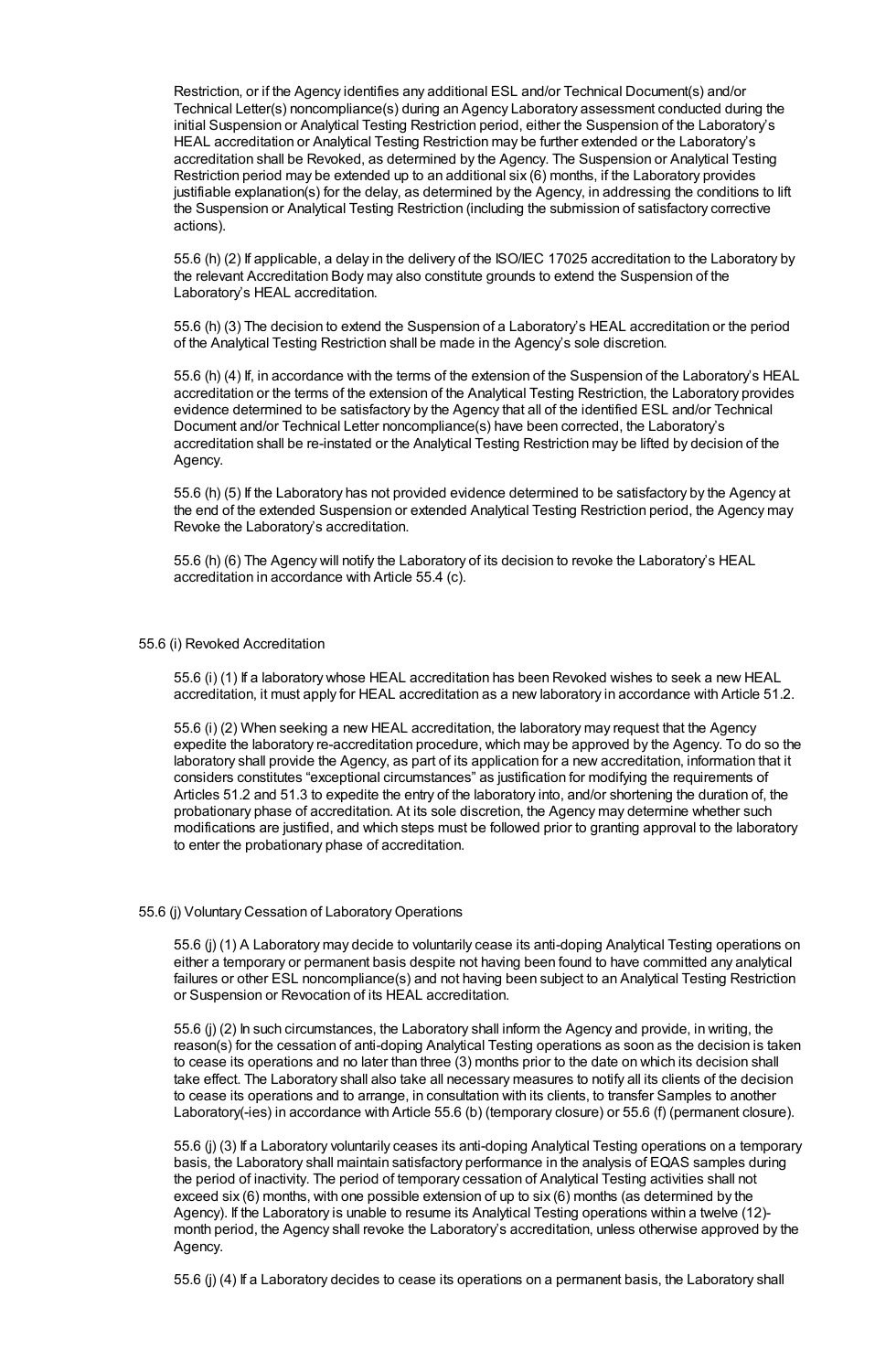assist the Agency with the transfer of relevant Sample data and records to the Laboratory(-ies) that have been selected to receive the Samples.

## **56 CODE OF ETHICS FOR LABORATORIES**

#### 56.1 Confidentiality

56.1 (a) Directors of Laboratories, their delegates and all Laboratory staff shall respect and comply with ESL and Protocol.

## 56.2 Research in Support of Doping Control

56.2 (a) Laboratories shall participate in research programs, provided that the Laboratory Director is satisfied with their bona fide nature and the program(s) have received proper ethical approval, if applicable. The Laboratory shall not engage in any research activity that undermines or is detrimental to the purposes of the Act.

56.2 (b) The Laboratories are expected to develop a research and development program to support and expand the scientific foundation of Doping Control. This research may consist of the development of new methods or technologies, the pharmacological characterization of a new doping agent, the characterization of a masking agent or method, and other topics relevant to the field of Doping Control.

56.2 (c) Research on Equine (and other animal species) Subjects

56.2 (d) Laboratories shall follow institutional animal care and use guidelines and requirements regarding the use of animal subjects in research.

56.2 (e) Covered Horses who may undergo Doping Control Testing shall not be the subjects of drug Administration studies that include Prohibited Substances or Prohibited Methods.

#### 56.2 (f) Controlled Substances

56.2 (g) The Laboratories are expected to comply with the relevant and applicable national laws regarding the handling, storage and discarding of controlled (illegal) substances.

#### 56.3 Analysis

56.3 (a) The Laboratory shall not engage in any analysis or activity that undermines or is detrimental to the purposes of the Act.

56.3 (b) Analytical Testing for Other Anti-Doping Organizations:

56.3 (c) The Laboratories shall accept Samples for Analytical Testing only if all the following conditions have been met:

56.3 (d) The Sample matrix is of the proper type (e.g., blood, urine, hair or other Samples) for the requested analyses;

56.3 (d) (1) The Samples have been collected, sealed and transported to the Laboratory in accordance with procedures equivalent to the Equine Testing and Investigations Standards; and

56.3 (d) (2) The collection is a part of a legitimate anti-doping and medication control program, as determined by the Agency, or satisfies any of the conditions for Sample analysis indicated in Article 53.5 (i).

## 56.4 Analytical Testing for Covered Persons or those acting of their behalf

56.4 (a) Laboratories shall not accept Samples directly from individual Covered Persons or from individuals or organizations acting on their behalf.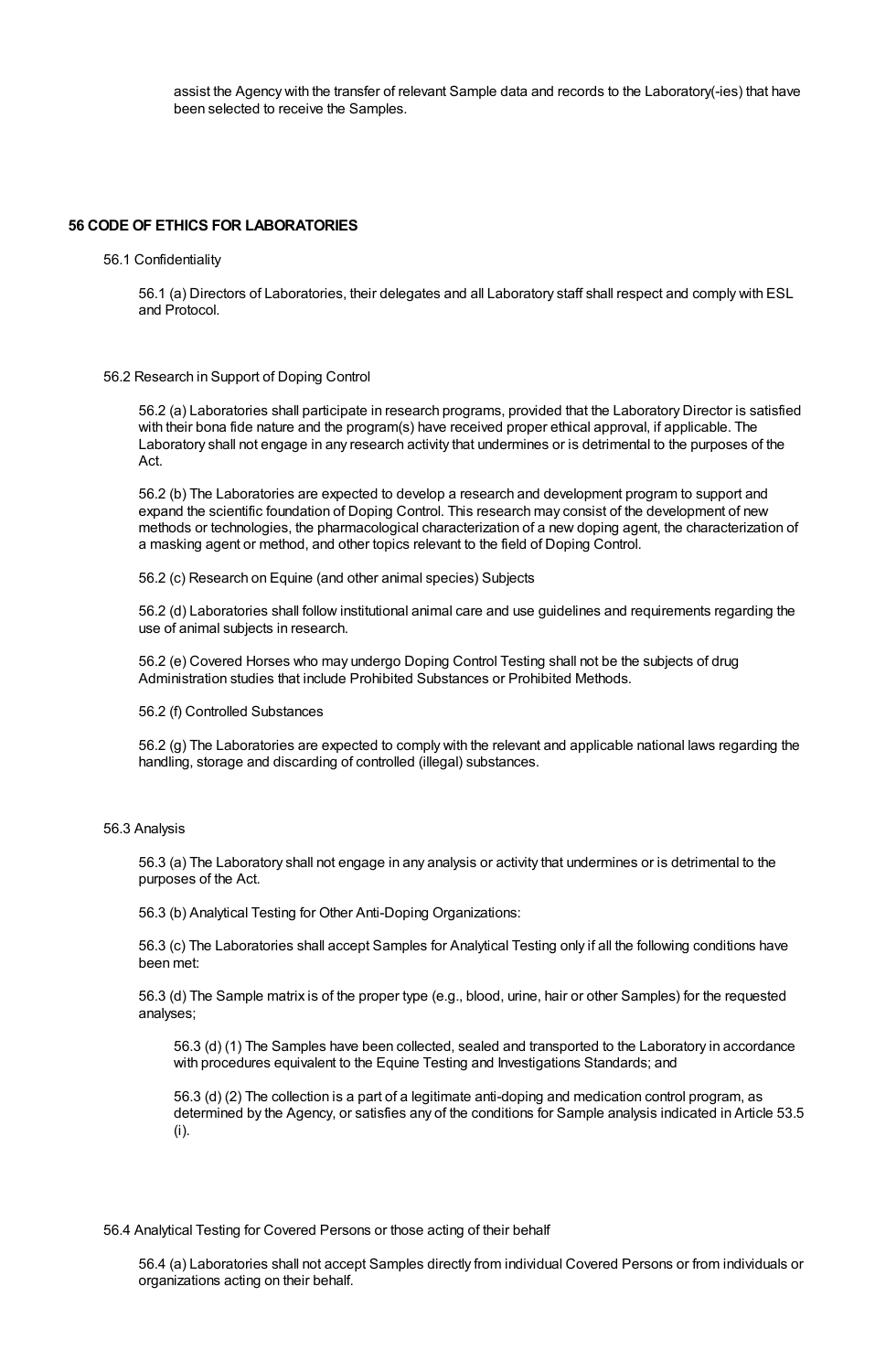#### 56.5 Other Analytical Activities

56.5 (a) The Laboratory shall not provide analytical services in a Doping Control adjudication, unless specifically requested by the Agency or an adjudication body.

56.5 (b) The Laboratory shall not engage in analyzing commercial material or preparations (e.g., dietary or herbal supplements), unless:

56.5 (b) (1) Specifically requested by the Agency or an adjudication body as part of a Results Management process;

56.5 (b) (2) If done as part of a legitimate anti-doping research program, as determined by the Agency; or

56.5 (b) (3) If a request is made by a Covered Person or their representative, the Laboratory may conduct the analysis if agreed by the Agency, which may also specify conditions that must be followed prior to or during the analysis (e.g., verification of original sealed packages, product batch number).

56.5 (c) The Laboratory shall not provide results, documentation or advice that, in any way, could be used as an endorsement of products or services.

56.5 (d) Analytical activities performed outside the Act will not fall under Agency-accredited status of the laboratory and shall not negatively affect the Analytical Testing of Samples from the Agency.

# 56.6 Sharing of Knowledge

56.6 (a) When information on new doping substance(s), method(s), or practice(s) is known to the Laboratory, such information shall be shared with the Agency within sixty (60) days. When possible, the Laboratories shall share information with the Agency regarding the detection of potentially new or rarely detected doping agents as soon as possible. Immediately after having been notified of the Use of a new substance or method as a doping agent, the Agency will inform all Laboratories.

56.6 (b) The Laboratory Director or staff shall participate in developing standards for best practice and enhancing uniformity of Analytical Testing in the HEAL-accredited laboratory system.

56.7 Duty to Preserve the Integrity of the Anti-Doping and Medication Control Program Contemplated in the Act and to Avoid any Detrimental Conduct

56.7 (a) The personnel of Laboratories shall not engage in conduct or activities that undermine or are detrimental to the anti-doping and medication control program contemplated in the Act. Such conduct could include, but is not limited to, fraud, embezzlement, perjury, etc. that would cast doubt on the integrity of the antidoping and medication control program.

56.7 (b) All employees of Laboratories shall strictly respect the confidentiality of Analytical Testing results, as well as of all other Laboratory, including information provided by the Agency under confidentiality.

56.7 (c) No employee or consultant of Laboratories shall provide counsel, advice or information to Covered Persons or others regarding techniques or methods used to mask or avoid detection of, alter metabolism of, or suppress excretion of a Prohibited Substance or its Metabolite(s), or Marker(s) of a Prohibited Substance or Prohibited Method in order to avoid an Adverse Analytical Finding.

56.7 (d) No employee or consultant of Laboratories shall provide information about a Test Method to a Covered Person, or from individuals or organizations acting on their behalf, which could be used to avoid the detection of doping. They should instead be referred to the Agency.

56.7 (e) No staff of Laboratories shall assist a Covered Person in avoiding collection of a representative Sample (e.g., advice on masking strategies or detection windows).

56.7 (f) [This does not prohibit the publication and/or presentation of scientific research results, general presentations to educate Covered Persons, students, or others concerning anti-doping programs and Prohibited Substances or Prohibited Methods.]

56.7 (g) If a staff member of a Laboratory is requested to provide evidence in anti-doping proceedings, they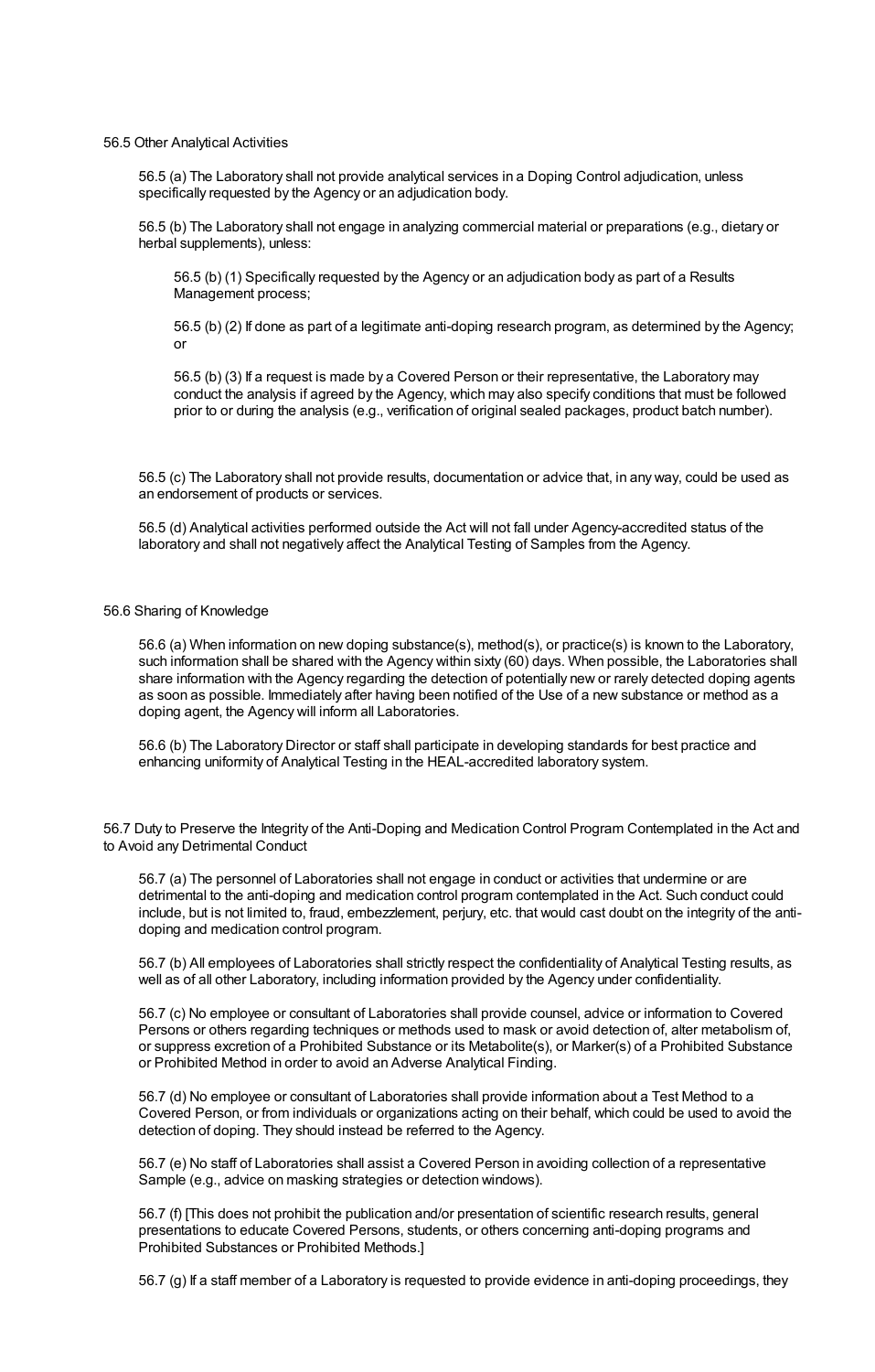are expected to provide independent, scientifically valid expert testimony.

56.7 (h) The Laboratory shall not issue any statements related to its analytical processes or findings, unless otherwise provided in Protocol. The responsibility for evaluation of these findings with further action and publication, if considered necessary, shall be the sole responsibility of the responsible the Agency.

56.8 Breach and Enforceability

56.8 (a) A failure to respect any of the provisions of this Code of Ethics may result in the Laboratory being subject to Disciplinary Proceedings instituted by the Agency to either suspend or revoke its HEAL accreditation or its Agency approval, as applicable.

56.8 (b) In addition, a failure to respect any of the provisions of this Code of Ethics may result in staff of the Laboratory being subject to disciplinary action by the Laboratory, respectively, resulting in consequences beyond those stipulated under the ESL, including potential termination of employment or, where applicable, the imposition of criminal charges.

# **57 RESEARCH AND DEVELOPMENT ACTIVITYREQUIREMENTS**

57.1 The Laboratory must receive a minimum score of ten (10) points annually.

- 57.1 (a) Five (5) points for each Peer-Reviewed Manuscript;
- 57.1 (b) Five (5) points for the production of educational materials
- 57.1 (c) Three (3) points for each Funded Research Project

57.1 (d) One (1) point for each Laboratory (Internal) Method Development. Note The validation or implementation of established anti-doping methods with only minor adjustments, or repetition of research previously published or presented by others, is not sufficient to be considered as a research and development activity

# **Testing & Investigations Standards (Not Submitted to FTC)**

# **58 Equine Testing and Investigations Standards Introduction and Scope**

58.1 The Equine Testing and Investigations Standards is developed pursuant to the Horseracing Integrity and Safety Act of 2020 and the Equine Anti-Doping and Medication Control Protocol ("Protocol").

58.2 The first purpose of the Equine Testing and Investigations Standards (the "Testing and Investigations Standards") is to plan for intelligent and effective Testing, both on Race Day and Out-of-Competition, and to maintain the integrity and identity of the Samples collected from the point of notification of a Covered Horse's selection for Testing, to the point the Samples are delivered to a Laboratory for analysis. To that end, these Testing and Investigations Standards (including its Annexes) establish protocols for test planning (including collection and use of Covered Horse whereabouts information), notification of a Covered Horse's selection for Testing, preparing for and conducting Sample collection, security/post-test Administration of Samples and documentation, and transport of Samples to Laboratories for analysis.

58.3 The second purpose of the Testing and Investigations Standards is to establish rules for the efficient and effective gathering, assessment, and use of anti-doping and medication control intelligence and for efficient and effective investigations into possible anti-doping and medication control rule violations.

58.4 Terms used in these Testing and Investigations Standards that are defined terms in the Equine Program Dictionary are italicized.

## **59 Standards for Testing**

59.1 Planning Effective Testing

59.1 (a) Objective

59.1 (a) (1) The Agency is required to plan and implement intelligent Testing on Covered Horses over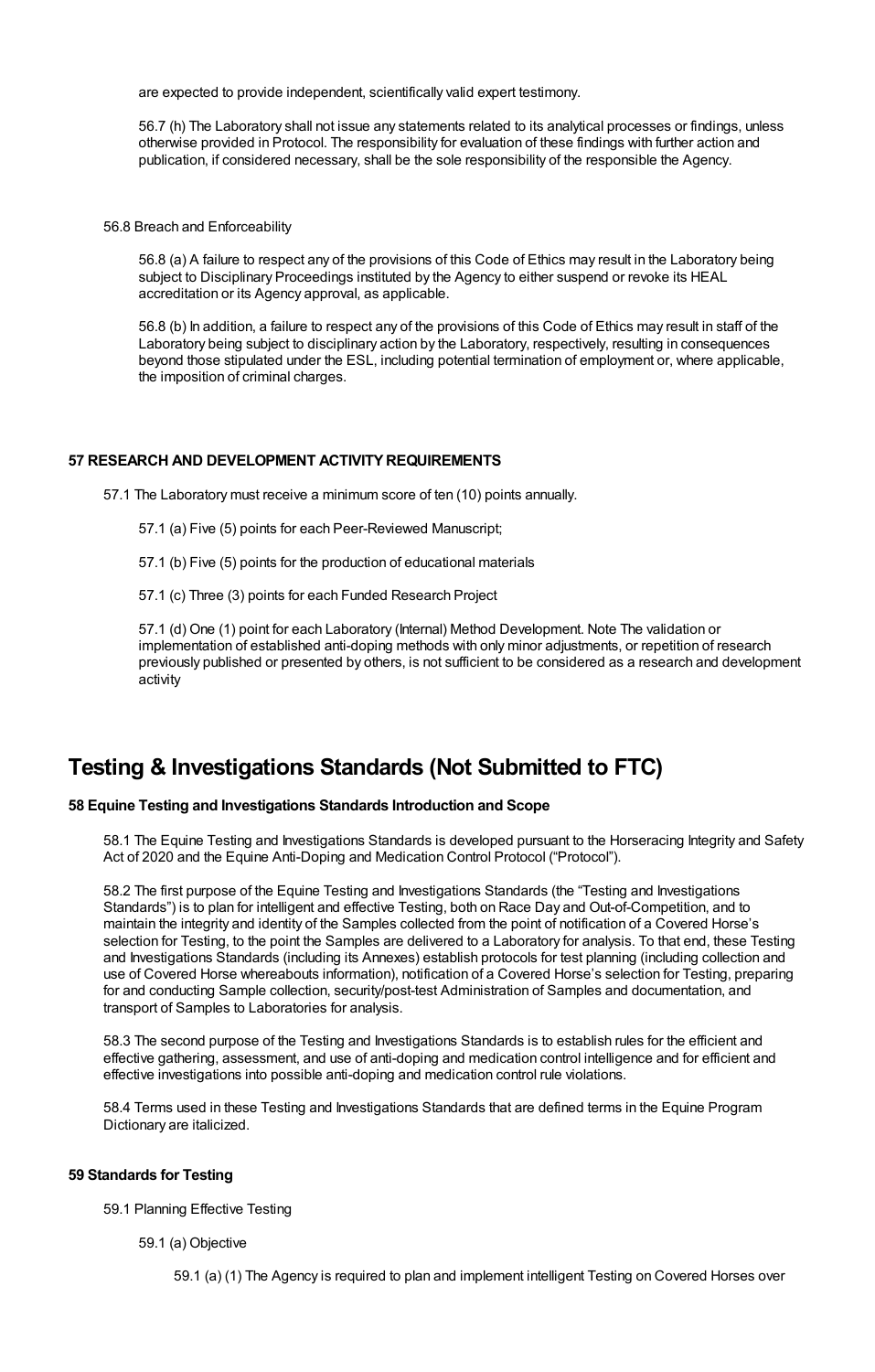which it has authority, and which is proportionate to the risk of doping, misuse of medication, and effective to detect and to deter such practices. The objective of this section is to set out the steps to develop a Risk Assessment in order to inform Testing plans that best ensure clean competition and protect the health and welfare of Covered Horses.

59.1 (a) (2) The Agency shall ensure that Covered Persons with a conflict of interest in the outcome of the Testing being contemplated are not involved in test planning or in the process of selection of Covered Horses for Testing.

59.1 (a) (3) The Agency should monitor, evaluate, and update its Risk Assessment during the year/cycle in light of changing circumstances and in implementing its Testing plans.

#### 59.1 (b) Risk Assessment

59.1 (b) (1) The Risk Assessment shall be conducted in good faith, reviewed and updated as required, and should take into account (if available) the following information:

59.1 (b) (1) (i) Discipline, and individual factors that may result in a higher potential for adopting doping behavior and/or misuse of medication;

59.1 (b) (1) (ii) Available statistics and research on doping trends and/or misuse of medication, practices, and methods;

59.1 (b) (1) (iii) Reliable information received/intelligence developed on possible doping practices;

59.1 (b) (1) (iv) The outcomes of previous test planning cycles including past testing strategies;

59.1 (b) (1) (v) Optimal times to apply specific test types (including analysis) to maximize opportunities for detecting and deterring doping;

59.1 (b) (1) (vi) Given the structure of the racing season (including generic racing schedules and training patterns), at what time(s) during the year a horse is most likely to be administered Prohibited Substances or subjected to Prohibited Methods (to enhance or impair performance or impact welfare/soundness); and

59.1 (b) (1) (vii) The Agency shall consider in good faith any Risk Assessment carried out by a State Racing Commission or racing authority in another country and provided to the Agency for purposes of enhancing its Risk Assessment.

59.1 (c) Prioritizing between Covered Horses, Types of Testing, and Samples

59.1 (c) (1) Only the Agency has the authority to direct Testing on any Covered Horse. All Covered Horses shall be included in the Registered Testing Pool and therefore subject to whereabouts requirements. The Agency should consider various factors in prioritizing the allocation of Testing resources. In addition, the Agency will use Target Testing to focus Testing resources where they are most needed within the overall pool of Covered Horses.

59.1 (c) (2) Factors relevant to determining which Covered Horses should be subject of Target Testing may include (but are not limited to):

59.1 (c) (2) (i) Covered Horses serving a period of Ineligibility or a Provisional Suspension;

59.1 (c) (2) (ii) Covered Horses who were high priority for Testing before retirement and are now returning from retirement to active participation;

59.1 (c) (2) (iii) Covered Persons' prior anti-doping and medication control rule violations, Testing history, including any abnormal biological Sample data (e.g., Atypical Finding reported by a Laboratory);

59.1 (c) (2) (iv) Performance history, performance pattern, and/or high performance (e.g., Trainer strike rate) without a commensurate Testing record;

59.1 (c) (2) (ix) Association with a third party (such as a Trainer, Veterinarian, or Owner) with a history of involvement in doping;

59.1 (c) (2) (v) Repeated failure to meet whereabouts requirements;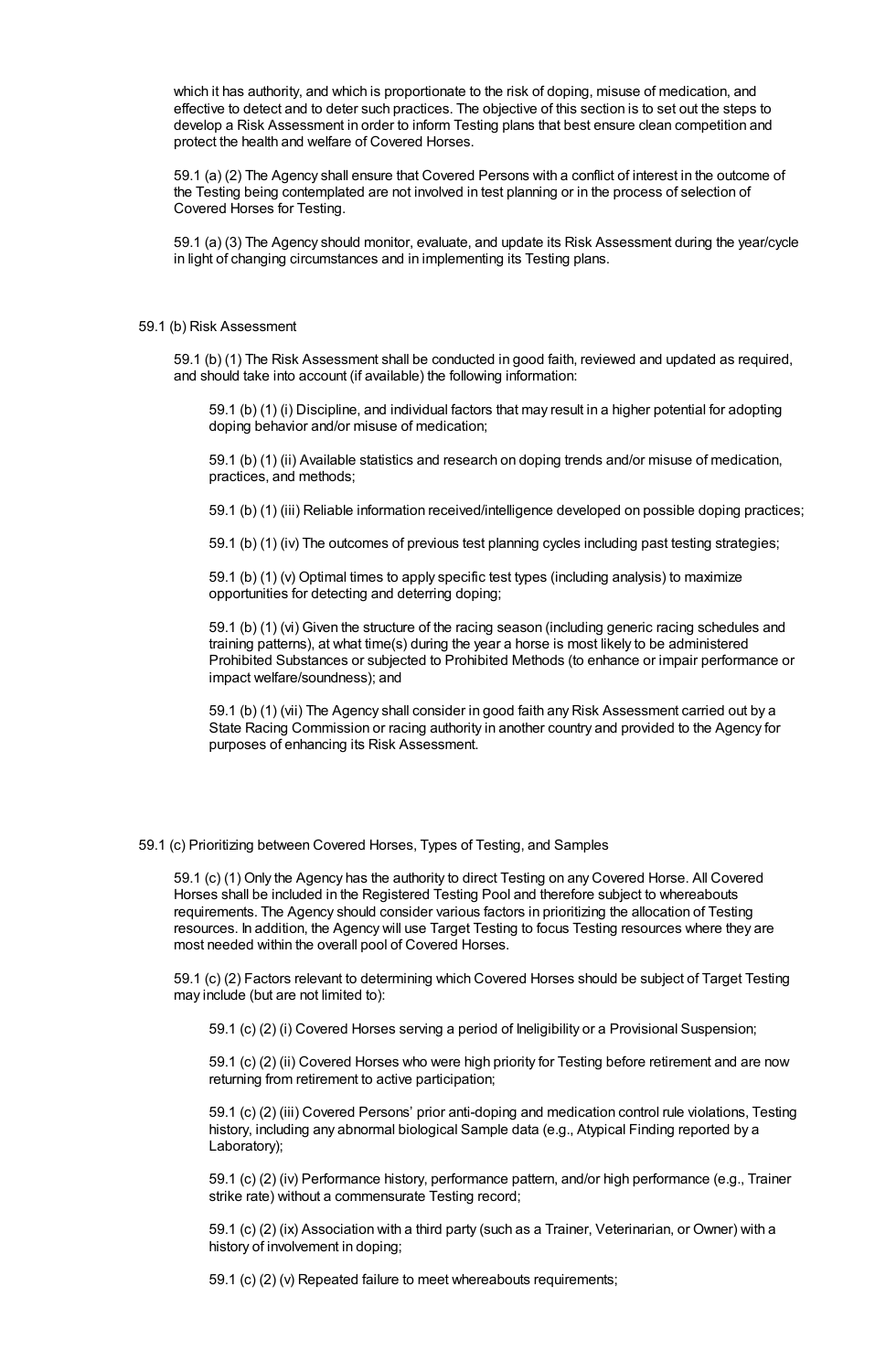59.1 (c) (2) (vi) Suspicious Whereabouts Filing patterns;

59.1 (c) (2) (vii) Moving to or training in a remote location;

59.1 (c) (2) (viii) Suspicious withdrawal or absence from expected Covered Horserace(s);

59.1 (c) (2) (x) Injury;

59.1 (c) (2) (xi) Age/stage of career;

59.1 (c) (2) (xii) Financial incentives for improved or degraded performance, such as purse size, unusual betting patterns, or upcoming claiming race; and/or

59.1 (c) (2) (xiii) Reliable information from a third party, or intelligence developed by or shared with the Agency.

59.1 (c) (3) Target Testing is a priority because random Testing, or even weighted random Testing, does not ensure that all of the appropriate Covered Horses will be sufficiently tested. Covered Horses can be tested at any time and at any place. The Protocol does not impose any reasonable suspicion or probable cause requirement for Target Testing or Testing.

59.1 (c) (4) Testing which is not Target Testing should be determined based on the Risk Assessment. Testing should be conducted using a documented system for such selection, such as weighted (where Covered Horses are ranked using pre-determined criteria to increase or decrease the chances of selection) or completely random (where no pre-determined criteria are considered, and Covered Horses are chosen arbitrarily from a list or pool of names). Testing that is weighted should be prioritized and be conducted according to defined criteria which may take into account the risk factors to ensure that a greater percentage of at risk Covered Horses are selected.

59.1 (c) (5) Based on the Risk Assessment and prioritization process described above, the Agency should determine to what extent each of the following types of Testing is required to detect and deter doping and medication abuse practices within the sport intelligently and effectively:

- 59.1 (c) (5) (i) Race Day Testing and Out-of-Competition Testing;
- 59.1 (c) (5) (ii) Testing of urine;
- 59.1 (c) (5) (iii) Testing of hair;
- 59.1 (c) (5) (iv) Testing of blood; and
- 59.1 (c) (5) (v) Testing involving other matrices or methodologies as available.

#### 59.1 (d) Sample Analysis, Retention Strategy, and Further Analysis

59.1 (d) (1) The Agency shall ask Laboratories to analyze Samples at minimum for the standard analysis menu based on whether the Sample was collected on Race Day or Out-of-Competition. The Agency may also consider undertaking more extensive Sample analysis for Prohibited Substances or Prohibited Methods based on the risk or any intelligence that the Agency may receive (e.g., specific Prohibited Substances, gene doping).

59.1 (d) (2) The Agency should develop a system for retention of Samples and the documentation relating to the collection of such Samples to enable the Further Analysis of such Samples at a later date in accordance with Article 6.1 (e). Such a system should comply with the requirements of the Laboratory Standards and should take into account the purposes of analysis of Samples set out in Protocol Article 6.1 (b), as well as (without limitation) the following elements:

59.1 (d) (3) Laboratory and Equine Passport Management Unit ("EPMU") recommendations (when available);

59.1 (d) (3) (i) The possible need for retroactive analysis in connection with the Equine Biological Passport program (when available);

59.1 (d) (3) (ii) New relevant detection methods to be introduced in the future;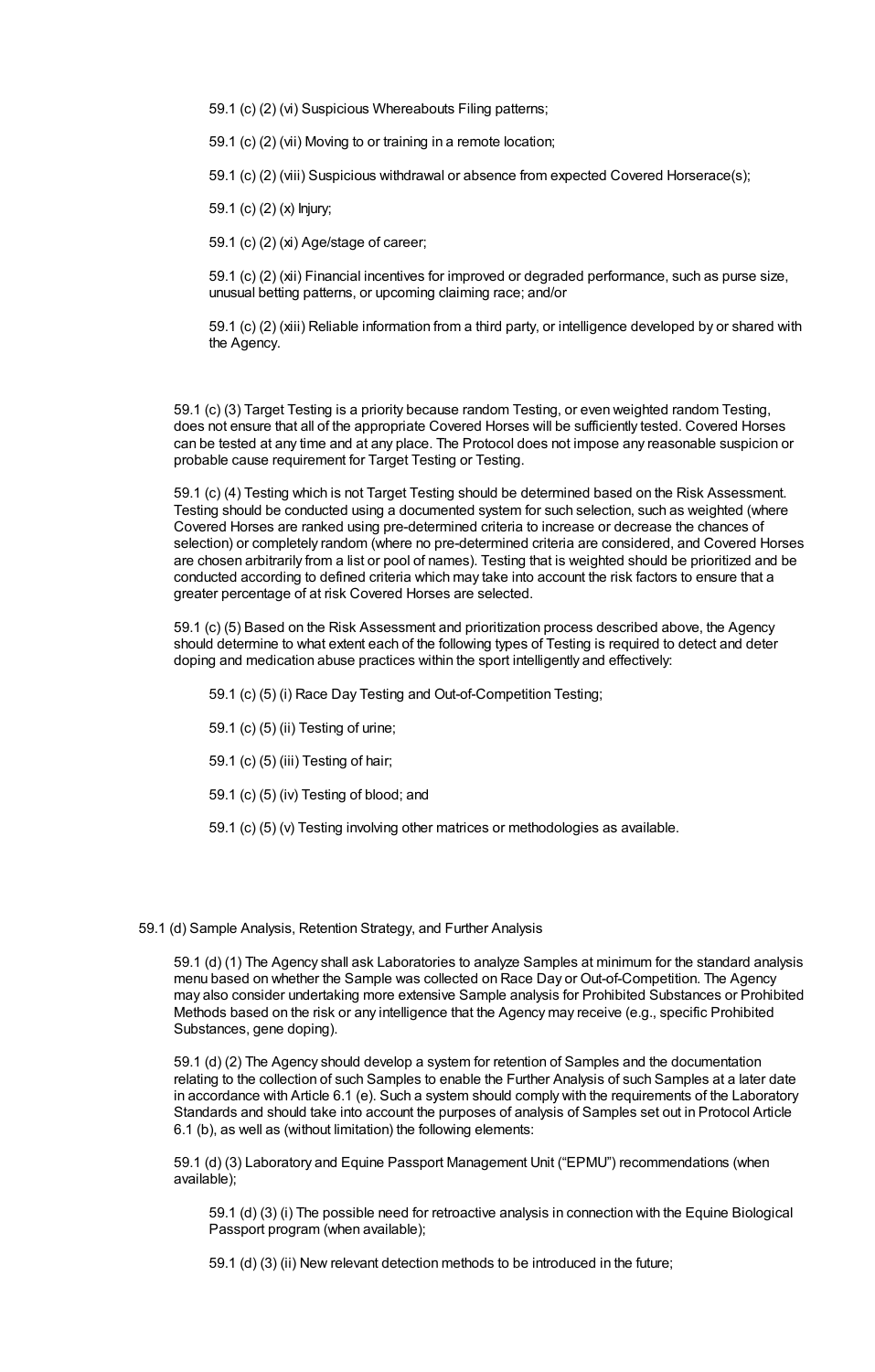59.1 (d) (3) (iii) Samples collected meeting some or all of the criteria set out at Article 4.4;

59.1 (d) (3) (iv) Any other information made available to the Agency such that it determines in its sole discretion based on that information or random selection that long-term storage or Further Analysis of Samples is appropriate.

## 59.1 (e) Coordinating with State Racing Commissions and Other Entities

59.1 (e) (1) Any Testing done must be initiated and directed by the Agency. The Agency may coordinate its Testing efforts with State Racing Commissions (subject to the applicable State Racing Commission electing to enter into an agreement with the Agency) by, for example, utilizing Sample Collection Personnel employed or designated by a State Racing Commission to collect Samples how and when directed by the Agency. Any state rule, law, or regulation preventing Sample Collection Personnel or potential Sample Collection Personnel employed or designated by a State Racing Commission from contracting with the Agency to collect Samples is preempted by this rule that allows for such arrangements. Regardless of who collects a Sample, only the Agency shall receive all Sample results directly from the Laboratory.

59.1 (e) (2) The Agency may contract with third parties to collect Samples on the Agency's behalf and third parties may contract with the Agency to collect additional Samples on Covered Horses consistent with the Act and the Protocol.

59.1 (e) (3) The Agency shall consult and coordinate with law enforcement and other relevant authorities, in obtaining, developing, and sharing information and intelligence that can be useful in informing test planning.

## 59.2 Notification

# 59.2 (a) Objective

59.2 (a) (1) The objective is to notify the Responsible Person or Nominated Person that their Covered Horse has been selected for Testing with no advance notice, except to grant immediate access to the Covered Horse; that the rights of those involved in the Sample collection are maintained; that the welfare of the Covered Horse is maintained; that there are no opportunities to manipulate the Sample; and that the notification is documented.

#### 59.2 (b) Requirements Prior to Notification

59.2 (b) (1) No Advance Notice Testing should be the method for Sample collection save in exceptional and justifiable circumstances. Ideally, if the Responsible Person is with the Covered Horse at the time of notification, the Responsible Person should be the first Person notified that the Covered Horse has been selected for Sample collection. In order to ensure that Testing is conducted on a No Advance Notice Testing basis, the Agency shall ensure Testing selection decisions are only disclosed in advance of Testing to those who need to know in order for such Testing to be conducted. Any notification to a third party shall be conducted in a secure and confidential manner to minimize the risk that the Responsible Person or other Covered Person will receive any advance notice of a Covered Horse's selection for Sample collection.

59.2 (b) (2) The Agency shall appoint Doping Control Officers ("DCOs"), Chaperones, and other Sample Collection Personnel sufficient to ensure No Advance Notice Testing and continuous observation of the Covered Horse or confirmation the Covered Horse is in a secure location (a stall, for example) throughout the Doping Control process. Sample Collection Personnel must be trained for their assigned responsibilities, must not have a conflict of interest in the outcome of the Sample collection, and must not be minors. See Article 65 for more information.

59.2 (b) (3) Sample Collection Personnel shall have official documentation, provided by the Agency, evidencing their authority to collect a Sample from the Covered Horse, such as a credential. DCOs' credentials shall include their name, photograph, and date of expiration or a letter of authority from the Agency and a federal or state issued identification. The Agency may determine what information to include on other Sample Collection Personnel's credentials.

59.2 (b) (4) Information provided in the Covered Horse's Whereabouts Filing and registration with the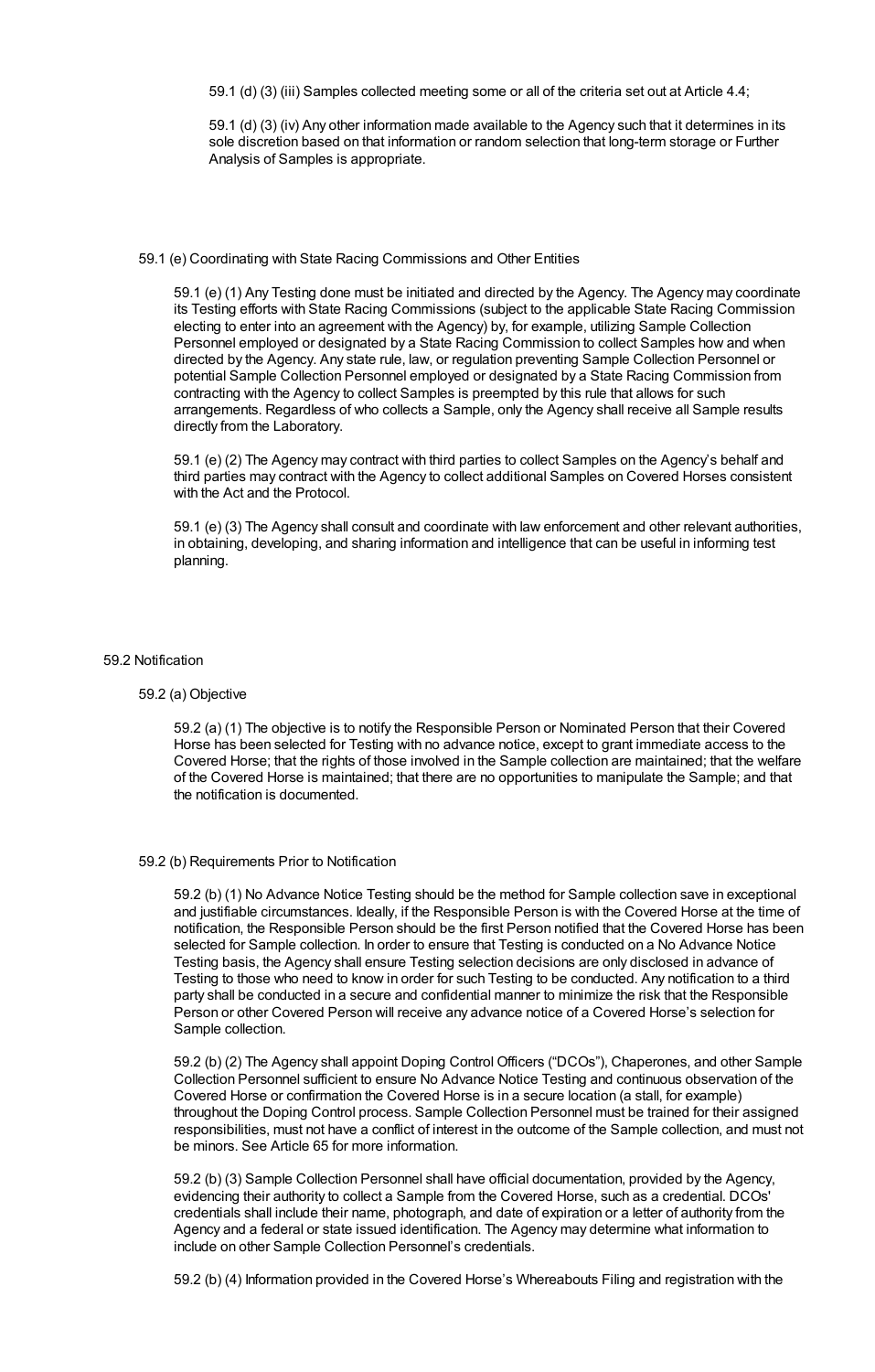Authority, shall be used by Sample Collection Personnel to confirm the identity of the Covered Horse. Confirmation of the Covered Horse's identity by any other method or failure to confirm the identity of the Covered Horse, shall be documented, including through photographs, and reported to the Agency.

59.2 (b) (5) The DCO shall establish the location of the selected Covered Horse and plan the approach and timing of notification, taking into consideration the specific circumstances of the location, schedule, and the situation in question (e.g., Race Day, training).

#### 59.2 (c) Requirements for Notification

59.2 (c) (1) Out-of-Competition Testing

59.2 (c) (1) (i) As soon as practical, the Sample Collection Personnel shall ensure that the Responsible Person or Nominated Person is informed:

59.2 (c) (1) (i) (A) That the Covered Horse is required to undergo a Sample collection;

59.2 (c) (1) (i) (B) That immediate access to the Covered Horse shall be granted, unless there are valid reasons for a delay (e.g., horse is currently being exercised, cooled down);

59.2 (c) (1) (i) (C) Of the responsibilities of the Responsible Person or Nominated Person with respect to the Covered Horse, including the requirement to: Provide a secure location where a Sample(s) can be collected from the Covered Horse like a stall or other safe and secure location; Ensure that the Covered Horse remains within continuous observation of Sample Collection Personnel at all times or is in a secure location (a stall, for example) until the completion of the Sample collection procedure; Not leave the Covered Horse unattended once Responsible Person or Nominated Person is notified and contact is made with the Covered Horse and until Sample(s) have been collected; Produce identification of the Responsible Person or Nominated Person if possible and identification of the Covered Horse if requested (pictures will be taken of the individual(s) and the Covered Horse if identification is requested and not provided); Comply with Sample collection procedures and Cooperate (and the Responsible Person or Nominated Person, if applicable, should be advised of the possible Consequences of a Failure to Comply); and Ensure the Covered Horse is not administered any medications or supplements until the completion of Sample collection, once Responsible Person or Nominated Person is notified and contact is made with the Covered Horse and until Sample(s) have been collected, unless there is a medical emergency as determined by a Veterinarian.

59.2 (c) (1) (ii) The Sample Collection Personnel shall have the Responsible Person or Nominated Person sign an appropriate form to acknowledge and accept the notification. If the Responsible Person or Nominated Person refuses to sign that they have been notified on behalf of the Covered Horse, or evades the notification, the Sample Collection Personnel shall, if possible, inform the Responsible Person or Nominated Person of the Consequences of a Failure to Comply, and the Sample Collection Personnel (if not the DCO) shall immediately report all relevant facts to the DCO. When possible, the Sample Collection Personnel shall continue to collect a Sample. The DCO shall document the facts in a detailed report and report the circumstances to the Agency. The Agency shall follow the steps for a review of a Possible Failure to Comply in Part Four below.

59.2 (c) (1) (iii) From the time that the Sample Collection Personnel are granted access to the Covered Horse until the end of the Sample Collection Session, a member of the Sample Collection Personnel shall keep the Covered Horse under observation at all times or confirm the Covered Horse is in a secure location (a stall, for example).

59.2 (c) (1) (iv) A Nominated Person may change during the Sample collection process upon reasonable request to the Sample Collection Personnel so long as the new Nominated Person (a) falls within the scope of the definition of Nominated Person, (b) completes the relevant portions of the Sample collection paperwork, and (c) does not interfere with the Sample collection process. Any changes of Nominated Person during the Sample collection process shall be documented by the Sample Collection Personnel.

## 59.2 (c) (2) Race Day Post-Race Testing

59.2 (c) (2) (i) A member of the Sample Collection Personnel will generally tag a Covered Horse selected for Doping Control after the Race is completed in the unsaddling area and Chaperone the Covered Horse from the point of tagging/notification for Doping Control. Notification should be prompt after the conclusion of a Race and in no case exceed one hour after the Race or winner's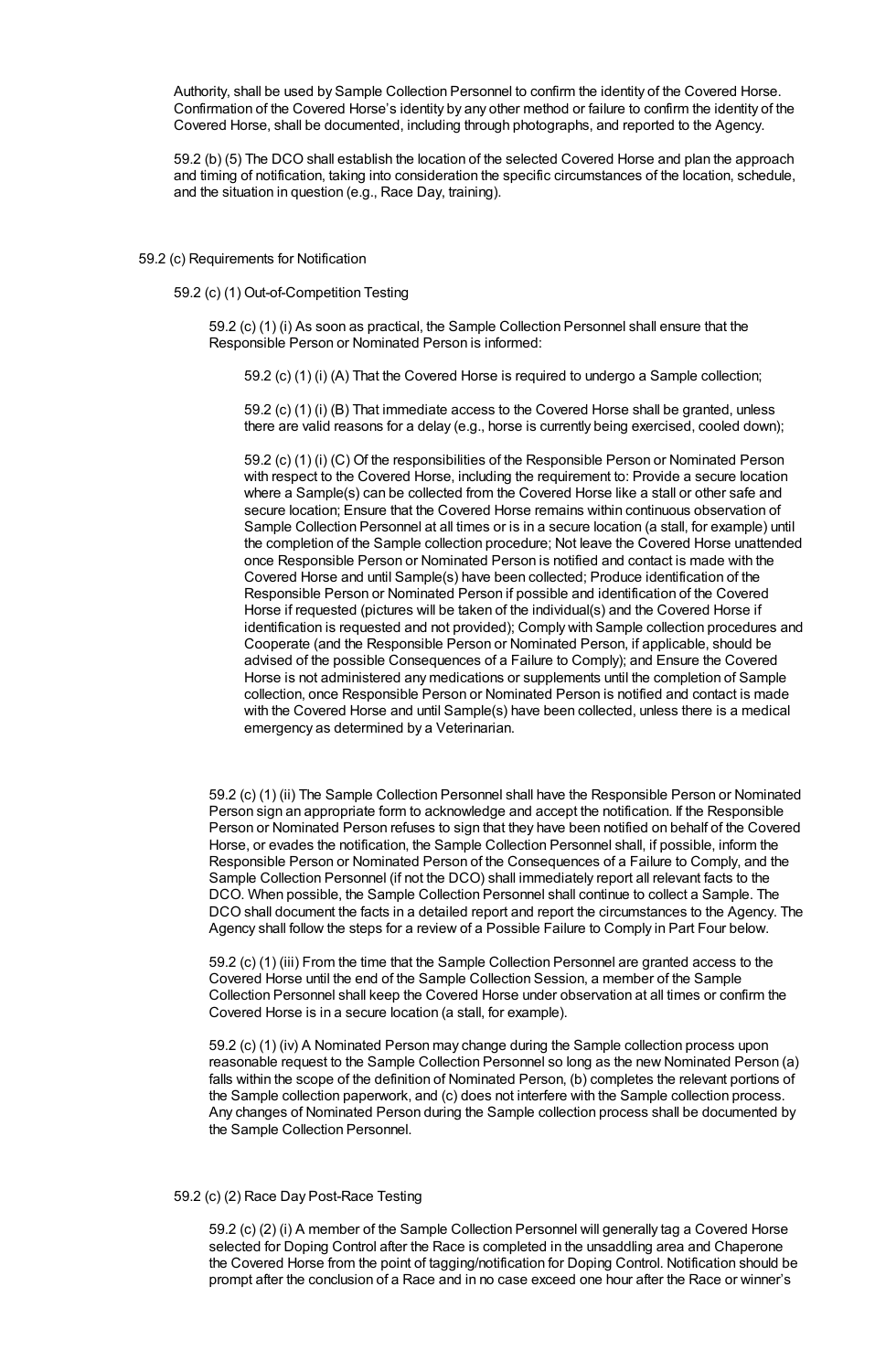circle activities are completed, if applicable.

59.2 (c) (2) (ii) While the Covered Horse is being unsaddled (or as soon as practical), a member of the Sample Collection Personnel should inform the Responsible Person or Nominated Person (who will normally be the Groom):

59.2 (c) (2) (ii) (A) That the Covered Horse is required to undergo a Sample collection;

59.2 (c) (2) (ii) (B) That the Covered Horse must immediately report to the Test Barn, unless there are valid reasons for a delay;

59.2 (c) (2) (ii) (C) The location of the Test Barn (if not known to the Responsible Person or Nominated Person);

59.2 (c) (2) (ii) (D) Of the responsibilities of the Responsible Person or Nominated Person with respect to the Covered Horse, including the requirement to: Ensure that the Covered Horse remains within continuous observation of the Sample Collection Personnel or in a secure location (a stall, for example) at all times until the completion of the Sample collection procedure; Confirm the water bucket, if provided by Sample Collection Personnel at the Test Barn, is clean and acceptable and only for that Covered Horse during that Covered Horse's Sample Collection Session; Not leave the Covered Horse unattended once the Responsible Person or Nominated Person is notified and contact is made with the Covered Horse and until Sample(s) have been collected; Produce identification of the Responsible Person or Nominated Person if possible and identification of the Covered Horse as described above (pictures will be taken of the individual(s) and the Covered Horse if no identification is provided); Comply with Sample collection procedures and Cooperate (and the Responsible Person or Nominated Person, if applicable, should be advised of the possible Consequences of a Failure to Comply); and Ensure the Covered Horse is not administered any medications or supplements until the completion of Sample collection, unless there is a medical emergency as determined by an Official Veterinarian.

59.2 (c) (2) (iii) The Sample Collection Personnel shall notify the Responsible Person or Nominated Person and document the time and the individual notified (e.g., by taking a photograph or by having the Responsible Person or Nominated Person sign an appropriate form) and the Responsible Person or Nominated Person must sign an appropriate form to acknowledge and accept the notification no later than once in the Test Barn or other secure location. If the Responsible Person or Nominated Person refuses to sign that they have been notified on behalf of the Covered Horse, or evades the notification, the Sample Collection Personnel shall, if possible, inform the Responsible Person or Nominated Person of the Consequences of a Failure to Comply, and the Sample Collection Personnel (if not the DCO) shall immediately report all relevant facts to the DCO. When possible, the Sample Collection Personnel shall continue to collect a Sample. The DCO shall document the facts in a detailed report and report the circumstances to the Agency. The Agency shall follow the steps for a review of a Possible Failure to Comply in Part Four below.

59.2 (c) (2) (iv) From the time that the Covered Horse is tagged until the end of the Sample Collection Session, the Sample Collection Personnel shall keep the Covered Horse under observation or ensure the Covered Horse is in a secure location (a stall, for example).

59.2 (c) (2) (v) A Nominated Person may change during the Sample collection process upon reasonable request to the Sample Collection Personnel so long as the new Nominated Person (a) falls within the scope of the definition of Nominated Person, (b) completes the relevant portions of the Sample collection paperwork, and (c) does not interfere with the Sample collection process. Any changes of Nominated Person during the Sample collection process shall be documented by the Sample Collection Personnel.

#### 59.2 (c) (3) Requests for Delay

59.2 (c) (3) (i) The DCO may at their discretion consider any reasonable third-party request or any request by the Responsible Person or Nominated Person for permission to delay beginning the Sample collection process following acknowledgment and acceptance of notification. The DCO may grant such permission if the Covered Horse can be continuously chaperoned and kept under continuous observation by Sample Collection Personnel during the delay. Delayed reporting to the stall or Test Barn may be permitted for the following activities:

59.2 (c) (3) (i) (A) For Race Day Testing: Participation in winner's circle; Obtaining necessary medical Treatment if there is a medical emergency as determined by anOfficial Veterinarian; or Any other reasonable circumstances, as determined by the DCO, taking into account any instructions of the Agency.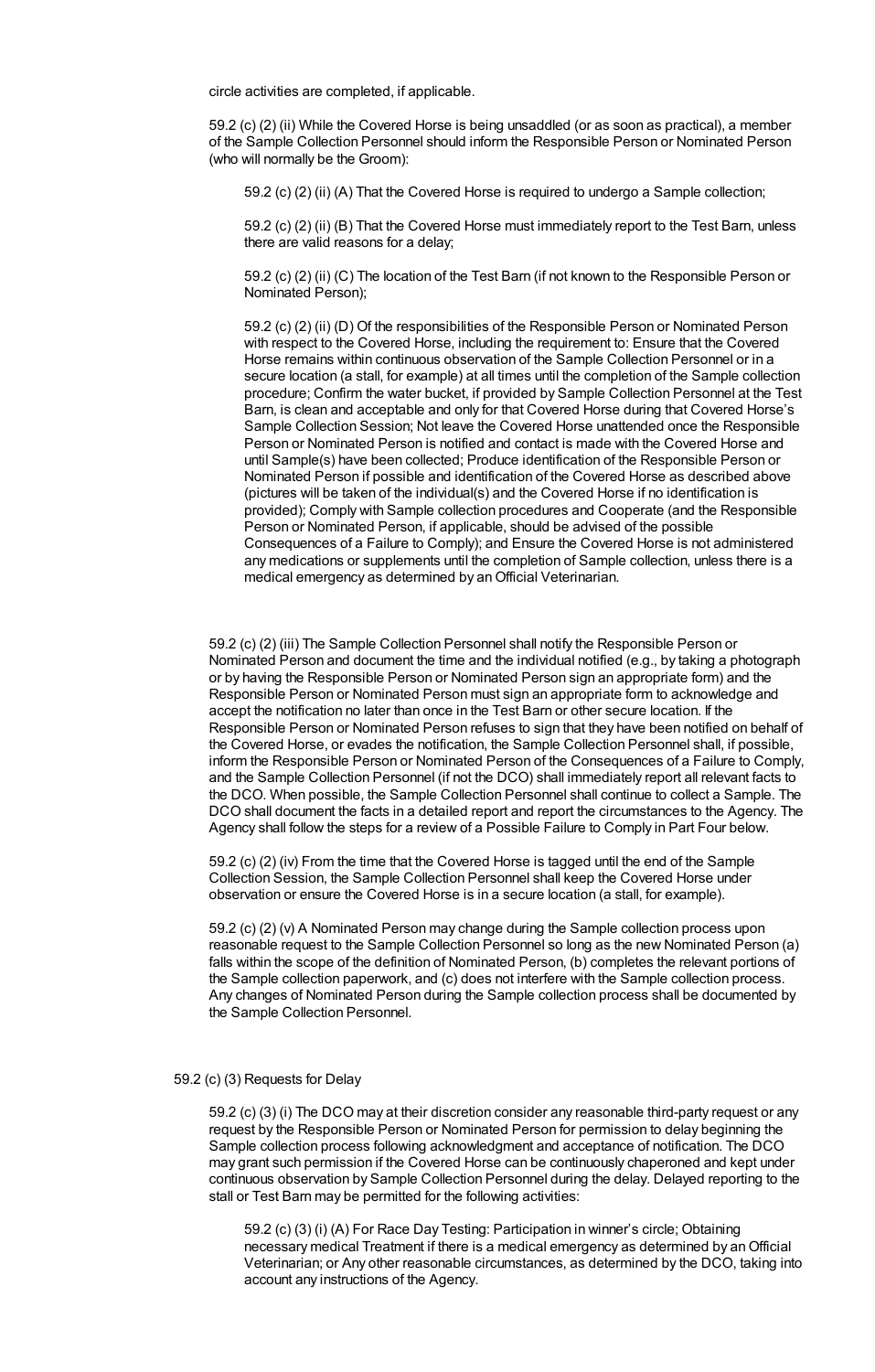59.2 (c) (3) (i) (B) For Out-of-Competition Testing: Completing a training session or a cool down; Receiving necessary medical Treatment if there is a medical emergency as determined by a Veterinarian; or Any other reasonable circumstances, as determined by the DCO, taking into account any instructions of the Agency.

59.2 (c) (3) (ii) The DCO shall reject a request for delay from a Responsible Person or Nominated Person if it will not be possible for the Covered Horse to be continuously observed or secured during such delay, unless there is a medical emergency as described above.

59.2 (c) (3) (iii) Sample Collection Personnel shall document any reasons for delay in reporting to the stall or Test Barn and/or reasons for leaving the stall or Test Barn that may require further investigation by the Agency.

59.2 (c) (3) (iv) If immediate access to the Covered Horse is not granted, the DCO shall report to the Agency a possible Failure to Comply. If at all possible, the DCO shall proceed with collecting a Sample. The Agency shall investigate a possible Failure to Comply in accordance with Part Four below.

59.3 Preparing for Sample Collection Session

59.3 (a) Objective

59.3 (a) (1) To prepare for the Sample Collection Session in a manner that ensures that the session can be conducted efficiently and effectively including with sufficient resources, e.g., personnel and equipment.

59.3 (b) Requirements for Preparing for the Sample Collection Session

59.3 (b) (1) The Agency should establish a system for obtaining all the information necessary to ensure that the Sample Collection Session can be conducted effectively.

59.3 (b) (2) For Race Day Testing that occurs post-Race, a Test Barn should be used that, where possible, is used solely as a Test Barn for the duration of the Doping Control and unauthorized persons should not be permitted. Should the DCO determine the Test Barn is unsuitable, they shall seek an alternative location.

59.3 (b) (3) Unless otherwise approved by the Agency, the Test Barn should be equipped with:

59.3 (b) (3) (i) A walk ring or area for Covered Horses to walk in or adjacent to the Test Barn that is large enough to accommodate several horses and allow for continuous observation of the Covered Horses;

59.3 (b) (3) (ii) Sufficient enclosed stalls (at least one) for the volume of Testing and that permit observation of the collection process and provide for the protection of Covered Horses undergoing Testing and space for Sample Collection Personnel and up to two Covered Persons per Covered Horse;

59.3 (b) (3) (iii) Facilities and equipment for the collection, identification, and storage of Samples including one refrigerator or cooler that can be locked or otherwise secured;

59.3 (b) (3) (iv) An area and appropriate facilities for a Covered Horse to be bathed;

59.3 (b) (3) (v) A table or other suitable surface;

59.3 (b) (3) (vi) Access to hot and cold running water;

59.3 (b) (3) (vii) Clean water buckets for each Covered Horse or space for a Covered Person to provide their own water bucket for their Covered Horse; and

59.3 (b) (3) (viii) A security officer to ensure no unauthorized person is permitted in the Test Barn.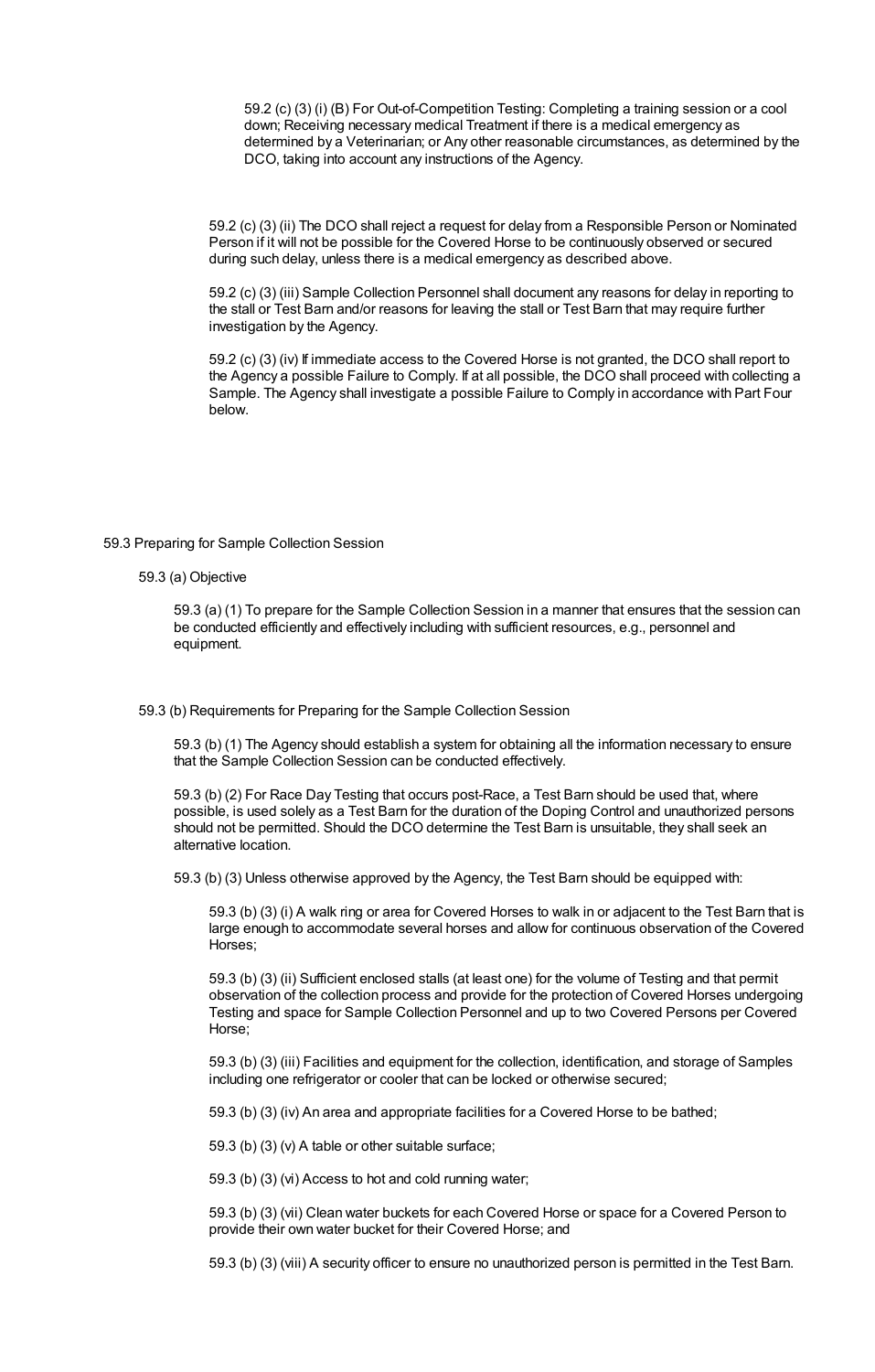59.3 (b) (4) For Out-of-Competition Testing, the DCO will determine a suitable location to be used for the Sample Collection Session. If at a stable, by default the Covered Horse's own stall should be used.

59.3 (b) (5) Sample Collection Personnel should ensure they have and use Sample Collection Equipment provided by or approved by the Agency.

59.3 (b) (6) Sample Collection Equipment for urine, blood, and hair Samples which should, at a minimum:

59.3 (b) (6) (i) Have a unique numbering system incorporated into all A and B bottles, containers, tubes, or other items used to seal the Sample;

59.3 (b) (6) (ii) Have a Tamper Evident sealing system;

59.3 (b) (6) (iii) Ensure the identity of the Responsible Person and Covered Horse are not evident from the equipment itself;

59.3 (b) (6) (iv) Ensure that all equipment is clean and sealed prior to use;

59.3 (b) (6) (ix) Have a built-in security identification feature(s) which allows verification of the authenticity of the equipment;

59.3 (b) (6) (v) Be constructed of a material and sealing system that is able to withstand the handling conditions and environment in which the equipment will be used or subjected to, including but not limited to transportation, Laboratory analysis, and long-term frozen storage up to the period of the statute of limitations;

59.3 (b) (6) (vi) Be constructed of a material and sealing system approved by the Agency that should:

59.3 (b) (6) (vi) (A) Maintain the integrity (chemical and physical properties) of the Sample for the analytical Testing;

59.3 (b) (6) (vi) (B) Withstand temperatures of -80 °C. Tests conducted to determine integrity under freezing conditions shall use the matrix that will be stored in the Sample bottles, containers, or tubes, (e.g., blood, urine);

59.3 (b) (6) (vi) (C) Be constructed of a material and with a sealing system that can withstand a minimum of three (3) freeze/thaw cycles;

59.3 (b) (6) (vii) The bottles, containers, and tubes shall be transparent or translucent so the Sample is visible;

59.3 (b) (6) (viii) Have a sealing system which allows verification by the Responsible Person or Nominated Person and the DCO that the Sample is correctly sealed in the bottles or containers;

59.3 (b) (6) (x) Be compliant with the standards published by the International Air Transport Association (IATA) for the transport of exempt specimens which includes urine and/or blood Samples in order to prevent leakage during transportation by air;

59.3 (b) (6) (xi) Have been manufactured under the internationally recognized ISO 9001 certified process which includes quality control management systems; and

59.3 (b) (6) (xii) Be able to be resealed after initial opening by a Laboratory to maintain the integrity of the Sample and Chain of Custody in accordance with the requirements for long-term storage of the Sample and Further Analysis.

59.3 (b) (6) (xiii) For urine Sample collections:

59.3 (b) (6) (xiii) (A) Have the capacity to contain a minimum of 100 mL volume of urine in each A and B bottle or container;

59.3 (b) (6) (xiii) (B) Have a visual marking on the A and B bottles or containers and the collection vessel, indicating: the minimum volume of urine (25 mL) required in each A and B bottle or containers; the maximum volume levels that allow for expansion when frozen without compromising the bottle, container, or the sealing system; and the level of suitable volume for urine for analysis on the collection vessel.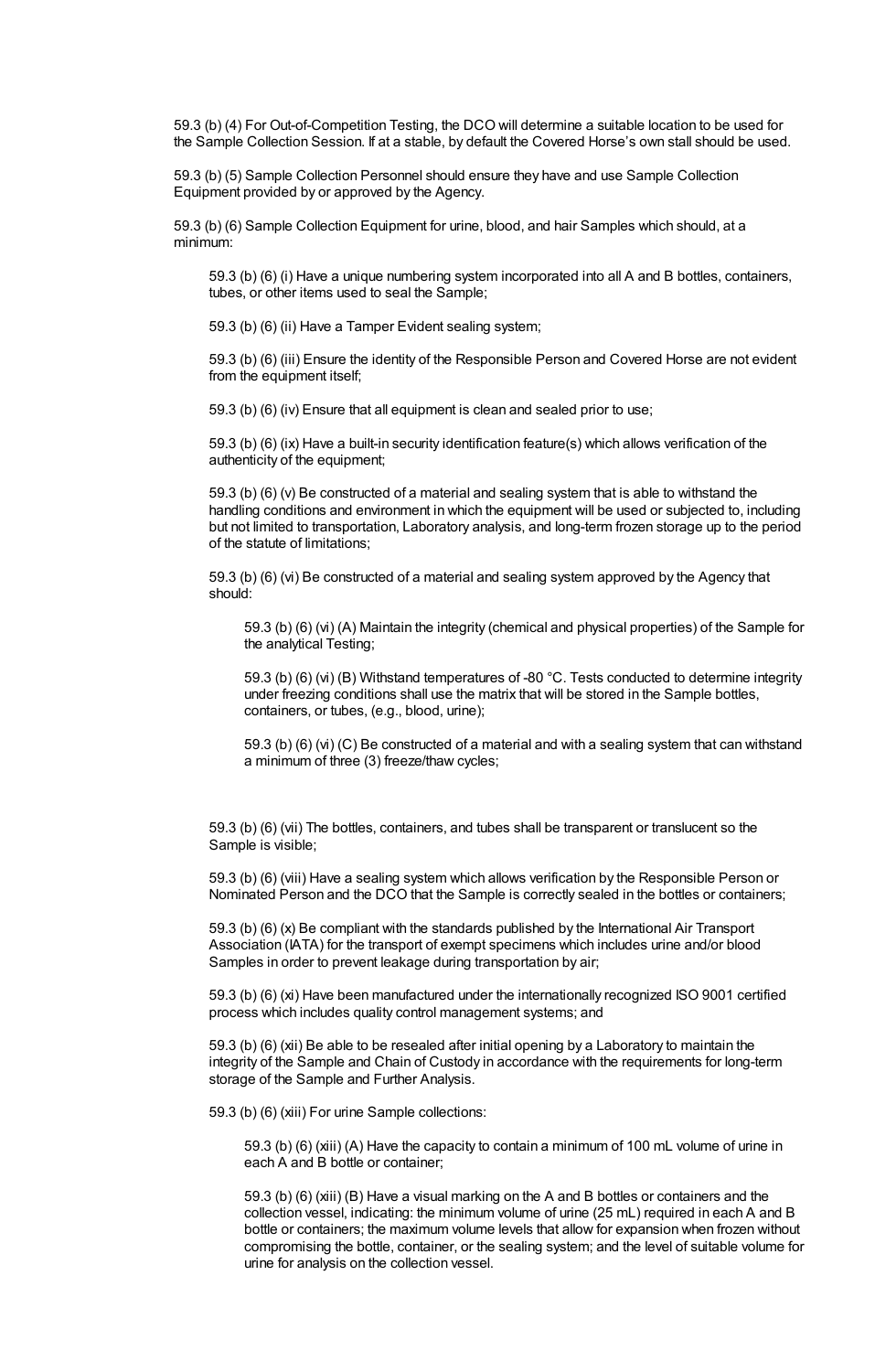59.3 (b) (6) (xiv) For blood Sample collection:

59.3 (b) (6) (xiv) (A) Have the ability to collect, store and transport blood tubes in separate A and B containers;

59.3 (b) (6) (xiv) (B) For the analysis of Prohibited Substances or Prohibited Methods in whole blood or plasma and/or for profiling blood parameters, each A and B container must have the capacity to contain a minimum of 30 mL of blood (e.g., three 10mL tubes);

59.3 (b) (6) (xiv) (C) For the analysis of Prohibited Substances or Prohibited Methods in serum, each A and B tube must have the capacity to contain a minimum of 10mL of blood; and

59.3 (b) (6) (xiv) (D) For the transport of blood Samples, ensure the storage and transport device and temperature logger meet the requirements listed in Article 63 – Collection of Blood Samples.

59.3 (b) (7) Sample Collection Personnel should ensure they have the necessary equipment for hair Sample collection and any other approved Testing matrices or methodologies.

#### 59.4 Conducting the Sample Collection Session

## 59.4 (a) Objective

59.4 (a) (1) To conduct the Sample Collection Session in a manner that ensures the integrity, security, and identity of the Sample and respects the humane treatment and welfare of the Covered Horse.

#### 59.4 (b) Requirements for Sample Collection

59.4 (b) (1) The Agency shall be responsible for the overall conduct of the Sample Collection Session, with specific responsibilities delegated to the DCO.

59.4 (b) (10) At the conclusion of the Sample Collection Session the Responsible Person or Nominated Person and DCO shall sign appropriate documentation to indicate their satisfaction that the documentation accurately reflects the details of the Covered Horse's Sample Collection Session, including any concerns expressed by the Responsible Person or Nominated Person.

59.4 (b) (11) The Responsible Person shall be provided access to the Doping Control form for the Covered Horse's Sample Collection Session.

59.4 (b) (2) The following may be authorized and/or required to be present during the Sample Collection Session:

59.4 (b) (2) (i) Sample Collection Personnel sufficient to notify, Chaperone, and collect the required Samples;

59.4 (b) (2) (ii) The Responsible Person or Nominated Person must be present during the Sample Collection Session. If the Responsible Person or Nominated Person is not present this will be documented by the DCO;

59.4 (b) (2) (iii) At least one, but no more than two, Covered Persons may be present to assist during the Sample Collection Session except in exceptional circumstances as determined by the DCO;

59.4 (b) (2) (iv) Collection of Samples must only be performed by Sample Collection Personnel approved by the Agency; and

59.4 (b) (2) (v) Any Person authorized by the Agency who is involved in the training or supervision of Sample Collection Personnel.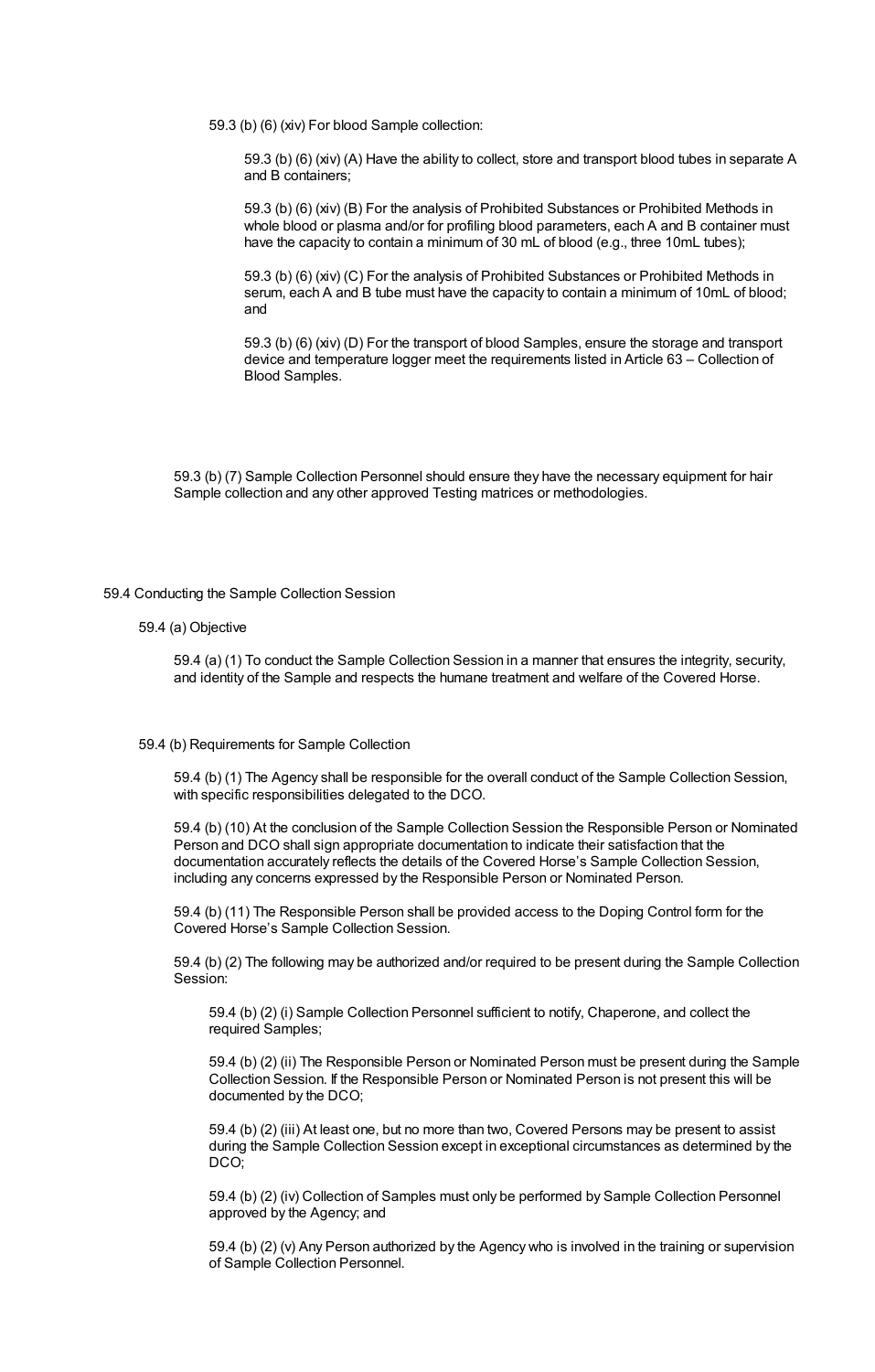59.4 (b) (3) Except as provided above, the Sample Collection Personnel shall coordinate with the Test Barn security officer to ensure that no unauthorized person is permitted in the Test Barn.

59.4 (b) (4) For Race Day post-Race Testing, the Covered Horse shall remain in the Test Barn through the end of the Sample Collection Session.

59.4 (b) (5) Samples shall be collected in a manner that ensures:

59.4 (b) (5) (i) the Sample is of a quality and quantity that meets the relevant Sample suitability and analytical requirements;

59.4 (b) (5) (ii) the Sample has not been manipulated, substituted, contaminated, or otherwise tampered with in any way;

59.4 (b) (5) (iii) the Sample is clearly and accurately identified; and

59.4 (b) (5) (iv) the Sample is securely sealed in a Tamper Evident kit.

59.4 (b) (6) The Sample Collection Personnel shall collect the Sample from the Covered Horse according to the following protocol(s) for the specific type of Sample collection:

59.4 (b) (6) (i) Article 62: Collection of Urine Samples;

59.4 (b) (6) (ii) Article 63: Collection of Blood Samples;

59.4 (b) (6) (iii) Article 64: Collection of Hair Samples;

59.4 (b) (7) Any anomalous behavior by the Responsible Person, Nominated Person, and/or Covered Persons associated with the Covered Horse or behavior with potential to compromise the Sample collection shall be recorded in detail by the Sample Collection Personnel. If appropriate, the Agency shall review the possible Failure to Comply in accordance with Part Four below.

59.4 (b) (8) The DCO shall provide the Responsible Person or Nominated Person with the opportunity to document any concerns they may have about how the Sample Collection Session was conducted.

59.4 (b) (9) The following information shall be recorded as a minimum in relation to the Sample Collection Session:

59.4 (b) (9) (i) Date, time of notification, name and signature of notifying Sample Collection Personnel;

59.4 (b) (9) (ii) If Race Day Testing, the arrival time of the Covered Horse to the Test Barn;

59.4 (b) (9) (iii) The name of the Covered Horse, Responsible Person, and Nominated Person (if applicable);

59.4 (b) (9) (iv) Any changes in Nominated Person during the Sample collection process;

59.4 (b) (9) (ix) The Sample code number(s);

59.4 (b) (9) (v) The gender of the Covered Horse (male, female, gelding);

59.4 (b) (9) (vi) The color of the Covered Horse;

59.4 (b) (9) (vii) Means by which the Covered Horse identity is validated (e.g., microchip number, tattoo or brand);

59.4 (b) (9) (viii) Nominated Person's contact information (i.e., home address, email address, and telephone number), if not a Covered Person or if the Covered Person's contact information is not readily available to the Sample Collection Personnel;

59.4 (b) (9) (x) Date and time of sealing of each Sample collected and date and time of completion of entire Sample collection process (i.e., the time when the Responsible Person or Nominated Person signs the declaration at the bottom of the Doping Control form);

59.4 (b) (9) (xi) Location of Doping Control (e.g., for Out-of-Competition barn name, city, and state;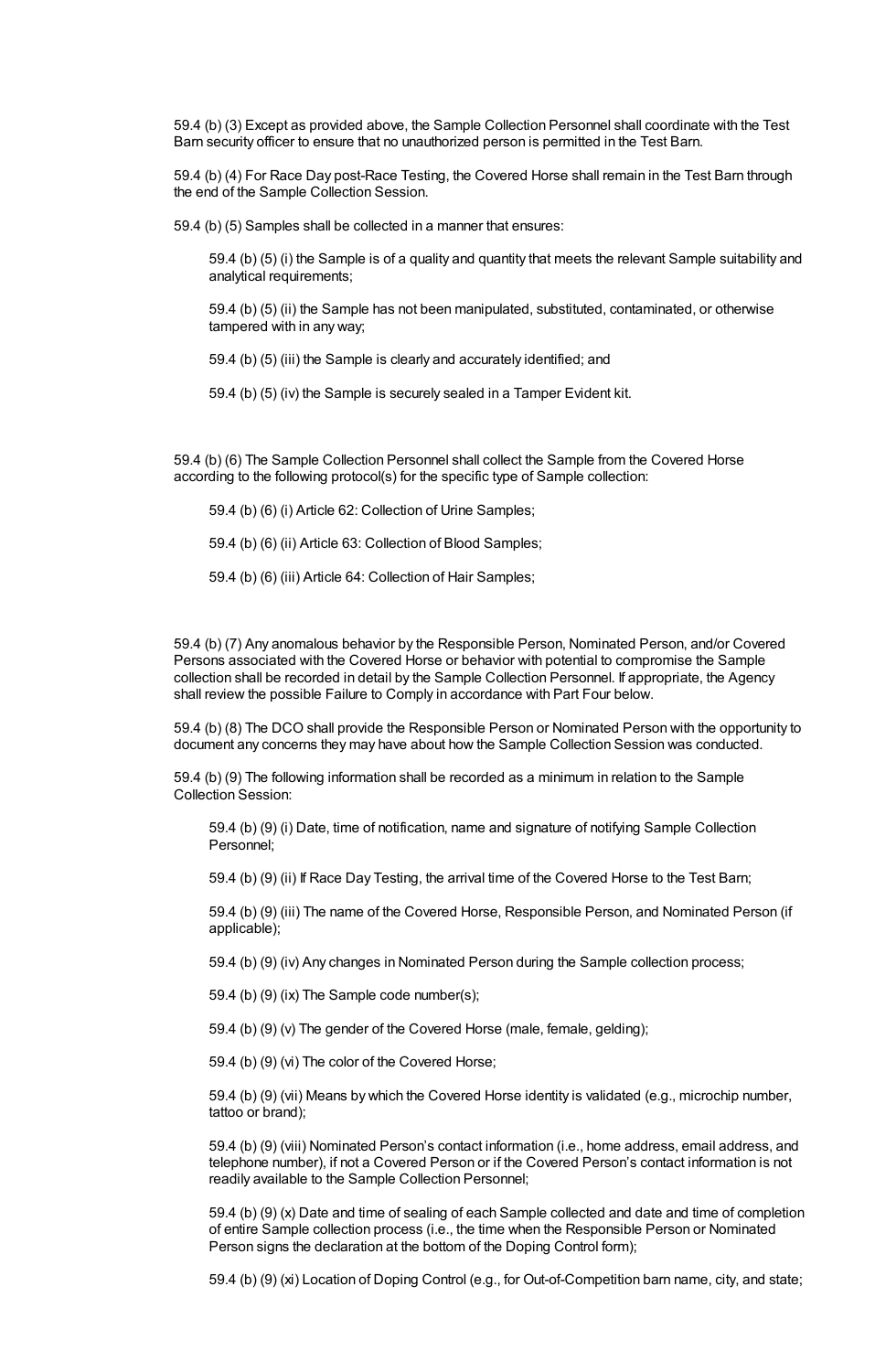for Race Day name of event, city, and state);

59.4 (b) (9) (xii) The type of the Sample (e.g., urine, blood, hair);

59.4 (b) (9) (xiii) The type of test (Race Day, Race Day TCO2, or Out-of-Competition);

59.4 (b) (9) (xiv) The name and signature of the Sample Collection Personnel catching the urine Sample and/or collecting hair and/or blood Sample (where applicable);

59.4 (b) (9) (xix) Any comments or concerns from the Responsible Person or Nominated Person regarding the conduct of the Sample Collection Session;

59.4 (b) (9) (xv) Whether furosemide was administered to the Covered Horse within 48 hours before the Race;

59.4 (b) (9) (xvi) Required Laboratory information on the Sample (e.g., for urine Sample, its volume; for hair Sample, mane/tail and pulled/cut);

59.4 (b) (9) (xvii) For a blood Sample, the DCO shall record the information as outlined in Article 63 – Collection of Blood Samples;

59.4 (b) (9) (xviii) Any irregularities in procedures for example, if advance notice was provided or if there were delays to arriving to the Test Barn;

59.4 (b) (9) (xx) Responsible Person or Nominated Person acknowledgment of the processing of Sample collection data and a description of such processing; and

59.4 (b) (9) (xxi) The name of additional Persons (if any) present during the Sample Collection Session.

#### 59.5 Security/Post-Test Administration

#### 59.5 (a) Objective

59.5 (a) (1) The objective is to ensure that all Samples and Sample collection documentation are securely stored prior to transport to the Laboratory.

#### 59.5 (b) Requirements for Security/Post-Test Administration

59.5 (b) (1) Samples should be stored by Sample Collection Personnel in a manner that protects the integrity, identity, and security prior to transport to the Laboratory, as detailed in Article 62, 63, and 64.

59.5 (b) (2) Sample Collection Personnel are required to document who has custody of the Samples and/or is permitted access to the Samples.

59.5 (b) (3) The Agency shall develop a system for recording the Chain of Custody of Samples and receiving Sample Collection Session documentation to ensure that each Sample is securely handled and the documentation for each Sample is completed.

#### 59.6 Transport of Samples and Documentation

#### 59.6 (a) Objective

59.6 (a) (1) The objective is to ensure that Samples and related documentation arrive at the Laboratory that will be conducting the analysis in proper condition to do the necessary analysis and to ensure the Sample Collection Session documentation is sent to the Agency in a secure and timely manner.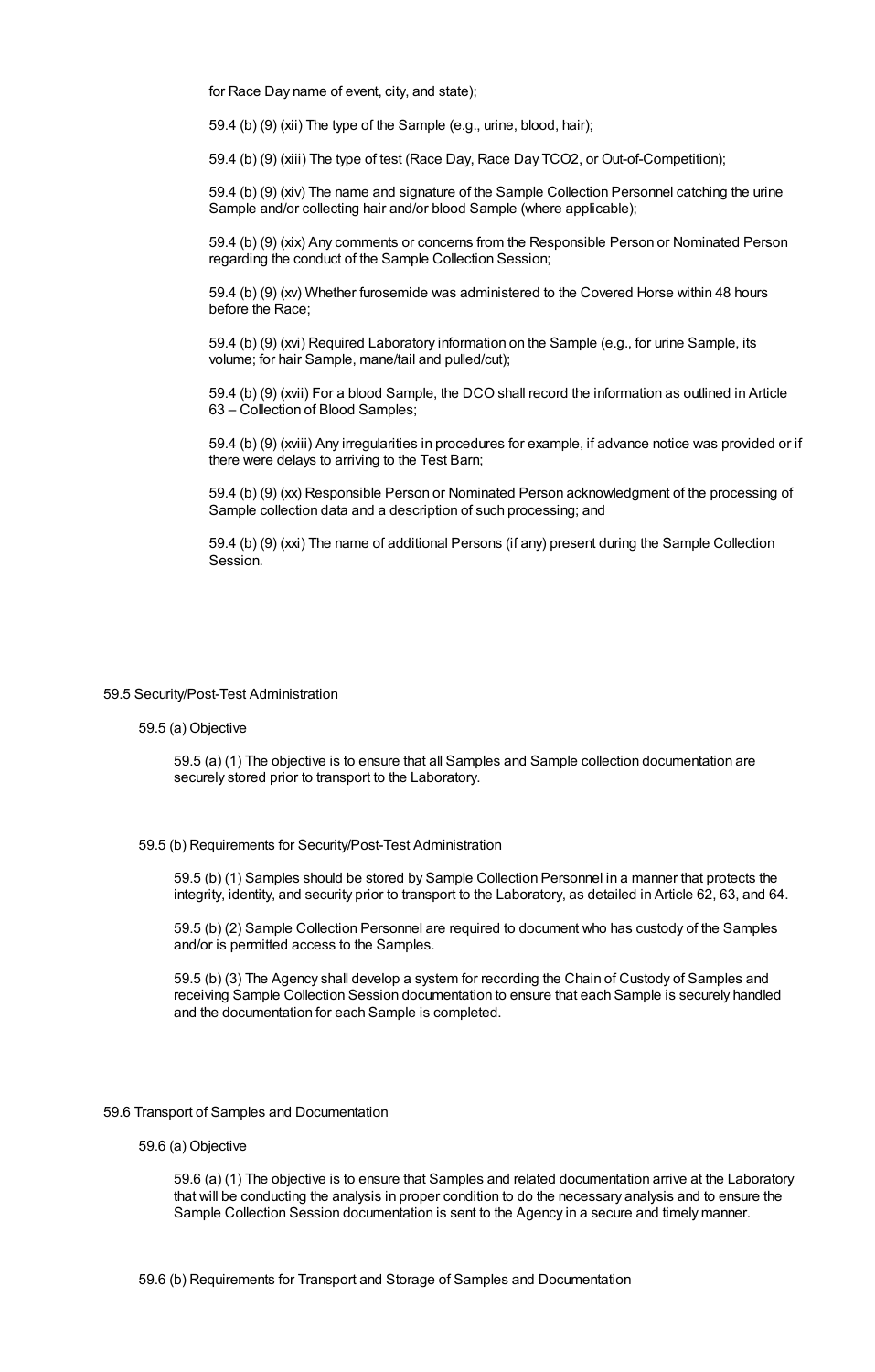59.6 (b) (1) The Agency shall authorize a transport system that ensures Samples and documentation are transported in a manner that protects their integrity, identity, and security.

59.6 (b) (2) State Racing Commissions may select a Laboratory at which Samples collected in its state shall be analyzed. If specific analysis requested by the Agency cannot be performed at the selected Laboratory, the Agency may have the Sample sent to another Laboratory that can conduct the requested analysis. Each year the State Racing Commissions must make their Laboratory designation for all Samples collected within its state on or before September 30th of the year prior to the designation taking effect. If a State Racing Commission fails to select a Laboratory by this deadline, the Authority shall select the Laboratory for that particular state. The Agency may allow for a State Racing Commission to change its selection of Laboratory outside of the time-period set forth above if a reasonable request is made.

59.6 (b) (3) Samples (both A and B bottles) shall always be transported to the Laboratory using the Agency's authorized transport method, as soon as reasonably practicable after the completion of the Sample Collection Session. Samples shall be transported in a manner which minimizes the potential for Sample degradation due to factors such as delays and extreme temperature variations.

59.6 (b) (4) The Agency shall have the ability to confirm, if necessary, that both the Sample and Sample collection documentation arrived at their intended destinations. The Laboratory shall report any irregularities to the Agency on the condition of Samples upon arrival in line with the Laboratory Standards.

59.6 (b) (5) The Agency shall develop a system to ensure that, where required, instructions for the type of analysis to be conducted are provided to the Laboratory that will be conducting the analysis. In addition, the Agency shall provide the Laboratory with information as required for result reporting and statistical purposes and include whether long-term Sample storage is required.

59.6 (b) (6) Documentation identifying the Covered Horse and Responsible Person or Nominated Person shall not be included with the Samples or documentation sent to the Laboratory that will be analyzing the Samples.

59.6 (b) (7) If the Samples with accompanying documentation or the Sample Collection Session documentation are not received at their respective intended destinations, or if a Sample's integrity or identity may have been compromised during transport, the Agency shall consider whether the Samples should be voided. The decision to void a Sample is in the sole discretion of the Agency.

59.6 (b) (8) Documentation related to a Sample Collection Session and/or an anti-doping or medication control rule violation shall be stored by the Agency for a period of ten years or in accordance with the Agency's record retention policy.

#### 59.7 Ownership of Samples

59.7 (a) Samples collected from a Covered Horse are owned by the Agency.

# **60 Standards for Intelligence Gathering**

## 60.1 Objective

60.1 (a) The Agency shall ensure that it is able to obtain, assess, and process anti-doping and medication control intelligence from all available sources to help deter and detect doping and medication abuse; to inform effective, intelligent, and proportionate test planning; to plan Target Testing; and to conduct investigations as required by Protocol Article 5.6. The objective of this section is to establish standards for the efficient and effective gathering, assessment, and processing of such intelligence for these purposes.

#### 60.2 Gathering Anti-Doping and Medication Abuse Intelligence

60.2 (a) The Agency should make every reasonable effort to ensure that it is able to capture or receive antidoping and medication control intelligence from all available sources, including but not limited to Covered Persons (including through Substantial Assistance provided pursuant to Protocol Article 10.7 (a)) and members of the public (e.g., by means of a confidential tip platform), Sample Collection Personnel (whether via mission reports, incident reports, or otherwise), laboratories, pharmaceutical companies, the Authority,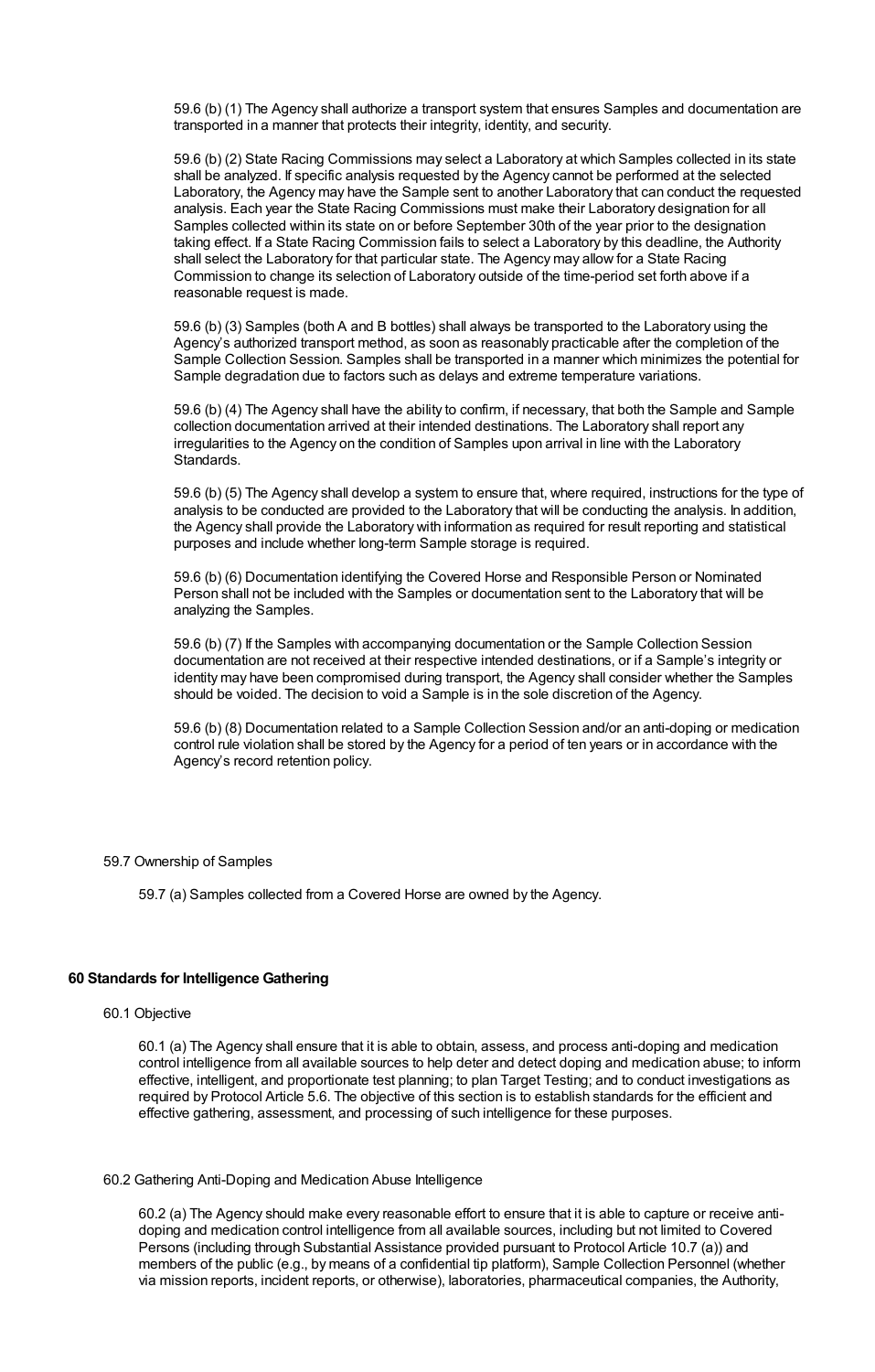State Racing Commissions, law enforcement, other regulatory and disciplinary bodies, and the media (in all its forms).

60.2 (b) The Agency shall ensure that anti-doping and medication control intelligence captured or received from a confidential source or in a non-public fashion is handled securely and confidentially, that sources of intelligence are protected, that the risk of leaks or inadvertent disclosure is properly addressed, and that intelligence shared with the Agency by law enforcement, other relevant authorities and/or other third parties in a matter intended to be confidential is processed, used, and disclosed only for legitimate legal, law enforcement, regulatory, anti-doping, or medication control purposes.

60.2 (c) The Agency shall facilitate and encourage whistleblowers.

#### 60.3 Assessment and Analysis of Anti-Doping and Medication Abuse Intelligence

60.3 (a) The Agency should ensure that it is able to assess all anti-doping and medication control intelligence upon receipt for relevance, reliability, and accuracy, taking into account the nature of the source and the circumstances in which the intelligence has been captured or received.

60.3 (b) All relevant anti-doping and medication control intelligence captured or received by the Agency should be collated and analyzed to establish patterns, trends, and relationships that may assist the Agency in developing an effective anti-doping and medication control strategy and/or in determining (where the intelligence relates to a particular case) whether there is reasonable suspicion that an anti-doping or medication control rule violation may have been committed, such that further investigation is warranted.

#### 60.4 Intelligence Outcomes

60.4 (a) Anti-doping and medication control intelligence may be used for the following purposes (without limitation): developing, reviewing, and revising Testing planning and/or in determining when to conduct Target Testing, and/or to create targeted intelligence files to be referred for investigation.

60.4 (b) The Agency may share intelligence, where appropriate with State Racing Commissions and/or law enforcement and/or other relevant regulatory or disciplinary authorities (e.g., if the intelligence suggests the possible commission of a crime or regulatory offence or breach of other rules of conduct).

## **61 Standards for Investigations**

#### 61.1 Objective

61.1 (a) The objective of this section is to establish standards for the efficient and effective conduct of investigations under the Protocol, including but not limited to:

61.1 (a) (1) The investigation of Atypical Findings, Atypical Passport Findings, and Adverse Passport Findings, and any other Sample abnormalities reported by the Laboratory;

61.1 (a) (2) The investigation of any other analytical or non-analytical information and/or intelligence where there is reasonable suspicion to suspect that an anti-doping or medication control rule violation may have been committed, such as a review of a possible Failure to Comply;

61.1 (a) (3) The investigation of the circumstances surrounding and/or arising from an Adverse Analytical Findingto gain further intelligence on the Responsible Person or other Covered Persons associated with the Covered Horse whose Sample was positive or other methods involved in doping or medication abuse; and

61.1 (a) (4) Where an anti-doping or medication control rule violation by a Covered Horse or Responsible Person is alleged, the investigation into whether other Covered Persons may have been involved in that violation.

61.1 (b) In each case, the purpose of the investigation is to achieve one of the following either:

61.1 (b) (1) to rule out a possible violation or involvement in an anti-doping or medication control rule violation;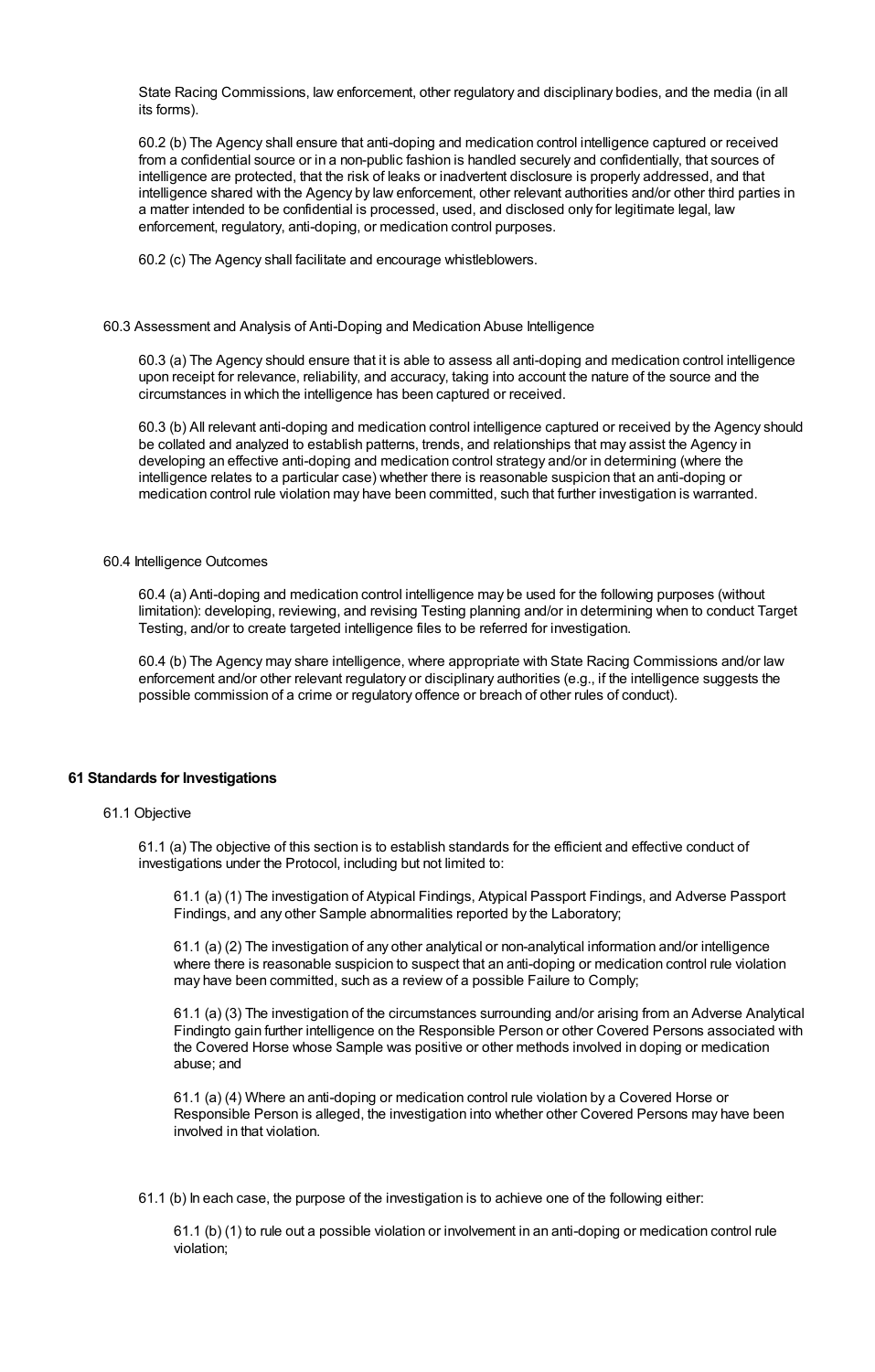61.1 (b) (2) to develop evidence that supports an anti-doping or medication control rule violation proceeding or the initiation of such a proceeding in accordance with Protocol Article 7; or

61.1 (b) (3) to provide evidence of a breach of the Protocol, applicable law, or regulation.

61.2 Investigating Possible Anti-Doping or Medication Control Rule Violations

61.2 (a) The Agency shall direct and manage all investigations under the Protocol. The Agency shall conduct all investigations under the Protocol unless specifically referred to a State Racing Commissions (subject to the applicable State Racing Commission electing to enter into an agreement with the Agency) whose investigators would continue to act at the direction of the Agency.

61.2 (b) The Agency and any State Racing Commissions to which the Agency refers investigatory tasks (subject to the applicable State Racing Commission electing to enter into an agreement with the Agency) shall ensure that investigations are conducted confidentially.

61.2 (c) The Agency should ensure that it effectively investigates any analytical or non-analytical information or intelligence that indicates there is reasonable suspicion that an anti-doping or medication control rule violation may have been committed or that indicates further inquiry might lead to the discovery of admissible evidence of such a violation.

61.2 (d) The Agency should gather and record all relevant information and documentation as soon as possible.

61.2 (e) The Agency shall ensure that investigations are conducted fairly, objectively, and impartially at all times. The conduct of investigations, the evaluation of information and evidence identified in the course of that investigation, and the outcome of the investigation, should be fully documented.

61.2 (f) Covered Persons are required under Protocol Articles 2.8 and 16 to Cooperate with investigations conducted by Agency. If they fail to do so, the Agency may bring proceedings against them for violating Protocol Article 2.8 (Failure of Covered Person to Cooperate with the Agency). If their conduct amounts to subversion of the investigation process (e.g., by providing false, misleading, or incomplete information, and/or by destroying potential evidence), the Agency may also bring proceedings against them for violating Protocol Article 2.11 (Tampering or Attempted Tampering).

61.2 (g) It shall not be a defense in a proceeding involving an anti-doping or medication control rule violation that an investigation should have been conducted more quickly or that any aspect of the Testing and Investigations Standards were not followed by the Agency or State Racing Commissions except as provided in the Protocol.

#### 61.3 Obtaining Investigative Information

61.3 (a) The Agency should make use of all investigative resources reasonably available to it to conduct its investigation. This may include obtaining information and assistance from law enforcement and other relevant authorities, including other regulators, the Equine Biological Passport program (when available), investigative powers conferred under applicable rules (including inspection, examination, and seizure; production of documents; subpoenas; and interviews), and the power to suspend a period of Ineligibility imposed on a Covered Person in return for Substantial Assistance in accordance with Protocol Article 10.7 (a).

61.3 (b) Without limitation, the Agency may utilize the following investigative tools in relation to investigations and inquiries of possible violations of the Protocol:

## 61.3 (c) Inspection, Examination, and Seizure

61.3 (c) (1) The Agency may enter facilities, offices, stables, barns, or any other premises related to Covered Horses which are owned, controlled, or occupied by Covered Person(s) and:

61.3 (c) (1) (i) inspect and search the premises including any books, records or property, and to take Possession or a sample of any item or material believed to be, or that may lead to, evidence directly or indirectly of a violation of the Protocol;

61.3 (c) (1) (ii) search any Covered Person or Covered Horse on the premises;

61.3 (c) (1) (iii) access electronically stored data, including emails, computers, and mobile phones and devices without altering such data or device(s) other than to forward, back up, copy or make a mirror image of such data or device(s);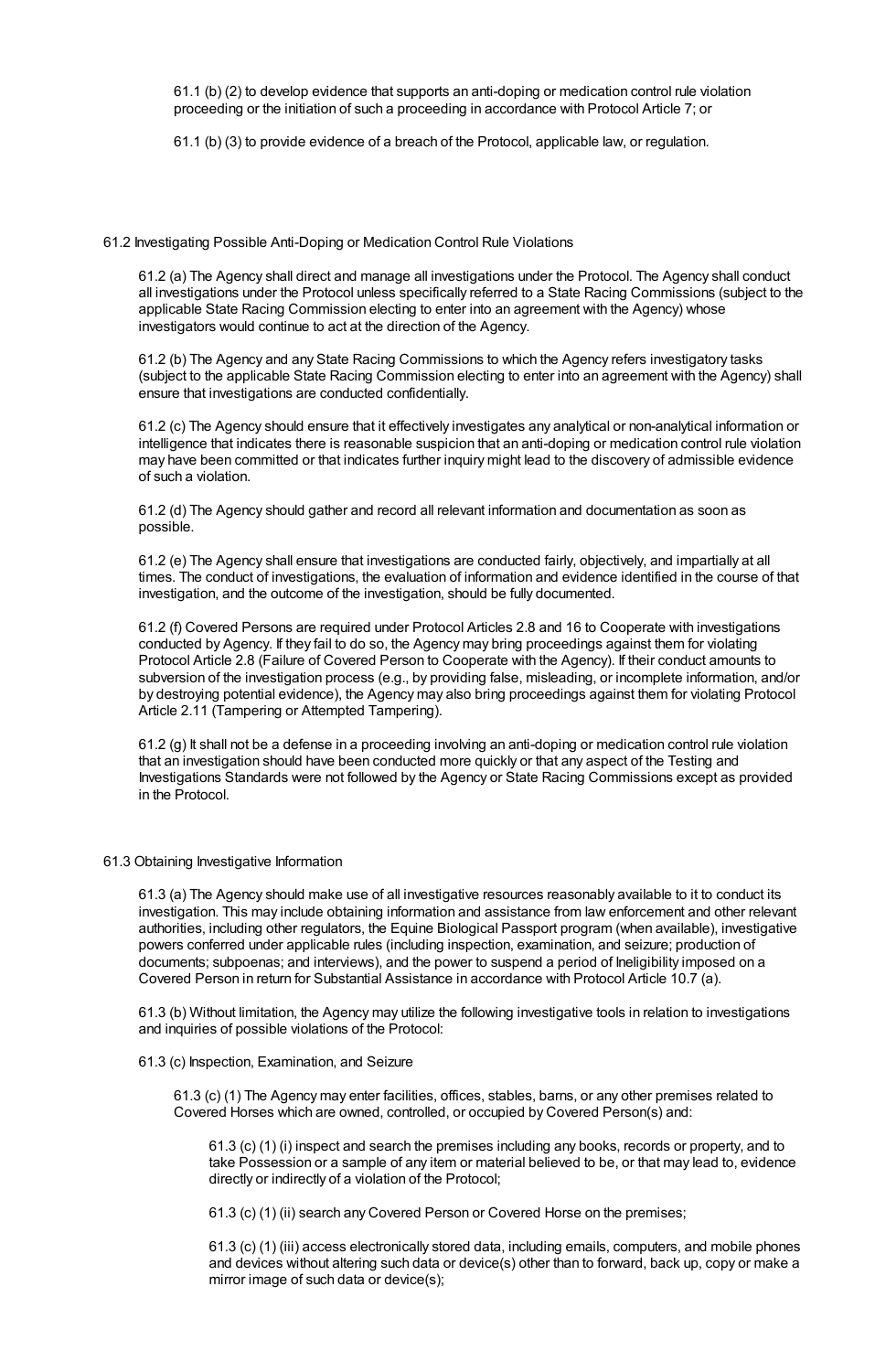61.3 (c) (1) (iv) conduct identification and medication checks on any Covered Horse;

61.3 (c) (1) (v) inspect and take copies of any records the Covered Person is required to keep under the Protocol;

61.3 (c) (1) (vi) request a Sample from any Covered Person; and

61.3 (c) (1) (vii) examine any Covered Horse under the care of a Covered Person and take Samples from the Covered Horse for analysis.

#### 61.3 (d) Production of Documents, Subpoenas

61.3 (d) (1) The Agency may:

61.3 (d) (1) (i) Require a Covered Person to provide any information, documents or records in such form as the Agency may require, and which are held by the Covered Person or within their power to obtain;

61.3 (d) (1) (ii) Require production of any mobile phones, computers, tablets, other electronic devices, books, documents and records (including telephone or financial records whether currently in the direct Possession of a Covered Person or a third person who may be directed by the Covered Person to provide the information) that may be relevant to any investigation, inquiry, hearing or proceeding;

61.3 (d) (1) (iii) Request the Authority issue a subpoena to a Person to appear or to answer questions and/or produce evidence related to anti-doping and medication control matters. A subpoena may direct the witness to appear at a specific time and place to testify; to produce designated evidence by a specific time; or to permit inspection of premises by the Agency at a specific time. A subpoena must be issued under the signature of a designated person from the Authority. If the Covered Person fails to comply with a subpoena, the Agency or Authority may seek enforcement of the subpoena in any of the district courts of the United States within the jurisdiction of which such inquiry is carried on. Additionally, the arbitrator, steward or administrative law judge considering a case arising under the Protocol may impose an adverse inference against a Covered Person who fails to comply with a valid subpoena, regardless of whether a court has been required to enforce the subpoena or has found the Covered Person in contempt.

61.3 (d) (1) (iv) This issuance of a subpoena and compliance therewith is independent of the Agency's powers to inspect and obtain evidence without a subpoena and Covered Persons' duty to Cooperate under the Protocol. In addition to a rule violation for refusal to Cooperate, a refusal to Cooperate can result in imposition of an adverse inference against a Covered Person by an arbitrator, steward or administrative law judge.

61.3 (d) (2) As a matter of efficient operation of the Agency's investigative program, the following considerations should be taken into account by the Agency (but should not be considered relevant by a reviewing court) in determining whether a subpoena should be requested to be issued by the Authority:

61.3 (d) (2) (i) The availability of and success in using alternative methods for obtaining the information in a timely manner;

61.3 (d) (2) (ii) The indispensability of the information to the success of the investigation or establishing a violation; and

61.3 (d) (2) (iii) The need to protect against the destruction of records or information and to protect the Agency's ability to bring forward a violation of the Protocol for such destruction.

## 61.3 (e) Interviews

61.3 (e) (1) Covered Persons must comply with a request to be interviewed by the Agency.

61.3 (e) (2) Only if the Agency requires a Covered Person to submit to an under oath transcribed interview, the Covered Person may request a short delay to the interview, if necessary, to seek legal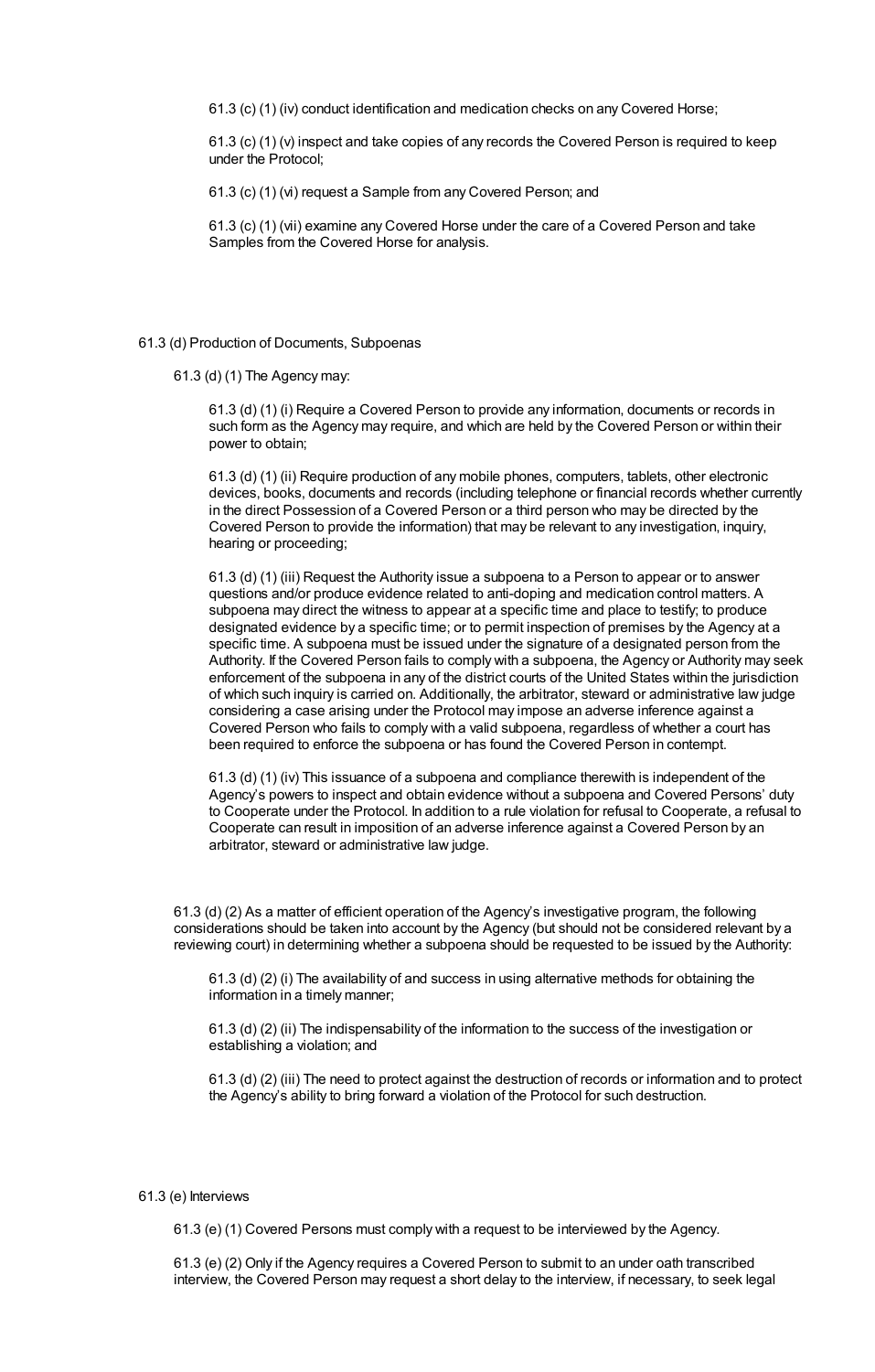advice. However, such delay shall only encompass the time reasonably necessary to contact and retain counsel and shall in no case exceed seven days without the consent of the Agency.

61.3 (e) (3) An authorized Person may administer an oath or affirmation to a Covered Person appearing for an under oath interview.

61.3 (e) (4) The only basis for refusing to answer a question in an interview is an assertion of the attorney-client privilege or the Fifth Amendment privilege against self-incrimination.

#### 61.3 (f) Investigation Outcomes

61.3 (f) (1) The Agency shall come to a decision efficiently and without undue delay as to whether proceedings should be brought against a Covered Person and/or Responsible Person on behalf of a Covered Horse asserting commission of an anti-doping or medication control rule violation.

61.3 (f) (2) Where the Agency concludes based on the results of its investigation that proceedings should be brought against a Covered Person or a Responsible Person independently or on behalf of a Covered Horse asserting commission of an anti-doping or medication control rule violation, it shall give notice of that decision in the manner set out in the Protocol.

61.3 (f) (3) Where the Agency concludes, based on the results of its investigation, that proceedings should not be brought against the Covered Person or Responsible Person independently or on behalf of a Covered Horse asserting commission of an anti-doping or medication control rule violation, it shall consider whether any of the intelligence obtained and/or lessons learned during the investigation should be used for test planning, to plan Target Testing, and/or should be shared with any other body or included in any report in accordance with these Testing and Investigations Standards.

61.3 (f) (4) The Agency may include information from its investigations in reports made to the Authority, Congress, State Racing Commissions, or other appropriate bodies regardless of whether the information relates to one or more rule violations. The fact that information was included in such a report shall not be a defense in any proceeding involving a potential rule violation.

## **62 Collection of Urine Samples**

62.1 Urine Samples may be collected and analyzed for any anti-doping analytical matrix or methodology, including Equine Biological Passport, as determined by the Agency.

62.10 The volume of urine required for a full Sample is 50-100mL; however more should be collected if possible. On the initial attempt, if less than 50mL is obtained, the relevant Sample Collection Personnel should try to collect additional urine.

62.11 After reasonable attempts, if less than 50mL of urine is obtained, the entire Sample should be submitted to the Laboratory with best efforts for a 60/40 split between A and B bottles. In the event that less than 50 mL of urine is obtained, a blood Sample should also be collected from the Covered Horse.

62.12 Intractable Covered Horses will be handled in accordance with Protocol Article 2.6 (b).

62.13 Once the volume of urine provided by the Covered Horse is deemed sufficient, the relevant Sample Collection Personnel will bring the Sample to the designated processing area.

62.14 The relevant Sample Collection Personnel will select the Sample collection kit and will open, inspect, and confirm Sample codes numbers within the kit match and ask the Responsible Person or Nominated Person if they would like to confirm the same.

62.15 In view of the Responsible Person or Nominated Person, the relevant Sample Collection Personnel will pour and split urine Sample between A and B Sample collection bottles in accordance with the above capacity.

62.16 In view of the Responsible Person or Nominated Person, the relevant Sample Collection Personnel will seal the A and B bottles. Once closed, the relevant Sample Collection Personnel will check that the bottles have been properly sealed.

62.17 A DCO will complete all the required Sample collection documentation and provide the Responsible Person access to the Doping Control form for the Covered Horse's Sample Collection Session.

62.18 Urine should only be discarded when both the A and B bottles or containers have been filled to the maximum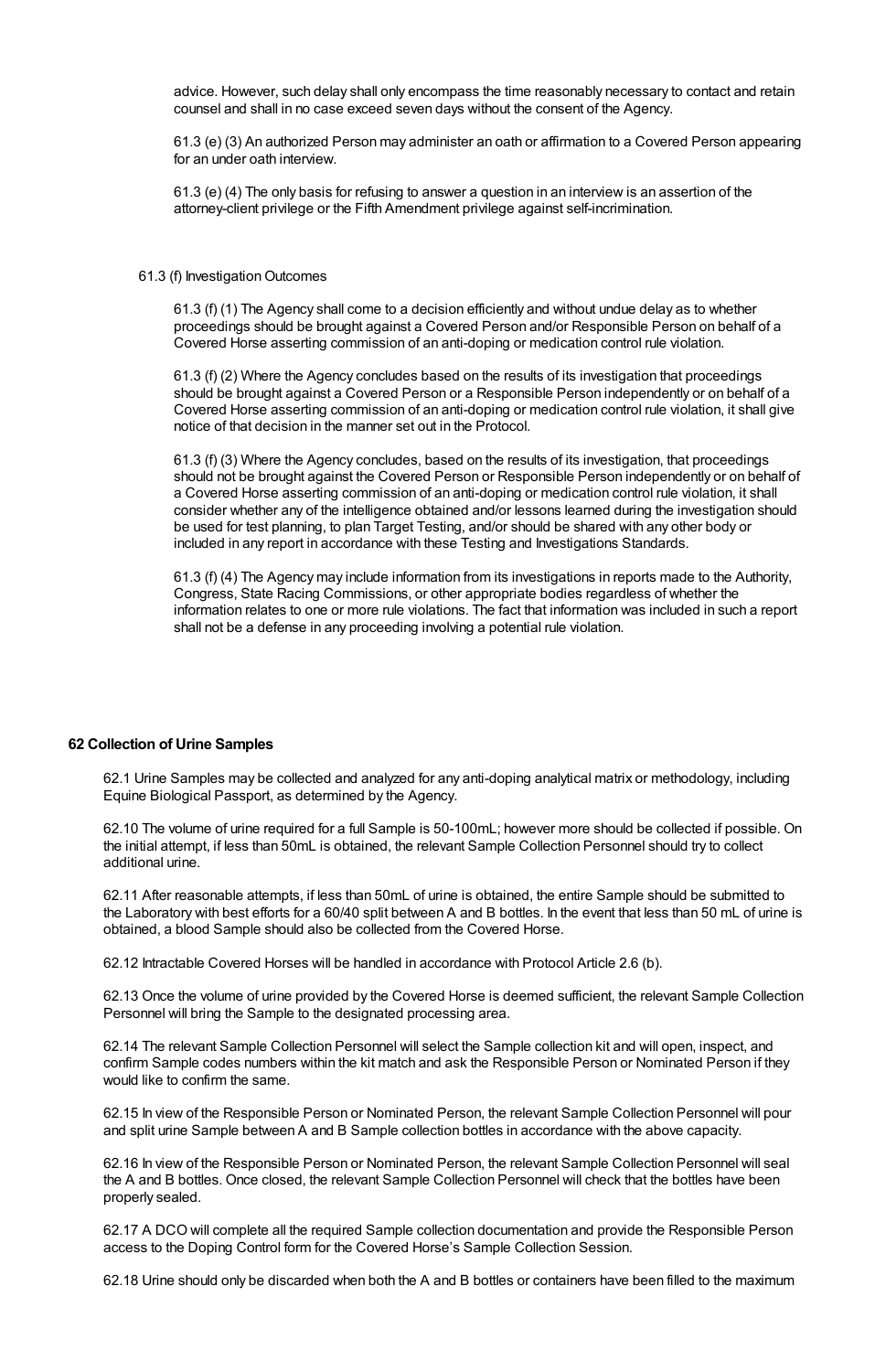amount they can hold and have been sealed. Any excess urine should be disposed of into a drain (ground drain or sink) or into a bin or waste pile if necessary. The Responsible Person or Nominated Person shall be given the option to observe the disposal of any residual urine not sent to the Laboratory for analysis.

62.19 A DCO shall store the Sample in a manner that protects the integrity, identity, and security prior to transport to the Laboratory. Specifically, urine Samples should be transported to the Laboratory as soon as possible after the conclusion of the Sample Collection Session. If a Sample cannot be transported that same day, a DCO should store the Sample in a secure refrigerator and document in the Chain of Custody the location and time in and time out.

62.2 The Responsible Person or Nominated Person must be given reasonable opportunity to prepare the Covered Horse for Sample collection, for example by removing gear, washing off, and moving the Covered Horse to the collection area, while remaining in direct observation of the Sample Collection Personnel.

62.20 Comment: If the Responsible Person or Nominated Person is not satisfied with the chosen Sample Collection Equipment, this shall be recorded by a DCO. If a DCO does not agree with the Responsible Person or Nominated Person that the equipment is unsatisfactory, a DCO shall inform the Responsible Person or Nominated Person that the Sample Collection Session is proceeding. If a DCO agrees with the Responsible Person or Nominated Person that the equipment is unsatisfactory, a DCO shall use other available equipment that the DCO determines is satisfactory. If no such equipment is available, a DCO shall terminate the Sample Collection Session, and this shall be recorded by a DCO.

62.3 Where Testing is conducted at any location other than a Test Barn, the Responsible Person or Nominated Person must provide a suitable location where a Sample(s) can be collected from the Covered Horse.

62.4 The Responsible Person or Nominated Person will be instructed to examine the Sample collection vessel to ensure it will not affect the integrity of the urine Sample.

62.5 The relevant Sample Collection Personnel will retain control of the Sample collection vessel.

62.6 The relevant Sample Collection Personnel will then open and use the selected Sample collection vessel to collect the urine Sample in accordance with the instructions for the Sample collection vessel.

62.7 The relevant Sample Collection Personnel will wear a new pair of disposable gloves when handling the Sample collection vessel.

62.8 The relevant Sample Collection Personnel shall ensure as unobstructed view as possible of the Sample leaving the Covered Horse's body and shall continue to observe the Sample after provision until the Sample is securely sealed.

62.9 When the Covered Horse passes urine, the collection vessel should be positioned to collect as much urine as possible.

# **63 Collection of Blood Samples**

63.1 Blood collection shall be conducted by a Blood CollectionOfficer ("BCO") who is a licensed veterinarian or veterinary technician.

63.10 Once a complete blood Sample is obtained, a BCO or DCO will properly seal the A and B bottles.

63.11 Intractable Covered Horses will be handled in accordance with Protocol Article 2.6 (b).

63.12 A BCO or DCO will complete all the required Sample collection documentation and provide the Responsible Person.

63.13 A DCO shall store the Sample in a manner that protects the integrity, identity, and security prior to transport to the Laboratory. Specifically, blood Samples should be transported to the Laboratory as soon as reasonably practical to do so after the conclusion of the Sample Collection Session. If a Sample cannot be transported that same day, a DCO should store the Sample in a secure refrigerator and document in the Chain of Custody the location and time in and time out. For Race Day Testing, urine Samples should be stored in a secure refrigerator until transport is possible.

63.14 Blood Samples shall be transported to the Laboratory in a device that maintains the integrity of Samples during transportation, in a cool and constant environment, recorded by a temperature logger. The transport device shall be transported securely via a transportation or shipping service authorized by the Agency.

63.15 Comment: If the Responsible Person or Nominated Person is not satisfied with the chosen Sample Collection Equipment, this shall be recorded by a DCO. If a DCO does not agree with the Responsible Person or Nominated Person that the equipment is unsatisfactory, a DCO shall inform the Responsible Person or Nominated Person that the Sample Collection Session is proceeding. If a DCO agrees with the Responsible Person or Nominated Person that the equipment is unsatisfactory, a DCO shall use other available equipment that the DCO determines is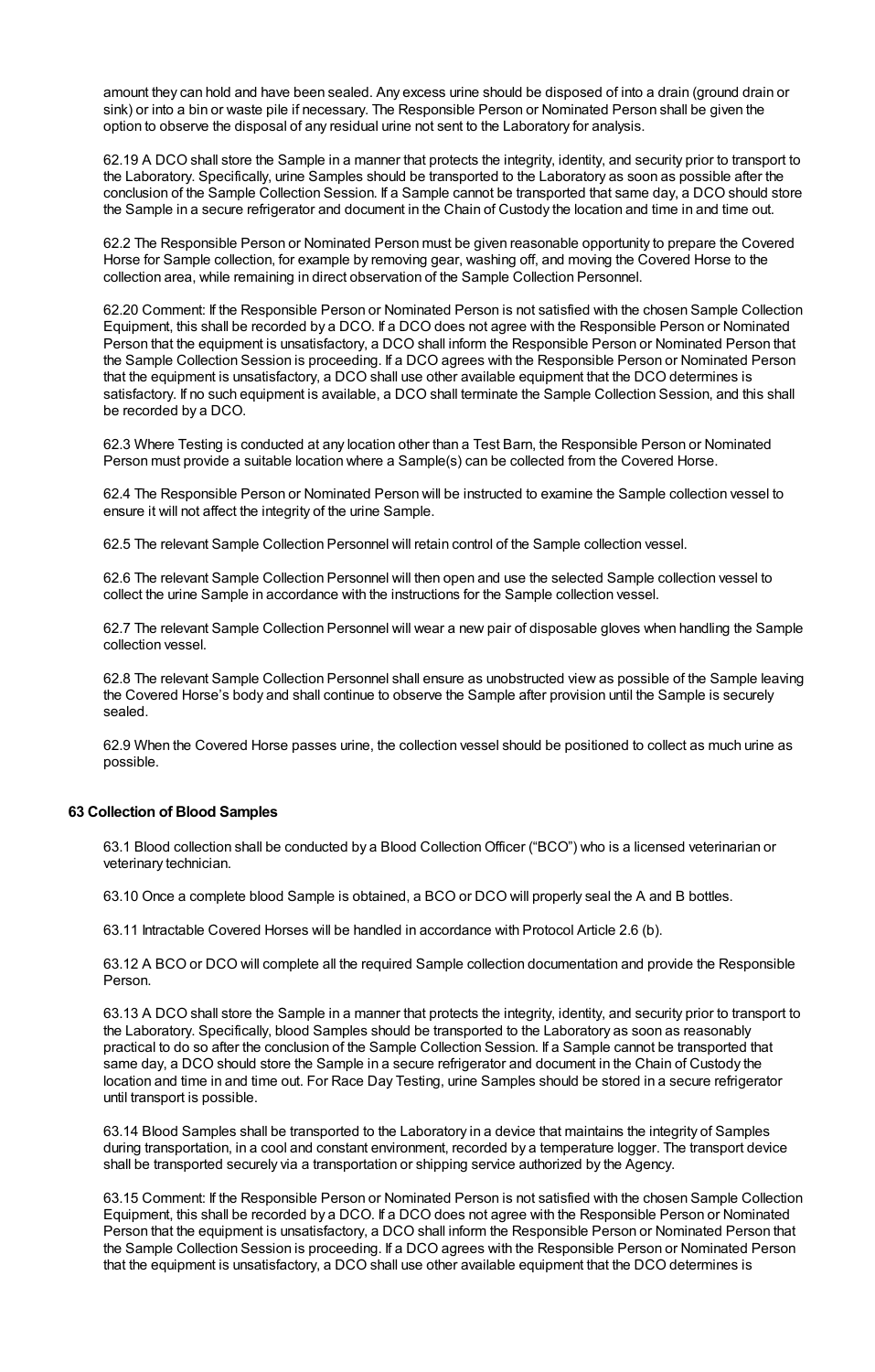satisfactory. If no such equipment is available, a DCO shall terminate the Sample Collection Session, and this shall be recorded by a DCO.

63.2 Certain blood collections might be required at specific times around a Race (e.g., TCO2 Testing). If so, Sample Collection Personnel will communicate this information to the Responsible Person or Nominated Person at the time of notification.

63.3 Blood Samples may be collected and analyzed for any anti-doping analytical matrix or methodology, including Equine Biological Passport, as determined by the Agency.

63.4 A DCO or BCO will select a Sample collection kit containing A and B bottles, collection tubes, and the other necessary equipment needed to collect a blood Sample (which will include a new needle).

63.5 Once the Sample collection kit has been selected, a BCO or DCO will open, inspect, and confirm Sample codes numbers within the kit match and ask the Responsible Person or Nominated Person if they would like to confirm the same.

63.6 A BCO will assess the most suitable location of venipuncture. A BCO will wear a new pair of disposable gloves.

63.7 A BCO shall dispose of used blood sampling equipment not required to complete the Sample Collection Session in accordance with the required local standards for handling used blood draw equipment.

63.8 A BCO will collect the amount of blood that will adequately satisfy the relevant analytical requirements for the Sample analysis to be performed. The minimum total volume requirement is 30mL whole blood for each A and B bottle, except when blood is collected solely for TCO2 analysis in which case a lesser volume may be appropriate in the Agency's discretion. Anything below 30mL should still be packaged and transported to the Laboratory.

63.9 If the amount of blood that can be removed from the Covered Horse at the first attempt is insufficient, a BCO shall repeat as necessary and appropriate to try and obtain the minimum total volume for a blood Sample, unless the Covered Horse is intractable. Should a BCO's attempts fail to produce a sufficient amount of blood, then a DCO shall terminate the blood Sample Collection Session and record the reasons for terminating. Other matrices should be considered for collection.

## **64 Collection of Hair Samples**

#### 64.1 Requirements

64.1 (a) A member of the Sample Collection Personnel should collect hair Samples in accordance with the following requirements:

64.1 (a) (1) Hair should (to the extent possible) be completely dry and free of visible dirt, debris, or foreign substances;

64.1 (a) (2) Mane hair should be collected unless tail hair is specifically requested. If for a particular reason a mane Sample cannot be obtained (such as hogged mane), tail hair may be collected;

64.1 (a) (3) An adequate Sample should be obtained for each of the A and B Samples;

64.1 (a) (4) If the mane is less than 10cm, an additional Sample of hair may be required to ensure a suitable volume is obtained for analysis;

64.1 (a) (5) The Sample should be secured tightly with an elastic band, or equivalent, and oriented to clearly mark the ends cut or pulled from the Covered Horse; and

64.1 (a) (6) Hair shafts should remain aligned so that the hair does not become knotted.

64.1 (b) A DCO will complete all the required Sample collection documentation and provide the Responsible Person a copy for their records.

64.1 (c) The Sample Collection Personnel shall store the Sample in a manner that protects the integrity, identity, and security prior to transport to the Laboratory.

#### **65 Sample Collection Personnel Requirements**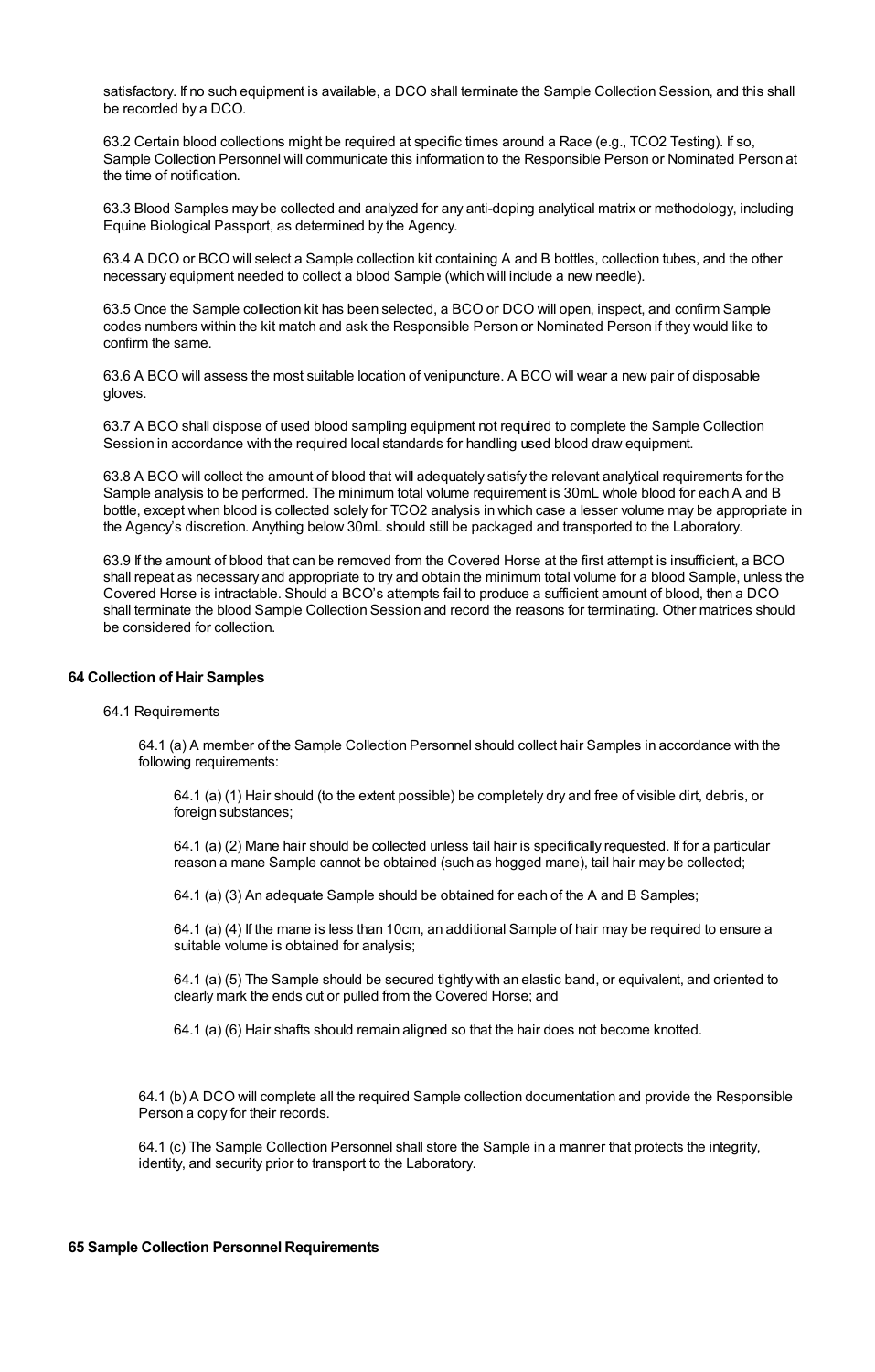# 65.1 Objective

65.1 (a) To establish standards for training and accrediting Sample Collection Personnel to ensure that they have adequate qualifications, are free of conflicts of interest, and have experience to conduct Doping Control.

#### 65.2 Requirements

65.2 (a) The Agency shall establish the necessary competence, eligibility, and qualification requirements for the positions of DCO, BCO, and Chaperone. As a minimum:

65.2 (a) (1) Sample Collection Personnel shall not be minors;

65.2 (a) (2) Sample Collection Personnel shall agree to undergo screening required by the Agency (e.g., background checks, conflicts of interest);

65.2 (a) (3) BCOs shall be a veterinarian or veterinary technician with the practical skills and knowledge to perform blood collection from a vein on a horse.

#### 65.3 Conflicts

65.3 (a) The Agency shall ensure that all Sample Collection Personnel sign an agreement regarding conflicts of interest, confidentiality, and code of conduct.

65.3 (b) The Agency shall not appoint any Sample Collection Personnel to Testing where they have an interest in the outcome of the Doping Control process. At a minimum, Sample Collection Personnel are deemed to have such an interest if they are:

65.3 (b) (1) Involved, or have an immediate family member involved, in the participation or Administration of horse racing for which Doping Control is being conducted, excluding State Racing Commissions; however, over the first eighteen months of the program this provision will not apply to Sample Collection Personnel who are supervised and whose actions material to the Sample Collection Session are witnessed by Sample Collection Personnel who comply with this provision;

65.3 (b) (2) Related to, or involved in the personal affairs of, any Covered Horse and/or any Equine Constituencies, except State Racing Commissions;

65.3 (b) (3) Are engaged in business with, have a financial interest in, or have a personal stake in a Covered Horserace; and/or

65.3 (b) (4) Appear to have private or personal interests that detract from their ability to perform their duties with integrity and in an independent and purposeful manner.

#### 65.4 Training

65.4 (a) The Agency shall establish or approve written training materials for Sample Collection Personnel that outline their respective responsibilities that adequately train them of their roles.

65.4 (b) The Agency shall ensure that DCOs have completed the necessary training program and are familiar with the requirements before giving a credential.

65.4 (c) The training program for DCOs should include, at a minimum:

65.4 (c) (1) Comprehensive theoretical training in those Doping Control activities relevant to the DCO position;

65.4 (c) (2) Observation of Doping Control activities that are the responsibility of the DCO as set out in these Standards, preferably on-site; and

65.4 (c) (3) The satisfactory performance of one complete Doping Control on-site under observation by a qualified DCO or similar.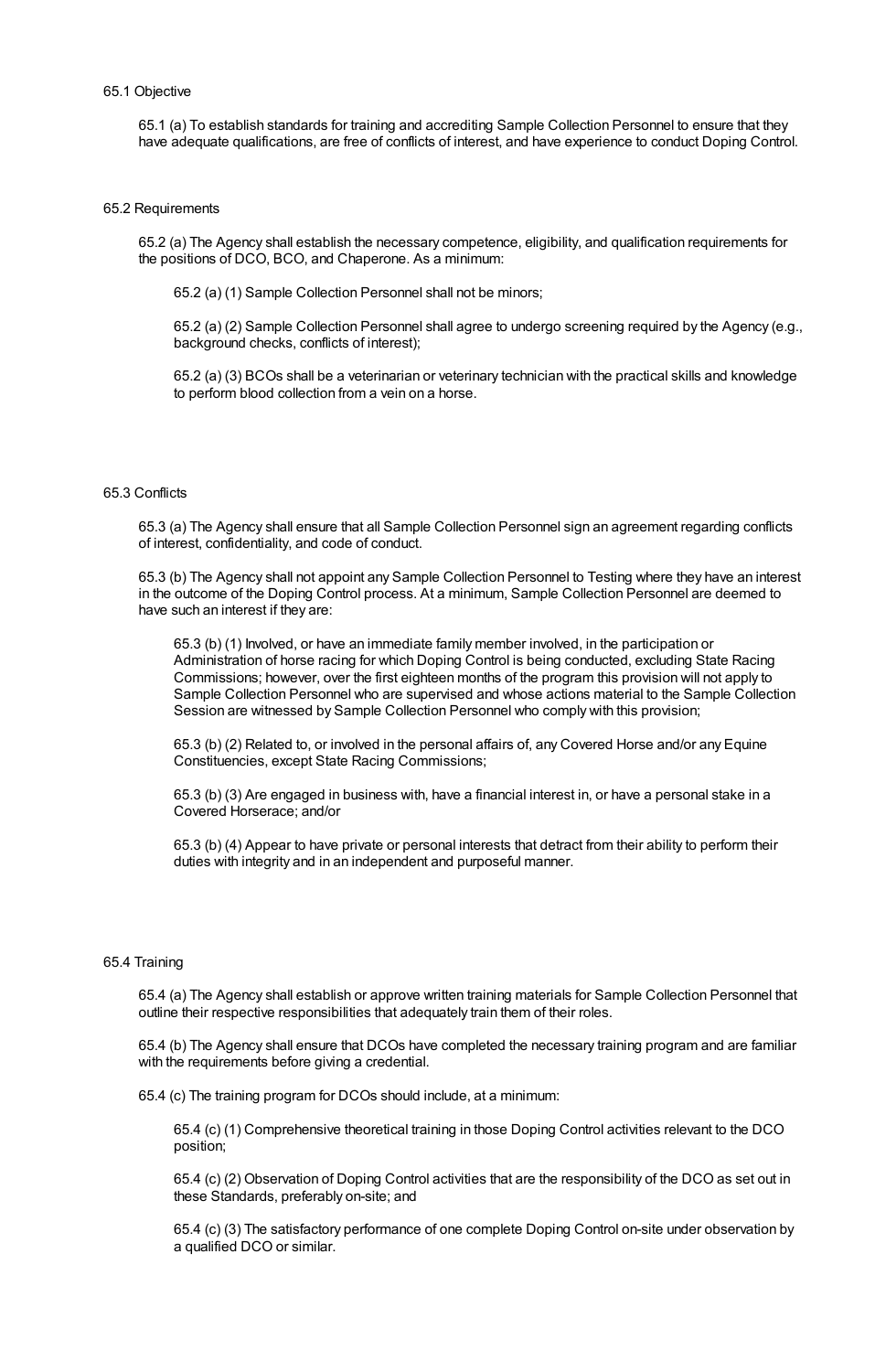65.4 (d) The training program for Sample Collection Personnel responsible for the collection of blood Samples shall also include standard precautions in veterinary settings.

65.4 (e) The training program for Chaperones shall include all relevant requirements of the Doping Control process to carry out their responsibilities including how to handle potential Failures to Comply. DCOs may direct a Chaperone to perform specified activities that fall within the scope of the Chaperone's authorized duties as determined by the Agency.

65.4 (f) The Agency should ensure that Sample Collection Personnel are adequately trained to carry out their responsibilities in a manner respectful of any Covered Persons who are of a different race, religion, sex, national origin, sexual orientation, age, citizenship, disability, gender identity or Veteran status to its Sample Collection Personnel.

65.4 (g) The Agency shall establish a system for credentialing and re-credentialing DCOs.

65.4 (h) Only Sample Collection Personnel who have a credential recognized by the Agency or letter of authority from the Agency shall be authorized to conduct Doping Control activities on behalf of the Agency.

65.4 (i) DCO credentials shall be valid for a maximum of two (2) years. DCOs should be subject to an assessment (theoretical and/or practical) before being re-credentialed. Any DCO who has not participated in any Doping Control activities within a year should be required to complete a re-training program.

65.4 (j) The Agency shall take steps to develop a system to monitor the performance of DCOs.

65.4 (k) The Agency shall maintain records of conflicts and training of all Sample Collection Personnel.

# **Arbitration Procedures (Not Submitted to FTC)**

# **66 Applicability**

66.1 These Arbitration Procedures for the Equine Anti-Doping and Medication Control Protocol (the "Adjudication Procedures") shall apply to adjudications arising out of the Equine Anti-Doping and Medication Control Protocol (the "Protocol"). Terms used in the Adjudication Procedures that are defined terms from the Protocol are written in italics.

# **67 Delegation of Duties**

67.1 Major Infractions arising out of the Protocol shall be administered by an independent arbitral body (the "Arbitral Body") in accordance with the Protocol and the Adjudication Procedures. The Arbitral Body is selected by mutual agreement of the Authority and the Agency. Minor Infractions arising out of the Protocol shall be adjudicated by the National Stewards Panel member assigned to the case in accordance with the Protocol and the Adjudication Procedures. Notwithstanding the use of the terms "arbitrator" when referring to the impartial decision-maker in Major Infractions cases and "steward" when referring to the impartial decision-maker in Minor Infractions cases, all cases arising out the Protocol are intended to be arbitrations, subject to review as specified in the Protocol and the Act . Therefore, both arbitrators and stewards are to be considered arbitrators or umpires within the meaning of the Federal Arbitration Act, which applies arbitrations under the Protocol to the exclusion of any applicable state arbitration and to the extent not inconsistent with the Protocol and the Act.

## **68 Pool of Arbitrators**

68.1 The pool of arbitrators for Major Infractions arising out of the Protocol shall consist of no more than ten members appointed by mutual agreement of the Authority and the Agency (the "Arbitrator Pool").

68.2 The arbitrators in the Arbitrator Pool shall be appointed for four-year terms. Candidates to serve as an arbitrator shall complete an application approved by the Authority and the Agency.

68.3 There shall be no absolute requirement that an arbitrator candidate be a member of any arbitral body or association of arbitrators prior to appointment. Candidates shall not be or have been in the previous two years an officer, director, trustee, employee, commission member, consultant or official or be in a policy making position for any Equine Constituencies or the Agency. A candidate shall be required to submit to a background check before appointment to the Arbitrator Pool. The Arbitral Body shall, if necessary, accept the candidate as a member on its roll of arbitrators, if necessary, upon appointment to the Arbitrator Pool.

68.4 Candidates shall commit in writing to accept appointment to all cases to which they are selected except (i) when they have been involved in the Provisional Hearing for the matter; (ii) for conflicts of interest; or (iii) for personal hardship and shall agree to not decline appointment for personal hardship in more than two cases in any 12-month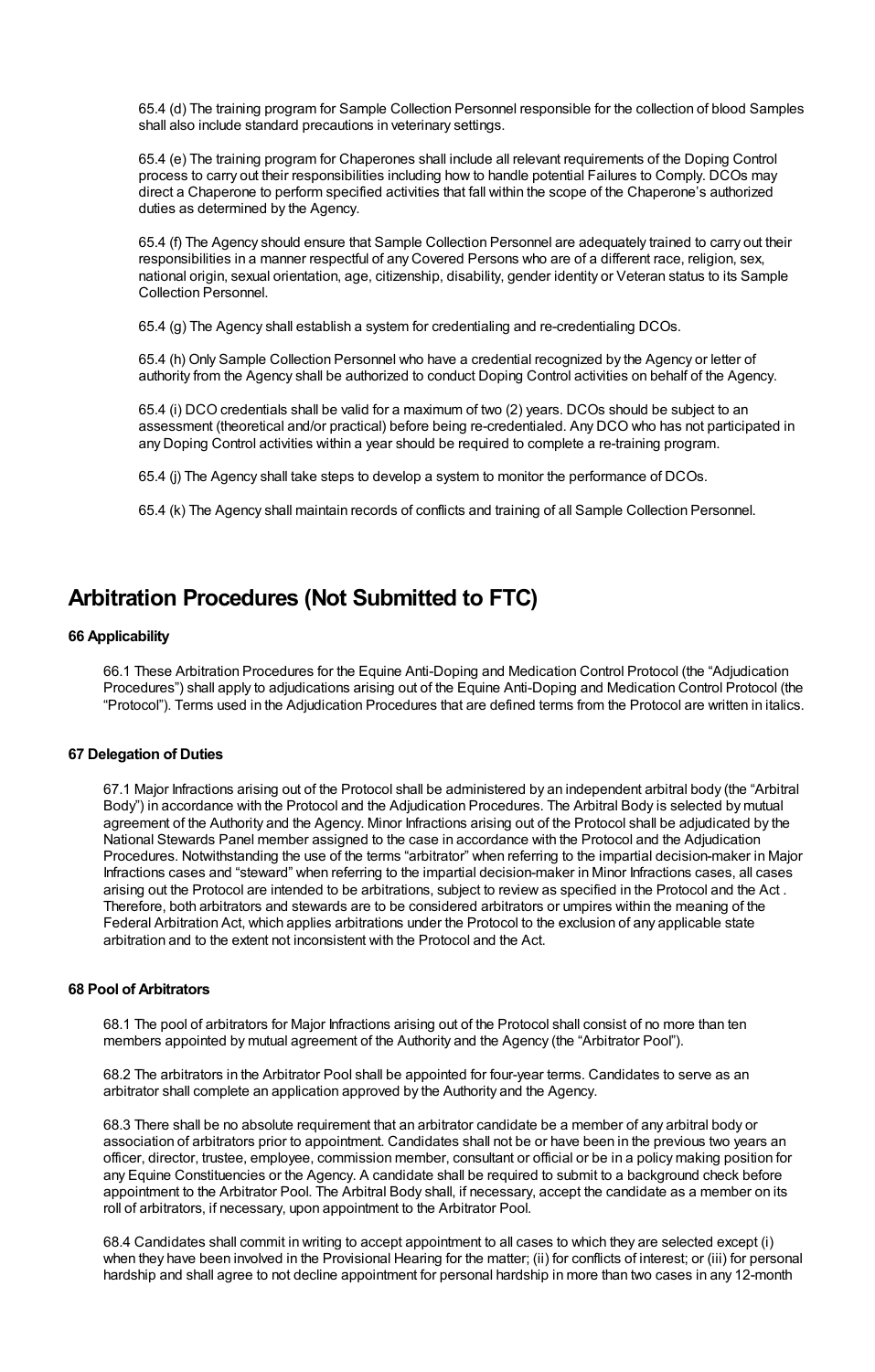period.

68.5 In the event an arbitrator dies, resigns, becomes incapacitated during the arbitrator's term, or is removed by the Authority for an ethical breach or deficiencies in carrying out their duties, a new arbitrator shall be selected and appointed for a full four-year term, following the procedures set forth above. Incapacity of an arbitrator is determined solely by the Authority.

## **69 National Stewards Panel**

69.1 The National Stewards Panel (the "Panel") consists of impartial stewards or otherwise qualified individuals ("stewards") appointed by mutual agreement of the Authority and the Agency to hear Minor Infractions. The Authority and the Agency may appoint as many individuals as necessary to resolve Minor Infractions in accordance with the Adjudication Procedures.

69.2 Prospective stewards shall be required to submit to a background check before appointment and shall commit in writing to accept appointment to all cases to which they are selected except: (i) when they have been involved in the Provisional Hearing for the matter; (ii) for conflicts of interest; or (iii) for personal hardship and shall agree to not decline appointment for personal hardship in more than two cases in any 12-month period. Stewards are appointed for four-year terms and outside appointment to the Panel shall not have any business or economic interest with a party in a case.

69.3 In the event a steward dies, resigns, becomes incapacitated during the steward's term (legal incapacity is not required), or commits an ethical breach, the Authority may remove the steward from the Panel. The Agency will publish a list of members of the Panel on its website.

# **70 Training of Arbitrators and Stewards**

70.1 All arbitrators in the Arbitrator Pool and stewards on the Panel shall receive at least two hours of continuing education each year on issues related to proper and efficient handling of cases or the Protocol, Standards, Policies, or Technical Documents. The education must be approved by the Authority. Failure to complete this required continuing education is grounds for immediate dismissal by the Authority.

## **71 Initiation by USADA**

71.1 Major Infractions: Arbitration proceedings shall be initiated with the Arbitral Body by the Agency after a hearing is requested by the Covered Person(s) in response to being charged with a Major Infraction under the Protocol. If both Major and Minor Infractions are charged against one or more Covered Persons, the procedures for Major Infractions apply. The parties to the proceeding shall be the Agency and the Covered Person(s) charged with at least one anti-doping or medication control rule violation(s) under the Protocol. The relevant Owner(s), provided they are not charged with a violation under the Protocol, and the Authority shall be invited to join in the proceeding as an observer. Subject to such limitations as may be imposed by the arbitrator, the hearing shall be open to the public via an audio/video or audio only feed that will be provided for members of the public, but technical issues in providing the feed shall not postpone or invalidate the hearing.

71.2 Minor Infractions: Proceedings shall be initiated with the appropriate Panel member by the Agency after the Covered Person(s) requests review by a steward in response to being charged with a Minor Infraction under the Protocol. The parties to the proceeding shall be the Agency and the Covered Person(s) charged with one or more anti-doping or medication control rule violations under the Protocol. The relevant Owner(s), provided they are not charged with a violation under the Protocol, and the Authority shall be invited to join in the proceeding as an observer and, if accepted, receive copies of the filings in the case.

# **72 Changes of Claim**

72.1 After the filing of a claim, if the Agency desires to make any new or different claim, it shall be made in writing and filed with the other party or parties and the steward or arbitrator and Arbitral Body, as applicable. After the arbitrator or steward is appointed, however, no new or different claim may be submitted except with the arbitrator's or steward's consent. The deadlines set forth in Article 82 and Article 83 will reset provided the Covered Person requests review by a steward or arbitrator, as applicable, of the new or different claim.

## **73 Expedited Procedures**

73.1 At the request of any party, any time period set forth in the Adjudication Procedures may be shortened by the arbitrator or steward when doing so is reasonably necessary to resolve any Covered Person's or Covered Horse's eligibility before a Covered Horserace, while continuing to protect the right of a Covered Person to a fair process.

73.2 The adjudication process shall be expedited according to the procedures in the Protocol and may be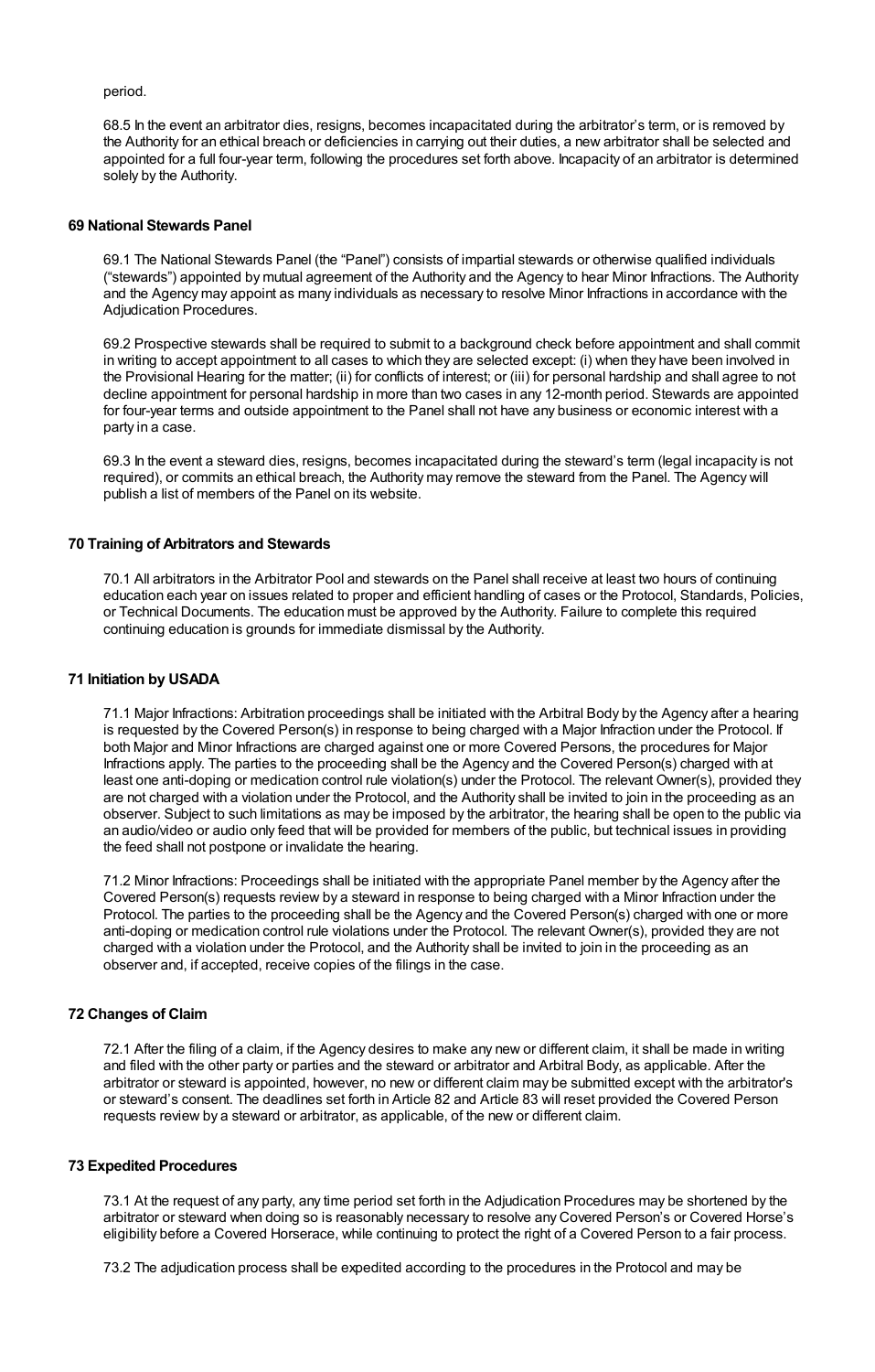expedited in such other instances where expediting is in the interest of justice. Pursuant to Article 8.3, the Agency may in its sole discretion shorten any deadlines within the Adjudication Procedures proportionately to ensure resolution prior to a Covered Horserace.

73.3 If a request to expedite the adjudication process is made based on circumstances that are not addressed in the Protocol and if the Agency does not agree to the process being expedited the arbitrator or steward shall determine whether the adjudication process shall be expedited and the schedule pursuant to which the process shall proceed.

# **74 Jurisdiction**

74.1 An arbitrator or steward shall have the authority to rule on his or her own jurisdiction, including any objections with respect to the existence, scope, or validity of the applicable rules.

74.2 The arbitrator or steward shall have the authority to determine the existence or validity of a contract of which an arbitration clause forms a part. Such an arbitration clause shall be treated as an agreement independent of the other terms of the contract. A decision by the arbitrator that the contract is null and void shall not for that reason alone render invalid the arbitration clause.

74.3 A party must object to the jurisdiction of the arbitrator or steward or to the arbitrability of a claim by the Agency no later than the filing of the answering statement to the claim that gives rise to the objection. The arbitrator or steward may rule on such objections as a preliminary matter or as part of the final reasoned award.

# **75 Consolidation**

75.1 Matters involving more than one Covered Person may, in the Agency's discretion, be consolidated into a single matter and if a Major Infraction is alleged by the Agency against any of the Covered Persons who are parties in the consolidated matter, the process for Major Infractions will be followed.

# **76 Location of Hearing for Major Infractions**

76.1 All hearings on Major Infractions shall take place by telephone or video conference unless the parties and the arbitrator agree to an in-person hearing. Once the parties agree to an in-person hearing, consent to an in-person hearing can only be withdrawn upon mutual agreement of the parties.

76.2 The situs of arbitrations and locations of in-person hearings (if agreed to by the parties) shall be in the United States at locations determined by the arbitrator and set forth no later than in the first procedural order. The arbitrator shall give preference to the choice of the Covered Person unless outweighed by the interests of justice.

76.3 In the event it may be necessary for enforcement of an arbitration subpoena(s) (separate from an investigative subpoena under the Act ) that the arbitrator conduct a hearing at a particular location(s) and receive live testimony or documents or other evidence, the arbitrator shall at the request of the party who is seeking enforcement of the subpoena travel to that location to conduct the hearing regardless of whether the parties are participating in the arbitration via telephone or video conference.

# **77 Qualifications of an Arbitrator**

77.1 Any arbitrator or steward appointed pursuant to Article 78 shall be subject to Disqualification for the reasons specified in Section 79.

# **78 Appointment of the Arbitrators and Stewards to Adjudicate Cases**

78.1 An arbitrator shall be appointed in the following manner: Immediately after the initiation of a proceeding by the Agency (as set forth in Article 71), the Arbitral Body shall appoint an arbitrator on a rotating basis from the Arbitrator Pool, after confirming the arbitrator will not decline appointment due to personal hardship. The arbitrator who handles the Provisional Hearing shall not serve as an arbitrator for the Covered Person's arbitration concerning the allegation that they have committed an anti-doping or medication control rule violation. The Arbitral Body shall communicate to the parties within three calendar days of initiation by the Agency the name of the arbitrator appointed to hear the matter.

78.2 A steward shall be appointed in the following manner: Immediately after the initiation of a proceeding by the Agency (as set forth in Article 71), the Agency's National Stewards Panel Coordinator shall contact a steward on a rotating basis from the National Stewards Panel except that for violations occurring during a Race Period, a steward should not be appointed in a particular case if they work for or previously worked for one or more years for the State Racing Commissions in the state where the Covered Horserace relevant to the alleged violation occurred. The steward's written acceptance of the case from the Agency's National Stewards Panel Coordinator constitutes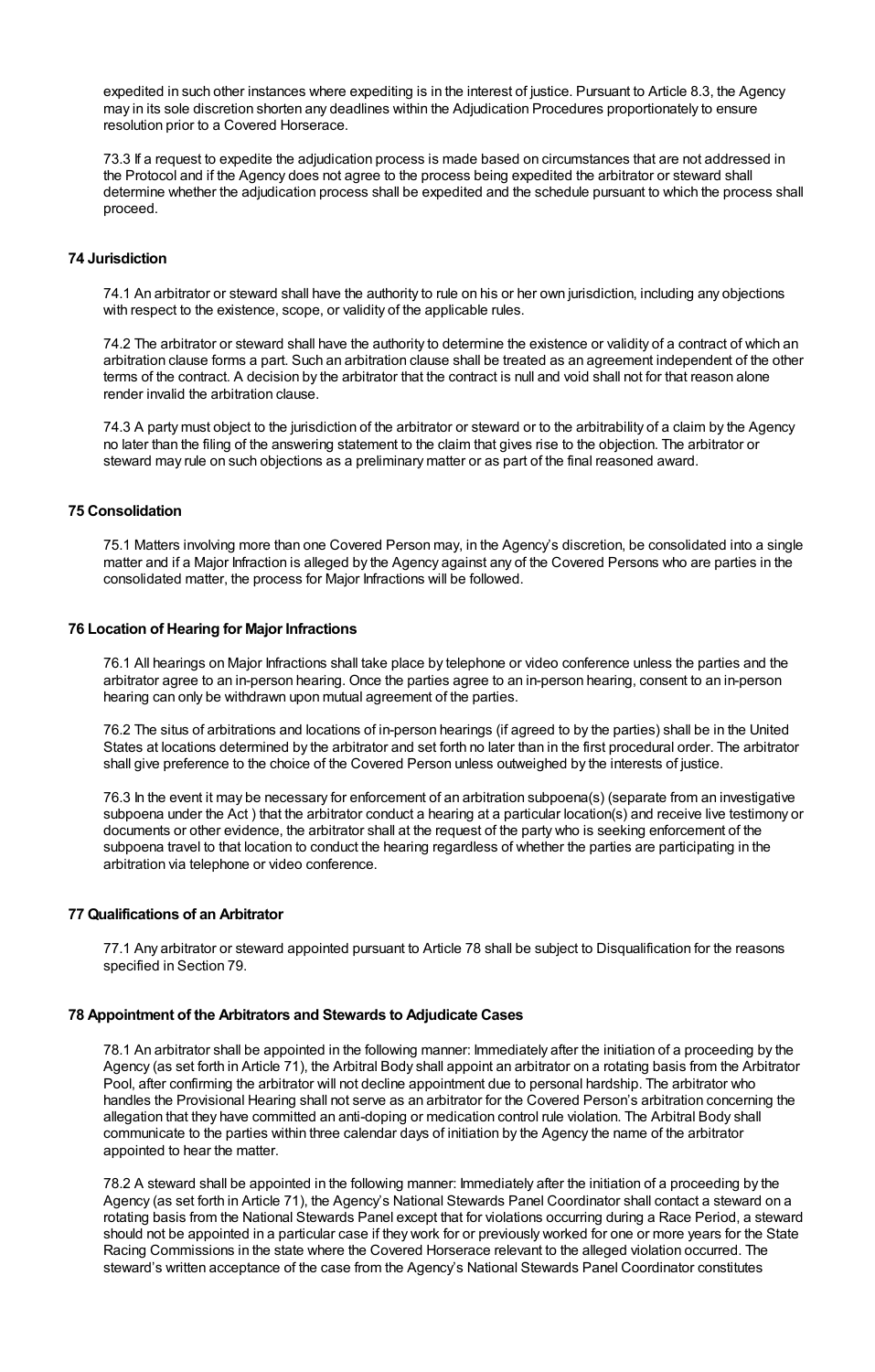appointment to that case. The steward shall communicate to the parties within three calendar days of initiation by the Agency that the steward has accepted the case. The steward who handles the Provisional Hearing shall not serve as the steward determining the merits of the allegation that the Covered Person committed an anti-doping or medication control rule violation.

78.3 Once appointed, the arbitrator shall receive from the Arbitral Body a copy of or link to the charging letter, Adjudication Procedures, the Protocol, and the Billing Standards. Once appointed, the steward shall receive this same information from the Agency's National Stewards Panel Coordinator.

# **79 Disclosure and Challenge Procedure**

79.1 An appointed arbitrator or steward in a particular case shall disclose to the parties any circumstance likely to affect impartiality, including any Bias or any financial or personal interest in the result of the case or any past or present relationship with the parties or their representatives.

79.2 Upon objection of a party to the continued service of an arbitrator, the Arbitral Body shall determine whether the arbitrator is evidently partial and the arbitrator should be Disqualified. The Arbitral Body shall inform the parties of its decision, which shall be final and not subject to interlocutory appeal.

79.3 Upon objection of a party to the continued service of a steward, the steward shall determine whether the steward is evidently partial and the steward should recuse themself from the case. The steward shall inform the parties of their decision, which shall be final and not subject to interlocutory appeal.

# **80 Communication with Arbitrator or Steward**

80.1 Once appointed, no party and no one acting on behalf of any party shall communicate unilaterally concerning the case with an arbitrator or steward. All communications concerning the case shall include the other party or parties and for cases before an arbitrator, a representative from the Arbitral Body.

# **81 Vacancies**

81.1 If for any reason following assignment to the case an arbitrator becomes unable to perform their duties in a particular case, the Arbitral Body may fill the vacancy on a rotating basis as described in these rules.

81.2 If for any reason following assignment to the case a steward becomes unable to perform their duties in a particular case, the Agency's National Stewards Panel Coordinator may contact a steward on a rotating basis from the National Stewards Panel to fill the vacancy.

#### **82 Procedures for Major Infractions**

82.1 For matters involving at least one alleged Major Infraction arising from an Adverse Analytical Finding(Presence and Use violations), each Covered Person's pre-hearing submission must be filed with the arbitrator on or before fourteen calendar days after submitting a request for a hearing, and the Agency's pre-hearing submission must be filed with the arbitrator on or before fourteen calendar days after the last Covered Person's pre-hearing submission. There shall be no reply pre-hearing submission, but each party may present rebuttal evidence at the hearing.

82.2 For matters involving at least one alleged Major Infraction and at least one alleged non-analytical violation (i.e., a violation other than Presence or Use), the Agency's initial pre-hearing submission must be filed with the arbitrator on or before fourteen calendar days after the last Covered Person requests a hearing or (only if a Covered Person in the same matter has already requested a hearing) after the last Covered Person's deadline passes with no request for a hearing, whichever is later. Each Covered Person's pre-hearing submission must be filed with the arbitrator on or before fourteen calendar days after the Agency's initial pre-hearing submission, and the Agency's reply pre-hearing submission must be filed with the arbitrator seven calendar days after the last Covered Person's pre-hearing submission.

82.3 A Covered Person's pre-hearing submission shall include a brief not to exceed 30 double-spaced pages and shall include all exhibits, schedules, expert reports, and all other evidence (except testimonial evidence, summaries, and demonstrative aides) the Covered Person intends to rely upon at the hearing. The Covered Person's prehearing submission shall include a designation of witnesses providing the identity of witnesses (or name of organization if an organization representative) expected to be called to testify at the hearing as well as a brief summary of the expected testimony. For expert witnesses, the pre-hearing submission shall include a C.V. and expert report, identifying all opinions to which they will testify and the facts and scientific methods upon which those opinions are based as well as to identify all scientific treatises, studies, or articles on which the expert relies in rendering their opinion(s), for each expert included in the witness designations.

82.4 The Agency's initial pre-hearing submission shall include a brief not to exceed thirty double-spaced pages for each Covered Person charged in the case and shall include all exhibits, schedules, expert reports, and all other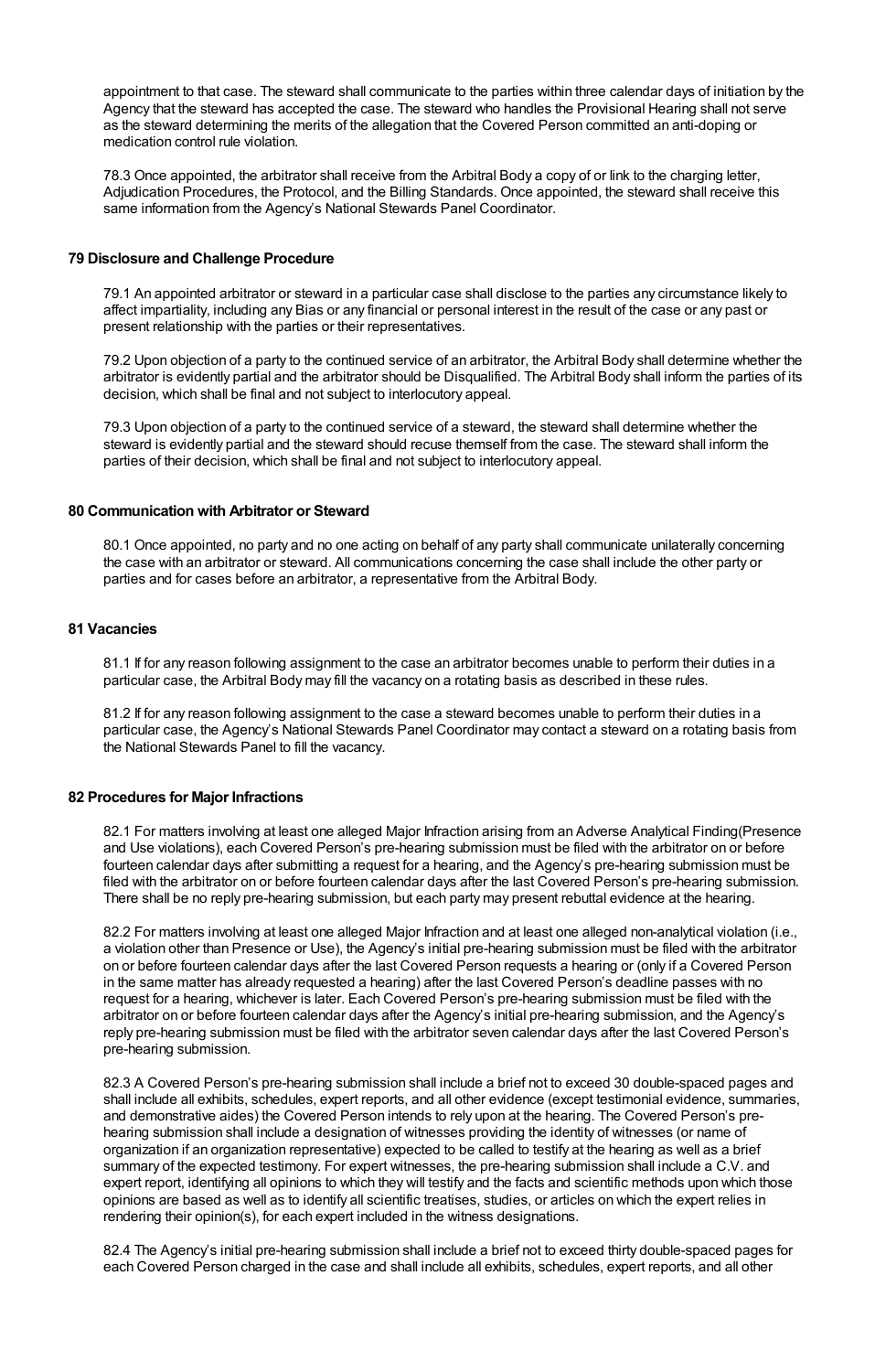evidence (except testimonial evidence, impeachment evidence, summaries, and demonstrative aides) the Agency intends to rely upon at the hearing. The Agency's initial pre-hearing submission shall include a designation of witnesses providing the identity of witnesses (or name of organization if an organization representative) expected to be called to testify at the hearing as well as a brief summary of the expected testimony. For expert witnesses, the initial pre-hearing submission shall include a C.V. and expert report, identifying all opinions to which they will testify and the facts and scientific methods upon which those opinions are based as well as to identify all scientific treatises, studies, or articles on which the expert relies in rendering their opinion(s), for each expert included in the witness designations. The Agency's reply pre-hearing submission, when permitted under these Adjudication Procedures, shall include all additional evidence upon which it intends to rely for rebuttal (except testimonial evidence, impeachment evidence, summaries, and demonstrative aides) and a reply brief not to exceed fifteen double-spaced pages for each Covered Person charged in the case.

82.5 Each party is responsible for updating its disclosures as such information becomes available. If a party should have submitted evidence in their pre-hearing submission but did not, the arbitrator should not admit such evidence absent good cause shown.

82.6 The hearing shall take place forty-two calendar days from the date the last Covered Person requested a hearing in a particular case. If any of the dates described in Article 82 fall on a weekend or a federal holiday, the due date is the next business day.

82.7 At the request of any party or at the discretion of the arbitrator or the Arbitral Body, the arbitrator may schedule as soon as practicable a preliminary hearing with the parties and/or their representatives. The preliminary hearing should be conducted by telephone or video conference at the arbitrator's discretion. During the preliminary hearing, the parties and the arbitrator should discuss any preliminary matters to ensure compliance with the procedures herein.

82.8 Upon showing of exceptional circumstances, the arbitrator may extend any of the deadlines set forth in Article 82 for the minimum time necessary to address the circumstance. If all parties agree to an alternative schedule in a particular case, the arbitrator shall alter dates accordingly.

82.9 The arbitrator shall issue a reasoned award on or before fourteen calendar days after the close of the hearing.

# **83 Procedures for Minor Infractions**

83.1 For matters involving alleged Minor Infractions arising from an Adverse Analytical Finding(Presence and Use violations) and no alleged Major Infraction, each Covered Person's submission must be filed with the arbitrator on or before seven calendar days after submitting a request for review by a steward, and the Agency's submission must be filed with the arbitrator on or before seven calendar days after the last Covered Person's submission. There shall be no reply submission.

83.2 For matters involving at least one alleged non-analytical Minor Infraction (i.e., a violation other than Presence or Use) and no alleged Major Infraction, the Agency's initial submission must be filed with the arbitrator on or before seven calendar days after the last Covered Person requests a review by a steward or (only if a Covered Person in the same matter has already requested a review by a steward) after the last Covered Person's deadline passes with no request for review by a steward, whichever is later. Each Covered Person's submission must be filed with the arbitrator on or before seven calendar days after the Agency's initial submission, and the Agency's reply submission must be filed with the arbitrator on or before seven days after the last Covered Person's submission.

83.3 A Covered Person's submission shall include a brief not to exceed 20 double-spaced pages and shall include all exhibits, schedules, diagrams, charts, expert reports, affidavits, and all other evidence on which the Covered Person relies. A C.V. and expert report, identifying all opinions to which they will testify and the facts and scientific methods upon which those opinions are based as well as to identify all scientific treatises, studies, or articles on which the expert relies in rendering their opinion(s), must be included for each expert relied upon by the Covered Person.

83.4 The Agency's initial submission shall include a brief not to exceed 20 double-spaced pages for each Covered Person charged in the case and shall include all exhibits, schedules, summaries, diagrams, charts, expert reports, affidavits, and all other evidence on which the Agency relies. A C.V and expert report, identifying all opinions to which they will testify and the facts and scientific methods upon which those opinions are based as well as to identify all scientific treatises, studies, or articles on which the expert relies in rendering their opinion(s), must be included for each expert relied upon by the Agency. The Agency's reply submission, when permitted under these Adjudication Procedures, shall include all additional evidence upon which it intends to rely for rebuttal and a brief not to exceed 10 double-spaced pages for each Covered Person charged in the case.

83.5 If any of the dates described in Article 83 fall on a weekend or a federal holiday, the due date is the next business day.

83.6 At the request of any party or at the discretion of the steward, the steward may, upon showing of exceptional circumstances, extend any of the deadlines set forth in Article 83 for the minimum time necessary to address the circumstance. If all parties agree to an alternative schedule in a particular case, the steward shall alter dates accordingly.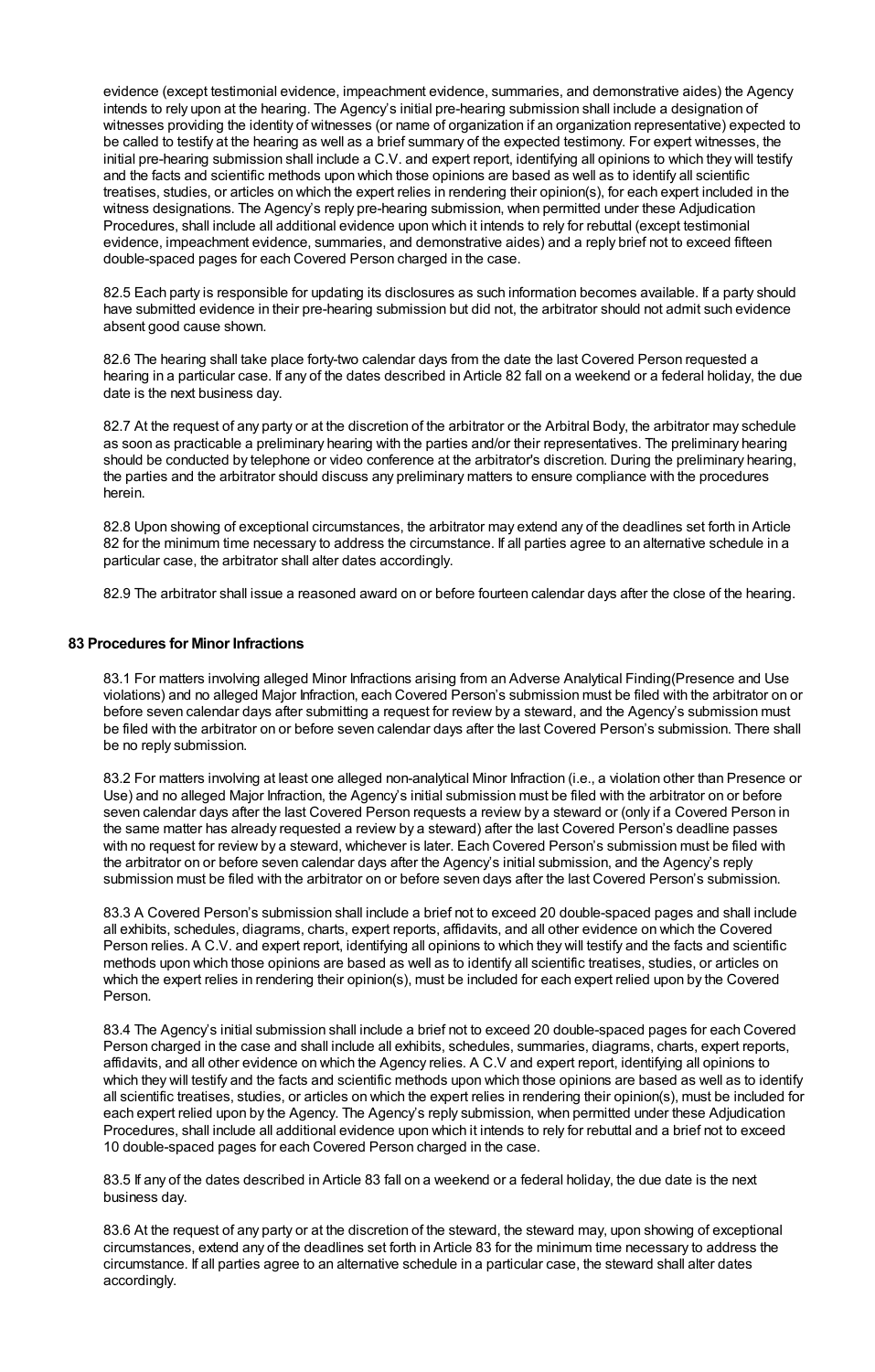83.7 The steward shall render a decision based on the parties' written submissions described above, not a hearing, and shall issue a reasoned award on or before fourteen calendar days after the last written submission contemplated in Article 83.

# **84 Exchange of Information**

84.1 Information shall be exchanged electronically, unless otherwise agreed by the parties. The arbitrator and steward are authorized to resolve any disputes concerning the exchange of information between the parties consistent with the expedited nature of the proceedings.

## **85 Participation**

85.1 The steward, arbitrator, and the Arbitral Body shall maintain the confidentiality of the proceedings unless in cases before an arbitrator the hearing is open to the public as described in Article 71. An arbitrator's or a steward's review may proceed without the participation of any party or representative who, after due notice, fails to be present or make a submission. An award shall not be made solely on the default of a party. The arbitrator or steward shall require the party who is present to submit such evidence as the arbitrator or steward may require for the making of an award.

#### **86 Representation**

86.1 Any party may be represented by counsel. The representative shall provide a letter of representation notifying the other party and the steward or Arbitral Body of their name, phone number, email, and address. When such a representative requests a hearing by an arbitrator or review by a steward or responds for a party, notice is deemed to have been given. Parties are bound by the statements made or positions taken by their representatives.

# **87 Oaths**

87.1 Before proceeding with the first preliminary hearing, or a merits hearing if no preliminary hearing, each arbitrator may take an oath of office and, if required by law, shall do so. An arbitrator may require witnesses to testify under oath administered by any duly qualified person and, if it is required by law or requested by any party, shall do so. Similarly, before issuing a reasoned award, each steward may take an oath of office and, if required by law, shall do so.

# **88 Stenographic Record**

88.1 Any party desiring a stenographic record of all or a portion of the hearing shall notify the other parties of the request at least seven calendar days in advance of the start of the hearing or as required by the arbitrator. The Agency shall identify the court reporter to be used for transcription services, and the transcript must be provided to the arbitrator and made available to the other parties for inspection, at a date, time, and place determined by the arbitrator with the costs of the transcription divided equally between the parties.

#### **89 Interpreters**

89.1 All proceedings shall take place in English. Any party wishing to have an interpreter present during proceedings shall make all arrangements directly with the interpreter and shall assume the costs of the service. Interpreters shall have no prior relationship with a party or have any interest in the proceeding and the arbitrator must approve the interpreter. Any document which is not in English shall be officially translated by a certified translator paid for by the party offering or relying upon the document.

# **90 Conduct of Hearings for Major Infractions**

90.1 The Agency shall present evidence to support its claim. The Covered Person(s) charged with an anti-doping or medication control rule violation shall then present evidence to support their defense. The Agency is then entitled to present rebuttal evidence. Witnesses for each party shall also submit to questions from the arbitrator and the adverse party. The arbitrator has the discretion to vary this procedure, provided that the parties are treated with equality and that each party has the right to be heard and is given a fair opportunity to present its case.

90.2 The arbitrator shall have the power to require the sequestration of any witness, other than a party or other essential person, during the testimony of any other witness. It shall be discretionary with the arbitrator to determine the propriety of the attendance of any other person other than (i) a party and its representatives and (ii) those entities identified in Article 71, which may attend the hearing as observers.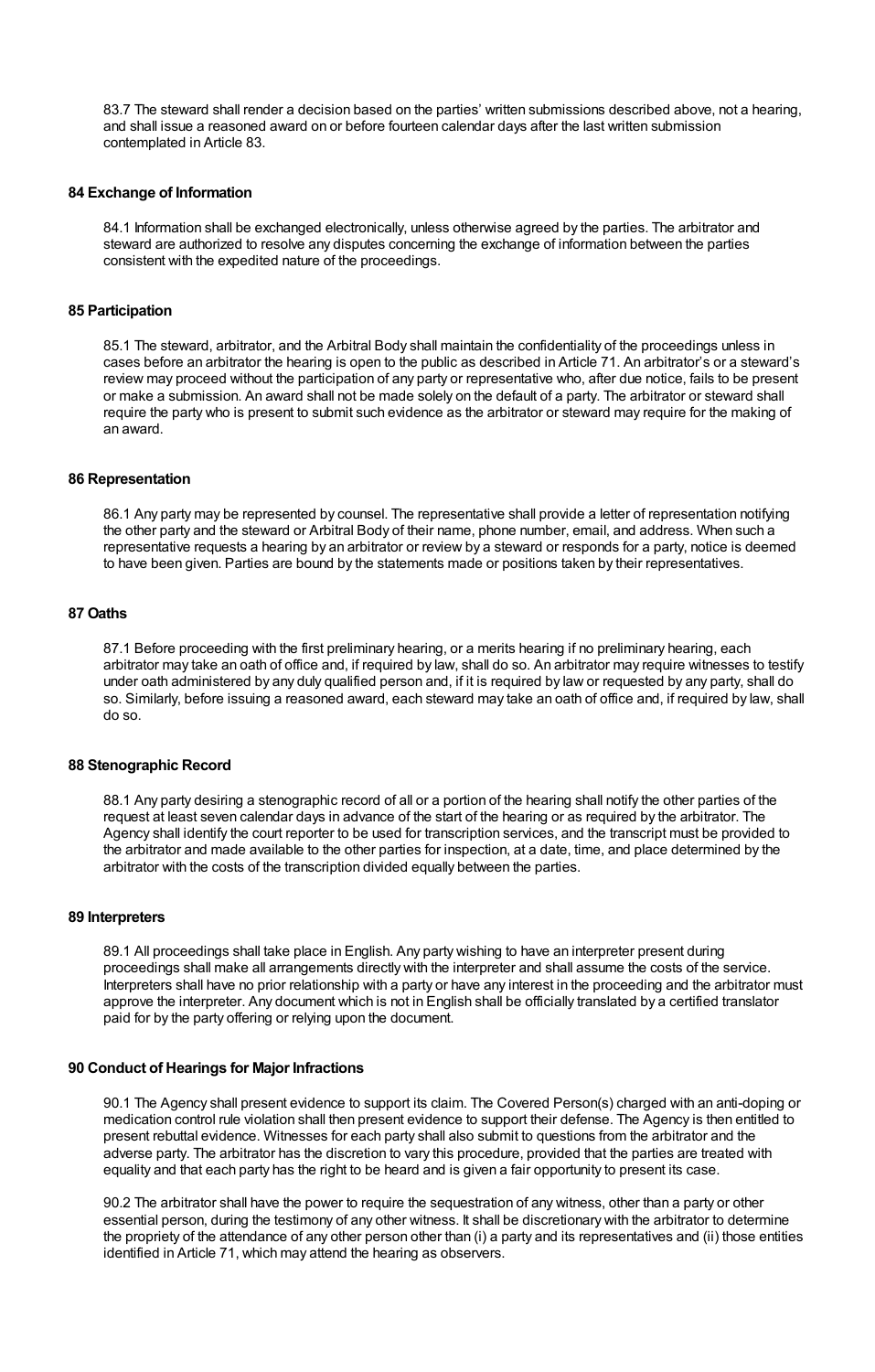90.3 The arbitrator, exercising his or her discretion, shall conduct the proceedings with a view to resolving the dispute in accordance with Article 82 but may direct the order of proof, bifurcate proceedings, and direct the parties to focus their presentations on issues the decision of which could dispose of all or part of the case.

90.4 The parties may agree to waive oral hearings in any case.

## **91 Evidence**

91.1 The parties may offer such evidence as is relevant and material to the dispute and, unless limited by the Protocol, Policies, Standards, or Technical Documents shall produce such evidence as the arbitrator may deem necessary to make a determination in a case.

91.2 An arbitrator or steward may only retain an expert or seek independent evidence if agreed to by the parties and (i) the parties agree to pay for the cost of such expert or independent evidence or (ii) the Authority agrees to pay for the cost of such expert or independent evidence. The parties shall have the right to examine any expert retained by the arbitrator and shall have the right to respond to any independent evidence obtained by the arbitrator.

91.3 An arbitrator or steward shall determine the admissibility, relevance, and materiality of the evidence offered, including hearsay evidence, and may exclude evidence deemed cumulative or irrelevant. Conformity to legal rules of evidence shall not be necessary but the federal rules of evidence may be used for guidance.

91.4 The arbitrator or steward shall apply relevant principles of legal privilege, including those involving the confidentiality of communications between a lawyer and client and investigative privilege.

91.5 An arbitrator or steward may issue subpoenas for witnesses, documents, or other evidence upon the request of any party, keeping in mind the expedited nature of the proceedings and the procedures set forth in 83 and 84. An arbitrator or steward shall not issue a subpoena for a deposition as depositions, along with formal written discovery in civil litigation, are not in keeping with the expedited nature of arbitration.

# **92 Inspection or Investigation**

92.1 An arbitrator or steward finding it necessary to make an inspection or conduct additional investigation in connection with a proceeding shall so advise the parties. The arbitrator or steward shall set the date and time that shall not delay the procedures in Article 82 and 83 and shall notify the parties. Any party who so desires may be present at such an inspection or investigation. In the event that one or all parties are not present at the inspection or investigation, the arbitrator or steward shall make an oral or written report to the parties and afford them an opportunity to comment.

# **93 InterimMeasures**

93.1 An arbitrator or steward may take whatever interim measures they deem necessary to provide a party an immediate protection of rights.

# **94 Provisional Hearings**

94.1 Hearings to resolve challenges to Provisional Suspensions shall be held in accordance with Article 7.4 (b). With all hearings, an arbitrator or steward may admit any evidence deemed relevant and given the weight the arbitrator or steward deems appropriate. For an avoidance of doubt, hearsay shall be admissible in a Provisional Hearing. Arbitrator or steward decisions regarding Provisional Suspensions are not subject to an interlocutory appeal.

# **95 Closing of Hearing for Major Infractions**

95.1 The arbitrator shall declare the hearing closed at the conclusion of closing arguments unless a party demonstrates that such additional proof or witness(es) are material to the controversy and good cause exists for not providing the evidence with their pre-hearing submission. If the arbitrator agrees and the additional evidence is allowed, the adverse party then shall have the opportunity to present rebuttal evidence. No post-hearing briefs are to be filed. The hearing shall be declared closed as of the final date set by the arbitrator for the receipt of evidence or receipt of the transcript. The time limit within which the arbitrator is required to issue the reasoned award shall commence upon the closing of the hearing.

#### **96 Reopening of Hearing for Major Infractions**

96.1 To avoid manifest injustice, the hearing may be reopened on the arbitrator's initiative, or upon application of a party, at any time before the award is made. If reopening the hearing would prevent the making of the award within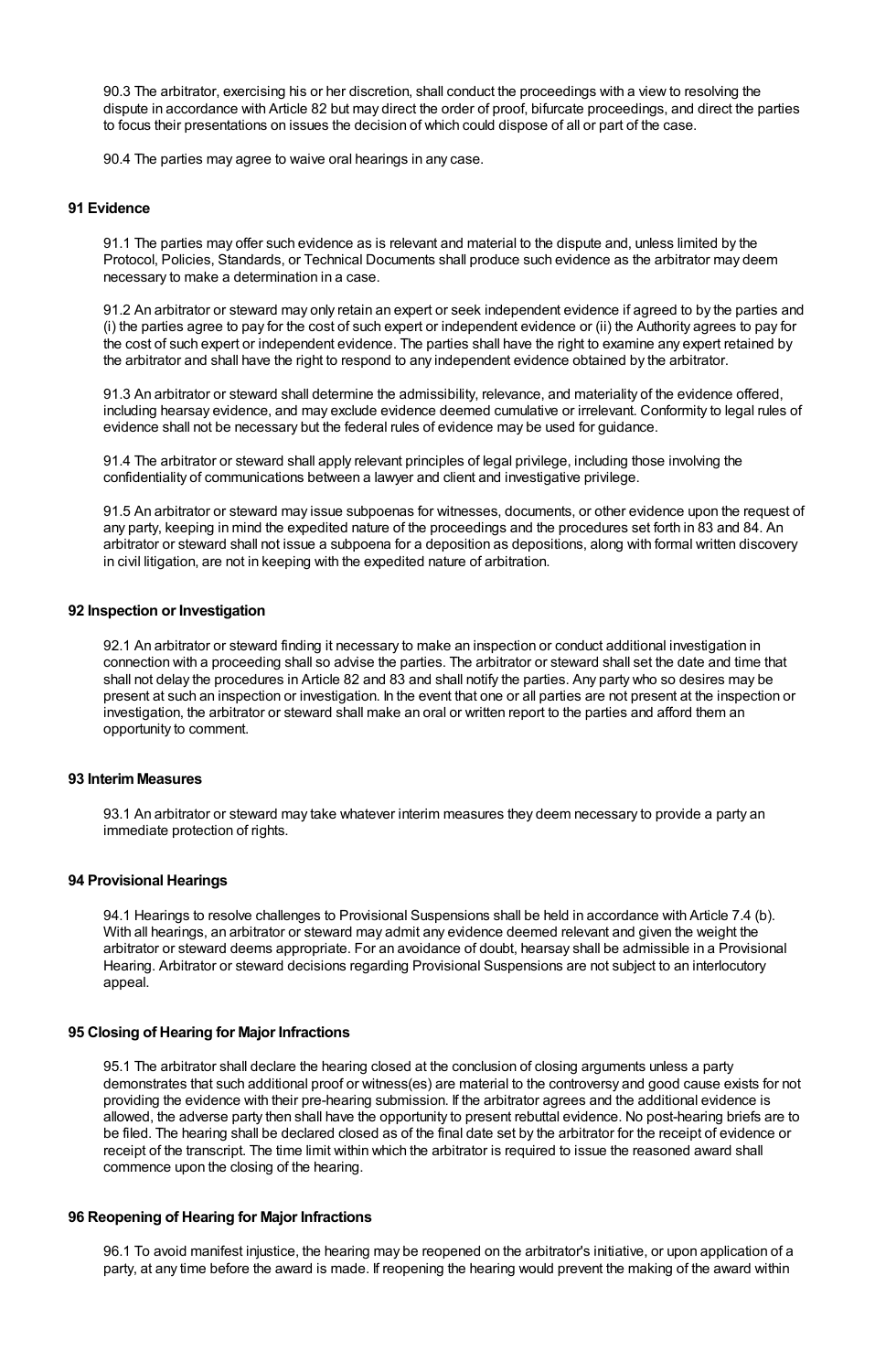the specific time required by Article 82, the matter may not be reopened unless the parties agree on an extension of time.

# **97 Waiver of Rules**

97.1 Any party who proceeds with the adjudication under these rules after knowledge that any provision or requirement of these rules has not been complied with and who fails to state an objection in writing shall be deemed to have waived the right to object.

## **98 Serving of Notice**

98.1 Any papers, notices, or process necessary or proper for the initiation or continuation of a proceeding under these rules, for any court action in connection therewith, or for the entry of judgment on any award made under these rules may be accomplished in accordance with Article 7.1 (b) (8), including by serving a party by mail or electronic mail addressed to the party or its representative at the last known address or by personal service in or outside the state where the arbitration is to be held.

98.2 Unless otherwise instructed by the steward, Arbitral Body, or the arbitrator, any documents submitted by any party to a steward, Arbitral Body, or arbitrator shall simultaneously be provided to the other party or parties to the proceeding.

# **99 Formof Award**

99.1 Any award shall be in writing and signed by the arbitrator or steward. In all cases, the arbitrator or steward shall render a reasoned award.

# **100 Scope of Award**

100.1 An arbitrator or steward may grant any remedy or relief authorized by the Protocol or the Act for the violation.

100.2 In addition to a final award, an arbitrator or steward may make other decisions, including interim, interlocutory, or partial rulings, orders, and awards.

#### **101 Award Upon Settlement**

101.1 If the parties settle their dispute during the course of the proceeding, and if the parties so request, an arbitrator or steward may set forth the terms of the settlement in a "consent award."

#### **102 Delivery of Award to Parties**

102.1 Parties shall accept as notice and delivery of the award the placing of the award or a true copy thereof in the mail addressed to the parties or their representatives at the last known addresses, personal or electronic service of the award, or the publishing of the award in accordance with the Protocol.

102.2 The award is public and shall not be considered confidential.

# **103 Modification of Award**

103.1 Within seven days after the transmittal of an award, any party, upon notice to the other parties, may request the steward or arbitrator, through the Arbitral Body, to correct any clerical, typographical, or computational errors in the award. The arbitrator or steward is not empowered to redetermine the merits of any claim already decided. The other parties shall be given five days to respond to the request. The arbitrator or steward shall dispose of the request within five days after receipt of the request and any response thereto.

# **104 Release of Documents for Judicial Proceedings**

104.1 The Arbitral Body and steward shall, upon the written request of a party, furnish to the party, at the party's expense, certified copies of any papers in the Arbitral Body's or steward's possession that may be required in judicial proceedings relating to the proceeding. If the matter is appealed to an administrative law judge, the Arbitral Body and steward shall furnish copies of documents to the administrative law judge requested by the administrative law judge in connection with that proceeding.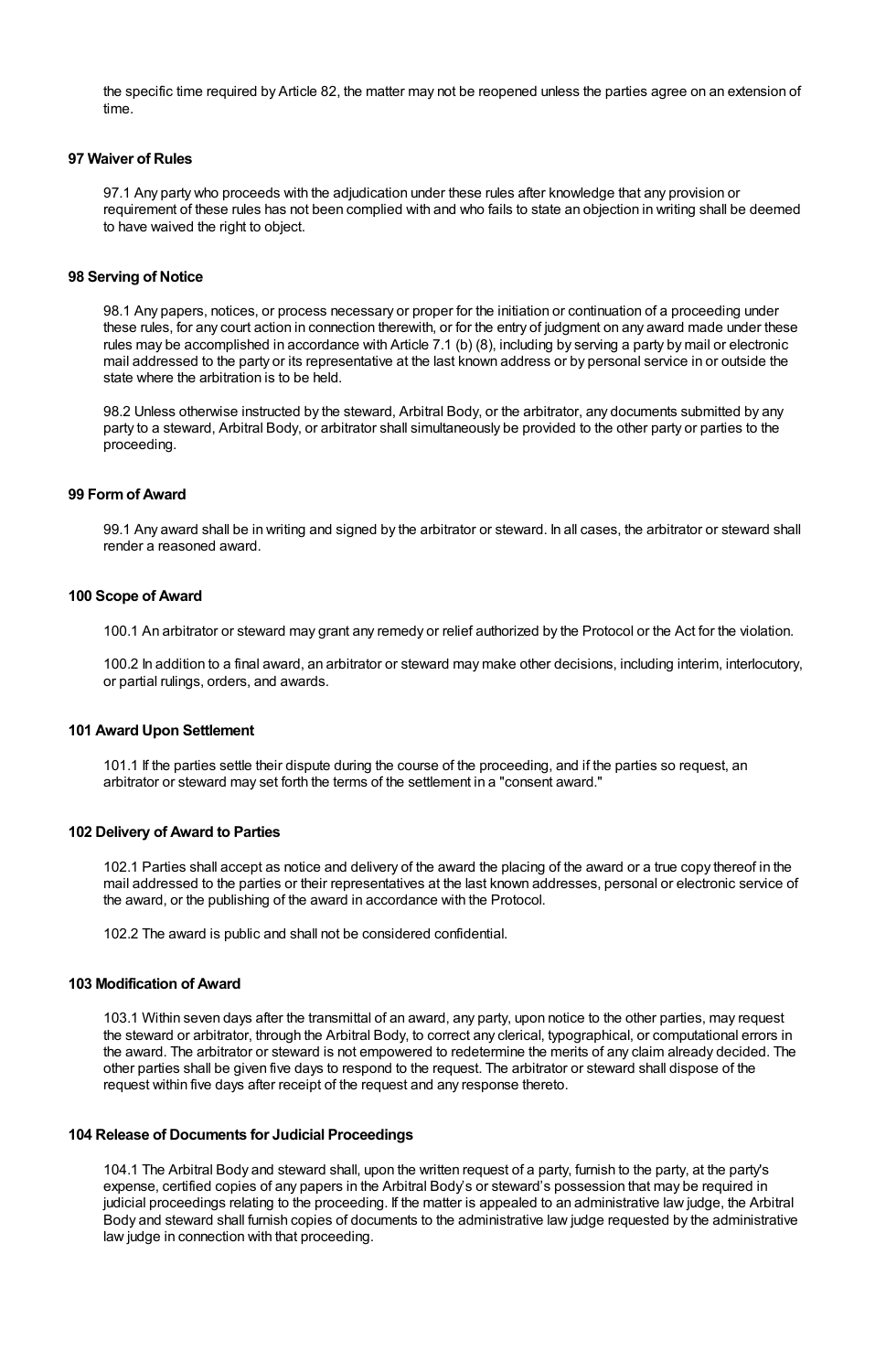# **105 Appeal Rights**

105.1 The award may be appealed exclusively to an administrative law judge and subject to further review as provided in the Protocol and the Act . Notwithstanding any provision set forth in these Adjudication Procedures, nothing herein shall alter the standards of review on appeal set forth in the Protocol and the Act.

## **106 Applications to Court and Exclusion of Liability**

106.1 Arbitration is intended to be the exclusive remedy in all cases arising under the Protocol subject to appeal as described in the Protocol and the Act .

106.2 No civil action commenced by a party relating to the subject matter of the proceeding under the Adjudication Procedures shall be deemed a waiver of any party's right to adjudicate their case under the Adjudication Procedures.

106.3 Neither the Arbitral Body nor any arbitrator or steward in a proceeding under these rules is a necessary party in judicial proceedings relating to that proceeding.

106.4 Parties to a proceeding under the Adjudication Procedures shall be deemed to have consented that judgment upon an award that is not appealed may be entered in any federal or state court having jurisdiction, unless the party seeks administration review pursuant to the Protocol and the Act.

106.5 Neither the Agency, the Arbitral Body nor any arbitrator or steward shall be liable to any party for any act or omission in connection with any proceedings conducted under these rules.

# **107 Costs**

107.1 The Arbitral Body shall prescribe filing and other administrative fees and service charges to compensate it for the cost of providing administrative services. The fees in effect when the fee or charge is incurred shall be applicable. The Arbitral Body's filing fee and any other administrative fee or charge shall be split equally amongst the parties, and the Agency's portion shall be paid by the Authority.

107.2 The Arbitral Body shall split the costs of the proceeding before an arbitrator (including arbitrator fees and expenses but excluding attorney, witness, and party expert fees) equally amongst the parties with the Agency's portion being paid by the Authority. The Arbitral Body, in its discretion, may require advanced costs be paid by the parties to ensure payment is made.

107.3 A party's failure to pay costs or advanced costs by the deadlines imposed by the Arbitral Body will, if not rectified immediately, result in a waiver of claims or defense to claims as applicable and result in imposition and publication of sanctions requested by the Agency.

107.4 The Authority shall be solely responsible for the administrative costs stemming from steward-resolved cases as described in the Adjudication Procedures.

# **108 Expenses**

108.1 The expenses of witnesses for any party shall be paid by the party producing such witnesses. Each party shall bear their own attorneys' fees and other expenses.

#### **109 Arbitrator's Compensation**

109.1 Arbitrators shall be compensated and reimbursed in a manner consistent with the Billing Standards.

109.2 If there is disagreement concerning the terms of compensation, the disagreement shall be resolved as described in the Billing Standards.

109.3 Any arrangement for the compensation or reimbursement of an arbitrator shall be made through the Arbitral Body and not directly between the parties and the arbitrator.

109.4 Arbitrator fees and steward fees shall be paid in accordance with 108.

#### **110 Application of Rules**

110.1 The Protocol, Standards, Policies, and Technical Documents shall be considered part of the agreement to arbitrate and that in all instances the arbitrators and stewards are required to apply the arbitration agreement and conform to its terms.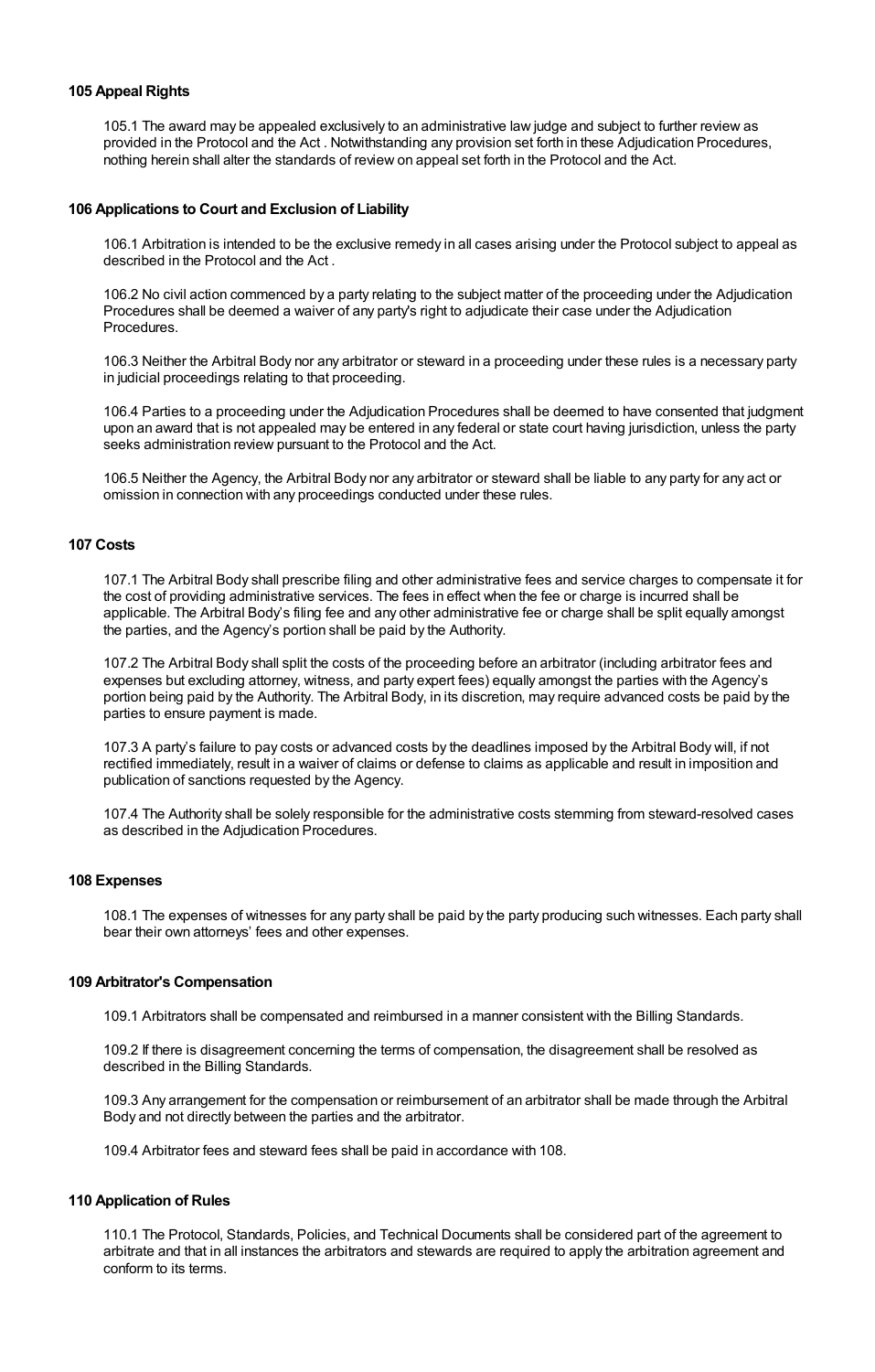# **Submitted to FTC**

# **8000 Violations, Sanctions, Hearing Procedures, and Investigatory Powers**

8100 Violations

Violations under this Rule shall include:

(a) Failure to cooperate with the Authority or an agent of the Authority during any investigation;

(b) Failure to respond truthfully, to the best of a Covered Person's knowledge, to a question of the Authority or an agent of the Authority with respect to any matter under the jurisdiction of the Authority;

(c) Tampering or attempted tampering with the application of the safety, performance, or anti-doping and medication control rules or process adopted by the Authority, including:

(01) Intentional interference, or an attempt to interfere, with an official or agent of the Authority;

(02) Procurement or the provision of knowingly false information to the Authority or agent of the Authority; and

(03) The intimidation of, or an attempt to intimidate, a potential witness;

(d) Assisting, encouraging, aiding, abetting, conspiring, covering up, or any other type of intentional complicity involving a safety violation, or the violation of a period of suspension or ineligibility;

(e) Threatening or seeking to intimidate a person with the intent of discouraging the person from the good faith reporting to the Authority, an agent of the Authority or the Commission, of information that relates to:

(01) a suspected or alleged violation of a rule in the Rule 2200 Series; or

(02) a suspected or alleged noncompliance with a rule in the Rule 2200 Series;

(f) Failure to comply with a written order or ruling of the Authority or an agent of the Authority pertaining to a racing matter or investigation;

(g) Failure to register with the Authority, making a knowingly false statement or omission of information in an application for registration with the Authority, or failure to advise the Authority of material changes in the application information as required under any provision in Authority regulations;

(h) Perpetrating or attempting to perpetrate a fraud or misrepresentation in connection with the care or racing of a Covered Horse;

(i) Failure to remit fees as required under 15 USC 3052(f)(3); and

(j) Failure by a Racetrack to collect equitable allocation amounts among Covered Persons in conformity with the funding provisions of 15 USC 3052(f)(3) and any rules pertaining thereto.

8200 Schedule of Sanctions for Violations; Consent Decrees; Notice of Suspected or Actual Violation

(a) Application. This Schedule shall apply to any violation of, or failure to comply with, the Act or regulations promulgated by the Authority by a Covered Person, except for:

(01) anti-doping and medication control rule violations as established in the Rule 3000 Series; and

(02) State laws or regulations not pre-empted by 15 USC Section 3054(b).

(b) Imposition of Sanction. The Authority, the Racetrack Safety Committee, the stewards, any steward or body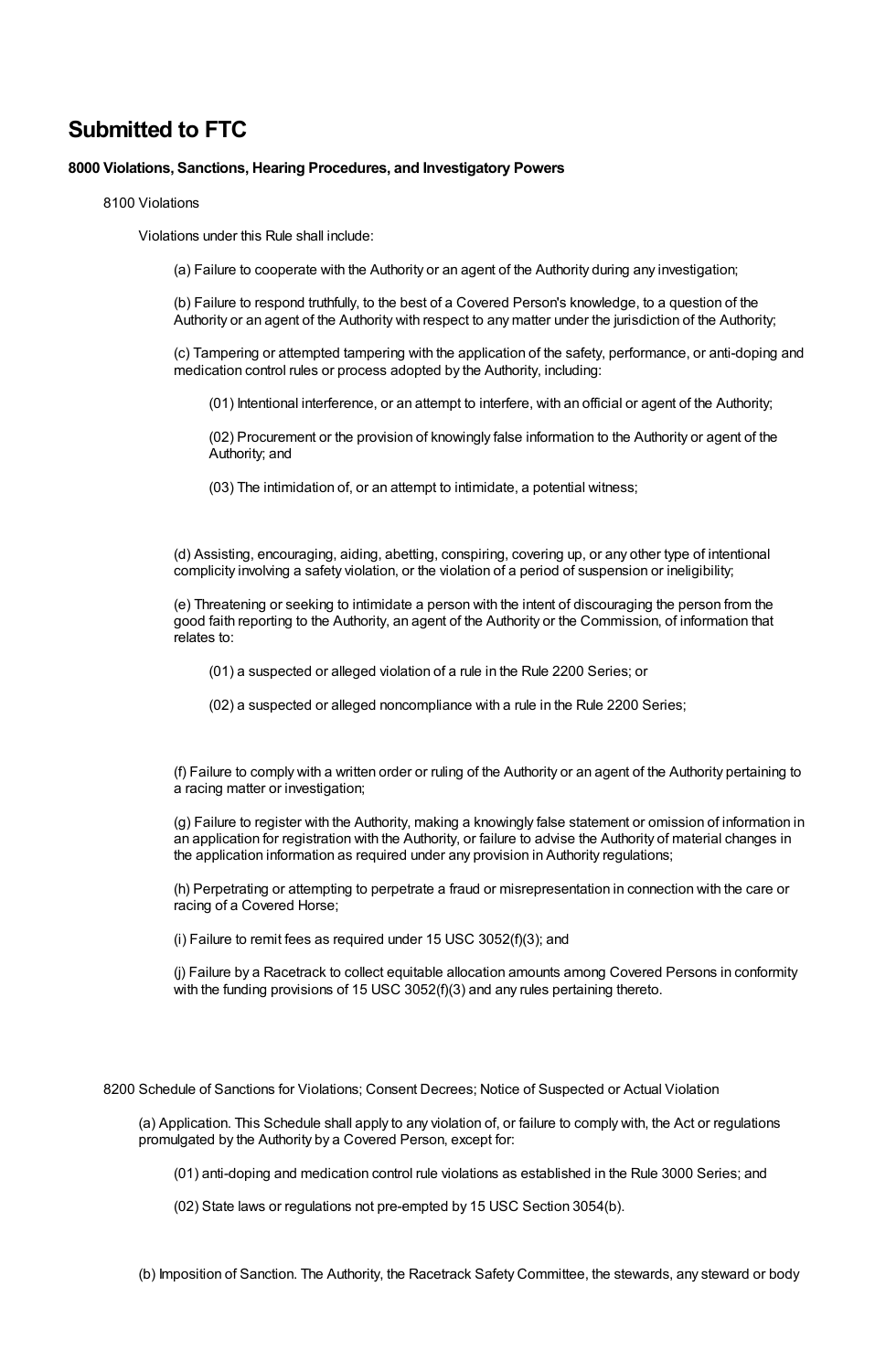of stewards selected from the National Stewards Panel, or an Arbitral Body, after any hearing required to be conducted in accordance with the Rule 7000 Series and upon finding a violation or failure to comply with the regulations of the Authority with the exceptions identified in paragraph (a), may impose one or more of the following sanctions on a Covered Person for each violation of the rules of the Authority:

(01) for a violation of Rule 2271(b) or 2272 relating to the use of Shock Wave Therapy, a violation of Rule 2280 relating to the use of the riding crop, or a violation of Rule 2273 relating to the use of other electrical or mechanical devices, impose the penalties set forth in those Sections;

(02) impose a fine upon a Covered Person in the following amounts:

(i) up to \$50,000.00 for a first violation, or

(ii) from \$50,000.00 to \$100,000.00 for a second violation of the same or similar nature to a prior violation, or any violation that due to its nature, chronicity or severity poses an actual or potential threat of harm to the safety, health and welfare of Covered Persons, Covered Horses, or the integrity of Covered Horseraces,

(03) deny or suspend the registration of a Covered Person for a definite period, probationary period, or a period contingent on the performance of a particular act;

(04) revoke the registration of a Covered Person subject to reapplication at a specified date;

(05) impose a lifetime ban from registration with the Authority;

(06) bar a Covered Person from associating with all Covered Persons concerning any matter under the jurisdiction of the Commission and the Authority during the period of a suspension;

(07) impose a temporary or permanent cease and desist order against a Covered Person;

(08) require a Covered Person as a condition of participation in horse racing to take any remedial or other action that is consistent with the safety, welfare, and integrity of Covered Horses, Covered Persons, and Covered Horseraces;

(09) deny or require the forfeiture of purse money, disqualify a horse, or make changes to the order of finish in Covered Races as consistent with the safety, welfare, and integrity of Covered Horses, Covered Persons, and Covered Horseraces;

- (10) censure a Covered Person;
- (11) prohibit a Racetrack from conducting any Covered Horserace; or

(12) impose any other sanction as a condition of participation in horse racing as deemed appropriate by the Authority in keeping with the seriousness of the violation and the facts of the case, and that is consistent with the safety, welfare, and integrity of Covered Horses, Covered Persons, and Covered Horseraces.

(c) Consent Decrees. The Authority shall have the discretion to enter into a consent decree or other similar agreement with a Covered Person as necessary to promote the safety, welfare, and integrity of Covered Horses, Covered Persons, and Covered Horseraces.

(d) Notice of Suspected or Actual Violation.

(01) The Authority or the Racetrack Safety Committee may issue a Notice of Suspected or Actual Violation to a Covered Person in any case in which the Authority has reason to believe that the Covered Person has violated or has failed to comply any provision of regulations of the Authority. The notice shall:

(i) identify the provision or provisions which the Covered Person is believed to have violated;

(ii) specify with reasonably particularity the factual basis of the Authority's belief that the provision has been violated; and

(iii) provide the Covered Person at least seven (7) days to respond, or a longer period as deemed appropriate and specified in the Notice by the Authority based upon the seriousness of the violation or the imminence of risk.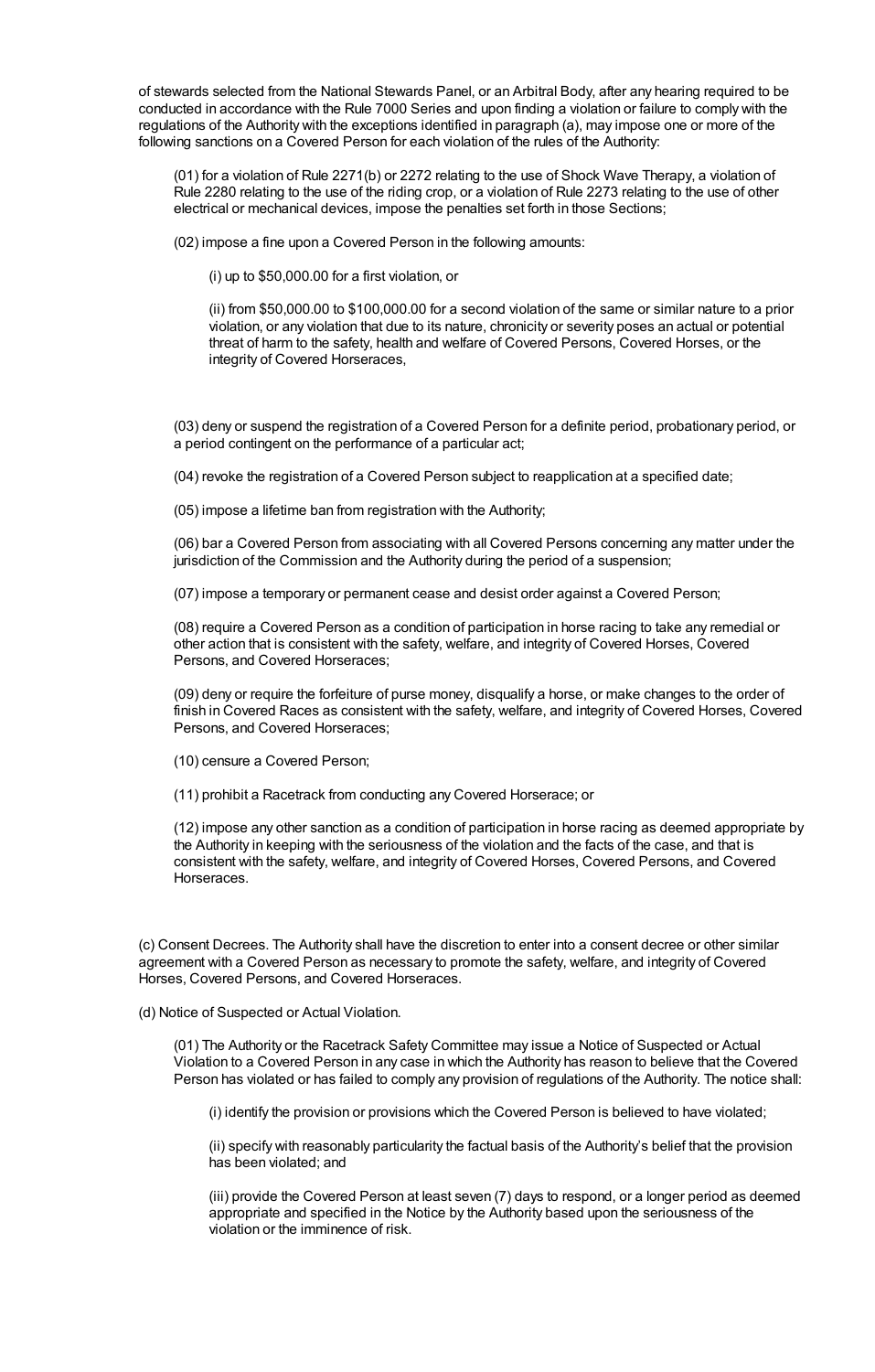(02) Upon receipt of the Notice of Suspected or Actual Violation, the Covered Person shall respond in writing to the Authority within the time period specified in the notice. The Covered Person shall include in the response:

(i) a statement by the Covered Person admitting the violation, or explaining the reasons why the Covered Person believes that a violation has not occurred;

(ii) all relevant details concerning the circumstances of the suspected or actual violation, including the results of any investigation undertaken by the Covered Person of the circumstances, and identification of any persons responsible for the circumstances; and

(iii) a detailed explanation of any remedial plan the Covered Person proposes to undertake to cure the suspected or actual violation, and the date of the expected completion of the remedial plan.

#### 8300 Disciplinary Hearings and Accreditation Procedures

#### 8310 Application

An alleged violation or failure to comply with the provisions of the Rule 2200 Series and any alleged violation of the rules set forth in Rule 8100 shall be adjudicated in accordance with this Rule 8300 Series, except that:

(a) An alleged violation of the anti-doping and medication control rule provisions in the Rule 3000 Series shall be adjudicated in accordance with the procedures set forth therein.

(b) This regulation shall not apply to the adjudication of violations arising under state laws, racing rules and regulations not preempted under 15 USC Section 3054(b).

#### 8320 Adjudication of Violations of Established in the Rule 2200 Series

(a) Any ruling by the stewards finding a violation of Rule 2271(b) or 2272 relating to the use of Shock Wave Therapy, a violation of Rule 2280 relating to the use of the riding crop, or a violation of Rule 2273 relating to the use of other electrical or mechanical devices, may be appealed to the Board of the Authority under the procedures described in Rule 8330. An appeal shall be filed in writing within ten (10) days of the issuance of the ruling by the stewards.

(b) With regard to any matter involving an alleged violation of a rule in the Rule 2200 Series other than those set forth in paragraph (a) above, the Racetrack Safety Committee may, at its discretion and taking into account the seriousness of the alleged violation and the facts of the case:

(01) Refer the matter to the National Stewards Panel for adjudication in conformity with the procedures established in the Rule 7000 Series;

(02) Refer the matter to an independent Arbitral Body for adjudication in conformity with the procedures established in the Rule 7000 Series;

(03) Refer the matter to the stewards for adjudication in accordance with the procedures of the applicable state jurisdiction; or

(04) Conduct a hearing upon the matter itself, under the procedures set forth in Rule 8340.

#### 8330 Adjudication of Rule 8100 Violations

With regard to any matter involving an alleged violation of a rule established in Rule 8100, the Board of the Authority may at its discretion and taking into account the seriousness of the violation and the facts of the case:

(a) Refer the matter to the National Stewards Panel for adjudication in conformity with the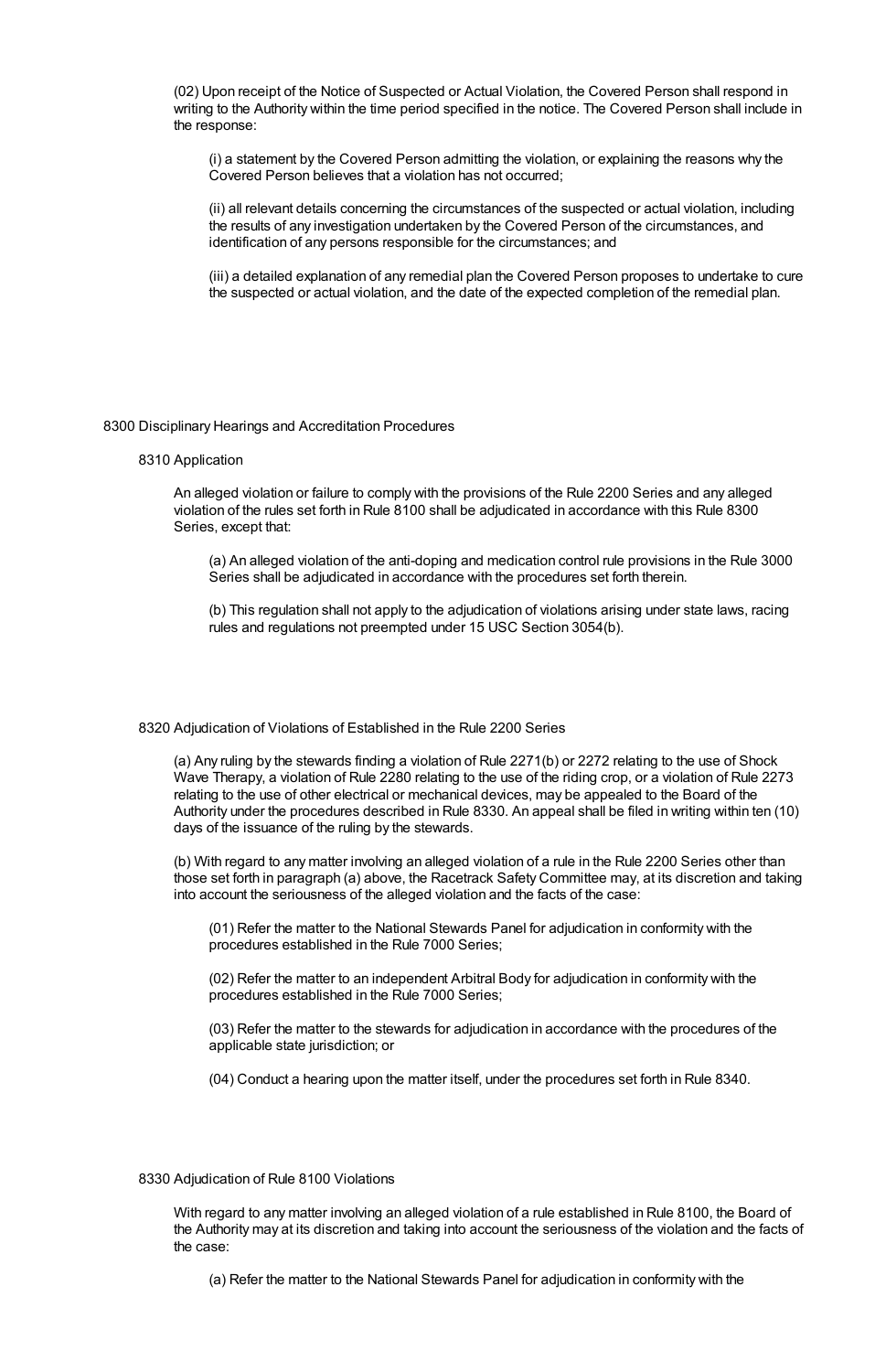procedures established in the Rule 7000 Series;

(b) Refer the matter to an independent Arbitral Body for adjudication in conformity with the procedures established in the Rule 7000 Series;

(c) Refer the matter to the stewards for adjudication in accordance with the procedures of the applicable state jurisdiction; or

(d) Conduct a hearing upon the matter itself, under the procedures set forth in Rule 8340.

8340 Initial Hearings Conducted Before the Racetrack Safety Committee or the Board of the Authority

(a) An initial hearing before the Board shall be conducted by a panel of three Board members. The Board chair shall appoint the panel members and shall also designate one of them as the chair of the panel.

(b) An initial hearing before the Racetrack Safety Committee shall be heard by a quorum of the Racetrack Safety Committee. The Racetrack Safety Committee chair shall act as the chair of the hearing panel unless the Chair is unavailable, in which case the Racetrack Safety Committee chair shall designate a member of the quorum to act as the chair of the panel.

(c) Persons entitled to notice of a hearing before the Board or the Racetrack Safety Committee shall be informed not less than twenty (20) days prior to the hearing of:

(01) the time, place, and nature of the hearing;

(02) the legal authority and jurisdiction under which the hearing is to be held;

(03) a description of the alleged violation, specifying by number the rule allegedly violated; and

(04) a statement of the factual basis of the alleged violation in sufficient detail to provide adequate opportunity to prepare for the hearing.

(d) At any time prior to, during, or after the hearing, the Board or the Racetrack Safety Committee in its discretion may require the submission of written briefs or other information as will assist in the hearing of the matter.

(e) All testimony in proceedings before the Board or the Racetrack Safety Committee shall be given under oath.

(f) The burden of proof shall be on the party alleging the violation to show, by a preponderance of the evidence, that the Covered Person has violated or failed to comply with a provision of or is responsible for a violation of a provision of the Authority's regulations.

(g) The Board or the Racetrack Safety Committee shall allow a full presentation of evidence and shall not be bound by the technical rules of evidence. However, the Board or the Racetrack Safety Committee may disallow evidence that is irrelevant or unduly repetitive of other evidence. The Board or the Racetrack Safety Committee shall have the authority to determine, in its sole discretion, the weight and credibility of any evidence or testimony. The Board or the Racetrack Safety Committee may admit hearsay evidence if it determines the evidence is of a type that is commonly relied on by reasonably prudent people. Any applicable rule of privilege shall apply in hearings before the Board or the Committee.

(h) A party is entitled to present his case or defense by oral or documentary evidence, to submit rebuttal evidence, and to conduct such limited cross-examination as may be required for a full and true disclosure of the facts.

(i) The Board or the Racetrack Safety Committee shall issue to all parties within thirty days (30) of the close of the hearing a written decision setting forth findings of fact, conclusions of law and the disposition of the matter including any penalty imposed. If the thirtieth day falls on a Saturday, Sunday, or holiday, then the written decision shall be issued on the next working day immediately following the Saturday, Sunday, or holiday.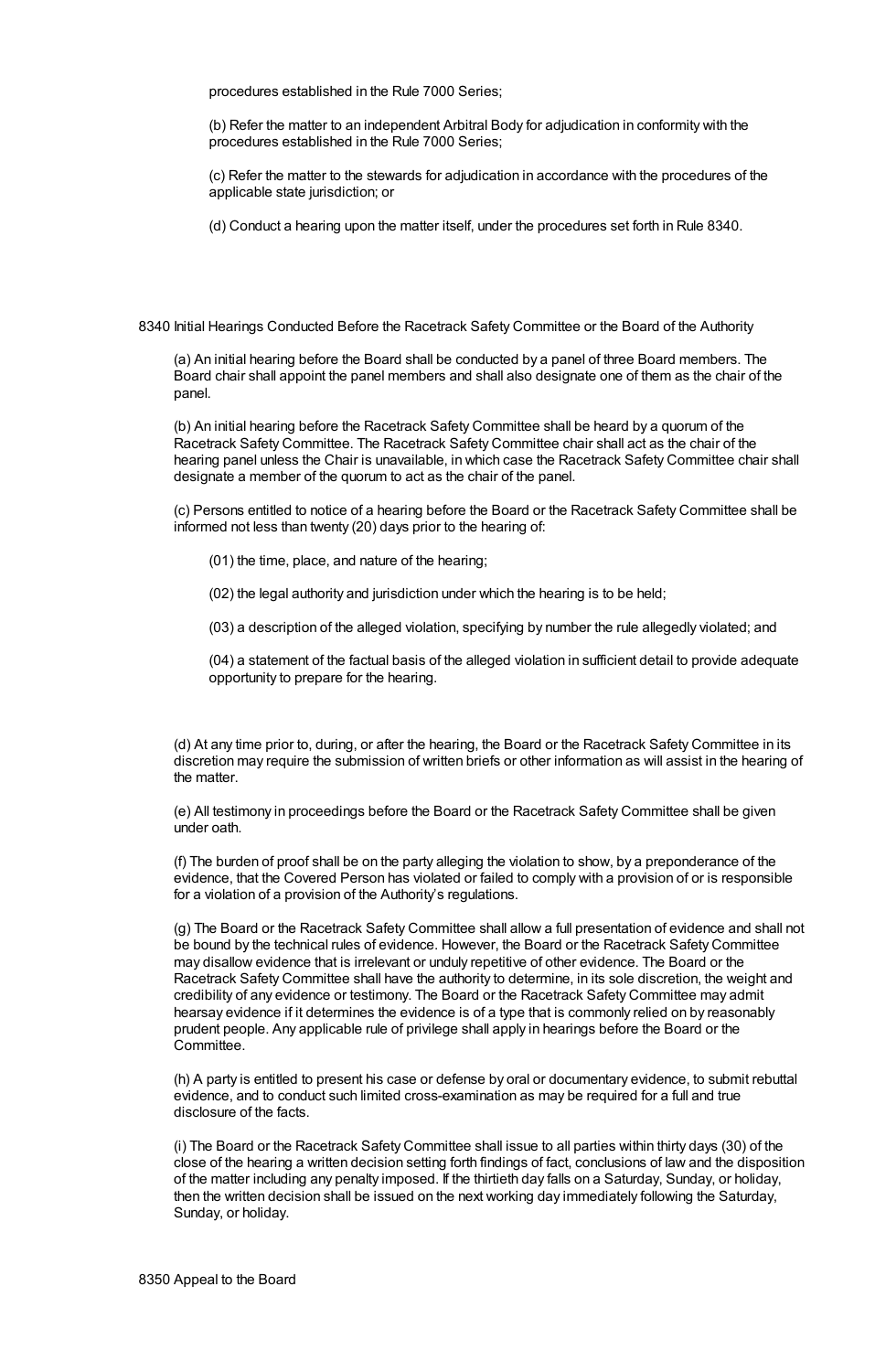(a) Any decision rendered by the Racetrack Safety Committee, the stewards, the National Stewards Panel, or an Arbitral Body, may be appealed on the record to the Board. The decision may be appealed by a party to the decision, or the decision may be reviewed upon the Board's own initiative and at its discretion.

(b) Any decision rendered by an initial Board hearing panel may be appealed on the record to the Board, to be heard by a quorum of the Board which shall not include the Board members who were on the panel in the initial hearing. The decision may be appealed by a party to the decision, or the decision may be reviewed upon the Board's own initiative and at its discretion.

(c) An appeal shall not automatically stay the decision. A party may request the Board to stay the decision. The Board shall order a stay for good cause shown.

(d) A party to the decision may appeal to the Board by filing with the Board a written request for an appeal within ten days after receiving a written order. The appeal request shall contain the following information:

(01) the name, address, and telephone number, if any, of the appellant;

- (02) a description of the objections to the decision;
- (03) a statement of the relief sought; and
- (04) whether the appellant desires to be present in person at the hearing of the appeal.

(e) The Board shall set a date, time, and place for the hearing. Notice shall be given to the appellant in writing and shall set out the date, time, and place of the hearing, and shall be served personally or sent by electronic or U.S. mail to the last known address of the appellant. If the appellant objects to the date of the hearing, the appellant may obtain a continuance, but the continuance shall not automatically stay imposition of a sanction or prolong a stay issued by the Board.

(f) Upon review of the decision which is the subject of the appeal, the Board shall uphold the decision unless it is clearly erroneous or not supported by the evidence or applicable law.

(g) Upon completing its review, the Board may:

- (01) Accept the decision;
- (02) Reject or modify the decision, in whole or in part;

(03) Remand the matter, in whole or in part, to the stewards, Racetrack Safety Committee, the National Stewards Panel, or an Arbitral Body, as the case may be, for further proceedings as appropriate; or

(04) Conduct further proceedings on the matter as appropriate, including but not limited to requiring the submission of written briefs or, in extraordinary circumstances and at the Board's discretion, the taking of additional testimony before the Board under oath.

(h) The Board shall issue its written decision based on the record and any further proceedings or testimony. A copy of the Board's decision shall be served upon all parties by first class mail, electronic mail, or personal service.

(i) The decision of the Board shall be the final decision of the Authority agency decision.

# 8360 Accreditation Procedures

(a) Any decision issued by the Authority denying or revoking racetrack accreditation may:

(01) Be appealed within ten (10) days by the Racetrack to the Authority for a de novo hearing reviewing the Authority's decision; or

(02) Reviewed by the Authority on its own initiative.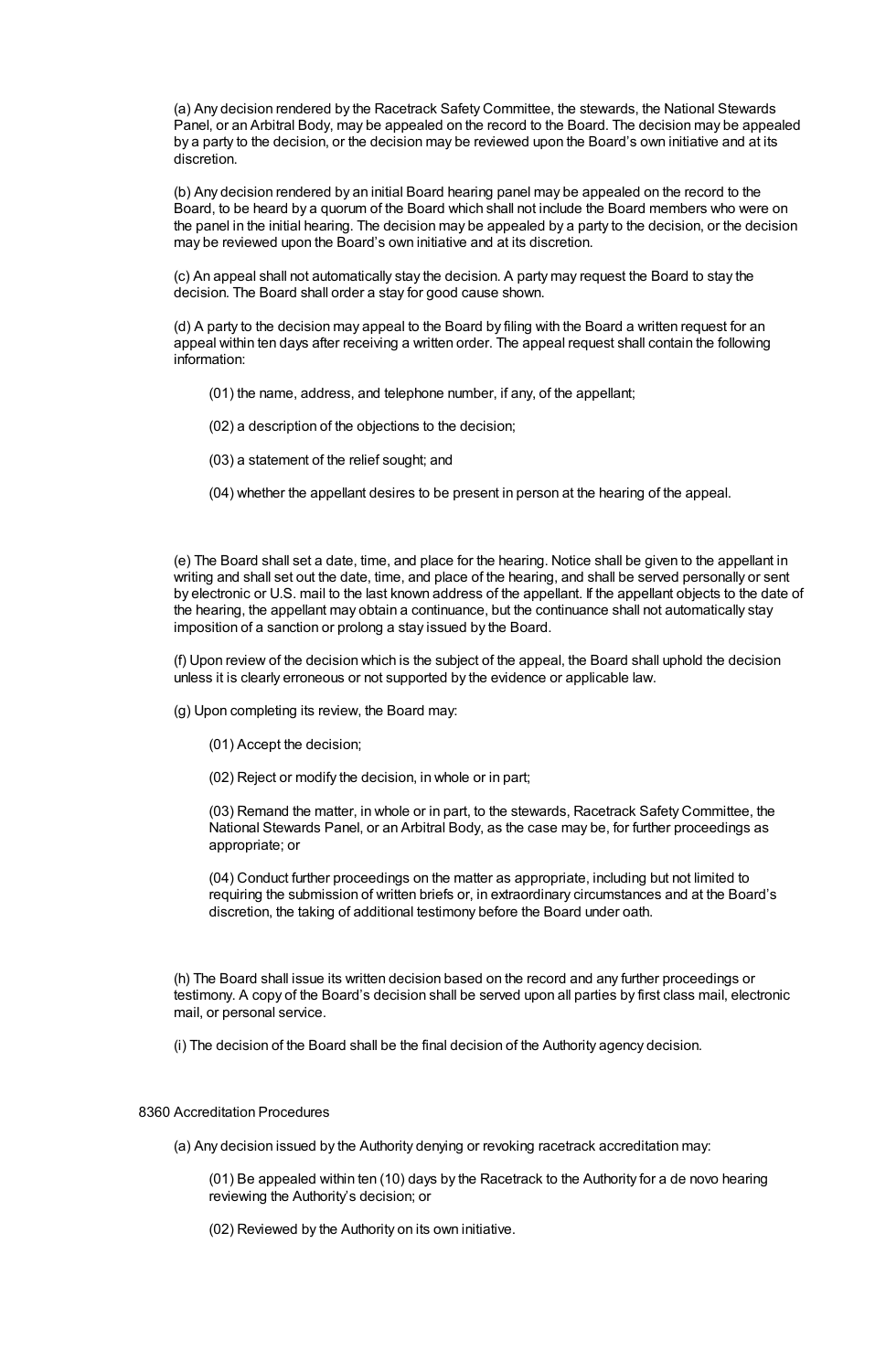(b) The Authority's order revoking accreditation shall be stayed automatically pending review of the decision by the Authority.

(c) At its discretion, the Authority may request and consider any additional information from any source that may assist in the review.

(d) The Racetrack may request to make a presentation before the Authority concerning racetrack safety and any remedial efforts proposed to be undertaken by the Racetrack. At its discretion, the Authority may permit the Racetrack to make such presentation.

(e) In conducting its review, that Authority may consider all factors that it deems appropriate, including but not limited to:

(01) The extent and magnitude of any deficiencies in racetrack operations conducted at the Racetrack;

(02) The threat posed by the deficiencies to the safety and integrity of horse racing conducted at the Racetrack;

(03) The adequacy of the efforts the Racetrack proposes to undertake or has undertaken to remedy all deficiencies at the Racetrack;

(04) The likelihood and timeframe within which compliance will be achieved by the Racetrack, given the resources available to the Racetrack and the past record of the Racetrack in achieving and maintaining compliance with the rules of the Authority; and

(05) Any other factors the Authority deems relevant to its review.

(f) Upon completing its review, the Authority may take one or more of the following actions:

(01) Order that the Racetrack's accreditation be denied or revoked, upon a vote in favor of denial or revocation by two-thirds (2/3) of a quorum of the members of the Authority;

(02) Reinstate accreditation subject to any requirements the Authority deems necessary to ensure that horse racing will be conducted in a manner consistent with racetrack safety and integrity. The Authority may also impose a fine upon reinstatement in amount not to exceed \$50,000.00. The Authority may require the Racetrack to report at prescribed intervals on the status of racetrack safety operations and remedial efforts to improve safety pursuant to the Authority's racetrack safety rules; or

(03) Prohibit a Racetrack from conducting any Covered Horserace.

# 8370 Final Civil Sanction

Any decision rendered by the Board of the Authority under Rule 8350, or the Authority under Rule 8360, shall constitute a final civil sanction subject to appeal and review in accordance with the provisions of 15 USC 3058.

#### 8400 Investigatory Powers

(a) The Commission, the Authority or their designees:

(01) Shall have free access to the books, records, offices, racetrack facilities, and other places of business of Covered Persons that are used in the care, treatment, training, and racing of Covered Horses, and to the books, records, offices, facilities, and other places of business of any person who owns a Covered Horse or performs services on a Covered Horse; and

(02) May seize any medication, drug, substance, paraphernalia, object, or device in violation or suspected violation of any provision of 15 USC Chapter 57A or the regulations of the Authority.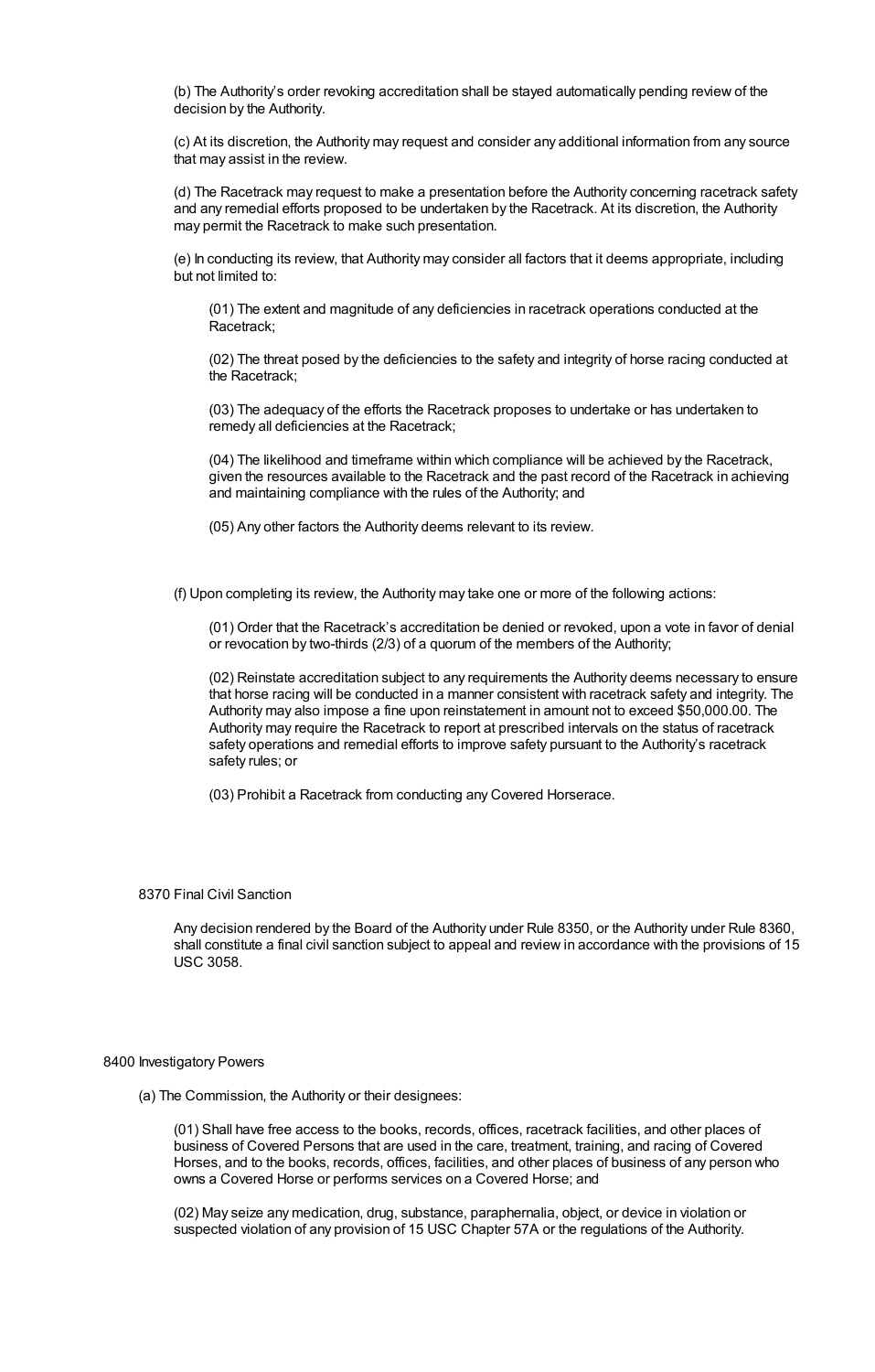- (b) A Covered Person shall:
	- (01) Cooperate with the Commission, the Authority or their designees during any investigation; and

(02) Respond truthfully to the best of the Covered Person's knowledge if questioned by the Commission, the Authority, or their designees about a racing matter.

(c) A Covered Person or any officer, employee or agent of a Covered Person shall not hinder a person who is conducting an investigation under or attempting to enforce or administer any provision of 15 USC Chapter 57A or the regulations of the Authority.

(d) The Commission or the Authority may issue subpoenas for the attendance of witnesses in proceedings within their jurisdiction, and for the production of documents, records, papers, books, supplies, devices, equipment, and all other instrumentalities related to matters within the jurisdiction of the Commission or the Authority.

(e) Failure to comply with a subpoena or with the other provisions of this Rule may be penalized by the imposition of one or more penalties set forth in Rule 8200.

(f) The Commission or the Authority may administer oaths to witnesses and require witnesses to testify under oath in matters within the jurisdiction of the Commission or the Authority.

# **8500 Methodology for Determining Assessments.**

8510 Definitions.

For purposes of this Rule 8500 Series:

(a) Annual Covered Racing Starts means, for the following calendar year, the sum of: (i) fifty percent (50%) of the number of Projected Starts; plus (ii) fifty percent (50%) of the number of Projected Purse Starts.

(b) Covered Horseraces has the meaning set forth in 15 USC 3051(5).

(c) Projected Starts means the number of starters in covered horseraces in the previous twelve (12) months as reported by Equibase, after taking into consideration alterations in the racing calendar of the relevant State(s) for the following calendar year.

(d) Projected Purse Starts means: (i) the total amount of purses for covered horseraces as reported by Equibase, after taking into consideration alterations in purses for the relevant State(s) for the following calendar year; divided by (ii) the Projected Starts for the following calendar year.

(e) Racetrack has the meaning set forth in 15 USC 3051(15).

8520 Annual Calculation of Amounts Required.

(a) If a State racing commission elects to remit fees pursuant to 15 USC 3052(f)(2), the State Racing Commission shall notify the Authority in writing on or before May 2, 2022 of its decision to elect to remit fees.

(b) Not later than April 1, 2022 and not later than November 1 of each year thereafter, the Authority shall determine and provide to each State Racing Commission the estimated amount required from each State pursuant to the calculation set forth in Rule 8520(c) below.

(c) Upon the approval of the budget for the following calendar year by the Board of the Authority, and after taking into account other sources of Authority revenue, the Authority shall allocate the calculation due from each State pursuant to 15 USC 3052(C)(i) proportionally by each State's respective percentage of the Annual Covered Racing Starts. Provided however, that no State's allocation shall exceed ten percent (10%) of the total amount of purses for covered horseraces as reported by Equibase in the State. All amounts in excess of the ten percent (10%) maximum shall be allocated proportionally to all States that do not exceed the maximum, based on each State's respective percentage of the Annual Covered Racing Starts.

(d) Pursuant to 15 USC 3052(f)(2)(B), a State racing commission that elects to remit fees, shall remit fees on a monthly basis and each payment shall equal one-twelfth (1/12) of the estimated annual amount required from the State for the following year.

(e) If a State racing commission does not elect to remit fees pursuant to 15 USC 3052(f)(2):